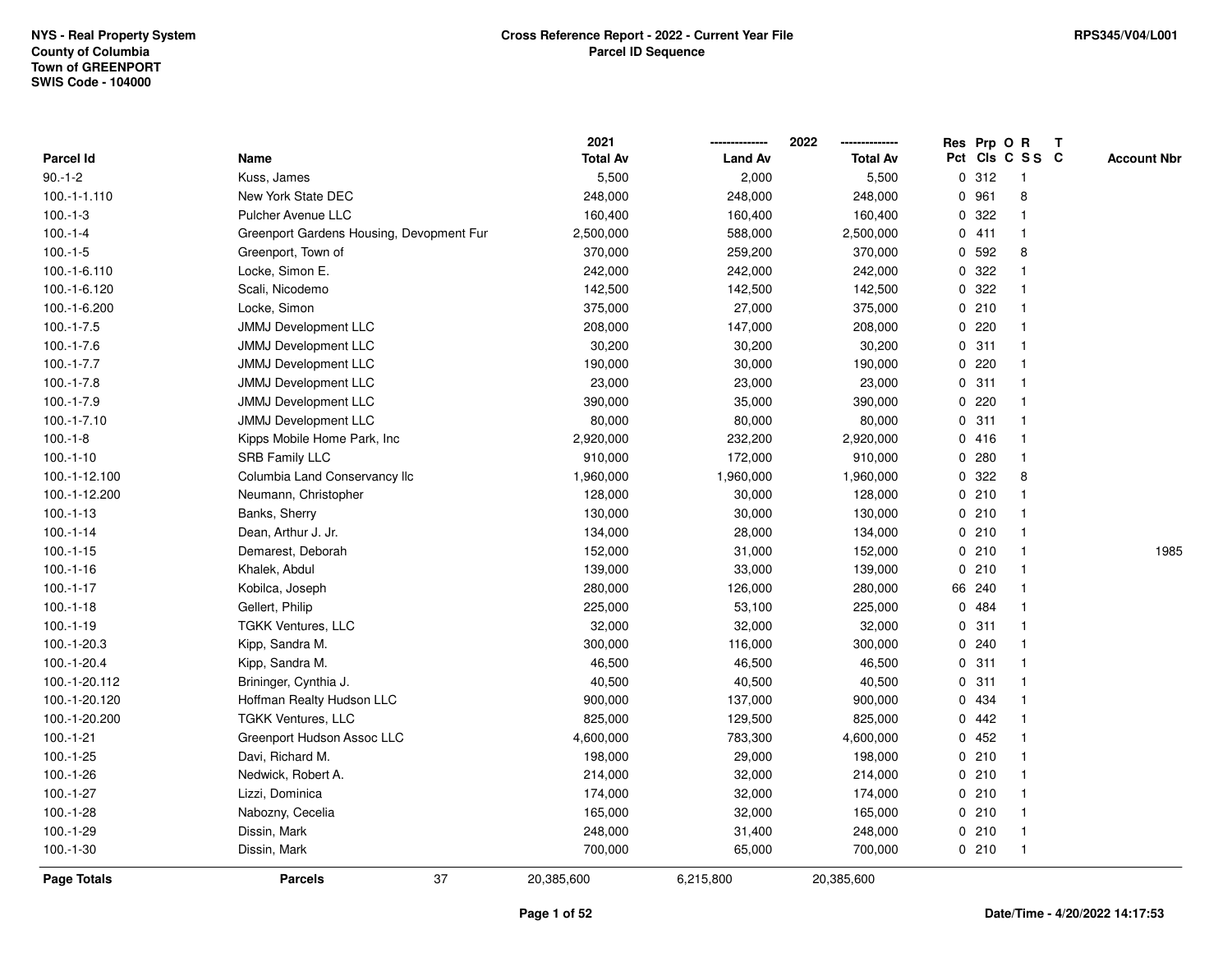|                    |                              |    | 2021            |                | 2022<br>        |             |       | Res Prp O R     | $\mathbf{T}$ |                    |
|--------------------|------------------------------|----|-----------------|----------------|-----------------|-------------|-------|-----------------|--------------|--------------------|
| Parcel Id          | Name                         |    | <b>Total Av</b> | <b>Land Av</b> | <b>Total Av</b> |             |       | Pct Cls C S S C |              | <b>Account Nbr</b> |
| $100.-1-31$        | Neceda, Richard              |    | 149,000         | 35,000         | 149,000         |             | 0210  | -1              |              |                    |
| $100.-1-32$        | West, Carolyn                |    | 75,500          | 54,300         | 75,500          |             | 0.312 |                 |              |                    |
| $100.-1-34$        | Pesano, Randy D.             |    | 39,400          | 39,400         | 39,400          |             | 0.314 | -1              |              |                    |
| $100.-1-35$        | Hudson City School Dist      |    | 85,000          | 85,000         | 85,000          | 0           | 653   | 8               |              |                    |
| $100.-1-35.-1$     | Hudson City School Dist      |    | 37,000          | 37,000         | 37,000          | $\mathbf 0$ | 653   | 8               |              |                    |
| 100.-1-36.120      | Burnett, Michael             |    | 495,000         | 142,600        | 495,000         |             | 0 457 | -1              |              |                    |
| 100.-1-36.210      | Zion Properties LLC          |    | 2,000,000       | 417,800        | 2,000,000       |             | 0411  |                 |              |                    |
| 100.-1-36.221      | Concra, Vincent              |    | 192,200         | 150,000        | 192,200         |             | 0 449 |                 |              |                    |
| 100.-1-36.222      | Daab Hudson LLC              |    | 3,500,000       | 309,000        | 3,500,000       |             | 0411  |                 |              |                    |
| 100.-1-37.3        | <b>Rigos Enterprise</b>      |    | 115,000         | 115,000        | 115,000         | 0           | 330   |                 |              |                    |
| 100.-1-37.4        | <b>Rigos Enterprise</b>      |    | 275,000         | 145,000        | 275,000         | 0           | 331   | -1              |              |                    |
| $100.-1-38$        | BALL, Dorothy Briwa          |    | 200,000         | 54,000         | 200,000         |             | 0210  | -1              |              |                    |
| $100.-1-39$        | Ball, Dorothy Briwa          |    | 170,000         | 148,000        | 170,000         |             | 0.312 |                 |              |                    |
| $100.-1-40$        | Ball, Dorothy Briwa          |    | 115,000         | 75,000         | 115,000         |             | 0480  |                 |              |                    |
| $100.-1-41$        | Niagara Mohawk Power Corp    |    | 35,300          | 35,300         | 35,300          | 0           | 380   | 6               |              |                    |
| $100.-1-42$        | Briwa as Trustee, Helen Hale |    | 200,000         | 38,000         | 200,000         | 0           | 220   |                 |              |                    |
| $100.-1-44$        | Briwa As Trustee, Helen Hale |    | 3,000           | 3,000          | 3,000           | 0           | 314   |                 |              |                    |
| $100.-1-48$        | Diaz, Juan Pabellon          |    | 200,000         | 32,000         | 200,000         | $\mathbf 0$ | 210   | $\overline{1}$  |              |                    |
| $100.-1-50.1$      | Hudson IDA, City Of          |    | 100             | 100            | 100             |             | 0 315 | 8               |              |                    |
| 100.-1-50.2        | Hudson, City of              |    | 300             | 300            | 300             |             | 0.315 | 8               |              |                    |
| $100.-1-59$        | Greenport, Town of           |    | 23,500          | 23,500         | 23,500          | 0           | 380   | 8               |              |                    |
| $100.1 - 1 - 1$    | Erickson, Elaine D.          |    | 220,000         | 21,000         | 220,000         |             | 0210  |                 |              |                    |
| $100.1 - 1 - 2$    | Torchia, Michael A. Jr.      |    | 200,000         | 20,000         | 200,000         | 0           | 210   |                 |              |                    |
| $100.1 - 1 - 3$    | Crast, Michael               |    | 260,000         | 20,000         | 260,000         | 0           | 210   | -1              |              |                    |
| $100.1 - 1 - 4$    | Waltz, Zachary Rex           |    | 300,000         | 20,000         | 300,000         | $\mathbf 0$ | 210   | $\overline{1}$  |              |                    |
| $100.1 - 1 - 5$    | Halmos, Stephanie            |    | 27,000          | 11,500         | 27,000          |             | 0.312 |                 |              |                    |
| $100.1 - 1 - 6$    | Halmos, Stephanie            |    | 500,000         | 30,000         | 500,000         |             | 0210  |                 |              |                    |
| $100.1 - 1 - 7$    | Clowe, George W.             |    | 262,000         | 31,000         | 262,000         |             | 0210  |                 |              |                    |
| $100.1 - 1 - 8$    | Schnitzer, Benjamin          |    | 244,000         | 28,000         | 244,000         |             | 0210  |                 |              |                    |
| $100.1 - 1 - 9$    | Malchow, Michael A.          |    | 305,000         | 32,000         | 305,000         | 0           | 210   | $\overline{1}$  |              |                    |
| $100.1 - 1 - 10$   | Friedman, Joel               |    | 171,000         | 21,000         | 171,000         | 0           | 210   | $\overline{1}$  |              |                    |
| $100.1 - 1 - 11$   | Backman, Conor               |    | 165,000         | 23,000         | 165,000         |             | 0210  | $\mathbf{1}$    |              |                    |
| $100.1 - 1 - 12$   | Dobrosielski, David          |    | 250,000         | 21,000         | 250,000         |             | 0210  |                 |              |                    |
| $100.1 - 1 - 13$   | Mickam, Kyle                 |    | 256,000         | 20,000         | 256,000         |             | 0210  |                 |              |                    |
| $100.1 - 1 - 14$   | Sarowar, Dewan               |    | 230,000         | 20,000         | 230,000         |             | 0210  |                 |              |                    |
| $100.1 - 1 - 15$   | Rutkey, Frank J.             |    | 200,000         | 20,000         | 200,000         |             | 0210  | -1              |              |                    |
| $100.1 - 1 - 16$   | Estribou, Mara H.            |    | 199,000         | 20,000         | 199,000         |             | 0210  | $\overline{1}$  |              |                    |
| <b>Page Totals</b> | <b>Parcels</b>               | 37 | 11,699,300      | 2,297,800      | 11,699,300      |             |       |                 |              |                    |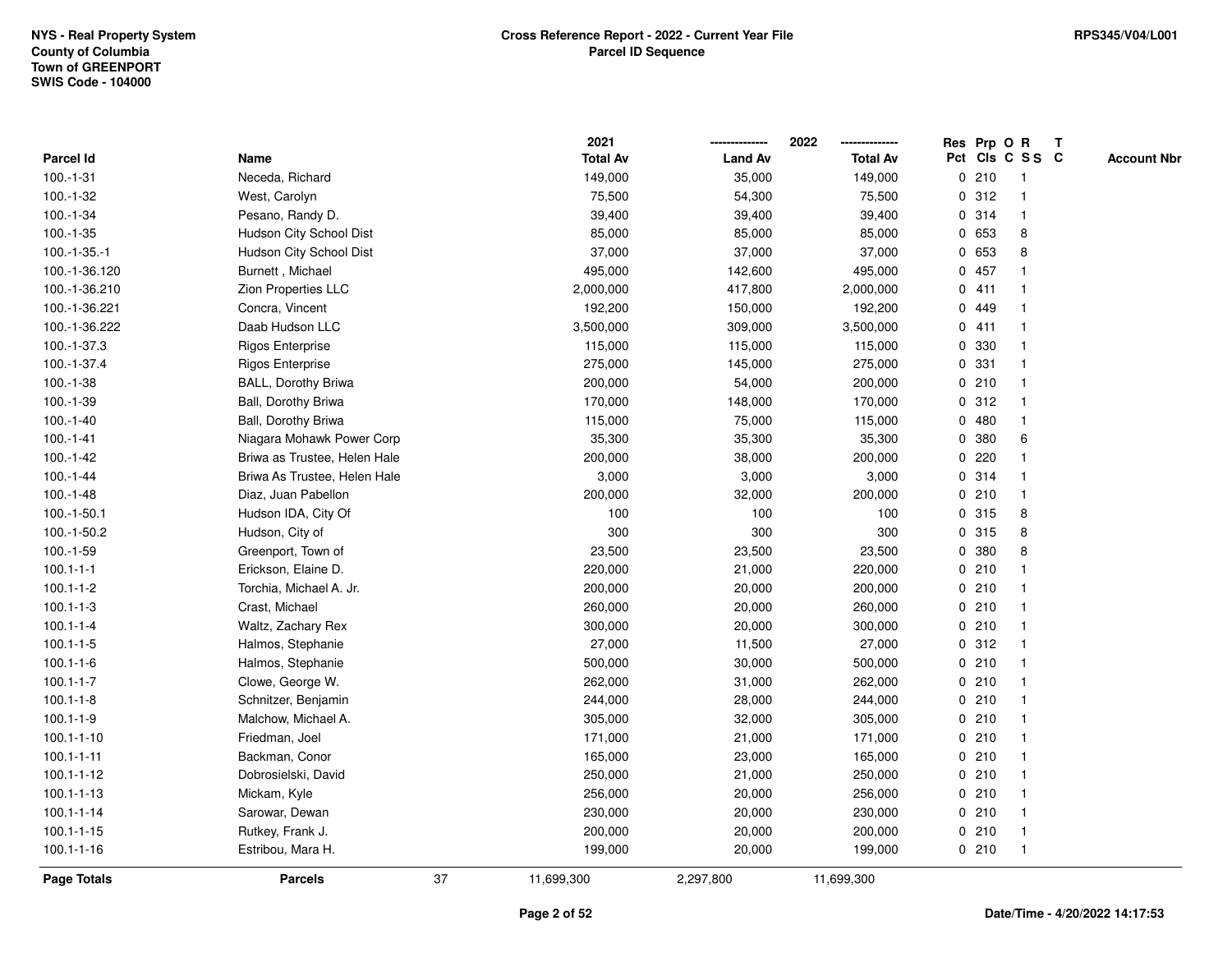|                  |                          |    | 2021            |                | 2022            | Res Prp O   |        | $\mathbf R$     | $\mathsf{T}$ |                    |
|------------------|--------------------------|----|-----------------|----------------|-----------------|-------------|--------|-----------------|--------------|--------------------|
| Parcel Id        | Name                     |    | <b>Total Av</b> | <b>Land Av</b> | <b>Total Av</b> |             |        | Pct Cls C S S C |              | <b>Account Nbr</b> |
| $100.1 - 1 - 17$ | Biernacki, Lawrence H.   |    | 210,000         | 20,000         | 210,000         |             | 0210   |                 |              |                    |
| $100.1 - 1 - 18$ | Gower, Edward J. II.     |    | 265,000         | 25,000         | 265,000         |             | 0210   |                 |              |                    |
| $100.1 - 1 - 19$ | Horner, Hugh E.          |    | 248,000         | 31,000         | 248,000         |             | 0210   | -1              |              |                    |
| $100.1 - 1 - 21$ | White, Edward            |    | 170,000         | 21,000         | 170,000         | $\mathbf 0$ | 210    | $\mathbf{1}$    |              |                    |
| 100.1-1-22       | Nitsky, Wanda A.         |    | 244,000         | 21,000         | 244,000         |             | 0210   | -1              |              |                    |
| 100.1-1-23       | Doto, Nikki M.           |    | 224,000         | 22,000         | 224,000         |             | 0210   | -1              |              |                    |
| 100.1-1-24       | Doto, Nikki M.           |    | 18,000          | 18,000         | 18,000          |             | 0.311  |                 |              |                    |
| 100.1-1-25       | Cousin, Anneice          |    | 170,000         | 26,000         | 170,000         |             | 0210   |                 |              |                    |
| 100.1-1-26       | Novak, Angelo            |    | 160,000         | 28,000         | 160,000         |             | 0210   |                 |              |                    |
| 100.1-1-27       | Scherrieble, Colleen P.  |    | 150,000         | 28,000         | 150,000         |             | 0210   |                 |              |                    |
| 100.1-1-28       | Sagendorph, Scott T.     |    | 215,000         | 28,000         | 215,000         |             | 0210   | -1              |              |                    |
| 100.1-1-29       | Marzahl, Claus           |    | 225,000         | 29,300         | 225,000         |             | 78 280 | $\mathbf{1}$    |              |                    |
| $100.1 - 1 - 31$ | Ansbacher, Charles N.    |    | 267,000         | 31,000         | 267,000         |             | 0210   |                 |              |                    |
| 100.1-1-33       | Muller, Gregory J.       |    | 140,000         | 30,000         | 140,000         |             | 0210   |                 |              |                    |
| 100.1-1-34       | Kardum, David            |    | 162,000         | 30,000         | 162,000         |             | 0210   |                 |              |                    |
| 100.1-1-35       | Degraff, Christopher P.  |    | 165,000         | 28,000         | 165,000         |             | 0210   |                 |              |                    |
| 100.1-1-36       | Ortiz, Raymond Jr.       |    | 172,000         | 29,000         | 172,000         | $\mathbf 0$ | 210    |                 |              |                    |
| 100.1-1-37       | Alam, Akm S.             |    | 165,000         | 29,000         | 165,000         |             | 0210   | -1              |              |                    |
| 100.1-1-38       | Occhibove, Joseph P.     |    | 232,000         | 31,000         | 232,000         |             | 0210   | -1              |              |                    |
| 100.1-1-39       | Skibo, Ann               |    | 142,000         | 31,000         | 142,000         |             | 0210   |                 |              |                    |
| $100.1 - 1 - 40$ | Weiss, George            |    | 143,000         | 31,000         | 143,000         |             | 0210   |                 |              |                    |
| $100.1 - 1 - 41$ | Nero, Thomas             |    | 178,000         | 31,000         | 178,000         |             | 0210   |                 |              |                    |
| 100.1-1-42       | DeCesare Family LP       |    | 1,385,000       | 250,000        | 1,385,000       |             | 0416   |                 |              |                    |
| $100.1 - 1 - 43$ | DeCesare Family LP       |    | 129,000         | 28,000         | 129,000         |             | 0210   | $\mathbf{1}$    |              |                    |
| $100.1 - 1 - 44$ | Scali, Nicodemo          |    | 154,000         | 31,000         | 154,000         |             | 0210   |                 |              |                    |
| $100.1 - 1 - 45$ | MacGiffert, Robert Sr.   |    | 288,000         | 31,000         | 288,000         |             | 0.283  | $\mathbf 1$     |              |                    |
| $100.1 - 1 - 46$ | Lorenson, Michael        |    | 185,000         | 30,000         | 185,000         |             | 0210   |                 |              |                    |
| $100.1 - 1 - 47$ | Sweet, Leonard           |    | 200,000         | 31,000         | 200,000         |             | 0210   |                 |              |                    |
| 100.1-1-48       | Box, Marie C.            |    | 180,000         | 28,000         | 185,000         |             | 0210   |                 |              |                    |
| 100.1-1-49       | Dorfman, William         |    | 200,000         | 30,000         | 200,000         |             | 0210   |                 |              |                    |
| 100.1-1-50       | Gallo, Debra             |    | 196,000         | 30,000         | 196,000         | $\mathbf 0$ | 210    | -1              |              |                    |
| $100.1 - 1 - 51$ | Liton, Jaborul           |    | 275,000         | 32,000         | 275,000         |             | 0210   | $\mathbf 1$     |              |                    |
| $100.2 - 1 - 1$  | Renken, Linda            |    | 158,000         | 28,400         | 158,000         |             | 0210   |                 |              |                    |
| $100.2 - 1 - 2$  | McDonald, Deborah        |    | 100,000         | 13,000         | 100,000         |             | 0210   |                 |              |                    |
| $100.2 - 1 - 3$  | Stock, Gary W.           |    | 65,000          | 21,000         | 65,000          |             | 0210   |                 |              |                    |
| 100.2-1-4.100    | Hudson KKC LLC           |    | 1,200,000       | 240,000        | 1,200,000       | 0           | 486    | $\mathbf 1$     |              |                    |
| 100.2-1-4.200    | Greenport Water District |    | 232,750         | 16,000         | 232,750         |             | 0822   | 8               |              |                    |
| Page Totals      | <b>Parcels</b>           | 37 | 9,012,750       | 1,437,700      | 9,017,750       |             |        |                 |              |                    |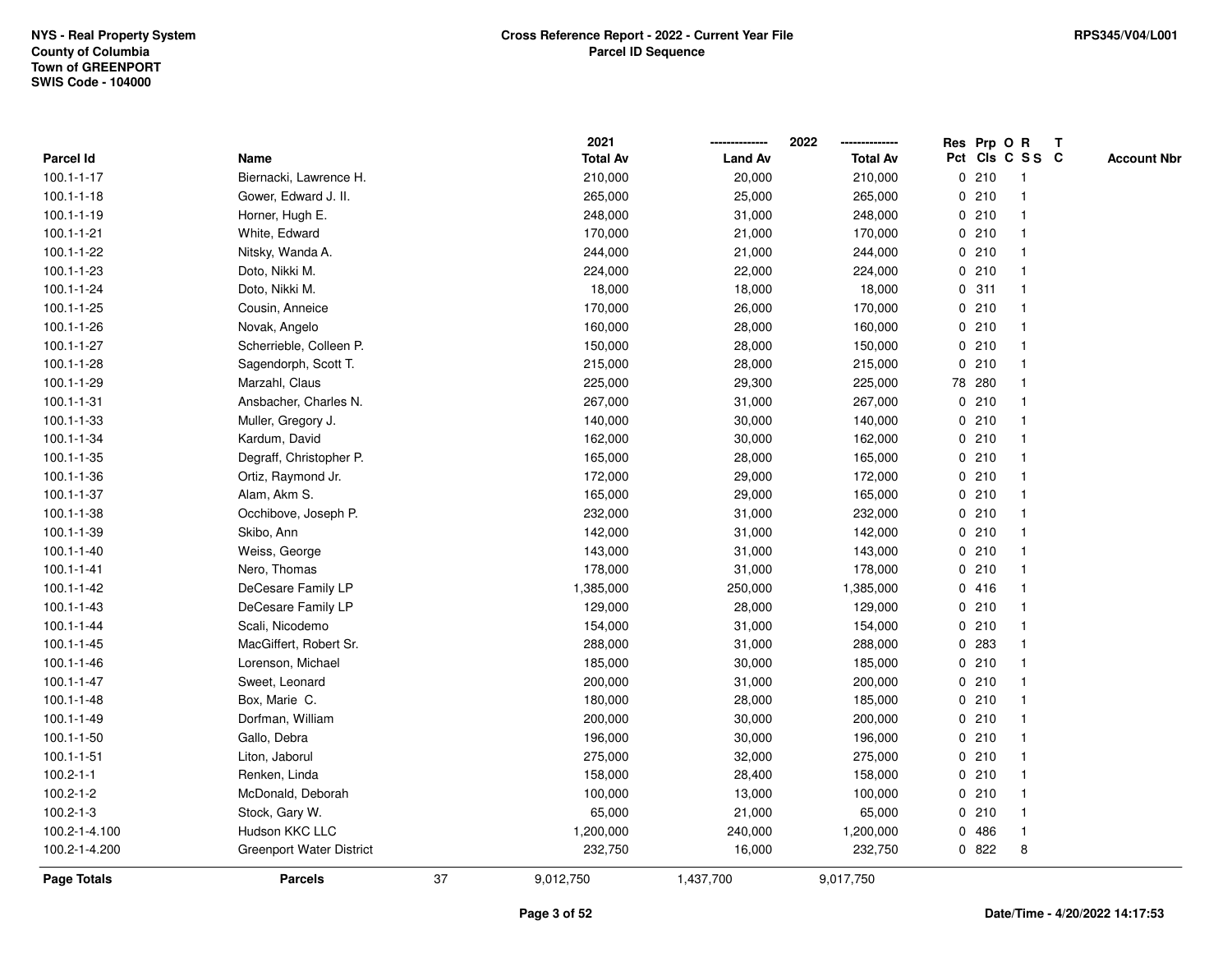|                    |                                      | 2021            |                | 2022            | Res Prp O R |       |                 | $\mathbf{T}$       |
|--------------------|--------------------------------------|-----------------|----------------|-----------------|-------------|-------|-----------------|--------------------|
| Parcel Id          | Name                                 | <b>Total Av</b> | <b>Land Av</b> | <b>Total Av</b> |             |       | Pct Cls C S S C | <b>Account Nbr</b> |
| $100.2 - 1 - 5$    | Rodger, Jennifer A.                  | 120,000         | 28,000         | 120,000         |             | 0210  | -1              |                    |
| $100.2 - 1 - 6$    | Tomaso, James                        | 160,000         | 33,000         | 160,000         | 0           | 210   |                 |                    |
| $100.2 - 1 - 7$    | Klc LT, Anna                         | 159,000         | 31,000         | 159,000         |             | 0210  |                 |                    |
| $100.2 - 1 - 8$    | DeStefano, Claudia                   | 199,000         | 31,000         | 199,000         | 0           | 210   | $\mathbf{1}$    |                    |
| $100.2 - 1 - 9$    | Camacho, Michelle L.                 | 160,000         | 28,000         | 160,000         |             | 0210  | $\mathbf{1}$    |                    |
| 100.2-1-10         | Teator, Carol A.                     | 200,000         | 28,000         | 200,000         |             | 0210  | -1              |                    |
| $100.2 - 1 - 11$   | Burger, Scott R.                     | 117,000         | 28,000         | 117,000         |             | 0210  |                 |                    |
| 100.2-1-12         | Knott, James J.                      | 155,000         | 28,000         | 155,000         |             | 0210  |                 |                    |
| 100.2-1-13         | Colwell, Matthew V.                  | 148,000         | 26,000         | 148,000         |             | 0210  |                 |                    |
| 100.2-1-14         | Brodowski Irr Trust, Anthony A.      | 156,000         | 29,000         | 156,000         |             | 0210  |                 |                    |
| 100.2-1-15         | Vertetis, Michael                    | 190,000         | 28,000         | 190,000         |             | 0210  | -1              |                    |
| 100.2-1-16.100     | Hannett, Louis N.                    | 160,000         | 29,000         | 160,000         |             | 0210  | $\mathbf{1}$    |                    |
| 100.2-1-16.200     | Barone, John                         | 195,000         | 29,000         | 195,000         |             | 0210  |                 |                    |
| 100.2-1-17         | Sharpe Properties Inc                | 440,000         | 133,000        | 440,000         |             | 0.442 |                 |                    |
| 100.2-1-18         | <b>United Methodist</b>              | 695,000         | 285,000        | 695,000         | 0           | 620   | 8               |                    |
| 100.2-1-18.-9      | <b>United Methodist</b>              | 238,000         | 28,000         | 238,000         |             | 0210  | 8               |                    |
| 100.2-1-19         | Hannan, Mohammed                     | 208,000         | 29,000         | 208,000         | 0           | 283   |                 |                    |
| 100.2-1-20         | PDP Development Corp, Joslen Commons | 4,000,000       | 787,500        | 4,000,000       | 0           | 411   | -1              |                    |
| 100.2-1-21         | Lasher-Hester, Constance             | 135,000         | 32,000         | 135,000         |             | 0210  | -1              |                    |
| 100.2-1-22         | Quinn, Deron                         | 164,000         | 32,000         | 164,000         |             | 0210  |                 |                    |
| 100.2-1-23         | Groll, Ryan C.                       | 160,000         | 28,000         | 160,000         |             | 0210  |                 |                    |
| 100.2-1-24         | Sharpe Properties, Inc.              | 825,000         | 184,200        | 825,000         |             | 0.442 |                 |                    |
| 100.2-1-26         | Fisher, Dean                         | 123,000         | 31,000         | 123,000         |             | 0210  |                 |                    |
| 100.2-1-27         | Adrian, Rebecca                      | 152,000         | 31,000         | 152,000         | $\mathbf 0$ | 210   |                 |                    |
| 100.2-1-28         | Hayes, Frederick                     | 162,000         | 31,000         | 162,000         |             | 0210  | -1              |                    |
| 100.2-1-29         | Walthour, Jacob                      | 184,000         | 31,000         | 184,000         |             | 0210  |                 |                    |
| 100.2-1-30         | DeJesus, Pedro A.                    | 132,000         | 22,000         | 132,000         |             | 0210  |                 |                    |
| 100.2-1-31         | Graziano Development LLC             | 35,000          | 25,100         | 35,000          |             | 0.312 |                 |                    |
| 100.2-1-33         | Graziano Calcagno, Development LLC   | 345,000         | 147,800        | 345,000         |             | 0 431 |                 |                    |
| 100.2-1-36         | Pulcher, Elizabeth B.                | 185,000         | 28,000         | 185,000         | 0           | 210   |                 |                    |
| 100.2-1-37         | Tomlinson, Juliette                  | 135,000         | 28,000         | 135,000         | 0           | 210   | $\overline{1}$  |                    |
| 100.2-1-38         | Novak, Melinda                       | 54,000          | 27,500         | 54,000          |             | 0 270 | -1              |                    |
| 100.2-1-39         | Gellert, Philip                      | 55,000          | 28,000         | 55,000          |             | 0210  |                 |                    |
| 100.2-1-40         | Hover, Charles E. IV.                | 137,000         | 28,000         | 137,000         |             | 0210  |                 |                    |
| 100.2-1-41         | Rubet, Angel                         | 126,000         | 28,000         | 126,000         |             | 0210  |                 |                    |
| 100.2-1-42         | Coons, Delores K.                    | 137,000         | 28,000         | 137,000         |             | 0210  | $\overline{1}$  |                    |
| 100.2-1-43         | Coleman, Chanae V.                   | 182,000         | 30,000         | 182,000         |             | 0210  | $\overline{1}$  |                    |
| <b>Page Totals</b> | 37<br><b>Parcels</b>                 | 11,128,000      | 2,459,100      | 11,128,000      |             |       |                 |                    |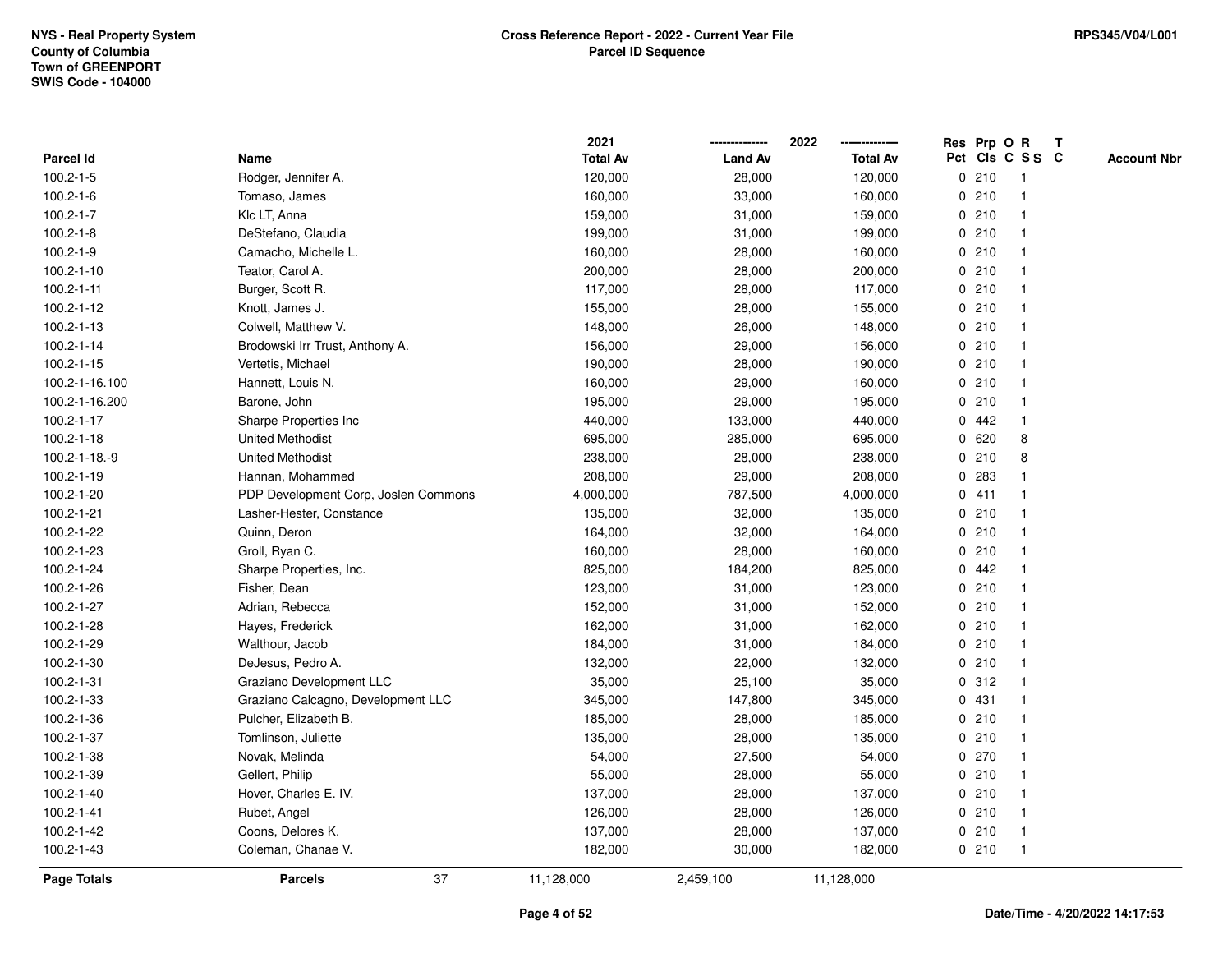|                    |                             |    | 2021            |                | 2022            |   | Res Prp O R |                 | T |                    |
|--------------------|-----------------------------|----|-----------------|----------------|-----------------|---|-------------|-----------------|---|--------------------|
| Parcel Id          | Name                        |    | <b>Total Av</b> | <b>Land Av</b> | <b>Total Av</b> |   |             | Pct Cls C S S C |   | <b>Account Nbr</b> |
| 100.2-1-44         | EB <sub>5</sub> LLC         |    | 72,000          | 29,000         | 72,000          | 0 | 210         | $\mathbf{1}$    |   |                    |
| 100.2-1-45         | Dauski, Gene                |    | 100,000         | 30,000         | 100,000         | 0 | 210         | -1              |   |                    |
| 100.2-1-46         | Hamm, Lucille M.            |    | 148,000         | 33,000         | 148,000         |   | 0 283       |                 |   |                    |
| 100.2-1-47         | Novak, Terrance M.          |    | 157,000         | 30,000         | 157,000         |   | 0210        |                 |   |                    |
| 100.2-1-48         | Melino & Craig Realty Inc.  |    | 115,000         | 31,300         | 115,000         |   | 0431        |                 |   |                    |
| 100.2-1-49         | Melino, Sharon              |    | 85,000          | 85,000         | 85,000          |   | 0 330       |                 |   |                    |
| 100.2-1-50         | Sheedy, Margaret I.         |    | 121,000         | 15,000         | 121,000         |   | 0210        |                 |   |                    |
| 100.2-1-51         | Baretsky, James W.          |    | 121,000         | 29,000         | 121,000         | 0 | 210         | $\mathbf{1}$    |   |                    |
| 100.2-1-52         | Windhorst, Stephanie        |    | 132,000         | 12,000         | 132,000         |   | 0210        | -1              |   |                    |
| 100.2-1-53         | Rojas, Gloria M.            |    | 130,000         | 12,000         | 130,000         |   | 0210        | $\mathbf 1$     |   |                    |
| 100.2-1-54         | Kline, Kimberly R.          |    | 145,000         | 25,000         | 145,000         |   | 0210        |                 |   |                    |
| 100.2-1-55         | Dolan, Richard              |    | 118,000         | 25,000         | 118,000         |   | 0210        |                 |   |                    |
| 100.2-1-56         | Reno, Tammy                 |    | 136,000         | 30,000         | 136,000         |   | 0 283       |                 |   |                    |
| 100.2-1-57.1       | Kreig, Linda                |    | 130,000         | 22,000         | 130,000         |   | 0210        | $\mathbf 1$     |   |                    |
| 100.2-1-57.2       | Kreig, Glenn                |    | 185,000         | 33,000         | 185,000         | 0 | 210         |                 |   |                    |
| 100.2-1-58         | Martin, Richard L.          |    | 150,000         | 30,000         | 150,000         | 0 | 210         | $\mathbf{1}$    |   |                    |
| 100.2-1-59         | Hotaling, Kathleen E.       |    | 124,000         | 25,000         | 124,000         |   | 0210        | $\mathbf{1}$    |   |                    |
| 100.2-1-60         | Alvarez, John A Inc.        |    | 24,600          | 24,600         | 24,600          |   | 0.311       |                 |   |                    |
| 100.2-1-61         | Alvarez & Sons Inc          |    | 11,000          | 11,000         | 11,000          |   | 0.311       |                 |   |                    |
| 100.2-1-62.100     | Widewaters Greenport Co LLC |    | 1,150,000       | 173,800        | 1,150,000       |   | 0 456       |                 |   |                    |
| 100.2-1-62.200     | Sacred Heart, Our Lady Of   |    | 252,500         | 116,300        | 252,500         |   | 0620        | 8               |   |                    |
| 100.2-1-63         | Risi, Frank                 |    | 200,000         | 53,800         | 200,000         |   | 0431        |                 |   |                    |
| 100.2-1-64         | Widewaters Greenport Co LLC |    | 950,000         | 150,200        | 950,000         |   | 0421        | -1              |   |                    |
| 100.2-1-70         | Anelle, Joseph              |    | 123,000         | 36,000         | 123,000         | 0 | 210         |                 |   |                    |
| 100.2-1-71         | Grossman, Gerald            |    | 330,000         | 30,000         | 330,000         |   | 0210        | 1               |   |                    |
| 100.2-1-72         | Miller, Howard              |    | 222,000         | 30,000         | 222,000         |   | 0210        |                 |   |                    |
| 100.2-1-73.1       | Burrell, Lloyd              |    | 185,000         | 25,000         | 185,000         |   | 0210        |                 |   |                    |
| 100.2-1-73.2       | Burrell, Lloyd              |    | 185,000         | 24,000         | 185,000         |   | 0210        |                 |   |                    |
| 100.2-1-74         | Cousin, Christopher         |    | 190,000         | 30,000         | 190,000         |   | 0220        |                 |   |                    |
| 100.2-1-75         | Snow, Edward M.             |    | 260,000         | 29,000         | 260,000         | 0 | 210         | 1               |   |                    |
| 100.2-1-76         | Campeta, Gloria             |    | 184,000         | 29,000         | 184,000         | 0 | 210         | $\mathbf 1$     |   |                    |
| 100.2-1-77         | Pierro, Anthony C.          |    | 235,000         | 30,000         | 235,000         |   | 0210        |                 |   |                    |
| 100.2-1-78         | Pierro, Christopher         |    | 235,000         | 29,000         | 235,000         |   | 0210        |                 |   |                    |
| 100.2-1-79         | Harring, Robert Jr.         |    | 26,000          | 26,000         | 26,000          |   | 0.311       |                 |   |                    |
| 100.2-1-80         | Finck, James M.             |    | 282,000         | 29,000         | 282,000         |   | 0210        | $\mathbf{1}$    |   |                    |
| 100.2-1-81         | Putos, Michael              |    | 340,000         | 31,000         | 340,000         |   | 0210        | $\mathbf{1}$    |   |                    |
| 100.2-1-82         | Young, Elaine P.            |    | 266,000         | 30,000         | 266,000         |   | 0210        | $\mathbf{1}$    |   |                    |
| <b>Page Totals</b> | <b>Parcels</b>              | 37 | 7,820,100       | 1,434,000      | 7,820,100       |   |             |                 |   |                    |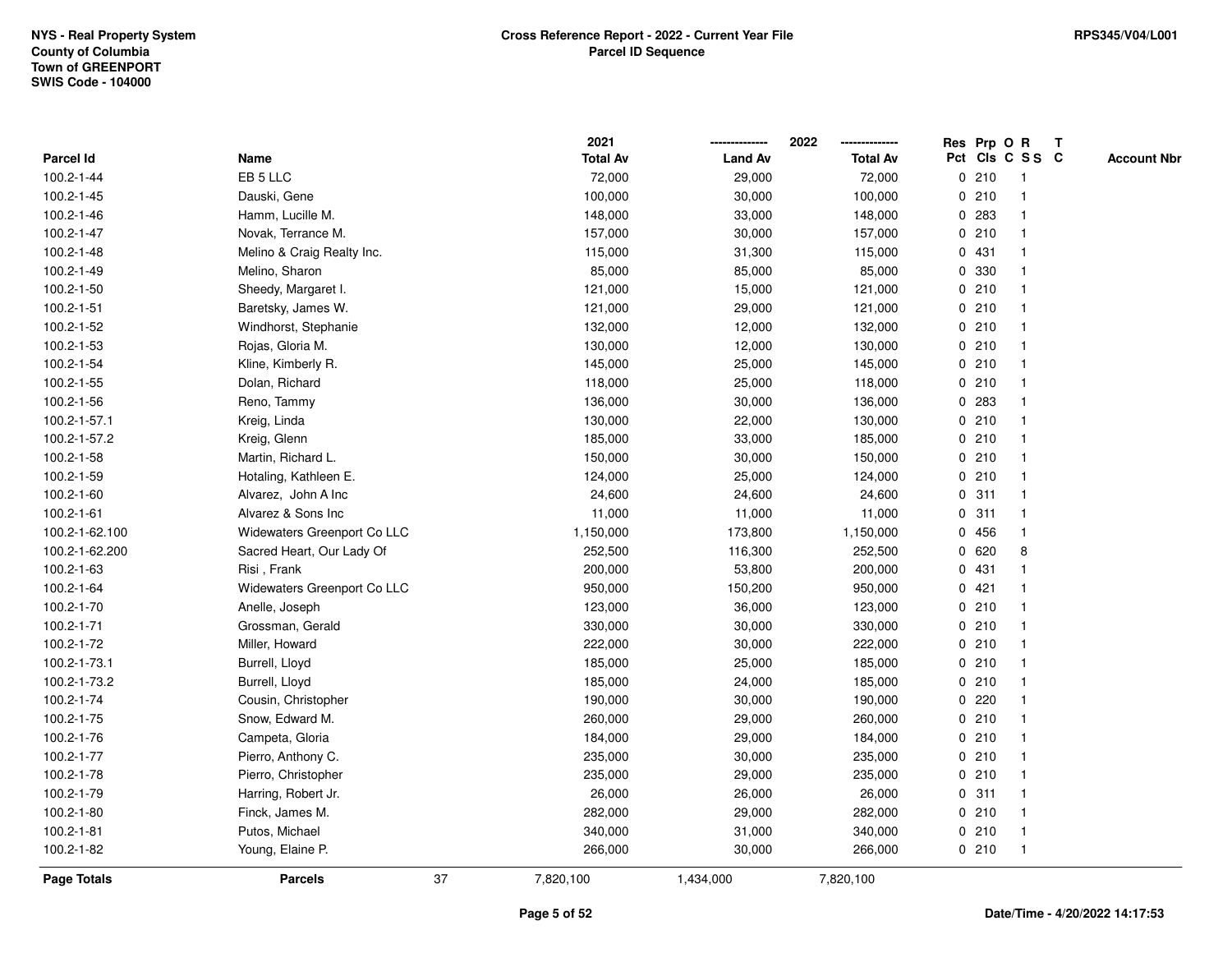|                    |                                          | 2021            |                | 2022            | Res Prp O R  |        |                |                 | T |                    |
|--------------------|------------------------------------------|-----------------|----------------|-----------------|--------------|--------|----------------|-----------------|---|--------------------|
| Parcel Id          | Name                                     | <b>Total Av</b> | <b>Land Av</b> | <b>Total Av</b> |              |        |                | Pct Cls C S S C |   | <b>Account Nbr</b> |
| 100.2-1-83         | Tacchino, Donald                         | 340,000         | 33,000         | 340,000         |              | 99 210 |                | $\mathbf{1}$    |   |                    |
| 100.2-1-85         | Stalker, June                            | 200,000         | 30,000         | 200,000         | 0            | 210    | $\overline{1}$ |                 |   |                    |
| 100.2-1-86         | Greenport Gardens Housing, Devopment Fur | 25,000          | 25,000         | 25,000          |              | 0 314  |                | $\mathbf{1}$    |   |                    |
| 100.2-1-87.2       | Widewaters Greenport Co LLC              | 10,000          | 10,000         | 10,000          |              | 0 330  |                |                 |   |                    |
| 100.2-1-87.11      | Widewaters Greenport Co LLC              | 475,000         | 475,000        | 475,000         |              | 0 330  |                |                 |   |                    |
| 100.2-1-87.12      | Widewaters Greenport Co LLC              | 4,000,000       | 320,600        | 4,000,000       |              | 0 453  |                |                 |   |                    |
| 100.2-1-88         | Wal-Mart Inc.                            | 9,600,000       | 941,100        | 9,600,000       | 0            | 453    |                |                 |   |                    |
| 100.2-1-89         | Widewaters Greenport Co LLC              | 65,000          | 65,000         | 65,000          | 0            | 330    |                |                 |   |                    |
| 100.2-1-90         | Widewaters Greenport Co LLC              | 4,000,000       | 730,800        | 4,000,000       | $\mathbf{0}$ | 452    | $\overline{1}$ |                 |   |                    |
| 100.2-1-91         | Widewaters Greenport Co LLC              | 7,000,000       | 487,800        | 7,000,000       | $\mathbf{0}$ | 453    |                | $\mathbf{1}$    |   |                    |
| 100.2-1-92         | Widewaters Greenport Co LLC              | 3,100,000       | 445,000        | 3,100,000       |              | 0452   | -1             |                 |   |                    |
| 100.2-1-93         | Widewaters Greenport Co LLC              | 105,500         | 105,500        | 105,500         |              | 0 330  |                |                 |   |                    |
| 100.2-1-94         | Widewaters Greenport Co LLC              | 630,000         | 118,800        | 630,000         |              | 0 450  |                |                 |   |                    |
| 100.2-1-95         | Widewaters Greenport Co LLC              | 798,000         | 130,000        | 798,000         | 0            | 462    |                |                 |   |                    |
| 100.2-1-96         | Widewaters Greenport Co LLC              | 138,000         | 138,000        | 138,000         | 0            | 330    |                |                 |   |                    |
| 100.2-1-97         | Widewaters Greenport Co LLC              | 150,000         | 150,000        | 150,000         | 0            | 330    | -1             |                 |   |                    |
| 100.2-1-98         | Housing Resources of Col Cty             | 800,000         | 189,000        | 800,000         | $\mathbf{0}$ | 411    |                | $\mathbf{1}$    |   |                    |
| 100.2-1-99         | Var-Rez Associates                       | 16,000          | 16,000         | 16,000          |              | 0 330  |                | 1               |   |                    |
| 100.2-2-1          | Sullivan, David J.                       | 161,000         | 39,000         | 161,000         |              | 0210   |                |                 |   |                    |
| 100.2-2-2.100      | Luft Properties, LLC                     | 90,000          | 60,000         | 90,000          |              | 0 331  |                |                 |   |                    |
| 100.2-2-2.200      | Melino, Sharon                           | 100,000         | 75,000         | 100,000         | 0            | 484    |                |                 |   |                    |
| 100.2-2-3          | Melino, Rose V.                          | 250,000         | 14,800         | 250,000         | 0            | 411    | $\mathbf{1}$   |                 |   |                    |
| 100.2-2-4          | Brodowski, Laurie                        | 185,000         | 29,000         | 185,000         | $\mathbf 0$  | 210    | $\overline{1}$ |                 |   |                    |
| 100.2-2-5          | Melino, Robert J.                        | 146,000         | 29,000         | 146,000         | $\mathbf{0}$ | 210    |                | $\mathbf{1}$    |   |                    |
| 100.2-2-6          | Walker, Bernard Jr.                      | 54,500          | 28,700         | 54,500          |              | 0270   |                | $\mathbf{1}$    |   |                    |
| 100.2-2-7          | Tafoila, Rebecca                         | 145,000         | 29,000         | 145,000         |              | 0210   |                | 1               |   |                    |
| 100.2-2-8          | Grant, Daniel                            | 171,000         | 31,000         | 171,000         |              | 0210   |                |                 |   |                    |
| 100.2-2-9          | Woodvale Holdings LLC                    | 189,000         | 179,000        | 189,000         | 0            | 331    |                | $\mathbf 1$     |   |                    |
| 100.2-2-10         | Cong of Jehovah's Witnesses              | 295,000         | 141,400        | 295,000         | 0            | 620    |                | 8               |   |                    |
| 100.2-2-11         | Fairview Commercial Bldg. LLC            | 1,000,000       | 58,800         | 1,000,000       | $\mathbf 0$  | 452    |                |                 |   |                    |
| 100.2-2-12         | Rhymaun, Randolph                        | 195,000         | 24,100         | 195,000         | 0            | 283    | -1             |                 |   |                    |
| 100.2-2-13         | Penta Partners LLC                       | 52,000          | 52,000         | 52,000          |              | 0 330  | -1             |                 |   |                    |
| 100.2-2-14         | Penta Partners LLC                       | 400,000         | 173,000        | 400,000         |              | 0.440  |                | $\mathbf{1}$    |   |                    |
| 100.2-2-15         | <b>Greenport Sewer District</b>          | 99,000          | 39,000         | 99,000          |              | 0 853  |                | 8               |   |                    |
| 100.2-2-17         | Woodvale Holdings LLC                    | 2,400,000       | 145,000        | 2,400,000       | $\mathbf{0}$ | 453    |                |                 |   |                    |
| 100.2-2-18.200     | Scali, Nicodemo                          | 275,000         | 137,000        | 275,000         | 0            | 480    |                | 1               |   |                    |
| 100.2-2-19.112     | Mattie's LLC                             | 220,000         | 127,500        | 220,000         |              | 0 484  |                | $\mathbf{1}$    |   |                    |
| <b>Page Totals</b> | 37<br><b>Parcels</b>                     | 37,880,000      | 5,822,900      | 37,880,000      |              |        |                |                 |   |                    |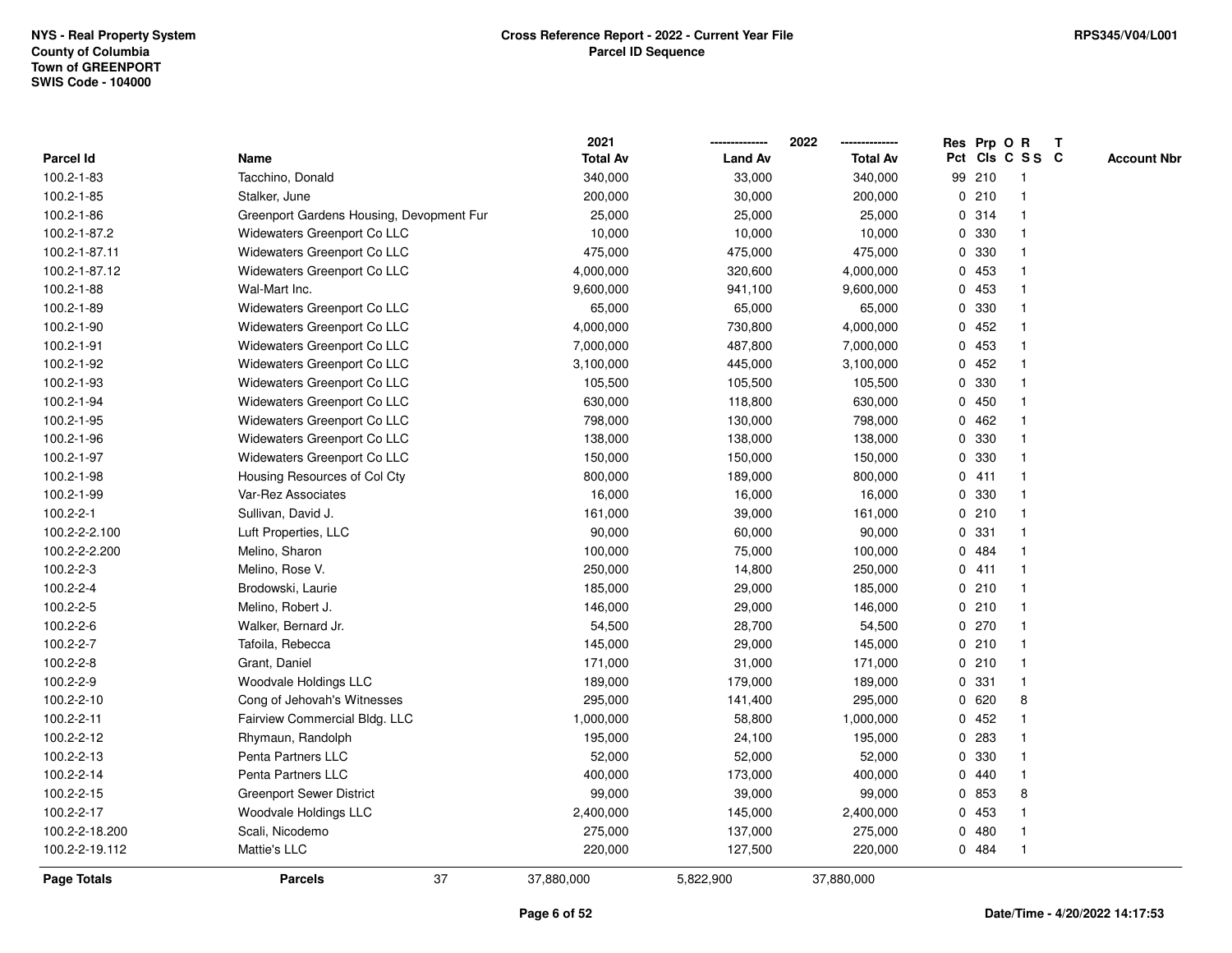|                    |                                       | 2021            |                | 2022            | Res Prp O R |       |                         | $\mathbf{T}$ |                    |
|--------------------|---------------------------------------|-----------------|----------------|-----------------|-------------|-------|-------------------------|--------------|--------------------|
| Parcel Id          | Name                                  | <b>Total Av</b> | <b>Land Av</b> | <b>Total Av</b> |             |       | Pct Cls C S S C         |              | <b>Account Nbr</b> |
| 100.2-2-19.120     | Ublacker, Gary J.                     | 198,000         | 30,000         | 198,000         |             | 0210  | -1                      |              |                    |
| 100.2-2-19.200     | Pizza, Joseph R.                      | 258,000         | 35,000         | 258,000         |             | 0210  |                         |              |                    |
| 100.2-2-20         | Concra, Anthony R.                    | 250,000         | 197,000        | 250,000         |             | 0 483 | -1                      |              |                    |
| 100.2-2-21         | Lin, Wen Jun                          | 118,000         | 30,000         | 118,000         |             | 0210  | $\mathbf{1}$            |              |                    |
| 100.2-2-22         | <b>Hess Retail Stores LLC</b>         | 750,000         | 77,500         | 750,000         |             | 0486  | $\overline{\mathbf{1}}$ |              |                    |
| 100.2-2-25         | Alam, Akm Shofiul                     | 128,000         | 30,000         | 128,000         |             | 0.283 | -1                      |              |                    |
| 100.2-2-30         | Woodvale Holdings LLC                 | 7,400,000       | 790,200        | 7,400,000       |             | 0452  |                         |              |                    |
| 100.2-2-31.200     | Autozone Inc                          | 890,000         | 100,000        | 890,000         |             | 0 456 |                         |              |                    |
| 100.2-2-36         | O'Reilly Auto Parts                   | 1,300,000       | 126,200        | 1,300,000       |             | 0 456 | -1                      |              |                    |
| 100.2-2-40         | Rakitzis, Angelo                      | 200,000         | 31,000         | 200,000         |             | 0215  |                         |              |                    |
| 100.2-2-44         | Sheldon, William G.                   | 152,000         | 25,000         | 152,000         |             | 0210  | $\mathbf{1}$            |              |                    |
| 100.2-2-45         | Yerick, Donna                         | 138,000         | 28,000         | 138,000         |             | 0210  | $\mathbf{1}$            |              |                    |
| 100.2-2-46         | Donaghue, Robert                      | 164,000         | 28,000         | 164,000         |             | 0210  | $\mathbf 1$             |              |                    |
| 100.2-2-47.111     | Triple Net Greenport LLC, (Shop Rite) | 10,000,000      | 940,000        | 10,000,000      |             | 0452  |                         |              |                    |
| 100.2-2-47.112     | Concra, Anthony R.                    | 25,000          | 25,000         | 25,000          |             | 0.314 |                         |              |                    |
| 100.2-2-47.120     | Concra, Anthony R.                    | 25,000          | 25,000         | 25,000          |             | 0.314 | -1                      |              |                    |
| 100.2-2-47.211     | Gregory, Jerome M.                    | 205,000         | 31,000         | 205,000         |             | 0210  | $\overline{\mathbf{1}}$ |              |                    |
| 100.2-2-47.212     | Flach Gymnastics Academy LLC          | 370,000         | 150,000        | 370,000         |             | 0457  | -1                      |              |                    |
| 100.2-2-47.220     | Concra, Anthony R.                    | 5,000           | 5,000          | 5,000           |             | 0 330 | $\mathbf{1}$            |              |                    |
| 100.2-2-49         | Fairview Commercial Bldg. LLC         | 70,000          | 70,000         | 70,000          |             | 0 330 |                         |              |                    |
| 100.2-2-50         | Van Alstyne, Wayne                    | 250,000         | 52,500         | 250,000         |             | 0.484 |                         |              |                    |
| 100.2-2-51         | Premier Riverview LLC                 | 3,400,000       | 633,000        | 3,400,000       |             | 0 453 | 8                       |              |                    |
| 100.2-2-52         | <b>Windfall Realty, LLC</b>           | 1,370,000       | 262,800        | 1,370,000       |             | 0710  | -1                      |              |                    |
| 100.2-2-53         | <b>TODMAR LLC</b>                     | 52,000          | 43,700         | 52,000          |             | 0.312 | $\mathbf{1}$            |              |                    |
| $100.14 - 1 - 1$   | Melino, Anthony                       | 168,000         | 31,000         | 168,000         |             | 0210  | $\mathbf 1$             |              |                    |
| 100.14-1-2         | Hudson, Charles Herbert               | 152,000         | 30,000         | 152,000         |             | 0210  | -1                      |              |                    |
| 100.14-1-3         | Deluke, Santa                         | 159,000         | 28,000         | 159,000         |             | 0210  |                         |              |                    |
| 100.14-1-4         | Lo Schiavo, Frank                     | 168,000         | 28,000         | 168,000         |             | 0210  |                         |              |                    |
| 100.14-1-5         | Fenoff, Lori Ann                      | 165,000         | 28,000         | 165,000         |             | 0210  | $\overline{1}$          |              |                    |
| 100.14-1-6         | Bailly, Marylou                       | 145,000         | 28,000         | 145,000         |             | 0210  |                         |              |                    |
| 100.14-1-7         | June, David                           | 189,000         | 25,000         | 189,000         |             | 0210  | $\mathbf{1}$            |              |                    |
| 100.14-1-8         | Moore, Donald K.                      | 131,000         | 28,000         | 131,000         |             | 0210  | $\mathbf 1$             |              |                    |
| 100.14-1-9         | Dianda, Michael Jr.                   | 83,000          | 28,000         | 83,000          |             | 0210  | -1                      |              |                    |
| 100.14-1-10.100    | Mueller, Lewis                        | 175,000         | 17,000         | 175,000         |             | 0210  |                         |              |                    |
| 100.14-1-10.200    | Mathews, George A. Jr.                | 43,500          | 18,700         | 43,500          |             | 0270  |                         |              |                    |
| 100.14-1-11        | Wheeler, David                        | 155,000         | 32,000         | 155,000         |             | 0210  | $\mathbf{1}$            |              |                    |
| 100.14-1-12        | ES2 Holdings, LLC                     | 74,000          | 31,000         | 74,000          |             | 0210  | $\mathbf{1}$            |              |                    |
| <b>Page Totals</b> | 37<br><b>Parcels</b>                  | 29,525,500      | 4,118,600      | 29,525,500      |             |       |                         |              |                    |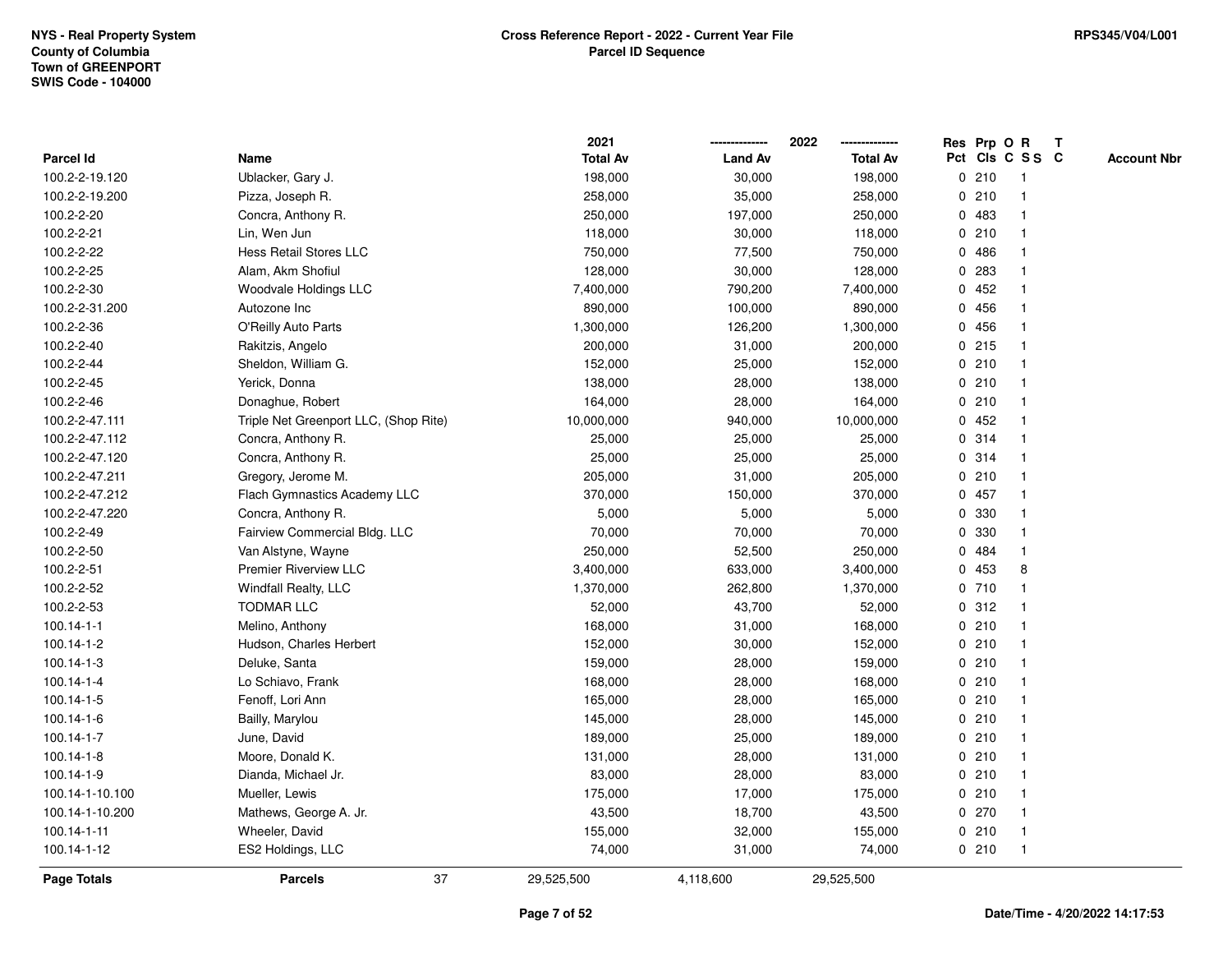|             |                         |    | 2021            |                | 2022            | Res Prp O R |                         | Т |                    |
|-------------|-------------------------|----|-----------------|----------------|-----------------|-------------|-------------------------|---|--------------------|
| Parcel Id   | Name                    |    | <b>Total Av</b> | <b>Land Av</b> | <b>Total Av</b> |             | Pct Cls C S S C         |   | <b>Account Nbr</b> |
| 100.14-1-13 | Fisher, Elizabeth A.    |    | 107,000         | 29,000         | 107,000         | 0210        | $\overline{1}$          |   |                    |
| 100.14-1-14 | Spoto, Jon              |    | 115,000         | 22,000         | 115,000         | 0210        | $\overline{\mathbf{1}}$ |   |                    |
| 100.14-1-15 | Degennaro, Matthew      |    | 181,000         | 29,000         | 181,000         | 0210        | 1                       |   |                    |
| 100.14-1-16 | T Dotter Corp           |    | 200,000         | 49,400         | 200,000         | 0 449       |                         |   |                    |
| 100.14-1-17 | Feldman, Susan          |    | 128,000         | 19,000         | 128,000         | 0210        |                         |   |                    |
| 100.14-1-18 | Anwar, Tahira           |    | 550,000         | 71,300         | 550,000         | 0415        |                         |   |                    |
| 100.14-1-19 | Shaikh, Anwer M.        |    | 100,000         | 38,100         | 100,000         | 0 449       |                         |   |                    |
| 100.14-1-20 | Miller, Katy C.         |    | 82,000          | 19,000         | 82,000          | 0210        | $\overline{\mathbf{1}}$ |   |                    |
| 100.14-1-21 | Fabiano Inc, A G        |    | 160,000         | 16,100         | 160,000         | 0 449       | -1                      |   |                    |
| 100.14-1-22 | Spooner, Jack III.      |    | 130,000         | 28,000         | 130,000         | 0210        | $\mathbf{1}$            |   |                    |
| 100.14-1-23 | Clark, Tamara J.        |    | 160,000         | 37,000         | 160,000         | 97 210      |                         |   |                    |
| 100.14-1-24 | Swift, Clive            |    | 184,000         | 26,000         | 184,000         | 0210        |                         |   |                    |
| 100.14-1-25 | Bryant, Kenneth Michael |    | 152,000         | 24,000         | 152,000         | 0210        |                         |   |                    |
| 100.14-1-26 | Taylor, David           |    | 166,000         | 24,000         | 166,000         | 0210        |                         |   |                    |
| 100.14-1-27 | Sweet, Christopher J.   |    | 198,000         | 24,000         | 198,000         | 0210        | $\overline{\mathbf{1}}$ |   |                    |
| 100.14-1-28 | Fabiano Inc, A G        |    | 5,500           | 5,500          | 5,500           | 0.311       | $\overline{\mathbf{1}}$ |   |                    |
| 100.14-1-29 | Allen, Laura M.         |    | 200,000         | 24,000         | 200,000         | 0210        | $\overline{1}$          |   |                    |
| 100.14-1-30 | Cowan, Floyd S.         |    | 185,000         | 24,000         | 185,000         | 0210        | -1                      |   |                    |
| 100.14-1-31 | Wordon, Laurie A.       |    | 172,000         | 24,000         | 172,000         | 0210        |                         |   |                    |
| 100.14-1-32 | Kelly, John W.          |    | 204,000         | 24,000         | 204,000         | 0210        |                         |   |                    |
| 100.14-1-33 | Downer, Annette         |    | 196,000         | 24,000         | 196,000         | 0210        |                         |   |                    |
| 100.14-1-34 | Keator, Lori B.         |    | 164,000         | 24,000         | 164,000         | 0210        | -1                      |   |                    |
| 100.14-1-35 | Pendergast, Robert J.   |    | 210,000         | 28,000         | 210,000         | 0210        | $\overline{\mathbf{1}}$ |   |                    |
| 100.14-1-36 | McCrady, Michael R. Jr. |    | 190,000         | 28,000         | 190,000         | 0210        | -1                      |   |                    |
| 100.14-1-37 | Akter, Parvin           |    | 163,000         | 24,000         | 163,000         | 0210        | -1                      |   |                    |
| 100.14-1-38 | Decker, Gloria R.       |    | 210,000         | 26,000         | 210,000         | 0210        |                         |   |                    |
| 100.14-1-39 | Delamater, Nancy        |    | 147,000         | 28,000         | 147,000         | 0210        |                         |   |                    |
| 100.14-1-40 | Mueller, Courtney       |    | 144,000         | 23,000         | 144,000         | 0210        |                         |   |                    |
| 100.14-1-41 | Graziano, Ralph         |    | 200,000         | 23,000         | 200,000         | 0210        | $\overline{\mathbf{1}}$ |   |                    |
| 100.14-1-42 | Torchia, Michael A. Sr. |    | 175,000         | 23,000         | 175,000         | 0210        | -1                      |   |                    |
| 100.14-1-43 | Kelly, Jeffrey          |    | 166,000         | 28,000         | 166,000         | 0210        | $\mathbf{1}$            |   |                    |
| 100.14-1-44 | Taylor, Neil            |    | 175,000         | 28,000         | 175,000         | 0210        | 1                       |   |                    |
| 100.14-1-45 | O'Connell, Joseph       |    | 21,000          | 21,000         | 21,000          | 0.311       | -1                      |   |                    |
| 100.14-1-46 | Rowe, Joanne M.         |    | 214,000         | 23,000         | 214,000         | 0210        |                         |   |                    |
| 100.14-1-47 | Meus, Joseph            |    | 200,000         | 23,000         | 200,000         | 0210        | -1                      |   |                    |
| 100.14-1-48 | Garcia, Roger           |    | 197,000         | 23,000         | 197,000         | 0210        | $\overline{\mathbf{1}}$ |   |                    |
| 100.14-1-49 | Taylor, Christopher L.  |    | 224,000         | 23,000         | 224,000         | 0210        | $\overline{\mathbf{1}}$ |   |                    |
| Page Totals | <b>Parcels</b>          | 37 | 6,375,500       | 977,400        | 6,375,500       |             |                         |   |                    |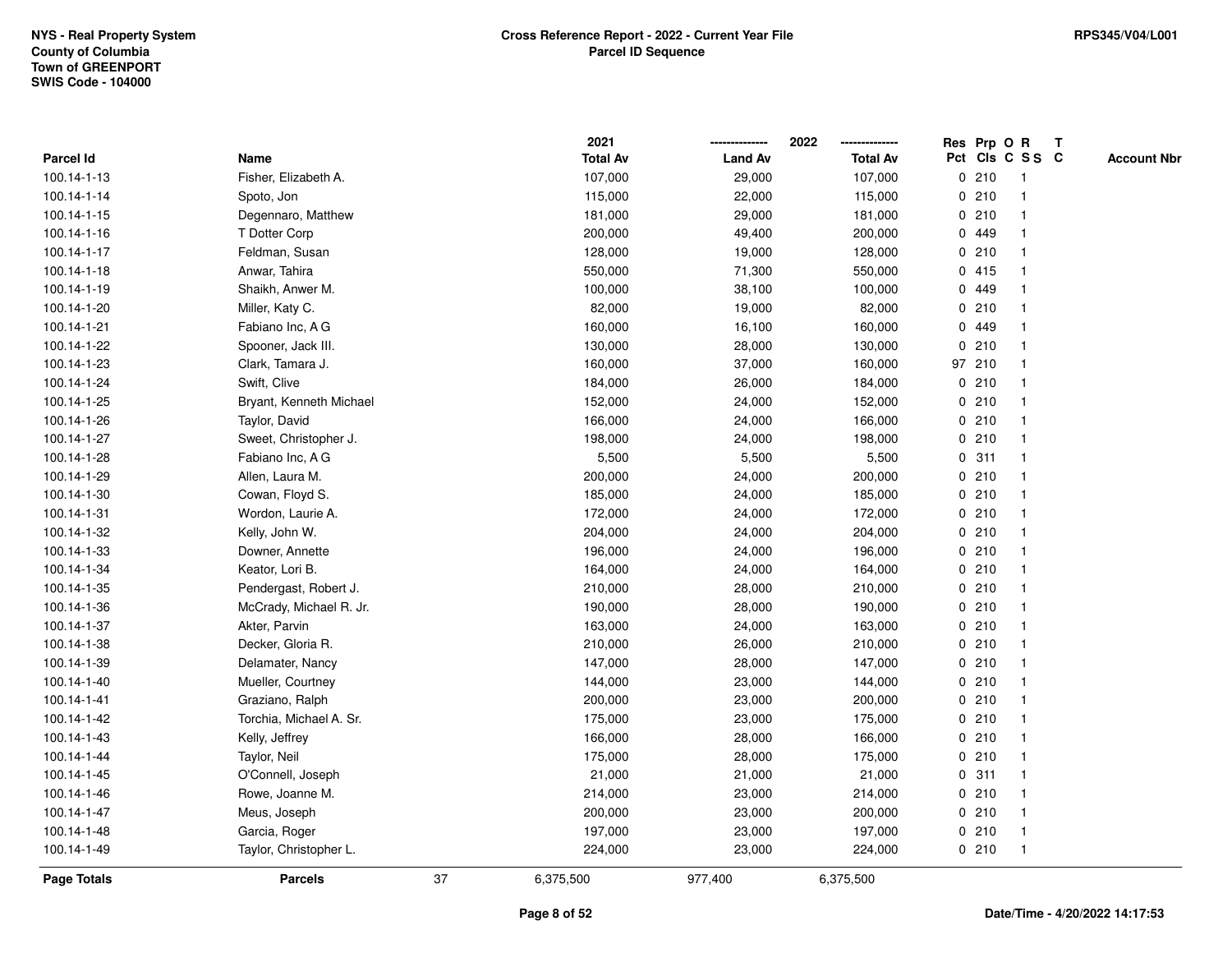|               |                                  |    | 2021            |                | 2022            |             |       | Res Prp O R     | T |                    |
|---------------|----------------------------------|----|-----------------|----------------|-----------------|-------------|-------|-----------------|---|--------------------|
| Parcel Id     | Name                             |    | <b>Total Av</b> | <b>Land Av</b> | <b>Total Av</b> |             |       | Pct Cls C S S C |   | <b>Account Nbr</b> |
| 100.14-1-50   | Kading, Kaylee                   |    | 180,000         | 23,000         | 180,000         |             | 0210  | -1              |   |                    |
| 100.14-1-51   | Krapf, Mary Carol                |    | 146,000         | 23,000         | 146,000         | 0           | 210   | $\overline{1}$  |   |                    |
| 100.14-1-52   | Alert, Gary O.                   |    | 152,000         | 23,000         | 152,000         |             | 0210  | $\mathbf{1}$    |   |                    |
| 100.14-1-53   | Russo, John B.                   |    | 162,000         | 26,000         | 162,000         |             | 0210  |                 |   |                    |
| 100.14-1-54   | Buckley, Thomas                  |    | 192,000         | 26,000         | 192,000         |             | 0210  |                 |   |                    |
| 100.14-1-55   | Hall, Paula M.                   |    | 145,000         | 24,000         | 145,000         |             | 0210  |                 |   |                    |
| 100.14-1-56   | Abitabile, Francis               |    | 205,000         | 24,000         | 205,000         |             | 0210  |                 |   |                    |
| 100.14-1-57   | Gravlin, Clayton                 |    | 158,000         | 24,000         | 158,000         | 0           | 210   | $\mathbf{1}$    |   |                    |
| 100.14-1-58   | Super, Michael T.                |    | 197,000         | 24,000         | 197,000         |             | 0210  | -1              |   |                    |
| 100.14-1-59   | Karki, Ujjwal K.                 |    | 193,000         | 24,000         | 193,000         |             | 0210  | $\mathbf 1$     |   |                    |
| 100.14-1-60   | Buttigieg, Mia                   |    | 201,000         | 28,000         | 201,000         |             | 0210  |                 |   |                    |
| 100.14-1-61   | Yusko, Robert                    |    | 198,000         | 24,000         | 198,000         |             | 0210  |                 |   |                    |
| 100.14-1-62   | Anuska, Mary                     |    | 225,000         | 28,000         | 225,000         |             | 0210  |                 |   |                    |
| 100.14-1-63.1 | Wrigley, Dawn E.                 |    | 219,000         | 24,000         | 219,000         |             | 0210  |                 |   |                    |
| 100.14-1-63.2 | Wrigley, David M. SR.            |    | 195,000         | 24,000         | 195,000         | $\mathbf 0$ | 210   |                 |   |                    |
| 100.14-1-64   | Gibbons, Ruth F.                 |    | 152,000         | 24,000         | 152,000         |             | 0210  | $\overline{1}$  |   |                    |
| 100.14-1-65   | Ames, David S.                   |    | 40,400          | 22,000         | 40,400          |             | 0.312 | $\mathbf{1}$    |   |                    |
| 100.14-1-66   | Ames, David S.                   |    | 222,000         | 28,000         | 222,000         |             | 0210  |                 |   |                    |
| 100.14-1-67   | Fludd, James                     |    | 153,000         | 28,000         | 153,000         |             | 0210  |                 |   |                    |
| 100.14-1-68   | Awosanya, Olawale I.             |    | 220,000         | 23,000         | 220,000         |             | 0210  |                 |   |                    |
| 100.14-1-69   | Wrigley, Dolores M.              |    | 185,000         | 23,100         | 185,000         |             | 0210  |                 |   |                    |
| 100.14-1-70   | Brunelli, Susan                  |    | 255,000         | 23,000         | 255,000         |             | 0210  |                 |   |                    |
| 100.14-1-71   | <b>US Bank Trust NA</b>          |    | 175,000         | 23,100         | 175,000         |             | 0210  | $\overline{1}$  |   |                    |
| 100.14-1-72   | <b>Guardian Preservation LLC</b> |    | 178,000         | 24,000         | 178,000         |             | 0210  | $\overline{1}$  |   |                    |
| 100.14-1-73   | Nystransky, John J.              |    | 192,500         | 23,000         | 192,500         |             | 0210  |                 |   |                    |
| 100.14-1-74   | Liton, Jahorul                   |    | 190,000         | 23,000         | 190,000         |             | 0210  |                 |   |                    |
| 100.14-1-75   | O'Neilan, Roger W.               |    | 174,000         | 23,100         | 174,000         |             | 0210  |                 |   |                    |
| 100.14-1-76   | Watson, Kevon                    |    | 155,000         | 23,000         | 155,000         |             | 0210  |                 |   |                    |
| 100.14-1-77   | Cooley, Shannon L.               |    | 195,000         | 23,000         | 195,000         |             | 0210  |                 |   |                    |
| 100.14-1-78   | Chase, Clarence                  |    | 165,000         | 23,000         | 165,000         | 0           | 210   |                 |   |                    |
| 100.14-1-79   | Castle, Mark R.                  |    | 165,000         | 23,000         | 165,000         |             | 0210  | -1              |   |                    |
| 100.14-1-80   | Ritter, Judith A.                |    | 162,000         | 23,000         | 162,000         |             | 0210  | $\mathbf 1$     |   |                    |
| 100.14-1-81   | Leccese, Daria                   |    | 150,000         | 26,000         | 150,000         |             | 0210  |                 |   |                    |
| 100.14-1-82   | <b>Greenport Water District</b>  |    | 14,400          | 14,400         | 14,400          |             | 0.311 | 8               |   |                    |
| 100.14-2-1    | Scalera, Ryan A.                 |    | 223,000         | 29,000         | 223,000         |             | 0210  |                 |   |                    |
| 100.14-2-2    | Mausolf, Maureen Marie           |    | 184,000         | 30,000         | 184,000         |             | 0210  | -1              |   |                    |
| 100.14-2-3    | Algie, Kyle R.                   |    | 176,000         | 29,000         | 176,000         |             | 0210  | $\overline{1}$  |   |                    |
| Page Totals   | <b>Parcels</b>                   | 37 | 6,494,300       | 899,700        | 6,494,300       |             |       |                 |   |                    |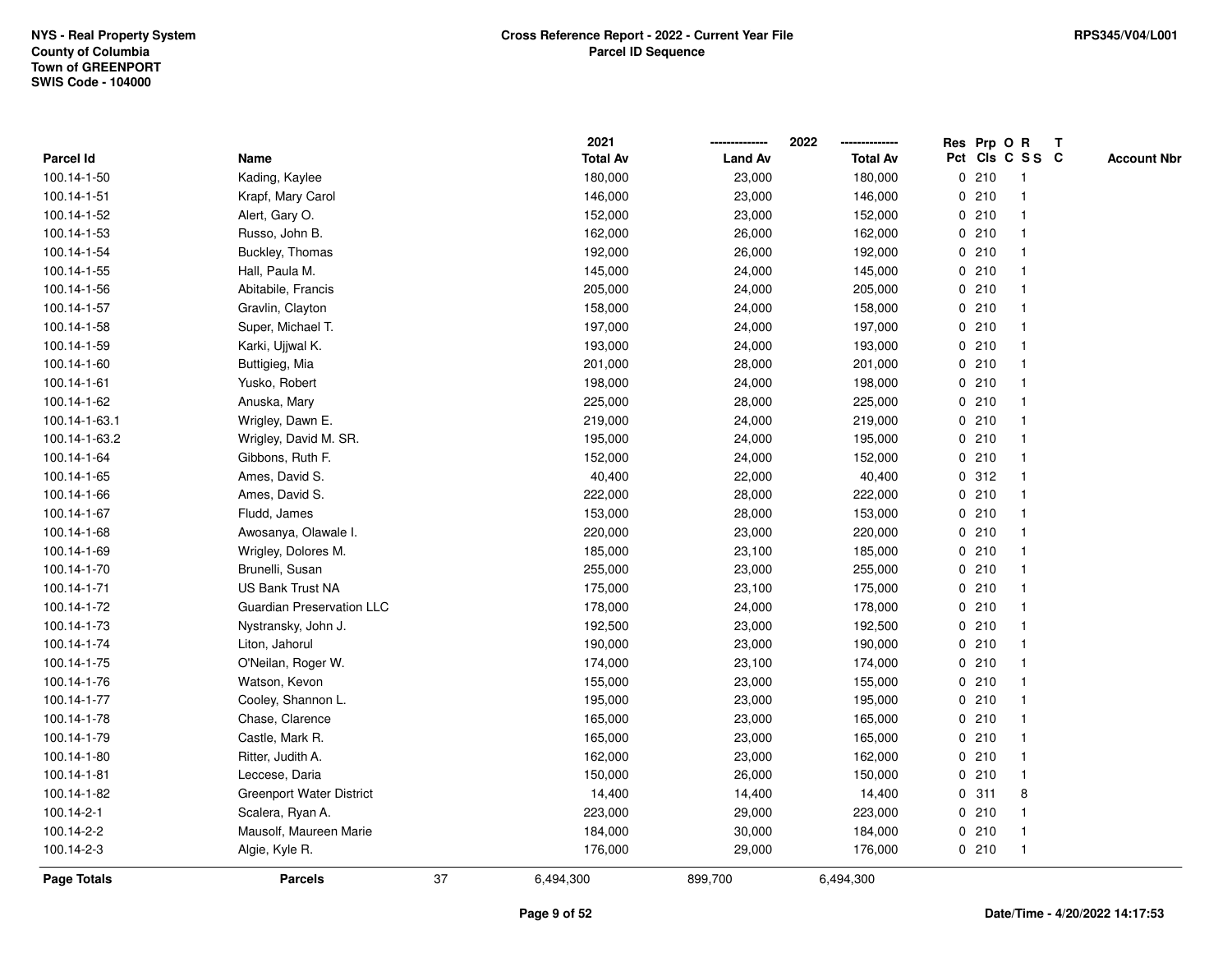|             |                                |    | 2021            |                | 2022            | Res Prp O R |                         | T |                    |
|-------------|--------------------------------|----|-----------------|----------------|-----------------|-------------|-------------------------|---|--------------------|
| Parcel Id   | Name                           |    | <b>Total Av</b> | <b>Land Av</b> | <b>Total Av</b> |             | Pct Cls C S S C         |   | <b>Account Nbr</b> |
| 100.14-2-4  | Morse, Lynus                   |    | 135,000         | 19,000         | 135,000         | 0210        | $\overline{1}$          |   |                    |
| 100.14-2-5  | Decaprio Family Trust, Anthony |    | 188,000         | 28,000         | 188,000         | 0210        | $\overline{1}$          |   |                    |
| 100.14-2-6  | Hunter, Lorraine               |    | 50,000          | 18,700         | 50,000          | 0210        | -1                      |   |                    |
| 100.14-2-7  | Islam, Kazi Nazrui             |    | 125,000         | 19,000         | 125,000         | 0210        | -1                      |   |                    |
| 100.14-2-8  | Krein, Rose                    |    | 116,000         | 19,000         | 116,000         | 0210        |                         |   |                    |
| 100.14-2-9  | Griffin, Thomas Jr.            |    | 134,000         | 19,000         | 134,000         | 0210        |                         |   |                    |
| 100.14-2-10 | Gellert, Phillip               |    | 95,000          | 19,000         | 95,000          | 0210        |                         |   |                    |
| 100.14-2-11 | Bower, Leo A.                  |    | 100,000         | 19,000         | 100,000         | 0210        | $\overline{\mathbf{1}}$ |   |                    |
| 100.14-2-12 | Van Alstyne, Susan C.          |    | 150,000         | 12,000         | 150,000         | 0210        | $\overline{\mathbf{1}}$ |   |                    |
| 100.14-2-13 | Schertel, Peter T.             |    | 132,000         | 19,000         | 132,000         | 0210        | -1                      |   |                    |
| 100.14-2-14 | Tran, Cecilia Thi              |    | 139,000         | 19,000         | 139,000         | 0210        |                         |   |                    |
| 100.14-2-15 | Exil, Adam                     |    | 165,000         | 19,000         | 165,000         | $0$ 215     |                         |   |                    |
| 100.14-2-16 | Joseph, Myna                   |    | 168,000         | 28,000         | 168,000         | 0210        |                         |   |                    |
| 100.14-2-17 | Stone, Lee                     |    | 136,000         | 28,000         | 136,000         | 0210        |                         |   |                    |
| 100.14-2-18 | Alamgir, Mohammed              |    | 113,000         | 19,000         | 113,000         | 0210        | $\overline{\mathbf{1}}$ |   |                    |
| 100.14-2-19 | DeGennaro, Roseann             |    | 106,000         | 19,000         | 106,000         | 0210        | $\overline{\mathbf{1}}$ |   |                    |
| 100.14-2-20 | Bray, Louis C.                 |    | 158,000         | 19,000         | 158,000         | 0210        | $\overline{1}$          |   |                    |
| 100.14-2-21 | Walthour, Nona                 |    | 158,000         | 30,000         | 158,000         | 0210        |                         |   |                    |
| 100.14-2-22 | Martinez, Doreen               |    | 119,000         | 30,000         | 119,000         | 0210        |                         |   |                    |
| 100.14-2-23 | Patrick, James                 |    | 142,000         | 19,000         | 142,000         | 0210        |                         |   |                    |
| 100.14-2-24 | Story, Patricia                |    | 132,000         | 19,000         | 132,000         | 0210        | -1                      |   |                    |
| 100.14-2-25 | Kardash, Thomas S.             |    | 110,000         | 19,000         | 110,000         | 0210        | -1                      |   |                    |
| 100.14-2-26 | Magryta, Lynn M.               |    | 142,000         | 19,000         | 142,000         | 0210        | $\overline{\mathbf{1}}$ |   |                    |
| 100.14-2-27 | May, Stacey L.                 |    | 158,000         | 19,000         | 158,000         | 0210        | -1                      |   |                    |
| 100.14-2-28 | Roberts, Tracey R.             |    | 115,000         | 19,000         | 115,000         | 0210        |                         |   |                    |
| 100.14-2-29 | Morlon Collective LLC          |    | 140,000         | 19,000         | 140,000         | 0210        |                         |   |                    |
| 100.14-2-30 | Brown-Oliva, Grayson           |    | 122,000         | 19,000         | 122,000         | 0210        |                         |   |                    |
| 100.14-2-31 | Johnston, Richard              |    | 158,000         | 28,000         | 158,000         | 0210        |                         |   |                    |
| 100.14-2-32 | Bjerke, Brandon R.             |    | 97,000          | 19,000         | 97,000          | 0210        | $\overline{\mathbf{1}}$ |   |                    |
| 100.14-2-33 | Carrasco, Victor A.            |    | 110,000         | 19,000         | 110,000         | 0210        | $\overline{1}$          |   |                    |
| 100.14-2-34 | Taylor, Emery D. Jr.           |    | 153,000         | 28,000         | 153,000         | 0210        | -1                      |   |                    |
| 100.14-2-35 | Green, Gretchen                |    | 152,000         | 19,000         | 152,000         | 0210        |                         |   |                    |
| 100.14-2-36 | Febbie, Thomas E.              |    | 124,000         | 19,000         | 124,000         | 0210        |                         |   |                    |
| 100.14-2-37 | Boulanger, Edward L.           |    | 115,000         | 19,000         | 115,000         | 0210        |                         |   |                    |
| 100.14-2-38 | Hogan, James D.                |    | 188,000         | 28,000         | 188,000         | 0210        | -1                      |   |                    |
| 100.14-2-39 | Pulver, Wieslava A.            |    | 206,000         | 30,000         | 206,000         | 0210        | $\overline{1}$          |   |                    |
| 100.14-2-41 | Nguyen, Hoa                    |    | 195,000         | 29,000         | 195,000         | 0210        | $\overline{1}$          |   |                    |
| Page Totals | <b>Parcels</b>                 | 37 | 5,046,000       | 792,700        | 5,046,000       |             |                         |   |                    |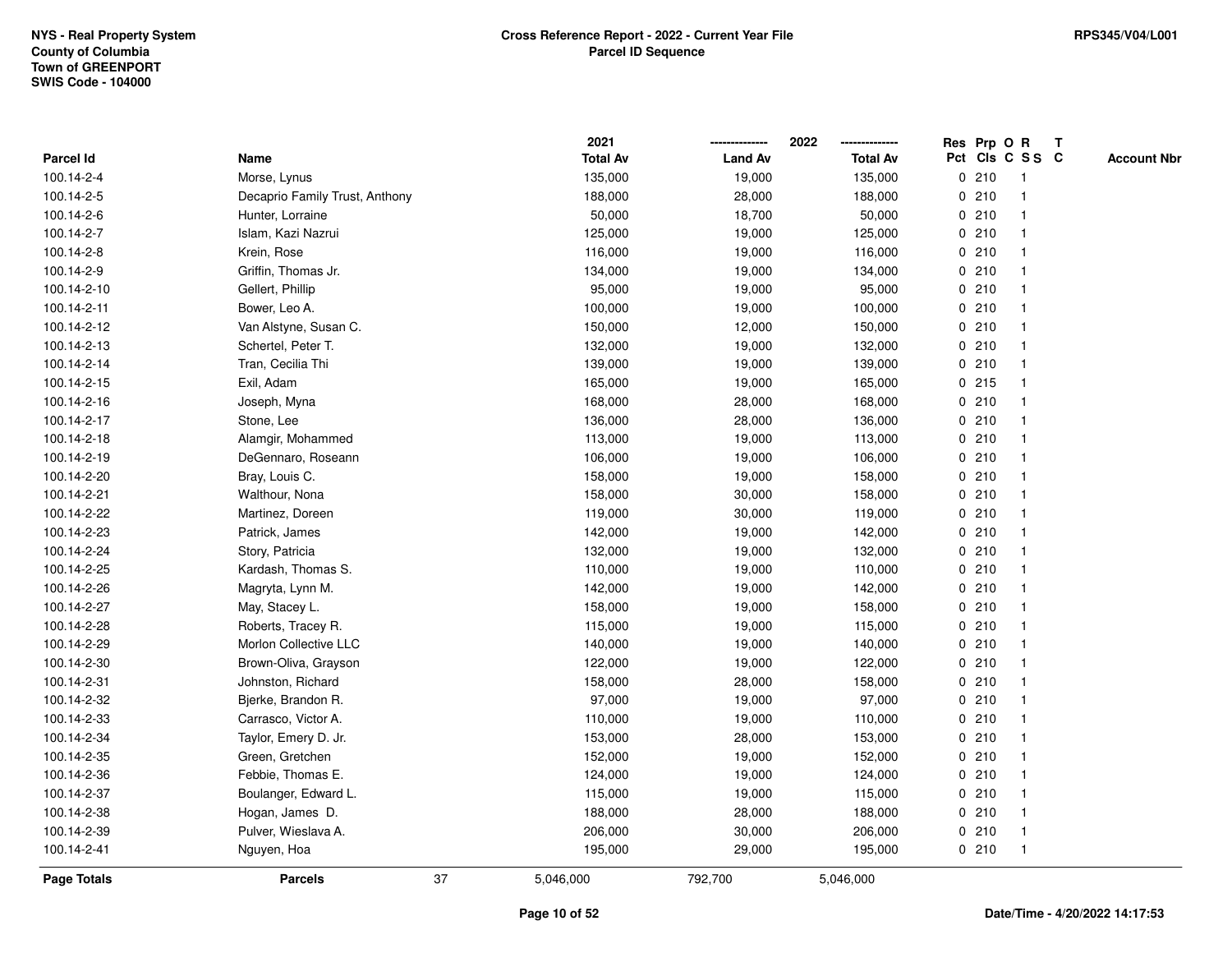|                    |                              |    | 2021            |                | 2022            | Res Prp O R |                         | T |                    |
|--------------------|------------------------------|----|-----------------|----------------|-----------------|-------------|-------------------------|---|--------------------|
| Parcel Id          | Name                         |    | <b>Total Av</b> | <b>Land Av</b> | <b>Total Av</b> |             | Pct Cls C S S C         |   | <b>Account Nbr</b> |
| 100.14-2-42        | Gellert, Philip              |    | 125,000         | 19,000         | 125,000         | 0210        | $\overline{1}$          |   |                    |
| 100.14-2-43        | Dallas, James E.             |    | 17,000          | 17,000         | 17,000          | 0.311       | $\mathbf{1}$            |   |                    |
| 100.14-2-44        | Dallas, Donna                |    | 145,000         | 28,000         | 145,000         | 0210        | -1                      |   |                    |
| 100.14-2-45        | Nero, Carmen E.              |    | 180,000         | 19,000         | 180,000         | 0210        |                         |   |                    |
| 100.14-2-46        | Christman, Sandra            |    | 130,000         | 19,000         | 130,000         | 0210        |                         |   |                    |
| 100.14-2-47        | Bowes, Kevin                 |    | 215,000         | 30,000         | 215,000         | 0210        |                         |   |                    |
| 100.14-2-48        | Kulyniak, Kathleen           |    | 17,000          | 17,000         | 17,000          | 0.311       |                         |   |                    |
| 100.14-2-49        | Kulyniak, Michael            |    | 215,000         | 28,400         | 215,000         | 0210        | $\overline{\mathbf{1}}$ |   |                    |
| 100.14-2-50        | Frederick, Paul R.           |    | 154,500         | 27,600         | 154,500         | 0 484       |                         |   |                    |
| 100.14-2-51        | Frederick, Carolyn           |    | 173,000         | 28,000         | 173,000         | 0210        | $\mathbf{1}$            |   |                    |
| 100.14-2-52        | Jewett, Daniel               |    | 150,000         | 19,000         | 150,000         | 0210        |                         |   |                    |
| 100.14-2-53        | Stupplebeen, Marcella        |    | 140,000         | 28,000         | 140,000         | 0210        |                         |   |                    |
| 100.14-2-54        | Haque, Shah Anamul           |    | 164,000         | 28,000         | 164,000         | 0210        |                         |   |                    |
| $100.15 - 1 - 1$   | K & M Caro Enterprises LLC   |    | 138,000         | 29,000         | 138,000         | 0210        |                         |   |                    |
| 100.15-1-2         | Finkle, Richard C.           |    | 112,000         | 29,000         | 112,000         | 0210        |                         |   |                    |
| $100.15 - 1 - 3$   | Nguyen-Chavez, Killauda J.   |    | 172,000         | 31,000         | 172,000         | 0210        | -1                      |   |                    |
| 100.15-1-4         | Auld, Peter A.               |    | 120,000         | 57,500         | 120,000         | 0 483       |                         |   |                    |
| 100.15-1-5         | Nogueira, Henrique G.        |    | 165,000         | 29,000         | 165,000         | 0210        |                         |   |                    |
| 100.15-1-6         | Van Leuven, Christine        |    | 140,000         | 29,000         | 140,000         | 0210        |                         |   |                    |
| 100.15-1-7         | Richardson, Charles          |    | 114,000         | 22,000         | 114,000         | 0210        |                         |   |                    |
| 100.15-1-9         | Kuzmiak, Stephen T.          |    | 178,000         | 30,000         | 178,000         | 0210        |                         |   |                    |
| 100.15-1-10        | Al-Saed, Mansour             |    | 89,000          | 29,000         | 89,000          | 0210        |                         |   |                    |
| 100.15-1-11        | Cunningham, Addison I.       |    | 214,000         | 29,000         | 214,000         | 0210        | $\overline{\mathbf{1}}$ |   |                    |
| 100.15-1-12        | Yarde, Samuel                |    | 127,000         | 18,000         | 127,000         | 0210        | -1                      |   |                    |
| 100.15-1-13        | Greenport Fire Dist, Town of |    | 175,000         | 32,100         | 175,000         | 0 662       | 8                       |   |                    |
| 100.15-1-14        | Greenport Fire Dist, Town of |    | 160,000         | 13,600         | 160,000         | 0 662       | 8                       |   |                    |
| 100.15-1-15        | Greenport Fire Dist, Town of |    | 18,700          | 18,700         | 18,700          | 0.311       | 8                       |   |                    |
| 100.15-1-16        | Keil, Edwin A.               |    | 17,000          | 17,000         | 17,000          | 0.311       |                         |   |                    |
| 100.15-1-17        | Keil, Edwin A.               |    | 17,000          | 17,000         | 17,000          | 0.311       |                         |   |                    |
| 100.15-1-18        | Goss, Marek                  |    | 170,000         | 19,000         | 170,000         | 0210        | -1                      |   |                    |
| 100.15-1-19        | Saunders, Jacquelyn          |    | 144,000         | 28,000         | 144,000         | 0210        | -1                      |   |                    |
| 100.15-1-20.100    | Ferrari, Michael A.          |    | 85,000          | 50,000         | 85,000          | 0 484       |                         |   |                    |
| 100.15-1-20.200    | Ferrari, Michael A.          |    | 200,000         | 65,000         | 200,000         | 0 484       |                         |   |                    |
| 100.15-1-21        | JJR Real Est Holding LLC     |    | 375,000         | 124,800        | 375,000         | 0431        |                         |   |                    |
| 100.15-1-22.100    | Crego, Todd J.               |    | 160,000         | 24,000         | 160,000         | 0210        | -1                      |   |                    |
| 100.15-1-22.200    | JJR Real Property Holding    |    | 145,000         | 28,000         | 145,000         | 0210        | $\overline{\mathbf{1}}$ |   |                    |
| 100.15-1-23        | Weaver, Kenneth R.           |    | 140,000         | 28,000         | 140,000         | 0210        | $\overline{1}$          |   |                    |
| <b>Page Totals</b> | <b>Parcels</b>               | 37 | 5,201,200       | 1,105,700      | 5,201,200       |             |                         |   |                    |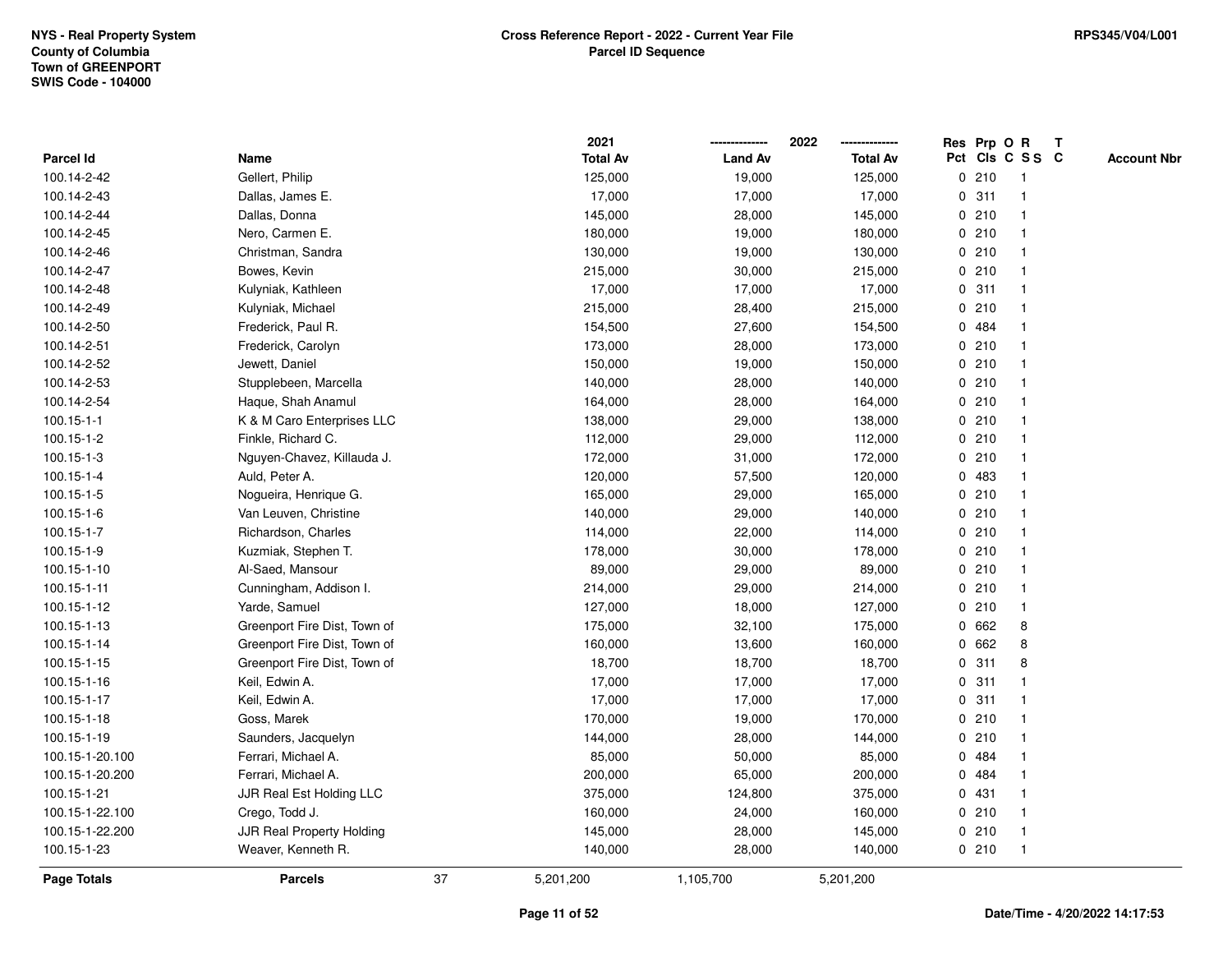|               |                            |    | 2021            |                | 2022<br>-------------- | Res Prp O R |                         | $\mathbf{T}$ |                    |
|---------------|----------------------------|----|-----------------|----------------|------------------------|-------------|-------------------------|--------------|--------------------|
| Parcel Id     | Name                       |    | <b>Total Av</b> | <b>Land Av</b> | <b>Total Av</b>        |             | Pct Cls C S S C         |              | <b>Account Nbr</b> |
| 100.15-1-24   | Melino, Ralph              |    | 152,000         | 18,700         | 152,000                | 0210        | -1                      |              |                    |
| 100.15-1-25   | EB 5 LLC                   |    | 87,000          | 19,000         | 87,000                 | 0210        | -1                      |              |                    |
| 100.15-1-26   | Gellert, Philip            |    | 105,000         | 19,000         | 105,000                | 0210        | $\overline{1}$          |              |                    |
| 100.15-1-27   | Hamy, Joseph P.            |    | 118,000         | 30,000         | 118,000                | 0210        | $\overline{1}$          |              |                    |
| 100.15-1-30   | Hamezopoulos, Bob          |    | 475,000         | 32,900         | 445,000                | 0480        | -1                      |              |                    |
| 100.15-1-31   | 336 Fairview LLC           |    | 165,000         | 24,000         | 165,000                | 0210        | $\mathbf{1}$            |              |                    |
| 100.15-1-32   | 336 Fairview LLC           |    | 250,000         | 32,500         | 250,000                | 0 464       | $\mathbf 1$             |              |                    |
| 100.15-1-33   | Martino, Carmen Jr.        |    | 172,000         | 24,000         | 172,000                | 0.283       | $\overline{1}$          |              | <b>MAR9570</b>     |
| 100.15-1-34   | Thomas, Katherine          |    | 130,000         | 28,000         | 130,000                | 0210        | $\mathbf{1}$            |              |                    |
| 100.15-1-36   | Hannan, Mohammed           |    | 115,000         | 40,000         | 115,000                | 0 483       | $\overline{\mathbf{1}}$ |              |                    |
| 100.15-1-37   | Kuczynski, Tadeusz         |    | 130,000         | 28,000         | 130,000                | 0210        | $\mathbf{1}$            |              |                    |
| 100.15-1-38   | Lynk, Gary                 |    | 335,000         | 30,000         | 335,000                | 0 483       | -1                      |              |                    |
| 100.15-1-39   | Stuerwald, Delores         |    | 120,000         | 28,000         | 120,000                | 0210        | $\mathbf 1$             |              |                    |
| 100.15-1-40   | Frederick, Paul R.         |    | 165,000         | 21,000         | 165,000                | 0210        | $\mathbf 1$             |              |                    |
| 100.15-1-41.1 | K & M Caro Enterprises LLC |    | 1,750,000       | 240,000        | 1,750,000              | 0456        | $\mathbf{1}$            |              |                    |
| 100.15-1-41.2 | CC & N Dutchess MLS INC    |    | 305,000         | 165,400        | 305,000                | 0465        | $\mathbf{1}$            |              |                    |
| 100.18-1-1    | Gordineer, Alan            |    | 192,000         | 30,000         | 192,000                | 0210        | $\mathbf{1}$            |              |                    |
| 100.18-1-2    | Prystajko, Katrina         |    | 152,000         | 28,000         | 152,000                | 0210        | $\overline{1}$          |              |                    |
| 100.18-1-3    | Decker, Christy            |    | 142,000         | 28,000         | 142,000                | 0210        | $\mathbf{1}$            |              |                    |
| 100.18-1-4    | Cordato, Patsy             |    | 194,000         | 28,000         | 194,000                | 0210        | 1                       |              |                    |
| 100.18-1-5    | Alan, Mark                 |    | 149,000         | 29,000         | 149,000                | 0210        | $\overline{1}$          |              |                    |
| 100.18-1-6    | Porreca, John Sr.          |    | 190,000         | 29,000         | 190,000                | 0210        | $\overline{1}$          |              |                    |
| 100.18-1-8    | Muhn, Jeannine L.          |    | 179,000         | 32,000         | 179,000                | 0210        | $\mathbf{1}$            |              |                    |
| 100.18-1-9    | Gomes, Anthony M.          |    | 145,000         | 28,000         | 145,000                | 0210        | $\mathbf{1}$            |              |                    |
| 100.18-1-10   | Hotaling, Thos W.          |    | 169,000         | 28,000         | 169,000                | 0210        | $\overline{1}$          |              |                    |
| 100.18-1-11   | O'Connell, Joseph          |    | 130,000         | 19,000         | 130,000                | 0210        | 1                       |              |                    |
| 100.18-1-12   | Coxon, Raymond J.          |    | 139,000         | 19,000         | 139,000                | 0210        | $\overline{1}$          |              |                    |
| 100.18-1-13   | Nitsky, Edward             |    | 153,000         | 19,000         | 153,000                | 0210        | $\mathbf 1$             |              |                    |
| 100.18-1-14   | Harpis, Terrie             |    | 132,000         | 19,000         | 132,000                | 0210        | $\mathbf{1}$            |              |                    |
| 100.18-1-15   | Hoyt, Mindy M.             |    | 124,000         | 19,000         | 124,000                | 0210        | $\overline{1}$          |              |                    |
| 100.18-1-16   | Maxfield, Michele L.       |    | 121,000         | 19,000         | 121,000                | 0210        | $\mathbf{1}$            |              |                    |
| 100.18-1-17   | Sweatt, Michael E.         |    | 110,000         | 19,000         | 110,000                | 0210        | $\mathbf{1}$            |              |                    |
| 100.18-1-18   | Goetz, Kimberly A.         |    | 120,000         | 19,000         | 120,000                | 0210        | $\overline{1}$          |              |                    |
| 100.18-1-19   | O'Connell, Joseph          |    | 78,000          | 19,000         | 78,000                 | 0210        | 1                       |              |                    |
| 100.18-1-20   | Gorman, James              |    | 150,000         | 19,000         | 150,000                | 0210        | $\overline{\mathbf{1}}$ |              |                    |
| 100.18-1-21   | Hudson Seafood LLC         |    | 195,000         | 28,800         | 195,000                | $0$ 215     | $\overline{1}$          |              |                    |
| 100.18-1-22   | Kraft, William             |    | 131,000         | 21,000         | 131,000                | 0210        | $\overline{1}$          |              |                    |
| Page Totals   | <b>Parcels</b>             | 37 | 7,669,000       | 1,280,300      | 7,639,000              |             |                         |              |                    |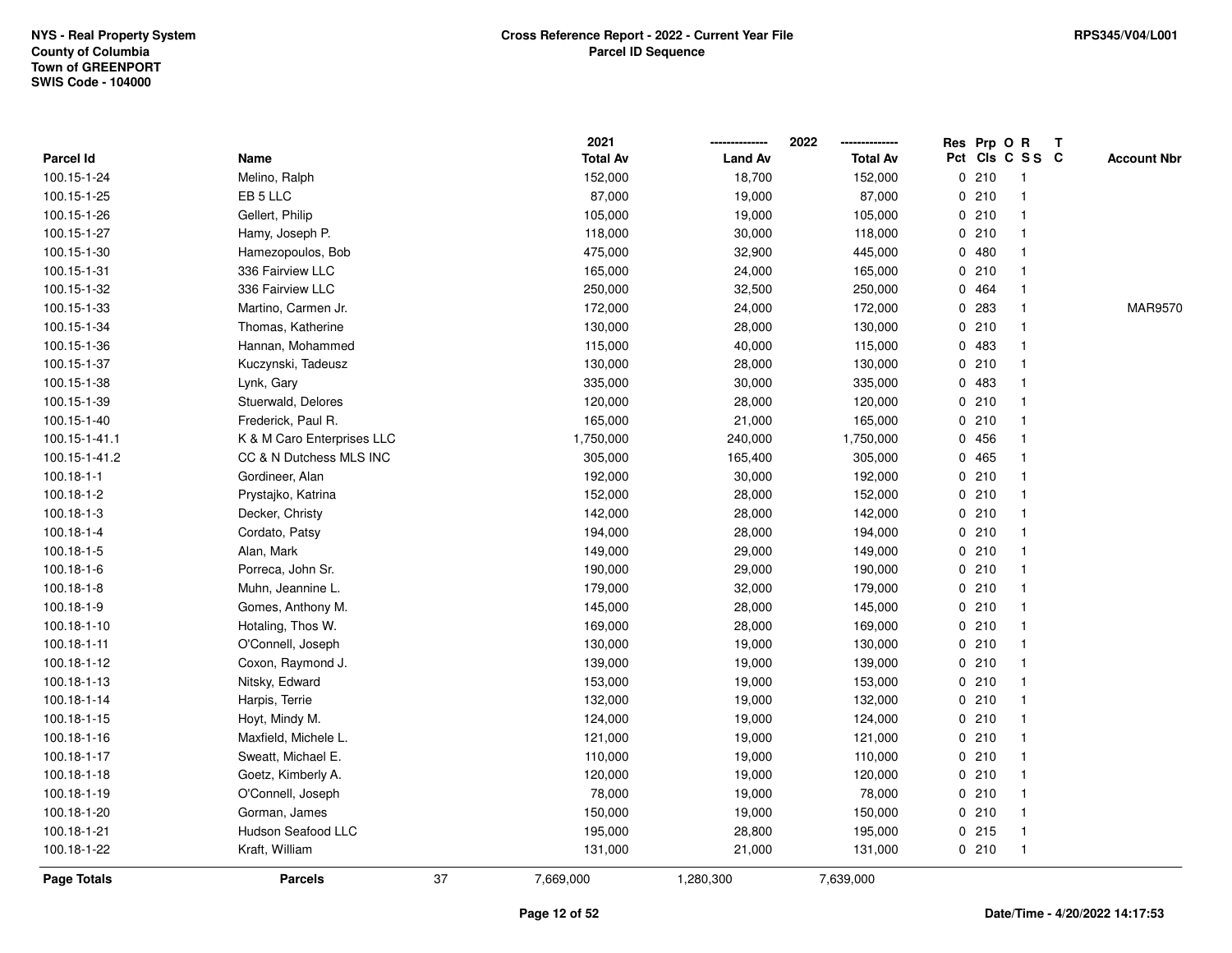|                    |                              |    | 2021            |                | 2022            |             |       | Res Prp O R     | T |                    |
|--------------------|------------------------------|----|-----------------|----------------|-----------------|-------------|-------|-----------------|---|--------------------|
| Parcel Id          | Name                         |    | <b>Total Av</b> | <b>Land Av</b> | <b>Total Av</b> |             |       | Pct Cls C S S C |   | <b>Account Nbr</b> |
| 100.18-1-23        | Concra, Anthony R.           |    | 56,500          | 56,500         | 56,500          | 0           | 311   | $\mathbf{1}$    |   |                    |
| 100.18-1-24        | Backman, Conor               |    | 25,200          | 25,200         | 25,200          | 0           | 311   | -1              |   |                    |
| 100.18-1-25        | Backman, Conor               |    | 170,000         | 28,000         | 170,000         |             | 0210  | $\mathbf{1}$    |   |                    |
| 100.18-1-26        | Gallo, Anthony               |    | 147,000         | 28,000         | 147,000         |             | 0210  |                 |   |                    |
| 100.18-1-27        | Stever, Helen C.             |    | 152,000         | 28,000         | 152,000         |             | 0210  |                 |   |                    |
| 100.18-1-28        | Race, Kathleen M.            |    | 178,000         | 28,000         | 178,000         |             | 0210  |                 |   |                    |
| 100.18-1-29        | Krisniski, Peter             |    | 190,000         | 28,000         | 190,000         |             | 0210  |                 |   |                    |
| 100.18-1-30        | Tasneem, Nazish              |    | 198,000         | 34,000         | 198,000         | 0           | 210   | -1              |   |                    |
| 100.18-1-31        | Helen Stever Revocable Trust |    | 178,000         | 37,000         | 178,000         |             | 0210  | $\overline{1}$  |   |                    |
| 100.18-1-32        | <b>Greenport Water Dist</b>  |    | 225,000         | 7,200          | 225,000         |             | 0822  | 8               |   |                    |
| 100.18-1-33        | Wei, Guizhen                 |    | 210,000         | 28,000         | 210,000         |             | 0210  |                 |   |                    |
| 100.18-1-34        | Porreca, John J. Jr.         |    | 159,000         | 23,000         | 159,000         |             | 0210  |                 |   |                    |
| 100.18-1-35        | Nabozny, Edward F.           |    | 200,000         | 28,000         | 200,000         |             | 0210  |                 |   |                    |
| 100.18-1-36        | Carr, Autuam                 |    | 222,000         | 31,000         | 222,000         |             | 0215  | -1              |   |                    |
| 100.18-1-37        | Abitabile, Philip            |    | 269,000         | 31,000         | 269,000         | 0           | 210   |                 |   |                    |
| 100.18-1-38        | West, Carolyn                |    | 31,000          | 31,000         | 31,000          | 0           | 311   | -1              |   |                    |
| 100.18-1-39        | West, Carolyn                |    | 320,000         | 35,000         | 320,000         |             | 0210  | -1              |   |                    |
| 100.18-1-40        | Pesano, Randy D.             |    | 295,000         | 31,000         | 295,000         |             | 0210  |                 |   |                    |
| 100.18-1-41        | McNamara, Jean               |    | 163,000         | 29,000         | 163,000         |             | 0210  |                 |   |                    |
| 100.18-1-42        | Kremer, Carole               |    | 215,000         | 28,000         | 215,000         |             | 0210  |                 |   |                    |
| 100.18-1-43        | Curran, Dana M.              |    | 156,000         | 25,000         | 156,000         |             | 0210  |                 |   |                    |
| 100.18-1-44        | Chowdhury, Tarikul           |    | 184,000         | 26,000         | 184,000         |             | 0210  | $\mathbf{1}$    |   |                    |
| 100.18-1-45        | Beaumont, Paul B.            |    | 180,000         | 26,000         | 180,000         |             | 0210  | $\overline{1}$  |   |                    |
| 100.18-1-46        | Taylor, Gordon               |    | 235,000         | 29,000         | 235,000         |             | 0210  | -1              |   |                    |
| 100.18-1-47        | Furse, William R.            |    | 183,000         | 30,000         | 183,000         |             | 0210  |                 |   |                    |
| 100.18-1-48        | Turner, James                |    | 190,000         | 30,000         | 190,000         |             | 0210  |                 |   |                    |
| 100.18-1-49        | Propst, Timothy              |    | 172,000         | 27,000         | 172,000         |             | 0210  |                 |   |                    |
| 100.18-1-50        | Michael, Robert              |    | 215,000         | 26,000         | 215,000         |             | 0210  |                 |   |                    |
| 100.18-1-51        | Carius, Noel                 |    | 179,000         | 24,000         | 179,000         | $\mathbf 0$ | 210   |                 |   |                    |
| 100.18-1-52        | Concra, Anthony R.           |    | 26,000          | 26,000         | 26,000          | 0           | 311   | $\mathbf{1}$    |   |                    |
| 100.18-1-53        | Greenport, Town of           |    | 31,500          | 31,500         | 31,500          |             | 0 590 | 8               |   |                    |
| 100.18-1-54        | Dermody, Donald              |    | 172,000         | 28,000         | 172,000         |             | 0210  |                 |   |                    |
| 100.18-1-55        | Martinez, Diego              |    | 125,000         | 26,000         | 125,000         |             | 0210  |                 |   |                    |
| 100.18-1-56        | In Flight, Inc               |    | 24,000          | 24,000         | 24,000          |             | 0.311 |                 |   |                    |
| 100.18-1-57        | In Flight, Inc.              |    | 235,000         | 26,000         | 235,000         |             | 0210  | 8               |   |                    |
| 100.18-1-58        | Leavitt, Richard W.          |    | 143,000         | 26,000         | 143,000         |             | 0210  | $\overline{1}$  |   |                    |
| 100.18-1-59        | Kobilca, Paula               |    | 140,000         | 26,000         | 140,000         |             | 0210  | $\mathbf{1}$    |   |                    |
| <b>Page Totals</b> | <b>Parcels</b>               | 37 | 6,194,200       | 1,051,400      | 6,194,200       |             |       |                 |   |                    |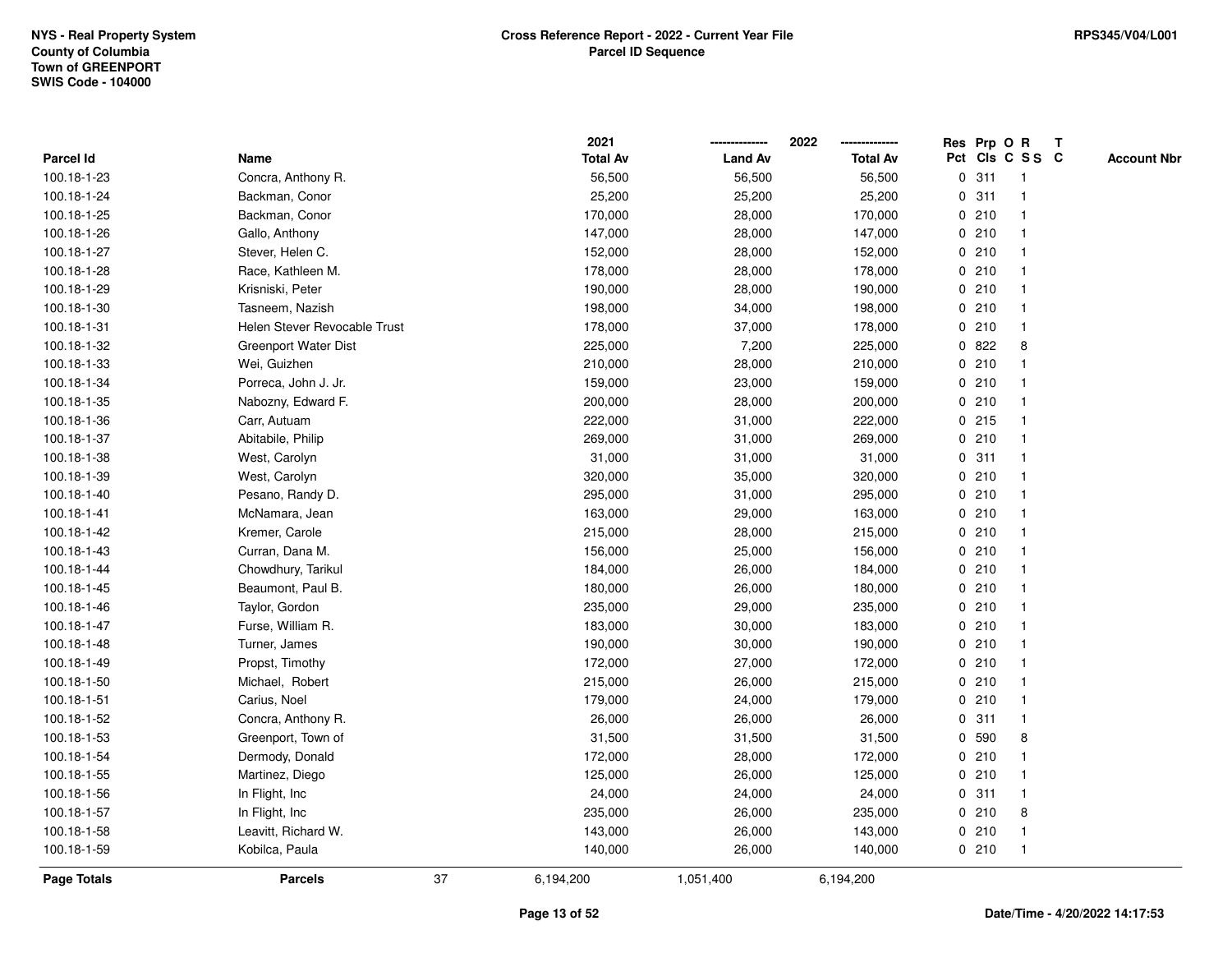|                    |                                      |    | 2021            |                | 2022            |   |       | Res Prp O R     | T |                    |
|--------------------|--------------------------------------|----|-----------------|----------------|-----------------|---|-------|-----------------|---|--------------------|
| <b>Parcel Id</b>   | Name                                 |    | <b>Total Av</b> | <b>Land Av</b> | <b>Total Av</b> |   |       | Pct Cls C S S C |   | <b>Account Nbr</b> |
| 100.18-1-60.1      | <b>Congregation Anshe Emeth</b>      |    | 1,234,500       | 36,000         | 745,000         |   | 0 620 | 8               |   |                    |
| 100.18-1-60.2      | Gallo, Anthony                       |    | 190,000         | 30,500         | 190,000         | 0 | 210   | -1              |   |                    |
| 100.18-1-61.100    | Eckerle, Robin C.                    |    | 180,000         | 31,000         | 180,000         |   | 0210  | -1              |   |                    |
| 100.18-1-61.200    | <b>Black Bridge Realty II LL</b>     |    | 325,000         | 46,500         | 325,000         |   | 0411  |                 |   |                    |
| 100.18-1-62        | Diener, Ross                         |    | 535,000         | 38,000         | 535,000         |   | 0210  |                 |   |                    |
| 100.18-1-63        | Martins, Jacqueline                  |    | 142,000         | 28,000         | 142,000         |   | 0210  |                 |   |                    |
| 100.18-1-64        | Bernockle, Evan                      |    | 179,000         | 28,000         | 179,000         |   | 0.220 |                 |   |                    |
| 100.18-1-65        | Richter, Anne E.                     |    | 190,000         | 28,000         | 190,000         | 0 | 210   |                 |   |                    |
| 100.18-1-66        | Melino, Bryan A.                     |    | 184,000         | 28,000         | 184,000         | 0 | 210   | -1              |   |                    |
| 100.18-1-67        | Klein, Francis                       |    | 194,000         | 28,000         | 194,000         |   | 0210  | -1              |   |                    |
| 100.18-1-68        | Kobilca, Paula                       |    | 154,000         | 23,000         | 154,000         |   | 0210  |                 |   |                    |
| 100.18-1-69        | Clark, Lillian S.                    |    | 170,000         | 29,000         | 170,000         |   | 0210  |                 |   |                    |
| 100.18-1-70        | Super, Madelyn T.                    |    | 168,000         | 31,000         | 168,000         |   | 0210  |                 |   |                    |
| 100.18-1-71        | Michael, Leann                       |    | 230,000         | 31,000         | 230,000         |   | 0210  |                 |   |                    |
| 100.18-1-72        | Rowen, Ellsworth                     |    | 160,000         | 28,000         | 160,000         | 0 | 210   |                 |   |                    |
| 100.18-1-73        | Kudlack, Shawn D.                    |    | 176,000         | 30,000         | 176,000         | 0 | 210   | $\mathbf{1}$    |   |                    |
| 100.18-1-74        | Craig, Ian M.                        |    | 82,000          | 28,000         | 82,000          |   | 0210  |                 |   |                    |
| 100.18-1-75        | Leavitt, Gregory                     |    | 227,000         | 28,000         | 227,000         |   | 0210  |                 |   |                    |
| 100.18-1-76        | Rahman, Mohammed S.                  |    | 204,000         | 28,000         | 204,000         |   | 0210  |                 |   |                    |
| 100.18-1-77        | Walsh, Beverly                       |    | 140,000         | 19,000         | 140,000         |   | 0210  |                 |   |                    |
| 100.18-1-78        | Diener, Ross                         |    | 31,000          | 31,000         | 31,000          |   | 0.311 |                 |   |                    |
| 100.18-1-79        | Cantele, Benjamin                    |    | 165,000         | 32,000         | 165,000         |   | 0210  |                 |   |                    |
| 100.18-2-1         | Nelson, Maxine                       |    | 168,000         | 25,000         | 168,000         |   | 0210  | $\mathbf 1$     |   |                    |
| 100.18-2-2         | Gordon, Tarsha T.                    |    | 185,000         | 28,000         | 185,000         |   | 0210  |                 |   |                    |
| 100.18-2-3         | Elliott, Thomas                      |    | 164,000         | 28,000         | 164,000         |   | 0210  |                 |   |                    |
| 100.18-2-4         | Proper, Jack                         |    | 170,000         | 28,000         | 170,000         |   | 0210  |                 |   |                    |
| 100.18-2-5         | Dallas, William E. Jr.               |    | 124,000         | 19,000         | 124,000         |   | 0210  |                 |   |                    |
| 100.18-2-6         | Rutowicz Residence Trust, Richard S. |    | 145,000         | 19,000         | 145,000         |   | 0210  |                 |   |                    |
| 100.18-2-7         | Hoffman, Joseph R.                   |    | 145,000         | 19,000         | 145,000         |   | 0210  |                 |   |                    |
| 100.18-2-8         | <b>ALBB Holdings</b>                 |    | 86,000          | 19,000         | 86,000          | 0 | 210   |                 |   |                    |
| 100.18-2-9         | Tybus, Anton                         |    | 112,000         | 19,000         | 112,000         |   | 0210  |                 |   |                    |
| 100.18-2-10        | Khan, Muhammad                       |    | 120,000         | 19,000         | 120,000         |   | 0210  | $\mathbf 1$     |   |                    |
| 100.18-2-11        | Goetz, Daniel P.                     |    | 90,000          | 19,000         | 90,000          |   | 0210  |                 |   |                    |
| 100.18-2-12        | Akin, Richard C.                     |    | 152,000         | 28,000         | 152,000         |   | 0210  |                 |   |                    |
| 100.18-2-13        | Moore, Thomas M.                     |    | 132,000         | 19,000         | 132,000         |   | 0210  | $\mathbf{1}$    |   |                    |
| 100.18-2-14        | Hoffman, Jacob W. III.               |    | 147,000         | 19,000         | 147,000         |   | 0210  | $\overline{1}$  |   |                    |
| 100.18-2-15        | Mausolf, John                        |    | 245,000         | 29,000         | 245,000         |   | 0210  | $\overline{1}$  |   |                    |
| <b>Page Totals</b> | <b>Parcels</b>                       | 37 | 7,445,500       | 997,000        | 6,956,000       |   |       |                 |   |                    |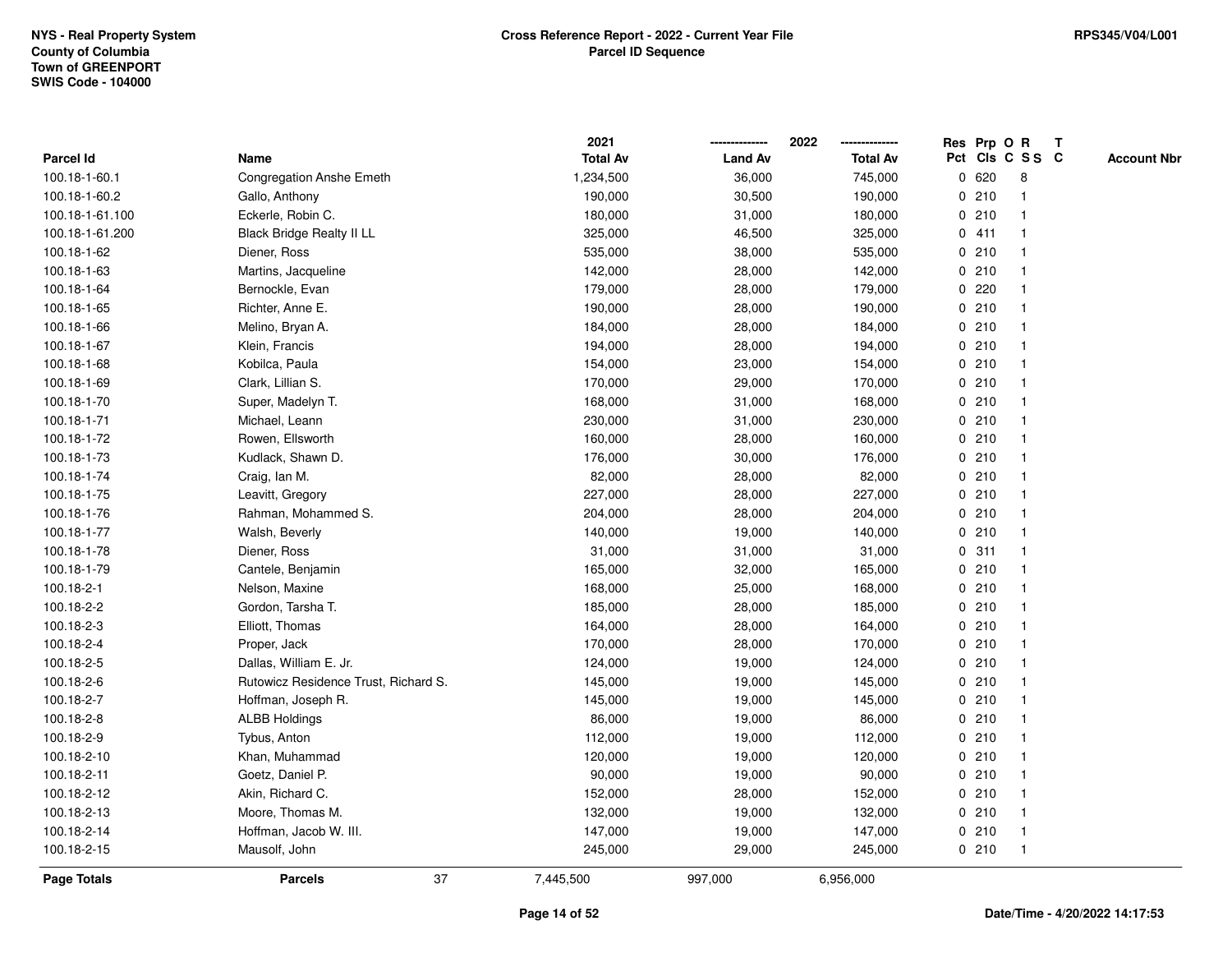|                  |                            |    | 2021            |                | 2022            | Res Prp O R |                         | $\mathbf{T}$ |                    |
|------------------|----------------------------|----|-----------------|----------------|-----------------|-------------|-------------------------|--------------|--------------------|
| <b>Parcel Id</b> | Name                       |    | <b>Total Av</b> | <b>Land Av</b> | <b>Total Av</b> |             | Pct Cls C S S C         |              | <b>Account Nbr</b> |
| 100.18-2-16      | Trudell, Barbara E.        |    | 166,000         | 28,000         | 166,000         | 0210        | $\overline{1}$          |              |                    |
| 100.18-2-17      | Hotaling, Benita           |    | 132,000         | 19,000         | 132,000         | 0210        | $\mathbf{1}$            |              |                    |
| 100.18-2-18      | Hotaling, Martin J.        |    | 25,000          | 18,700         | 25,000          | 0210        | $\mathbf{1}$            |              |                    |
| 100.18-2-19      | Lopez, Jorge A.            |    | 155,000         | 19,000         | 155,000         | 0210        | $\mathbf{1}$            |              |                    |
| 100.18-2-20      | Soule, Harry               |    | 155,000         | 19,000         | 155,000         | 0210        |                         |              |                    |
| 100.18-2-21      | Cook, Katherine            |    | 177,000         | 19,000         | 177,000         | 0210        |                         |              |                    |
| 100.18-2-22      | Kosnick, Loretta M.        |    | 168,000         | 19,000         | 168,000         | 0210        | $\overline{\mathbf{1}}$ |              |                    |
| 100.18-2-23      | Cook, Wendell              |    | 25,900          | 17,000         | 25,900          | 0.312       | $\overline{1}$          |              |                    |
| 100.18-2-24      | Demarest, Kelly            |    | 167,000         | 19,000         | 167,000         | 0210        | $\mathbf{1}$            |              |                    |
| 100.18-2-25      | Oswaldo, Rosete            |    | 202,000         | 28,000         | 202,000         | 0210        | $\mathbf{1}$            |              |                    |
| 100.18-2-26      | Slater, Dawn               |    | 156,000         | 19,000         | 156,000         | 0210        |                         |              |                    |
| 100.18-2-27      | Chung, Delano A.           |    | 148,000         | 19,000         | 148,000         | 0210        |                         |              |                    |
| 100.18-2-28      | Vo, Alex                   |    | 175,000         | 19,000         | 175,000         | 0210        |                         |              |                    |
| 100.18-2-29      | Lacasse, Robert            |    | 154,000         | 19,000         | 154,000         | 0210        |                         |              |                    |
| 100.18-2-30      | Kosnick, Doreen S.         |    | 137,000         | 25,000         | 137,000         | 0210        | $\overline{\mathbf{1}}$ |              |                    |
| 100.18-2-31      | Rowen, Earl                |    | 140,000         | 28,000         | 140,000         | 0210        | $\overline{1}$          |              |                    |
| 100.18-2-32      | Fuller, Matthew J.         |    | 177,000         | 29,000         | 177,000         | 0210        | $\mathbf{1}$            |              |                    |
| 100.18-2-33      | Rigos, Judith              |    | 205,000         | 29,000         | 205,000         | 0210        |                         |              |                    |
| 100.18-2-34      | Hotaling, Blanche          |    | 172,000         | 28,000         | 172,000         | 0210        |                         |              |                    |
| 100.18-2-34.3    | Hotaling, Blanche          |    |                 | 18,000         | 162,000         | 0210        |                         |              |                    |
| 100.18-2-34.4    | Loucks, Ryan               |    |                 | 22,000         | 22,000          | 0.311       | $\overline{1}$          |              |                    |
| 100.18-2-35      | Qualtieri Family Trust     |    | 170,000         | 19,000         | 170,000         | 0 210       | $\mathbf{1}$            |              |                    |
| 100.18-2-36      | Qualtieri Family Trust     |    | 17,000          | 17,000         | 17,000          | 0.311       | $\mathbf{1}$            |              |                    |
| 100.18-2-37      | Curran, Neal               |    | 142,000         | 19,000         | 142,000         | 0210        | $\overline{1}$          |              |                    |
| 100.18-2-38      | Shallo, Philip             |    | 17,000          | 17,000         | 17,000          | 0.311       |                         |              |                    |
| 100.18-2-39      | Shallo, Philip A.          |    | 156,000         | 19,000         | 156,000         | 0210        |                         |              |                    |
| 100.18-2-40      | Levine, Lisa               |    | 127,000         | 19,000         | 127,000         | 0210        |                         |              |                    |
| 100.18-2-41      | Warren, Richard            |    | 145,000         | 19,000         | 145,000         | 0210        |                         |              |                    |
| 100.18-2-42      | Singletary, Kim L.         |    | 150,000         | 19,000         | 150,000         | 0 210       | $\overline{\mathbf{1}}$ |              |                    |
| 100.18-2-43      | Woodward, John W. Sr.      |    | 132,000         | 19,000         | 132,000         | 0210        | $\mathbf{1}$            |              |                    |
| 100.18-2-44      | Gellert, Phillip           |    | 115,000         | 19,000         | 115,000         | 0210        | $\mathbf{1}$            |              |                    |
| 100.18-2-45      | Van Alstyne, Joel A.       |    | 127,000         | 19,000         | 127,000         | 0210        | $\mathbf{1}$            |              |                    |
| 100.18-2-46      | Bolstad, Carl M.           |    | 235,000         | 19,000         | 235,000         | 0.215       |                         |              |                    |
| 100.18-2-47      | Sherman, Mark V.           |    | 186,000         | 28,000         | 186,000         | 0210        |                         |              |                    |
| 100.18-2-48      | Zantolli-Ether, Laureen L. |    | 145,000         | 19,000         | 145,000         | 0210        |                         |              |                    |
| 100.18-2-49      | Fingar, Gregory C.         |    | 280,000         | 85,000         | 280,000         | 0 483       | $\mathbf{1}$            |              |                    |
| 100.18-2-50      | Rahman, Motiur             |    | 95,000          | 12,000         | 95,000          | 0210        | $\overline{1}$          |              |                    |
| Page Totals      | <b>Parcels</b>             | 36 | 4,903,900       | 800,700        | 5,087,900       |             |                         |              |                    |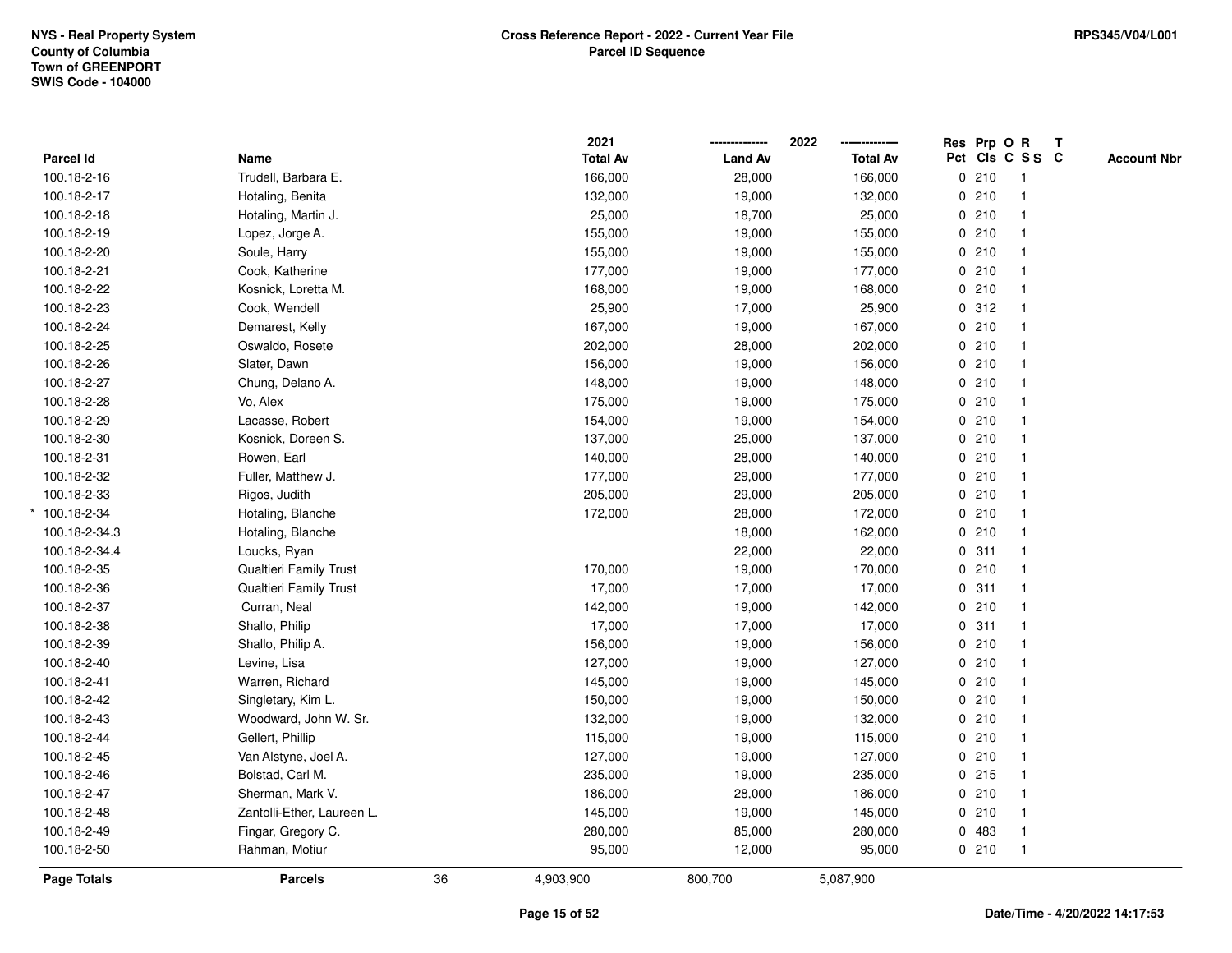|             |                      |    | 2021            |                | 2022            | Res Prp O R |                 | Т |                    |
|-------------|----------------------|----|-----------------|----------------|-----------------|-------------|-----------------|---|--------------------|
| Parcel Id   | Name                 |    | <b>Total Av</b> | <b>Land Av</b> | <b>Total Av</b> |             | Pct Cls C S S C |   | <b>Account Nbr</b> |
| 100.18-2-51 | Rahman, Motiur       |    | 25,900          | 25,900         | 25,900          | 0.311       | $\mathbf{1}$    |   |                    |
| 100.18-2-52 | Ortiz, Moises        |    | 183,000         | 28,000         | 183,000         | 0210        | $\overline{1}$  |   |                    |
| 100.18-2-53 | Ortiz, Moises        |    | 17,000          | 17,000         | 17,000          | 0.311       | $\mathbf{1}$    |   |                    |
| 100.18-2-54 | Squillante, Laura L. |    | 160,000         | 21,300         | 160,000         | 0 483       | 1               |   |                    |
| 100.18-2-55 | 267 Fairview Ave LLC |    | 165,000         | 21,300         | 165,000         | 0 483       | 1               |   |                    |
| 100.18-2-56 | Simons, Debora       |    | 121,000         | 19,000         | 121,000         | 0210        |                 |   |                    |
| 100.18-2-57 | Yumari LLC           |    | 162,000         | 21,300         | 162,000         | 0 483       | $\mathbf{1}$    |   |                    |
| 100.18-2-58 | Iqbal, Javed         |    | 142,000         | 19,000         | 142,000         | 0210        | $\mathbf{1}$    |   |                    |
| 100.18-2-59 | Ferraro, Angela V.   |    | 197,000         | 28,000         | 197,000         | 0.220       | $\overline{1}$  |   |                    |
| 100.18-2-60 | Orr, Patrick         |    | 158,000         | 19,000         | 158,000         | 0210        | $\mathbf{1}$    |   |                    |
| 100.18-2-61 | Van Alphen, Stephen  |    | 172,000         | 29,000         | 172,000         | 0210        | $\mathbf{1}$    |   |                    |
| 100.18-3-1  | Depriest, Gayle L.   |    | 210,000         | 28,000         | 210,000         | 0210        | 1               |   |                    |
| 100.18-3-2  | Dobrowski, James     |    | 200,000         | 28,000         | 200,000         | 0210        | 1               |   |                    |
| 100.18-3-3  | Balzer, Chad         |    | 130,000         | 28,000         | 130,000         | 0210        | 1               |   |                    |
| 100.18-3-4  | Reardon, Gerard J.   |    | 105,000         | 28,000         | 105,000         | 0210        | $\mathbf{1}$    |   |                    |
| 100.18-3-5  | Zyryi, Kenneth       |    | 140,000         | 28,000         | 140,000         | $0$ 215     | $\overline{1}$  |   |                    |
| 100.18-3-6  | Vo, Alex             |    | 220,000         | 28,000         | 220,000         | 0215        | $\overline{1}$  |   |                    |
| 100.18-3-7  | Chiavelli, Onorina   |    | 149,000         | 28,000         | 149,000         | 0210        | -1              |   |                    |
| 100.18-3-8  | Barksdale, Robert E. |    | 145,000         | 27,600         | 145,000         | 0210        | 1               |   |                    |
| 100.18-3-9  | Fata, Frank          |    | 132,000         | 27,500         | 132,000         | 0210        |                 |   |                    |
| 100.18-3-10 | Peters, Glenn        |    | 220,000         | 28,000         | 220,000         | 0210        | $\mathbf{1}$    |   |                    |
| 100.18-3-11 | Burt, Patricia       |    | 105,000         | 28,000         | 105,000         | 0210        | $\mathbf{1}$    |   |                    |
| 100.18-3-12 | Mabb, Lauren         |    | 145,000         | 28,000         | 145,000         | 0210        | $\mathbf{1}$    |   |                    |
| 100.18-3-13 | Pough, Robert C. Jr. |    | 67,000          | 26,000         | 67,000          | 0210        | $\mathbf{1}$    |   |                    |
| 100.18-3-14 | Meisner, Norman      |    | 250,000         | 60,000         | 250,000         | 0 485       | $\mathbf 1$     |   |                    |
| 100.18-3-15 | Schunk, Elizabeth    |    | 152,000         | 24,000         | 152,000         | 0210        | 1               |   |                    |
| 100.18-3-16 | Schnitzer, Herbert   |    | 200,000         | 24,000         | 200,000         | 0210        |                 |   |                    |
| 100.18-3-17 | Witko, Kyle James    |    | 197,000         | 24,000         | 197,000         | 0210        | 1               |   |                    |
| 100.18-3-18 | Carius, Romain       |    | 145,000         | 24,000         | 145,000         | 0210        | $\mathbf{1}$    |   |                    |
| 100.18-3-19 | Sweet, Daniel M.     |    | 145,000         | 24,000         | 145,000         | 0210        | $\mathbf{1}$    |   |                    |
| 100.18-3-20 | Marvin, Roger M.     |    | 166,000         | 24,200         | 166,000         | 0210        | $\mathbf{1}$    |   |                    |
| 100.18-3-21 | Tanzillo, Andrew P.  |    | 194,000         | 24,000         | 194,000         | 0210        | $\mathbf 1$     |   |                    |
| 100.18-3-22 | Chai, Sarah          |    | 167,000         | 24,000         | 167,000         | 0210        | 1               |   |                    |
| 100.18-3-23 | Brodowski, Travis    |    | 186,000         | 24,000         | 186,000         | 0210        | 1               |   |                    |
| 100.18-3-24 | Graziano, Joseph     |    | 152,000         | 24,000         | 152,000         | 0210        | $\mathbf{1}$    |   |                    |
| 100.18-3-25 | Getty, Sharon        |    | 200,000         | 30,200         | 200,000         | 0210        | $\overline{1}$  |   |                    |
| 100.18-3-26 | Walthour, Marcus A.  |    | 182,000         | 31,000         | 182,000         | 0210        | $\overline{1}$  |   |                    |
| Page Totals | <b>Parcels</b>       | 37 | 5,806,900       | 971,300        | 5,806,900       |             |                 |   |                    |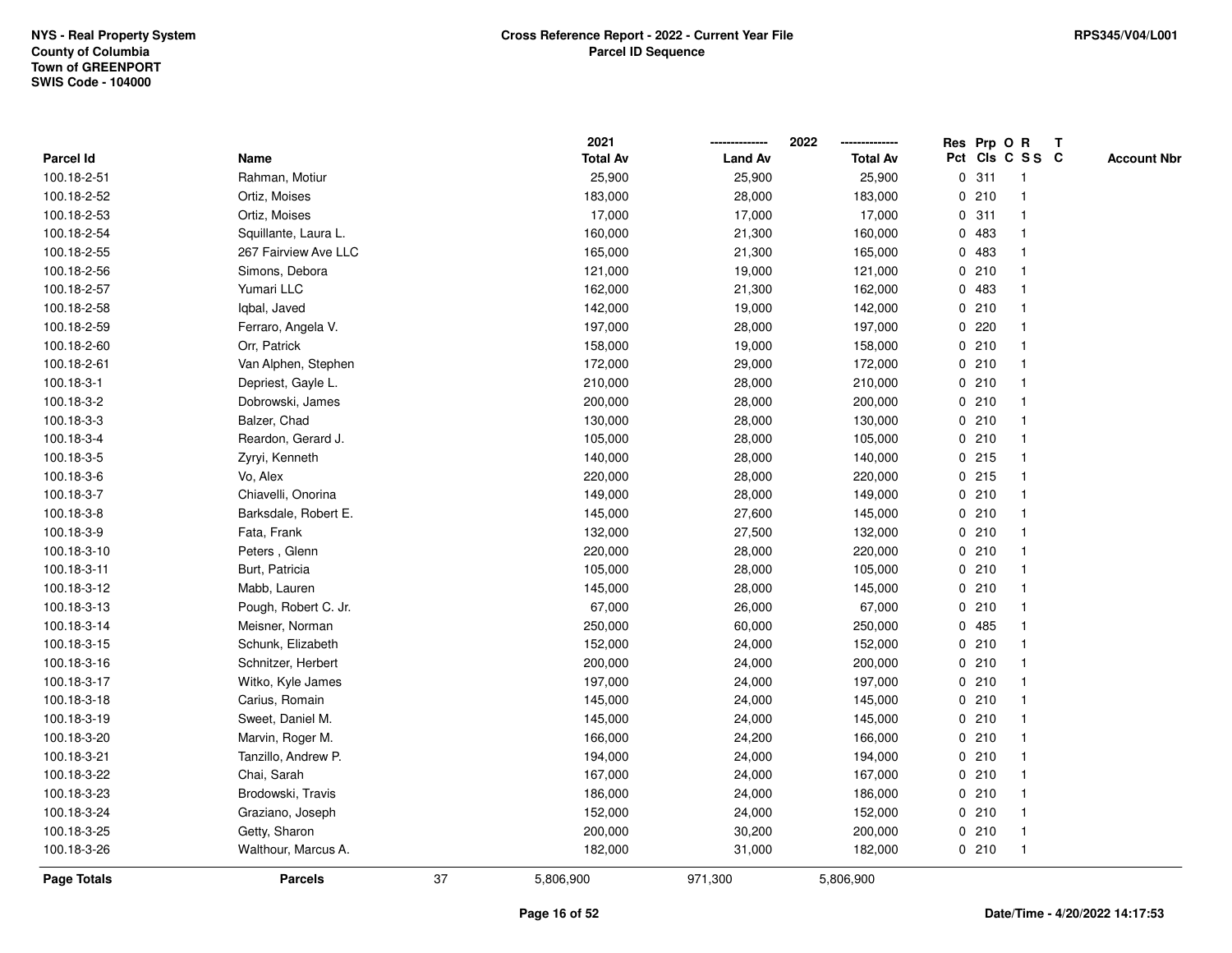|                    |                                 |    | 2021            |                | 2022            |   | Res Prp O R |                         | Т |                    |
|--------------------|---------------------------------|----|-----------------|----------------|-----------------|---|-------------|-------------------------|---|--------------------|
| Parcel Id          | Name                            |    | <b>Total Av</b> | <b>Land Av</b> | <b>Total Av</b> |   |             | Pct Cls C S S C         |   | <b>Account Nbr</b> |
| 100.18-3-27        | Funk, Muriel                    |    | 179,000         | 31,000         | 179,000         |   | 0210        | $\mathbf{1}$            |   |                    |
| 100.18-3-28        | Hart, Kelly                     |    | 194,000         | 28,000         | 194,000         |   | 0210        | -1                      |   |                    |
| 100.18-3-29        | Wolchak, Raymond K.             |    | 170,000         | 28,000         | 170,000         |   | 0210        | $\mathbf{1}$            |   |                    |
| 100.18-3-30        | Kibler, Daniel                  |    | 150,000         | 29,000         | 150,000         |   | 0210        |                         |   |                    |
| 100.18-3-32.1      | Egan, John W.                   |    | 292,000         | 31,000         | 292,000         |   | 0210        |                         |   |                    |
| 100.18-3-32.2      | Deters, Mary Anne               |    | 260,000         | 30,000         | 260,000         |   | 0210        |                         |   |                    |
| 100.18-3-33        | U.S. Bank and Trust, N.A.       |    | 179,000         | 23,000         | 179,000         |   | 0210        |                         |   |                    |
| 100.18-3-34        | Burbas, Lisa                    |    | 138,000         | 24,000         | 138,000         |   | 0210        | $\overline{1}$          |   |                    |
| 100.18-3-35        | Hunt, Thomas                    |    | 188,000         | 24,000         | 188,000         |   | 0210        | -1                      |   |                    |
| 100.18-3-36        | DePriest, Gayl L.               |    | 170,000         | 24,000         | 170,000         |   | 0210        | $\mathbf 1$             |   |                    |
| 100.18-3-37        | Gohl, Janel                     |    | 127,000         | 24,000         | 127,000         |   | 0210        | -1                      |   |                    |
| 100.18-3-38        | Kline, Karen                    |    | 138,000         | 29,000         | 138,000         |   | 0210        |                         |   |                    |
| 100.18-3-39        | Latimer, Karen                  |    | 148,000         | 28,000         | 148,000         |   | 0210        |                         |   |                    |
| 100.18-3-40        | Morgan, Deborah J.              |    | 138,000         | 28,000         | 138,000         |   | 0210        |                         |   |                    |
| 100.18-3-41        | Rose, Inez                      |    | 152,000         | 28,000         | 152,000         |   | 0210        |                         |   |                    |
| 100.18-3-42        | Alert, Royston                  |    | 171,000         | 28,000         | 171,000         |   | 0210        | $\mathbf{1}$            |   |                    |
| 100.18-3-43        | <b>Congregation Anshe Emeth</b> |    | 185,000         | 29,000         | 185,000         |   | 0210        | 8                       |   |                    |
| 100.18-3-44        | Hallam, Jonathan                |    | 198,000         | 38,000         | 398,000         |   | 0210        |                         |   |                    |
| 100.18-3-45        | Lansing, Harold S. JR.          |    | 185,000         | 29,000         | 185,000         |   | 0210        |                         |   |                    |
| 100.18-3-46        | Ribar, Ammi                     |    | 165,000         | 28,000         | 165,000         |   | 0210        |                         |   |                    |
| 100.18-3-47        | Melino, Philip                  |    | 171,000         | 28,000         | 171,000         |   | 0210        | $\overline{1}$          |   |                    |
| 100.18-3-48        | Davi, Diane L.                  |    | 150,000         | 27,600         | 150,000         |   | 0210        |                         |   |                    |
| 100.18-3-49        | Frederick, Christopher          |    | 186,000         | 28,000         | 186,000         |   | 0210        | $\mathbf{1}$            |   |                    |
| 100.18-3-50        | Conte, John                     |    | 180,000         | 30,000         | 180,000         |   | 0210        | -1                      |   |                    |
| 100.18-3-51        | Peters, Marge                   |    | 188,000         | 30,000         | 188,000         |   | 0210        | -1                      |   |                    |
| 100.18-3-52        | Hudson River Valley Holdings    |    | 225,000         | 125,000        | 225,000         |   | 0426        |                         |   |                    |
| 100.18-3-53        | Parchuck, Kathryn M.            |    | 180,000         | 26,000         | 180,000         |   | 0210        |                         |   |                    |
| 100.18-3-54        | Xiao, Ji Keng                   |    | 170,000         | 25,000         | 170,000         |   | 0210        | -1                      |   |                    |
| 100.18-3-55        | Reutenauer, Jamie               |    | 195,000         | 25,000         | 195,000         |   | 0210        | $\overline{\mathbf{1}}$ |   |                    |
| 100.18-3-56        | Scirico, Kevin                  |    | 158,000         | 23,100         | 158,000         |   | 0210        | -1                      |   |                    |
| 100.18-3-57        | Meisner, Norman                 |    | 365,000         | 46,300         | 365,000         | 0 | 465         | $\mathbf 1$             |   |                    |
| $109.-1-3$         | Alger, Donald                   |    | 23,300          | 10,700         | 23,300          |   | 0.312       | $\mathbf 1$             |   |                    |
| 109.-1-4.100       | Scenic Hudson Land Trust, Inc   |    | 282,500         | 282,500        | 282,500         |   | 0.322       | 8                       |   |                    |
| 109.-1-4.200       | FLAN HUD LLC                    |    | 5,400,000       | 775,000        | 5,400,000       |   | 0710        |                         |   |                    |
| $109.-1-5$         | Steel City Hudson LLC           |    | 315,000         | 104,400        | 315,000         |   | 0 483       | -1                      |   |                    |
| $109.-1-6$         | Highway Displays Inc            |    | 27,000          | 27,000         | 27,000          |   | 0.314       | -1                      |   |                    |
| 109.-1-7.100       | de Larminat, Charlotte          |    | 480,000         | 197,000        | 480,000         |   | 0.240       | $\mathbf{1}$            |   |                    |
| <b>Page Totals</b> | <b>Parcels</b>                  | 37 | 12,222,800      | 2,371,600      | 12,422,800      |   |             |                         |   |                    |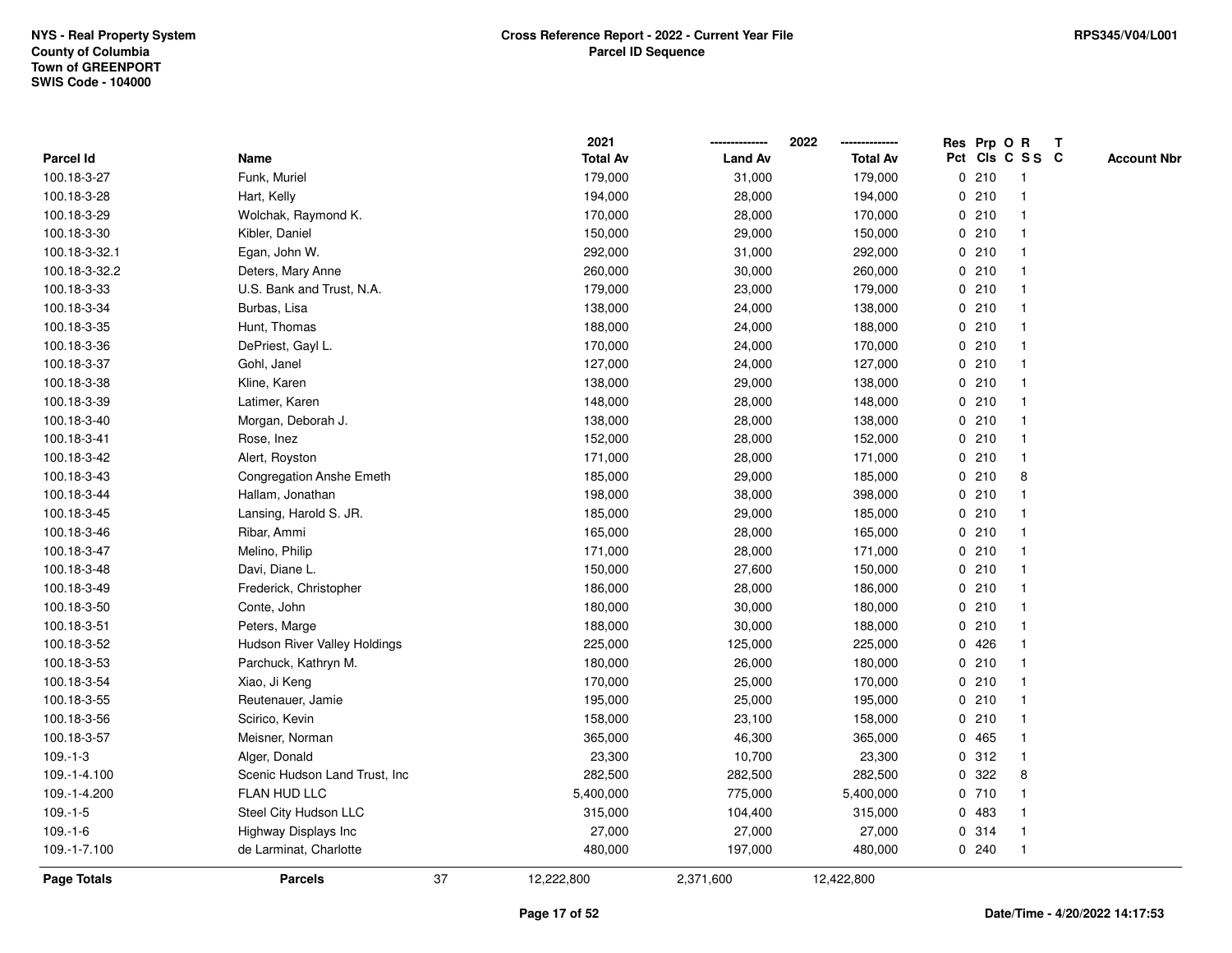|                   |                              |    | 2021            |                | 2022            |             |       | Res Prp O R             | T |                    |
|-------------------|------------------------------|----|-----------------|----------------|-----------------|-------------|-------|-------------------------|---|--------------------|
| <b>Parcel Id</b>  | Name                         |    | <b>Total Av</b> | <b>Land Av</b> | <b>Total Av</b> |             |       | Pct Cls C S S C         |   | <b>Account Nbr</b> |
| 109.-1-7.200      | Greenport, Town of           |    | 22,500          | 22,500         | 22,500          | 0           | 300   | 8                       |   |                    |
| $109.-1-8$        | Stone, Jonathan              |    | 465,000         | 111,000        | 465,000         | 0           | 210   | -1                      |   |                    |
| $109.-1-9$        | Moon, Richard F. Jr.         |    | 1,150,000       | 328,700        | 1,150,000       |             | 0.240 | -1                      |   |                    |
| $109.-1-10$       | <b>Midland Trust Company</b> |    | 120,000         | 120,000        | 120,000         |             | 0.314 |                         |   |                    |
| $109. - 1 - 11.1$ | Matthews, Kevin              |    | 1,600,000       | 290,000        | 1,600,000       |             | 0210  |                         |   |                    |
| 109.-1-11.2       | Cooke, Kenneth               |    | 850,000         | 260,000        | 850,000         |             | 0210  |                         |   |                    |
| $109.-1-12$       | Meyer, Dawn                  |    | 203,000         | 71,000         | 203,000         |             | 0210  |                         |   |                    |
| $109.-1-14$       | Hobson, Josiah               |    | 235,000         | 100,000        | 235,000         | 0           | 210   |                         |   |                    |
| $109.-1-15$       | Hobson, Josiah               |    | 180,000         | 88,000         | 180,000         | 0           | 210   | -1                      |   |                    |
| $109.-1-16$       | Hobson, Josiah               |    | 40,000          | 40,000         | 40,000          |             | 0 314 | -1                      |   |                    |
| $109.-1-17$       | Ban, Gary L.                 |    | 194,000         | 65,000         | 194,000         |             | 0210  |                         |   |                    |
| 109.-1-18.1       | Stever, Shaun M.             |    | 23,800          | 23,800         | 23,800          |             | 0 314 |                         |   |                    |
| 109.-1-18.2       | Singler, Joseph A.           |    | 120,000         | 38,000         | 120,000         |             | 0210  |                         |   |                    |
| 109.-1-19         | Wright, David                |    | 120,000         | 47,700         | 120,000         |             | 0210  |                         |   |                    |
| 109.-1-20         | Stever, Shelly M.            |    | 115,000         | 32,000         | 115,000         | $\mathbf 0$ | 210   |                         |   |                    |
| $109.-1-21$       | Stever, Shaun M.             |    | 6,200           | 6,200          | 6,200           | $\mathbf 0$ | 314   | $\mathbf{1}$            |   |                    |
| 109.-1-22         | Stever, Shaun M.             |    | 3,200           | 3,200          | 3,200           |             | 0 314 | $\overline{\mathbf{1}}$ |   |                    |
| 109.-1-23         | Hill, Brian                  |    | 364,000         | 96,000         | 364,000         |             | 0210  |                         |   |                    |
| $109.-1-24$       | Sodi, Michele                |    | 675,000         | 190,000        | 675,000         |             | 0210  |                         |   |                    |
| 109.-1-25.3       | Allen, Judith                |    | 450,000         | 182,000        | 450,000         |             | 0210  |                         |   |                    |
| 109.-1-26         | Greenberg, Jan               |    | 775,000         | 168,000        | 775,000         |             | 0210  |                         |   |                    |
| 109.-1-27         | Bartolo Fama, Victor         |    | 625,000         | 167,000        | 625,000         |             | 0210  |                         |   |                    |
| $109.-1-28$       | Yang, Thomas                 |    | 65,600          | 65,600         | 65,600          | 0           | 311   | $\mathbf{1}$            |   |                    |
| 109.-1-29         | Yang, Thomas                 |    | 82,500          | 82,500         | 82,500          | $\mathbf 0$ | 311   | $\overline{\mathbf{1}}$ |   |                    |
| 109.-1-30         | Perlman, Thomas E.           |    | 100,200         | 100,200        | 100,200         |             | 0.311 | -1                      |   |                    |
| $109.-1-31$       | Katz, David                  |    | 1,150,000       | 199,000        | 1,150,000       |             | 0210  |                         |   |                    |
| 109.-1-32.3       | Appleton Lane Holdings, LLC  |    | 850,000         | 250,000        | 850,000         |             | 0210  |                         |   |                    |
| 109.-1-33         | Higbee, John A.              |    | 650,000         | 205,000        | 650,000         |             | 0210  |                         |   |                    |
| 109.-1-34         | Tretter, Lyndon              |    | 1,050,000       | 199,000        | 1,050,000       |             | 0210  |                         |   |                    |
| 109.-1-35.111     | Mulligan, Thomas             |    | 464,000         | 154,000        | 464,000         | 0           | 210   | -1                      |   |                    |
| 109.-1-35.112     | Higbee, Mary Ellen           |    | 850,000         | 230,000        | 850,000         | 0           | 210   | -1                      |   |                    |
| 109.-1-35.200     | Richards, Cynthia            |    | 48,000          | 48,000         | 48,000          |             | 0.311 | $\mathbf 1$             |   |                    |
| $109.-1-36$       | Richards, Cynthia            |    | 720,000         | 148,000        | 720,000         |             | 0210  |                         |   |                    |
| 109.-1-37         | Concra, Richard              |    | 525,000         | 200,000        | 525,000         |             | 0210  |                         |   |                    |
| 109.-1-38         | Perlman, Thomas E.           |    | 535,000         | 111,500        | 535,000         |             | 0210  | -1                      |   |                    |
| 109.-1-39         | Yang, Thomas                 |    | 490,000         | 82,000         | 490,000         |             | 0210  | -1                      |   |                    |
| $109.-1-40$       | Belanger, Michael            |    | 385,000         | 73,000         | 385,000         |             | 0210  | $\mathbf{1}$            |   |                    |
| Page Totals       | <b>Parcels</b>               | 37 | 16,302,000      | 4,597,900      | 16,302,000      |             |       |                         |   |                    |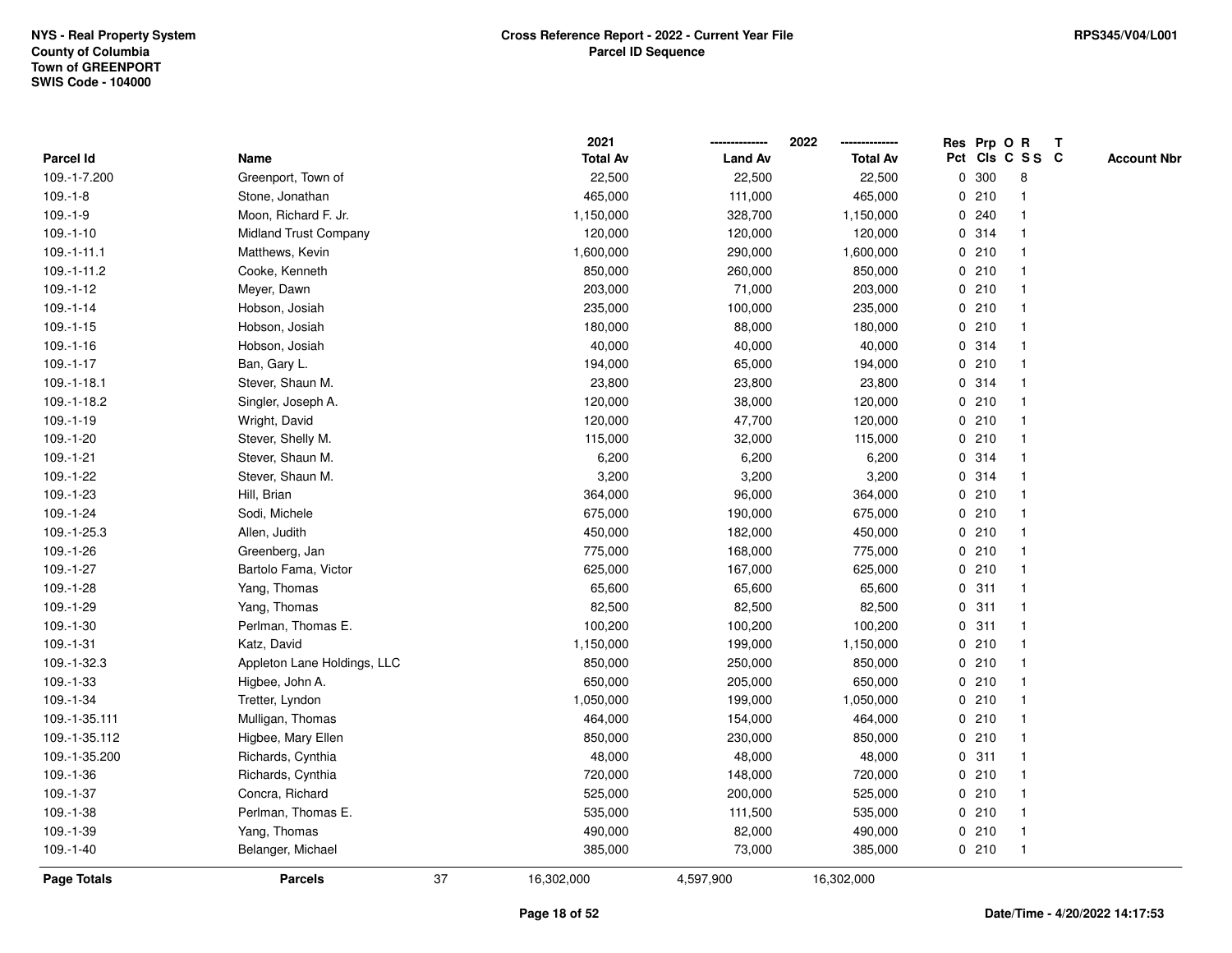|                 |                              |    | 2021            |                | 2022            |   |       | Res Prp O R     | Т |                    |
|-----------------|------------------------------|----|-----------------|----------------|-----------------|---|-------|-----------------|---|--------------------|
| Parcel Id       | Name                         |    | <b>Total Av</b> | <b>Land Av</b> | <b>Total Av</b> |   |       | Pct Cls C S S C |   | <b>Account Nbr</b> |
| $109. - 1 - 41$ | Rubinstein, Howard           |    | 380,000         | 73,000         | 380,000         |   | 0210  | $\mathbf{1}$    |   |                    |
| 109.-1-42.111   | Ebel, William                |    | 575,000         | 118,000        | 575,000         |   | 0210  | 1               |   |                    |
| 109.-1-42.112   | Denichilo, Matthew           |    | 1,600,000       | 318,000        | 1,600,000       |   | 0210  | $\mathbf{1}$    |   |                    |
| 109.-1-42.200   | Concra, Anthony              |    | 1,100,000       | 445,000        | 1,100,000       |   | 0.240 | -1              |   |                    |
| $109. - 1 - 43$ | Appleton Lane Holdings LLC   |    | 14,400          | 14,400         | 14,400          |   | 0.314 |                 |   |                    |
| $109. - 1 - 44$ | Hudson Development Corp.     |    | 16,700          | 16,700         | 16,700          |   | 0.315 | 8               |   |                    |
| $109.-1-46$     | Russell, Gary S.             |    | 1,250,000       | 345,000        | 1,250,000       |   | 0.240 |                 |   |                    |
| $109.-1-50$     | Cottrell, Barbara            |    | 750,000         | 160,000        | 750,000         |   | 0210  | $\mathbf{1}$    |   |                    |
| $109.-1-54$     | Cottrell, Barbara            |    | 112,000         | 112,000        | 112,000         |   | 0.311 | 1               |   |                    |
| $109.-1-55$     | Magliocca, Patrice           |    | 850,000         | 106,000        | 850,000         |   | 0210  | $\mathbf 1$     |   |                    |
| $110.-1-1.110$  | Carrol's Corp                |    | 875,000         | 66,300         | 875,000         |   | 0426  | $\mathbf 1$     |   |                    |
| 110.-1-1.120    | Fairview Hudson 15 LLC       |    | 1,000,000       | 116,600        | 1,000,000       |   | 0 456 |                 |   |                    |
| 110.-1-1.200    | <b>SRSC Realty LLC</b>       |    | 5,735,000       | 333,000        | 5,735,000       |   | 0 454 |                 |   |                    |
| 110.-1-2.111    | Fairview Hudson 15 LLC       |    | 10,260,000      | 831,100        | 8,500,000       |   | 0451  | $\mathbf 1$     |   |                    |
| 110.-1-2.111-1  | CoreLogic Comml Tax Services |    | 630,000         | 75,000         | 630,000         | 0 | 462   | $\mathbf{1}$    |   |                    |
| 110.-1-2.112    | In Flight, Inc               |    | 540,000         | 177,000        | 540,000         |   | 0 633 | 8               |   |                    |
| 110.-1-2.120    | National Church Residence    |    | 1,600,000       | 176,600        | 1,600,000       |   | 0411  | 8               |   |                    |
| 110.-1-2.200    | Greenport, Town of           |    | 350,000         | 129,000        | 350,000         |   | 0662  | 8               |   |                    |
| $110.-1-4$      | Greenport, Town of           |    | 3,500,000       | 433,000        | 3,500,000       |   | 0 853 | 8               |   |                    |
| $110.-1-5$      | Niagara Mohawk Power Corp    |    | 41,600          | 41,600         | 41,600          |   | 0 882 | 6               |   |                    |
| 110.-1-6.100    | Anasta's Center LLC          |    | 213,500         | 149,000        | 213,500         |   | 0 546 |                 |   |                    |
| 110.-1-6.200    | Columbia Carmart LLC         |    | 150,000         | 150,000        | 150,000         |   | 0 330 |                 |   |                    |
| $110.-1-7$      | Sacco, Vito Lawrence         |    | 400,000         | 165,000        | 400,000         |   | 0471  | $\mathbf{1}$    |   |                    |
| $110.-1-8$      | Greenport, Town of           |    | 450,000         | 60,000         | 450,000         |   | 0652  | 8               |   |                    |
| $110.-1-9.3$    | Greenport Prudence Prop. LLC |    | 570,000         | 570,000        | 570,000         |   | 0 330 | $\mathbf 1$     |   |                    |
| $110.-1-9.4$    | Prudence Properties, LLC     |    | 585,000         | 148,000        | 585,000         |   | 0 456 |                 |   |                    |
| $110.-1-9.5$    | Greenport Prudence Prop. LLC |    | 130,000         | 130,000        | 130,000         | 0 | 330   |                 |   |                    |
| 110.-1-9.120    | 56 Healy Blvd LLC            |    | 500,000         | 28,800         | 500,000         | 0 | 430   | $\mathbf 1$     |   |                    |
| 110.-1-9.200    | Healy Meadows Inc            |    | 1,100,000       | 140,000        | 1,100,000       |   | 0411  | $\mathbf{1}$    |   |                    |
| $110.-1-10$     | Hamm, Karen                  |    | 152,000         | 45,000         | 152,000         |   | 0210  | 1               |   |                    |
| $110.-1-11$     | Jablanski, Robert A.         |    | 115,000         | 31,000         | 115,000         |   | 0210  | 1               |   |                    |
| $110.-1-12$     | Sapcoe, Joshua P.            |    | 17,200          | 11,300         | 17,200          |   | 0.312 | $\mathbf 1$     |   |                    |
| $110.-1-13$     | Sapcoe, Joshua P.            |    | 125,000         | 29,000         | 125,000         |   | 0210  | $\mathbf 1$     |   |                    |
| $110.-1-14$     | Hoffert, John                |    | 220,000         | 42,500         | 220,000         |   | 0 483 |                 |   |                    |
| $110.-1-15$     | Fairview Hudson 15 LLC       |    | 1,800,000       | 77,600         | 1,800,000       |   | 0452  | $\mathbf 1$     |   |                    |
| $110.-1-16$     | 145 Healy Properties LLC     |    | 200,000         | 53,800         | 200,000         | 0 | 485   | 1               |   |                    |
| $110.-1-17$     | Siegel, Alan E.              |    | 220,000         | 125,000        | 220,000         |   | 0480  | $\mathbf{1}$    |   |                    |
| Page Totals     | <b>Parcels</b>               | 37 | 38,127,400      | 6,043,300      | 36,367,400      |   |       |                 |   |                    |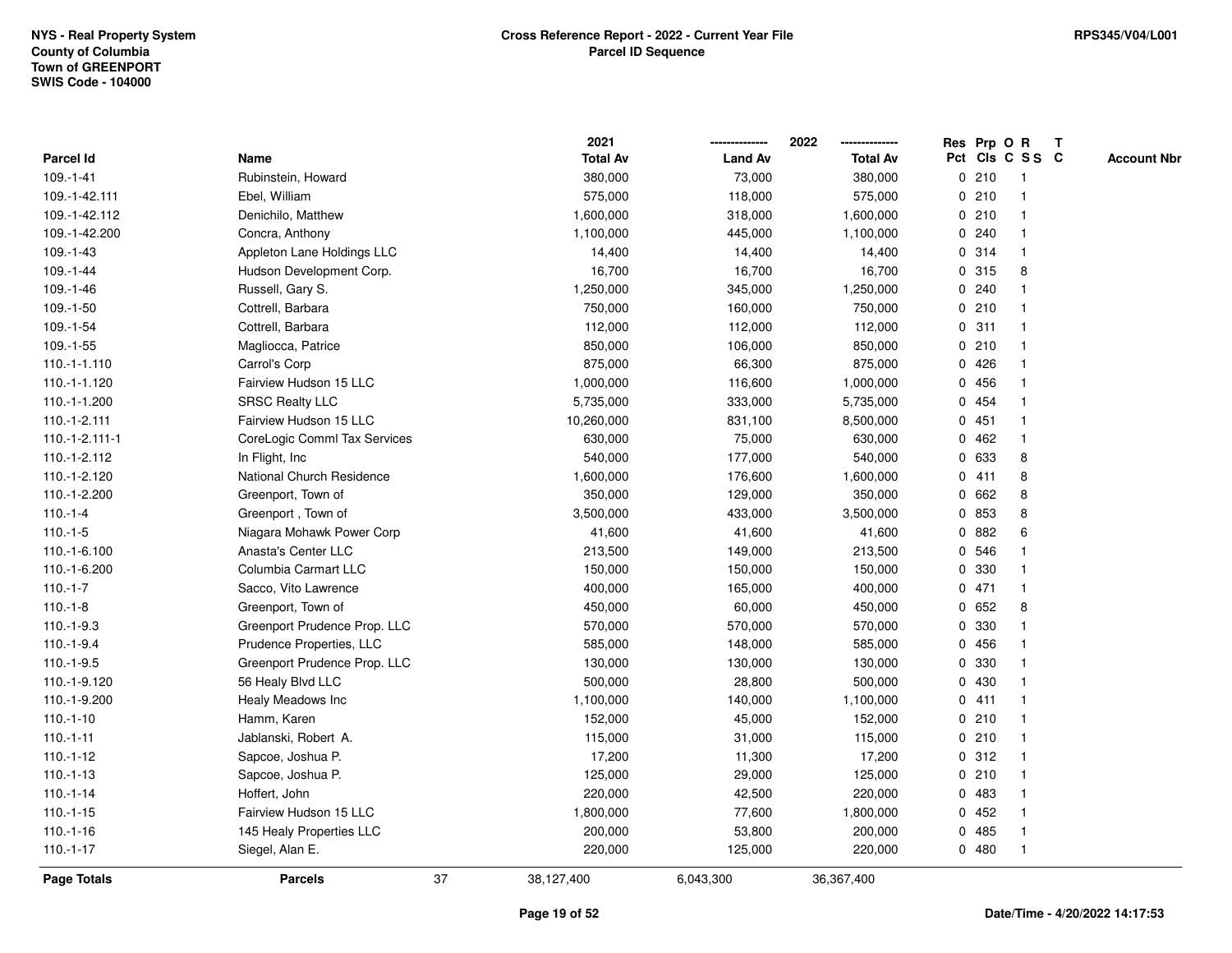|                    |                                 |    | 2021            |                | 2022            |   |       | Res Prp O R     | T |                    |
|--------------------|---------------------------------|----|-----------------|----------------|-----------------|---|-------|-----------------|---|--------------------|
| <b>Parcel Id</b>   | Name                            |    | <b>Total Av</b> | <b>Land Av</b> | <b>Total Av</b> |   |       | Pct Cls C S S C |   | <b>Account Nbr</b> |
| 110.-1-18.100      | iHeartMedia Tower Co. I LLC     |    | 180,000         | 49,900         | 180,000         |   | 0 833 | 6               |   |                    |
| 110.-1-18.200      | Sixty-Six Properties Inc.       |    | 250,000         | 105,000        | 250,000         |   | 0 484 | $\mathbf{1}$    |   |                    |
| $110.-1-19$        | 188 Union Turnpike LLC          |    | 280,000         | 85,800         | 280,000         |   | 0 449 | $\mathbf{1}$    |   |                    |
| $110.-1-20$        | American Properties 2007 LLC    |    | 165,000         | 145,000        | 165,000         |   | 0 484 | -1              |   |                    |
| $110.-1-21$        | American Properties 2007 LLC    |    | 440,000         | 130,200        | 440,000         |   | 0457  |                 |   |                    |
| 110.-1-22.1        | The Falls in Hudson, Inc        |    | 17,000,000      | 806,100        | 18,500,000      |   | 0411  | $\mathbf 1$     |   |                    |
| 110.-1-22.2        | Columbia Childrens Center       |    | 615,000         | 154,200        | 615,000         |   | 0615  | 8               |   |                    |
| $110.-1-23$        | <b>BOCES</b>                    |    | 4,560,000       | 740,000        | 4,560,000       |   | 0 614 | 8               |   |                    |
| 110.-1-24.100      | Merle Avenue Realty LLC         |    | 235,000         | 235,000        | 235,000         | 0 | 330   | $\mathbf{1}$    |   |                    |
| 110.-1-24.200      | Rock Solid Church of Col Co     |    | 140,000         | 140,000        | 140,000         |   | 0 330 | $\mathbf{1}$    |   |                    |
| $110.-1-25$        | Shanachie Developement LLC      |    | 265,000         | 195,000        | 265,000         |   | 0 484 | $\mathbf 1$     |   |                    |
| $110.-1-26$        | Saturn Industries Inc           |    | 110,000         | 60,000         | 110,000         |   | 0 449 |                 |   |                    |
| $110.-1-27$        | Saturn Industries Inc           |    | 995,000         | 62,500         | 995,000         |   | 0710  |                 |   |                    |
| 110.-1-28.2        | <b>Greenport Crossings LLC</b>  |    | 1,650,000       | 116,300        | 1,650,000       |   | 0 432 | $\mathbf 1$     |   |                    |
| 110.-1-28.11       | <b>Greenport Crossings LLC</b>  |    | 194,000         | 194,000        | 194,000         | 0 | 330   | $\mathbf{1}$    |   |                    |
| 110.-1-28.12       | Greenport Crossings LLC         |    | 80,000          | 80,000         | 80,000          | 0 | 330   | $\mathbf{1}$    |   |                    |
| $110.-1-29$        | Yonder Farms Fruit Dist LLC     |    | 1,900,000       | 310,200        | 1,900,000       |   | 0446  | $\mathbf{1}$    |   |                    |
| 110.-1-30          | New York Highway Dept, State of |    | 1,500,000       | 265,000        | 1,500,000       |   | 0651  | 8               |   |                    |
| $110.-1-31$        | Anderson Motor Car Corp         |    | 300,000         | 157,000        | 300,000         |   | 0431  |                 |   |                    |
| 110.-1-32          | <b>Bt-Newyo LLC</b>             |    | 700,000         | 151,000        | 700,000         |   | 0 447 |                 |   |                    |
| $110.-1-33$        | Nack, Michael J.                |    | 127,000         | 21,000         | 127,000         |   | 0210  | $\mathbf{1}$    |   |                    |
| 110.-1-34.100      | Sons Of Italy In America        |    | 165,000         | 75,000         | 165,000         |   | 0 534 | $\mathbf 1$     |   |                    |
| 110.-1-34.200      | Barry, Eugene M.                |    | 375,000         | 162,800        | 375,000         |   | 0457  | $\mathbf{1}$    |   |                    |
| $110.-1-35$        | High Country Properties L       |    | 395,000         | 145,000        | 395,000         | 0 | 485   | $\mathbf 1$     |   |                    |
| $110.-1-36$        | Suburban NY Prop Aquisition     |    | 690,000         | 161,000        | 690,000         |   | 0441  | $\mathbf 1$     |   |                    |
| $110.-1-37$        | Schwans, Sales Enterprises      |    | 346,100         | 185,000        | 346,100         |   | 0 446 |                 |   |                    |
| 110.-1-38          | Irv Schroder & Sons Inc.        |    | 325,000         | 126,600        | 325,000         |   | 0.440 |                 |   |                    |
| $110.-1-39$        | <b>WEAPT,LLC</b>                |    | 800,000         | 189,000        | 800,000         | 0 | 442   |                 |   |                    |
| $110.-1-40.1$      | Shanachie Developement LLC      |    | 95,000          | 63,800         | 95,000          | 0 | 484   | $\mathbf 1$     |   |                    |
| 110.-1-40.2        | <b>TGS Associates Inc</b>       |    | 650,000         | 108,800        | 650,000         | 0 | 442   | 1               |   |                    |
| $110.-1-41.3$      | S.T. Omi Realty Corp.           |    | 335,000         | 54,600         | 335,000         | 0 | 440   | $\mathbf{1}$    |   |                    |
| $110.-1-41.4$      | S.T. Omi Realty Corp.           |    | 77,000          | 77,000         | 77,000          |   | 0 330 | $\mathbf 1$     |   |                    |
| $110.-1-41.5$      | Mulhern Gas Realty, Inc         |    | 600,000         | 250,000        | 600,000         |   | 0441  |                 |   |                    |
| 110.-1-41.110      | Lorbrook Realty Inc             |    | 1,200,000       | 410,000        | 1,200,000       |   | 0710  |                 |   |                    |
| 110.-1-42.110      | Zanchelli, Patsy                |    | 150,000         | 150,000        | 150,000         |   | 0 438 | $\mathbf 1$     |   |                    |
| 110.-1-42.200      | D'Onofrio, Paul B.              |    | 385,000         | 165,000        | 385,000         | 0 | 480   | $\mathbf{1}$    |   |                    |
| $110.-1-43$        | Columbia, County Of             |    | 10,300,000      | 430,000        | 10,300,000      |   | 0 662 | 8               |   |                    |
| <b>Page Totals</b> | <b>Parcels</b>                  | 37 | 48,574,100      | 6,956,800      | 50,074,100      |   |       |                 |   |                    |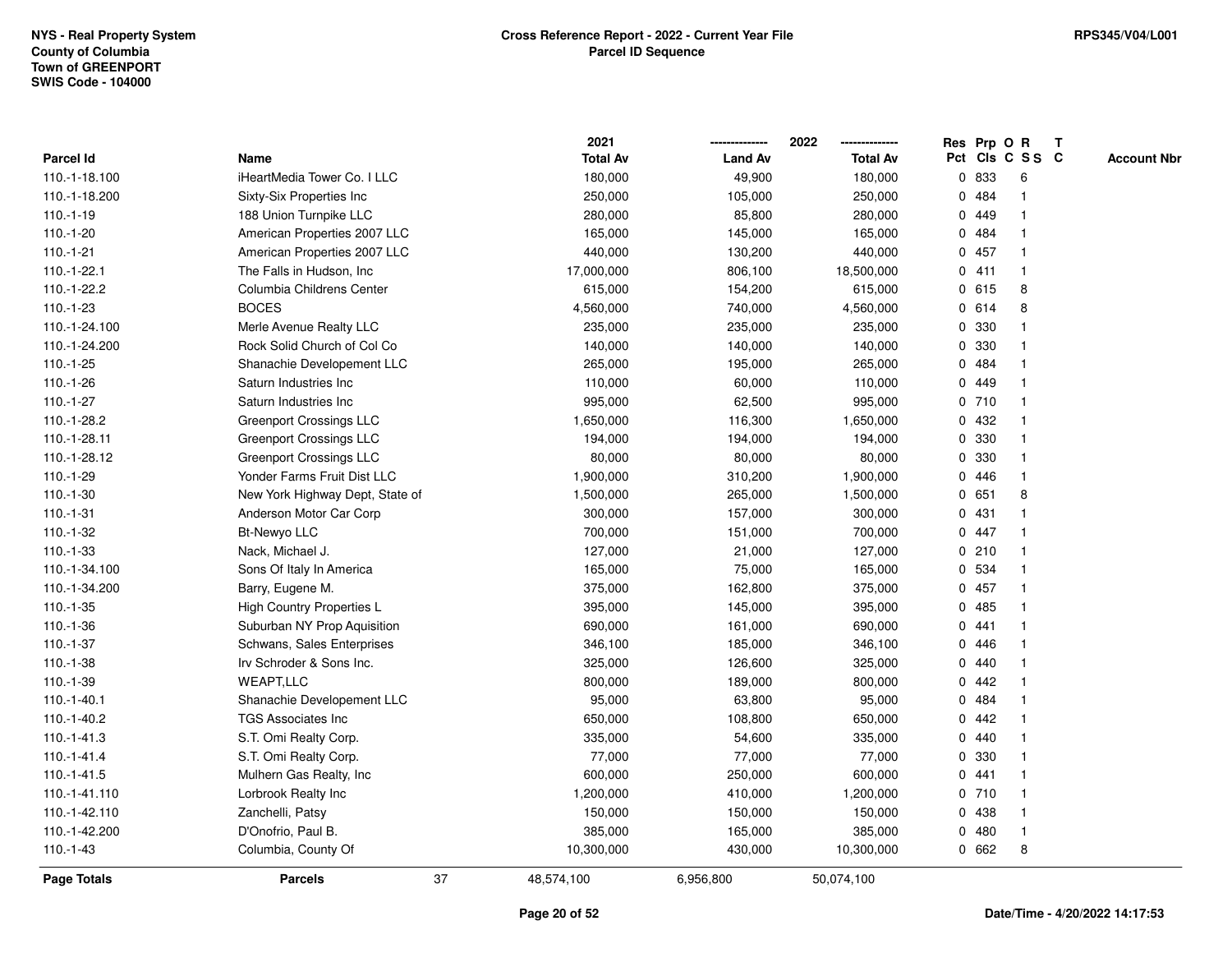|                    |                                           | 2021            |                | 2022            |   | Res Prp O R |                         | $\mathbf T$ |                    |
|--------------------|-------------------------------------------|-----------------|----------------|-----------------|---|-------------|-------------------------|-------------|--------------------|
| Parcel Id          | Name                                      | <b>Total Av</b> | <b>Land Av</b> | <b>Total Av</b> |   |             | Pct Cls C S S C         |             | <b>Account Nbr</b> |
| $110.-1-44$        | Sammons, Kent                             | 240,000         | 74,200         | 240,000         |   | 0 484       | $\mathbf{1}$            |             |                    |
| 110.-1-45.3        | <b>Colarusso Greenport Ventures</b>       | 230,000         | 230,000        | 230,000         | 0 | 340         | $\mathbf{1}$            |             |                    |
| $110.-1-46$        | <b>Colarusso Greenport Ventures</b>       | 39,400          | 39,400         | 39,400          |   | 0 340       | $\mathbf{1}$            |             |                    |
| 110.-1-47.100      | <b>CSX Transportation Inc</b>             | 126,009         | 0              | 137,014         |   | 0 842       | 7                       |             |                    |
| 110.-1-47.200      | Columbia, Self Storage                    | 200             | 200            | 200             |   | 0 314       |                         |             |                    |
| 110.-1-48.100      | Ryan, Robert K.                           | 65,400          | 38,400         | 65,400          |   | 0.312       |                         |             |                    |
| 110.-1-49.110      | ADM Milling Co.                           | 85,000          | 50,000         | 85,000          |   | 0710        | $\overline{1}$          |             |                    |
| 110.-1-49.120      | <b>Colarusso Greenport Ventures</b>       | 350,000         | 108,000        | 350,000         |   | 0710        | $\overline{\mathbf{1}}$ |             |                    |
| 110.-1-49.210      | Clay Pond Farms Inc                       | 530,000         | 135,000        | 530,000         |   | 0485        |                         |             |                    |
| 110.-1-49.220      | <b>Colarusso Greenport Ventures</b>       | 600,000         | 162,600        | 600,000         |   | 0710        | $\overline{1}$          |             |                    |
| $110.-1-50$        | <b>Colarusso Greenport Ventures</b>       | 230,000         | 128,500        | 230,000         |   | 0710        |                         |             |                    |
| $110.-1-51$        | ADM Milling Co.                           | 6,550,000       | 305,400        | 6,550,000       |   | 0710        |                         |             |                    |
| $110.-1-52$        | Hermelin, Avis                            | 155,000         | 37,000         | 155,000         |   | 0210        |                         |             |                    |
| $110.-1-53$        | Reutenauer, Terry                         | 200,000         | 29,000         | 200,000         |   | 0220        |                         |             |                    |
| $110.-1-54$        | Malloff, Glenn G.                         | 198,000         | 37,000         | 198,000         |   | 0210        |                         |             |                    |
| $*$ 110.-1-55      | Grace Assembly Apostolic, Church of Jesus | 74,000          | 23,000         | 74,000          |   | 0210        | $\overline{1}$          |             |                    |
| 110.-1-55.3        | Grace Assembly Apostolic, Church of Jesus |                 | 31,100         | 77,100          |   | 0210        | $\overline{1}$          |             |                    |
| 110.-1-56          | Grace Assembly Apostolic                  | 30,000          | 28,000         | 30,000          |   | 0.312       | 8                       |             |                    |
| $110.-1-57$        | Sorros, Frank S.                          | 133,000         | 31,000         | 133,000         |   | 0.220       |                         |             |                    |
| $110.-1-58$        | Clay Pond Farms Inc.                      | 123,000         | 32,000         | 123,000         |   | 0210        |                         |             |                    |
| $110.-1-59$        | All-Pro Industries Inc                    | 125,000         | 40,000         | 125,000         |   | 0 483       |                         |             |                    |
| $110.-1-60$        | <b>ADM Milling Co</b>                     | 30,000          | 30,000         | 30,000          |   | 0 438       |                         |             |                    |
| $110.-1-63$        | <b>ADM Milling Co</b>                     | 10,000          | 10,000         | 10,000          |   | 0 438       |                         |             |                    |
| $110.-1-65$        | Pough, Robert C. Jr.                      | 80,000          | 18,000         | 80,000          |   | 0210        | $\mathbf{1}$            |             |                    |
| $110.-1-66$        | Pough, Robert C.                          | 50,000          | 10,000         | 50,000          |   | 0210        |                         |             |                    |
| $110.-1-67$        | Hotaling, Sanford                         | 71,000          | 27,000         | 71,000          |   | 0210        |                         |             |                    |
| $110.-1-68$        | Auld, Faye E.                             | 12,000          | 12,000         | 12,000          |   | 0.311       |                         |             |                    |
| $110.-1-69$        | Auld, Faye E.                             | 107,000         | 15,400         | 107,000         |   | 0.280       |                         |             |                    |
| $110.-1-70$        | Waldon, Seguoyah                          | 142,500         | 50,000         | 142,500         |   | 0710        |                         |             |                    |
| $110.-1-71$        | Grace Assembly Church                     | 65,000          | 26,000         | 65,000          |   | 0.220       | $\mathbf 1$             |             |                    |
| $110.-1-72$        | <b>Greenport Water District</b>           | 16,000          | 15,000         | 16,000          |   | 0822        | 8                       |             |                    |
| $110.-1-73$        | Harkins Plumbing and Heating              | 150,000         | 65,500         | 150,000         |   | 0 484       | $\mathbf{1}$            |             |                    |
| $110.-1-74$        | Columbia, County Of                       | 1,450,000       | 131,200        | 1,450,000       |   | 0651        | 8                       |             |                    |
| $110.-1-75$        | Curtis, Larry J. Jr.                      | 165,000         | 14,000         | 165,000         |   | 0210        |                         |             |                    |
| $110.-1-76$        | Pough, Robert C. Jr.                      | 35,000          | 30,000         | 35,000          |   | 0210        | $\mathbf{1}$            |             |                    |
| 110.-1-77.11       | Greenport Rescue Squad                    | 995,000         | 150,000        | 995,000         | 0 | 662         | 8                       |             |                    |
| 110.-1-77.12       | Colarusso & Son Inc, A                    | 56,400          | 56,400         | 56,400          |   | 0 330       | $\mathbf{1}$            |             |                    |
| <b>Page Totals</b> | 35<br><b>Parcels</b>                      | 13,414,909      | 2,169,300      | 13,503,014      |   |             |                         |             |                    |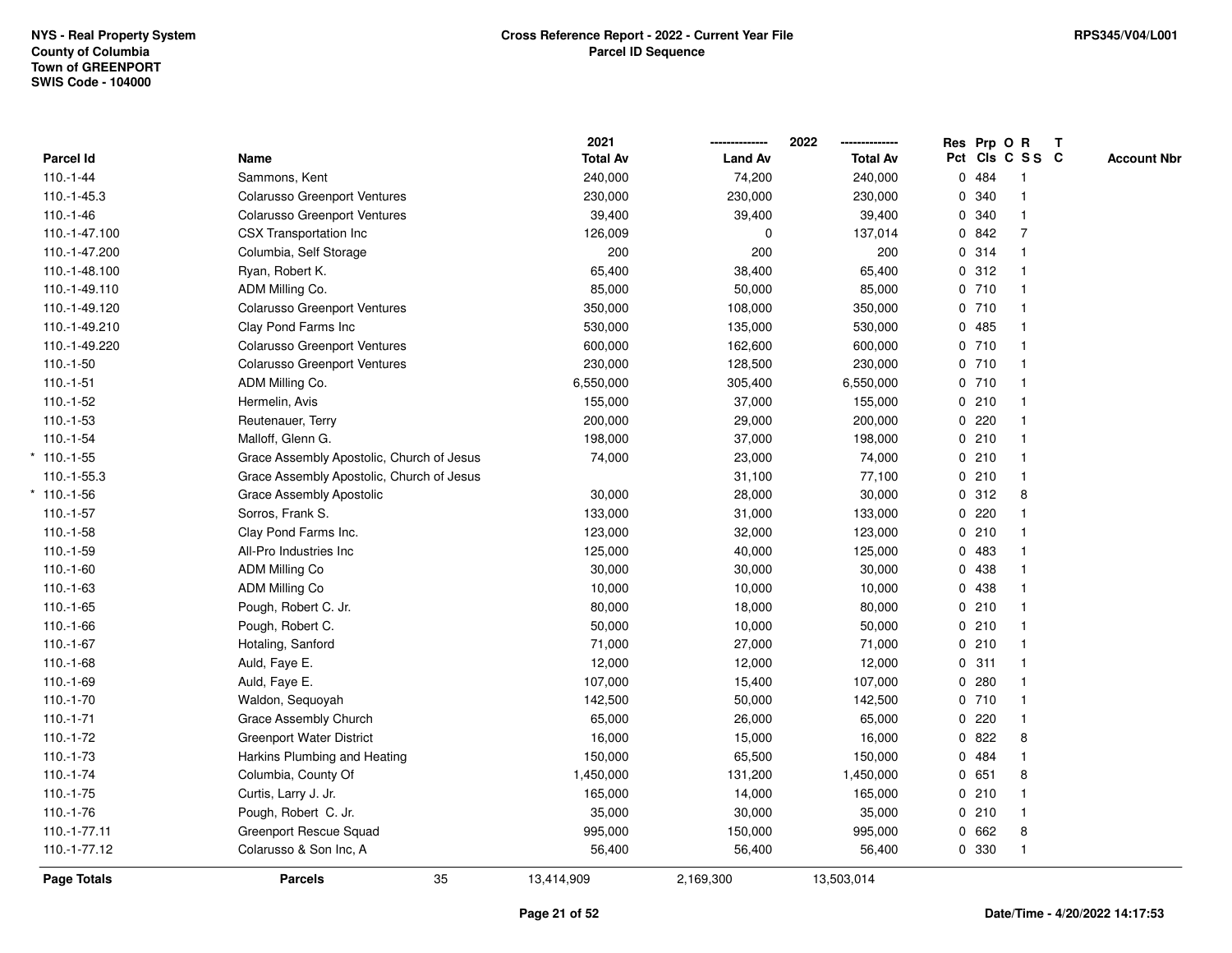|                    |                                     | 2021            |                | 2022            |   | Res Prp O R |                         | Т |                    |
|--------------------|-------------------------------------|-----------------|----------------|-----------------|---|-------------|-------------------------|---|--------------------|
| <b>Parcel Id</b>   | Name                                | <b>Total Av</b> | <b>Land Av</b> | <b>Total Av</b> |   |             | Pct Cls C S S C         |   | <b>Account Nbr</b> |
| 110.-1-77.200      | Kay Mark Associates, LP             | 250,000         | 38,000         | 250,000         | 0 | 483         | -1                      |   |                    |
| $110.-1-78$        | Artestate LLC                       | 290,000         | 40,000         | 290,000         |   | 0411        | -1                      |   |                    |
| 110.-1-79.112      | Bangiola, Robert J.                 | 120,000         | 21,000         | 120,000         |   | 0.220       | $\mathbf 1$             |   |                    |
| 110.-1-79.120      | Turkle, Liam                        | 610,000         | 32,000         | 610,000         |   | 0.280       |                         |   |                    |
| 110.-1-79.200      | Cranna, Robert J.                   | 192,000         | 42,000         | 192,000         |   | 0210        |                         |   |                    |
| $110.-1-80$        | Cartwright, Cornelia                | 570,000         | 124,000        | 570,000         |   | 95 240      |                         |   |                    |
| $110.-1-83$        | Niagara Mohawk Power Corp           | 70,800          | 70,800         | 70,800          |   | 0.882       | 6                       |   |                    |
| $110.-1-84$        | Shresta-Goff, Kalpana               | 71,000          | 12,000         | 71,000          |   | 0210        |                         |   |                    |
| 110.-1-85          | Alpha 171 Property LLC              | 145,000         | 32,000         | 145,000         |   | 0210        | -1                      |   |                    |
| $110.-1-86$        | Kardum, Joseph                      | 220,000         | 43,000         | 220,000         |   | 0 433       | $\mathbf 1$             |   |                    |
| $110.-1-87$        | ADM Milling Co                      | 550,000         | 225,000        | 550,000         |   | 0 449       | -1                      |   |                    |
| $110.-1-88$        | Columbia, County Of                 | 100,000         | 29,600         | 100,000         |   | 0851        | 8                       |   |                    |
| $110.-1-89$        | <b>WEAPT, LLC</b>                   | 1,250,000       | 194,600        | 1,250,000       |   | 0.442       |                         |   |                    |
| 110.-1-90          | <b>Ronald Curtis Warfield Trust</b> | 98,000          | 30,600         | 98,000          |   | 0.312       |                         |   |                    |
| 110.-1-91          | <b>Ronald Curtis Warfield Trust</b> | 13,500          | 13,500         | 13,500          | 0 | 311         | -1                      |   |                    |
| 110.-1-92          | Greenport, Town of                  | 125,000         | 15,700         | 125,000         |   | 0210        | 8                       |   |                    |
| 110.-1-93          | Fairview Hudson 15 LLC              | 1,625,000       | 118,800        | 1,625,000       |   | 0 453       | -1                      |   |                    |
| 110.-1-94          | Fairview Hudson 15 LLC, Key Bank    | 750,000         | 95,000         | 750,000         |   | 0462        |                         |   |                    |
| 110.-1-95          | Fairview Hudson 15 LLC              | 320,000         | 38,800         | 320,000         |   | 0 485       |                         |   |                    |
| 110.-1-96          | Staubi, Joann                       | 105,000         | 30,000         | 105,000         |   | 0.423       |                         |   |                    |
| $110.-1-97$        | Fairview Hudson 15 LLC              | 400,000         | 155,000        | 400,000         | 0 | 432         |                         |   |                    |
| $110.6 - 1 - 1$    | Ken-Tor Realty Ltd                  | 215,000         | 25,200         | 215,000         |   | 0485        |                         |   |                    |
| 110.6-1-2          | Grandma K Realty LLC                | 166,000         | 29,000         | 166,000         | 0 | 220         | -1                      |   |                    |
| 110.6-1-3          | Johnson, Tiosha                     | 160,000         | 32,000         | 160,000         |   | 0210        | -1                      |   |                    |
| $110.6 - 1 - 4$    | Brenner, Louis                      | 140,000         | 28,000         | 140,000         |   | 0210        | -1                      |   |                    |
| $110.6 - 1 - 5$    | Concra, Darlene                     | 40,000          | 15,400         | 40,000          |   | 0270        |                         |   |                    |
| 110.6-1-6          | Steils, Andrea L.                   | 160,000         | 15,000         | 160,000         |   | 0210        |                         |   |                    |
| 110.6-1-7          | Rosario, Richard                    | 132,000         | 28,000         | 132,000         |   | 0210        | -1                      |   |                    |
| $110.6 - 1 - 8$    | Novak, James                        | 129,000         | 28,000         | 147,000         |   | 0210        | $\overline{\mathbf{1}}$ |   |                    |
| 110.6-1-9.100      | Lopez-Santos, Mauro                 | 179,000         | 21,000         | 179,000         |   | 0210        | -1                      |   |                    |
| 110.6-1-9.200      | Gellert, Phil                       | 150,000         | 32,000         | 150,000         |   | 0210        | $\mathbf 1$             |   |                    |
| 110.6-1-10         | Rosario, Richard                    | 1,500           | 1,500          | 1,500           |   | 0.311       | -1                      |   |                    |
| $110.6 - 1 - 11$   | Concra, Darlene                     | 20,000          | 10,000         | 20,000          |   | 0.312       |                         |   |                    |
| 110.6-1-12         | Zoda, Vincent Anthony               | 1,400           | 1,400          | 1,400           |   | 0.311       |                         |   |                    |
| 110.6-1-13         | Hudson City School Dist             | 2,300           | 2,300          | 2,300           |   | 0 330       | 8                       |   |                    |
| 110.6-1-14         | Salvatore, Jacueline                | 5,000           | 5,000          | 5,000           |   | 0.311       | $\mathbf 1$             |   |                    |
| 110.6-1-15         | Niesen, Roderick JR.                | 5,000           | 5,000          | 5,000           |   | 0.311       | $\mathbf{1}$            |   |                    |
| <b>Page Totals</b> | 37<br><b>Parcels</b>                | 9,381,500       | 1,680,200      | 9,399,500       |   |             |                         |   |                    |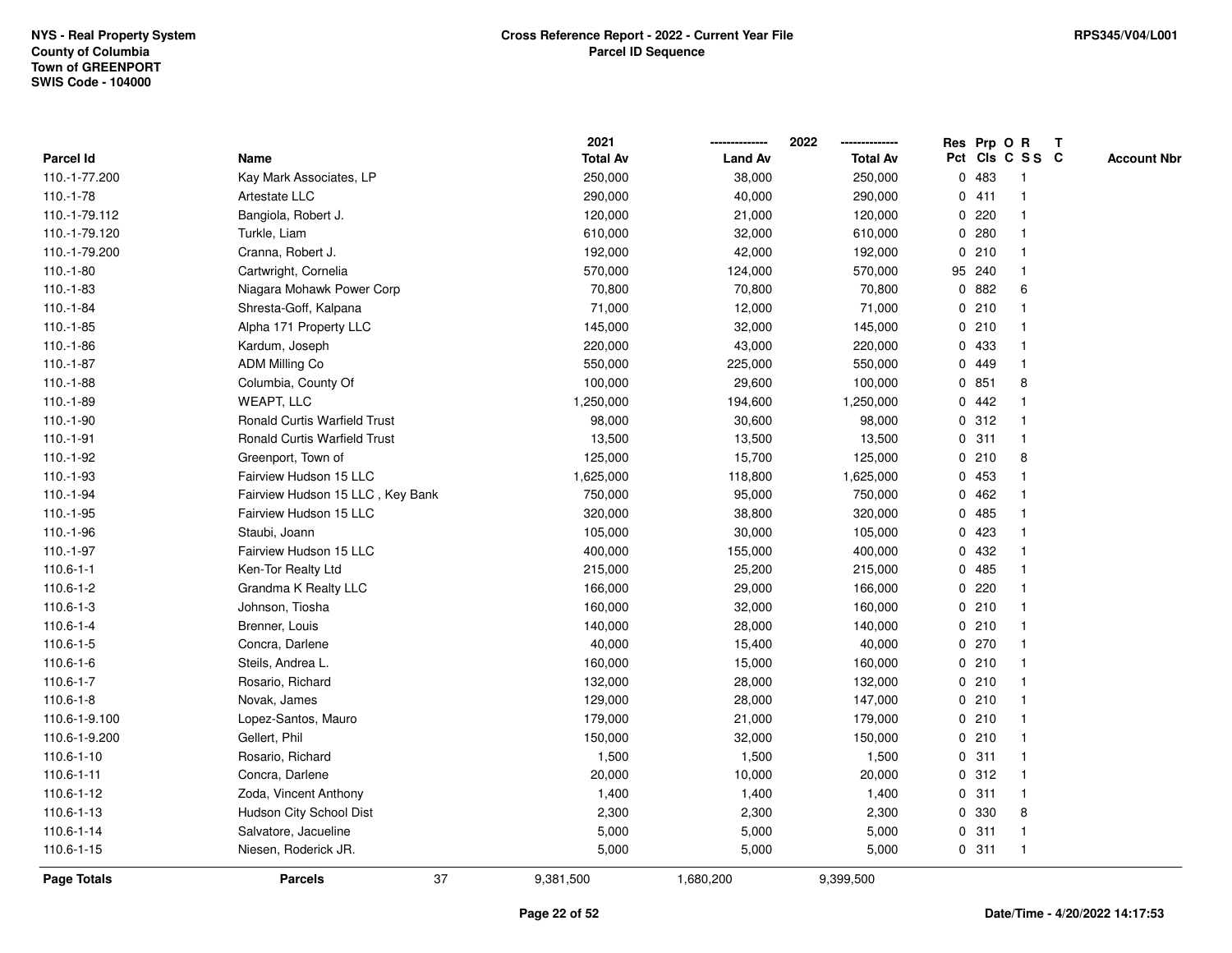|                    |                     |        | 2021            |                | 2022            |   | Res Prp O R |                         | Т |                    |
|--------------------|---------------------|--------|-----------------|----------------|-----------------|---|-------------|-------------------------|---|--------------------|
| Parcel Id          | Name                |        | <b>Total Av</b> | <b>Land Av</b> | <b>Total Av</b> |   |             | Pct Cls C S S C         |   | <b>Account Nbr</b> |
| 110.6-2-1          | Reilly, Brenda      |        | 128,000         | 29,000         | 128,000         |   | 0210        | $\overline{1}$          |   |                    |
| 110.6-2-2          | Servider, Anthony   |        | 199,000         | 28,000         | 199,000         |   | 0210        | $\overline{\mathbf{1}}$ |   |                    |
| 110.6-2-3          | Miller, Matthew     |        | 107,000         | 28,000         | 107,000         |   | 0210        | 1                       |   |                    |
| 110.6-2-4          | Hunt, Joan          |        | 160,000         | 28,000         | 160,000         |   | 0210        |                         |   |                    |
| 110.6-2-5          | Childers, Dean A.   |        | 140,000         | 28,000         | 140,000         |   | 0210        |                         |   |                    |
| 110.6-2-6          | Groll, Robert G.    |        | 140,000         | 28,000         | 140,000         |   | 0210        |                         |   |                    |
| 110.6-2-7          | Malik, Abdul        |        | 199,000         | 28,000         | 199,000         |   | 0210        | -1                      |   |                    |
| 110.6-2-8          | Spath, Guy D.       |        | 145,000         | 29,000         | 145,000         |   | 0210        | -1                      |   |                    |
| 110.6-2-9          | Abea, Frances       |        | 168,000         | 27,800         | 168,000         |   | 0210        | $\overline{\mathbf{1}}$ |   |                    |
| 110.6-2-10         | Buchan, Timothy J.  |        | 199,000         | 24,000         | 199,000         |   | 0210        | $\mathbf{1}$            |   |                    |
| 110.6-2-11         | Torchia, Joshua A.  |        | 125,000         | 24,000         | 125,000         |   | 0210        |                         |   |                    |
| 110.6-2-12         | Fabiano, Sarah Ann  |        | 207,000         | 29,000         | 207,000         |   | 0210        |                         |   |                    |
| 110.6-2-13         | DeJoy, Jacob P.     |        | 160,000         | 24,000         | 160,000         |   | 0210        |                         |   |                    |
| 110.6-2-14         | Joch, Brian         |        | 179,000         | 24,000         | 179,000         |   | 0210        | -1                      |   |                    |
| 110.6-2-15         | Pascale, Carol      |        | 142,000         | 24,000         | 142,000         | 0 | 210         | -1                      |   |                    |
| 110.6-2-16         | Lugert, Jo-Ann      |        | 160,000         | 22,000         | 160,000         |   | 0210        | $\overline{\mathbf{1}}$ |   |                    |
| 110.6-2-17         | Malysz, Marshall J. |        | 95,000          | 24,000         | 95,000          |   | 0210        | 1                       |   |                    |
| 110.6-2-18         | Krapf, Donald       |        | 160,000         | 24,000         | 160,000         |   | 0210        |                         |   |                    |
| 110.6-2-19         | Leggieri, Darryl    |        | 200,000         | 24,000         | 200,000         |   | 0210        |                         |   |                    |
| 110.6-2-20         | Simmons, Andrew     |        | 228,000         | 24,000         | 228,000         |   | 0210        |                         |   |                    |
| 110.6-2-21         | Ross, David R.      |        | 144,000         | 24,000         | 144,000         |   | 0210        | -1                      |   |                    |
| 110.6-2-22         | Peters, Carol L.    |        | 215,000         | 24,000         | 215,000         |   | 0210        | -1                      |   |                    |
| 110.6-2-23         | Quirk, Michael J.   |        | 197,000         | 24,000         | 197,000         |   | 0210        | $\overline{\mathbf{1}}$ |   |                    |
| 110.6-2-25         | Thompson, Zepheniah |        | 175,000         | 23,000         | 175,000         |   | 0210        | $\mathbf{1}$            |   |                    |
| 110.6-2-26         | Sweeney, Brenda     |        | 163,000         | 23,000         | 163,000         |   | 0210        |                         |   |                    |
| 110.6-2-27         | Scott, Carlo T. Jr. |        | 190,000         | 28,000         | 190,000         |   | 0210        |                         |   |                    |
| 110.6-2-28         | Uddin, Ala          |        | 195,000         | 28,000         | 195,000         |   | 0210        |                         |   |                    |
| 110.6-2-29         | Szafran, Paul R.    |        | 149,000         | 28,000         | 149,000         |   | 0210        |                         |   |                    |
| 110.6-2-30         | Lewicki, Thomas     |        | 240,000         | 29,000         | 240,000         |   | 0210        | -1                      |   |                    |
| 110.6-2-31         | Sabo, Denise        |        | 19,000          | 14,000         | 19,000          |   | 0.312       | $\overline{\mathbf{1}}$ |   |                    |
| 110.6-2-32         | Sabo, Denise L.     |        | 156,000         | 21,000         | 156,000         |   | 0210        | $\mathbf{1}$            |   |                    |
| 110.6-2-33         | Bucci, Dominic J.   |        | 185,000         | 24,000         | 185,000         |   | 0210        | -1                      |   |                    |
| 110.6-2-34         | CCRC Inc.           |        | 226,000         | 24,000         | 226,000         |   | 0220        | 8                       |   |                    |
| 110.6-2-35         | Pawluk, Edward      |        | 195,000         | 24,000         | 195,000         |   | 0210        |                         |   |                    |
| 110.6-2-36         | Quist, John Jr.     |        | 145,000         | 26,000         | 145,000         |   | 0210        | $\overline{1}$          |   |                    |
| 110.6-2-37         | Reynoso, Estor      |        | 150,000         | 24,200         | 158,500         |   | 0210        | $\mathbf{1}$            |   |                    |
| 110.6-2-38         | Thompson, Rhoan R.  |        | 186,000         | 23,000         | 186,000         |   | 0210        | $\overline{1}$          |   |                    |
| <b>Page Totals</b> | <b>Parcels</b>      | $37\,$ | 6,171,000       | 932,000        | 6,179,500       |   |             |                         |   |                    |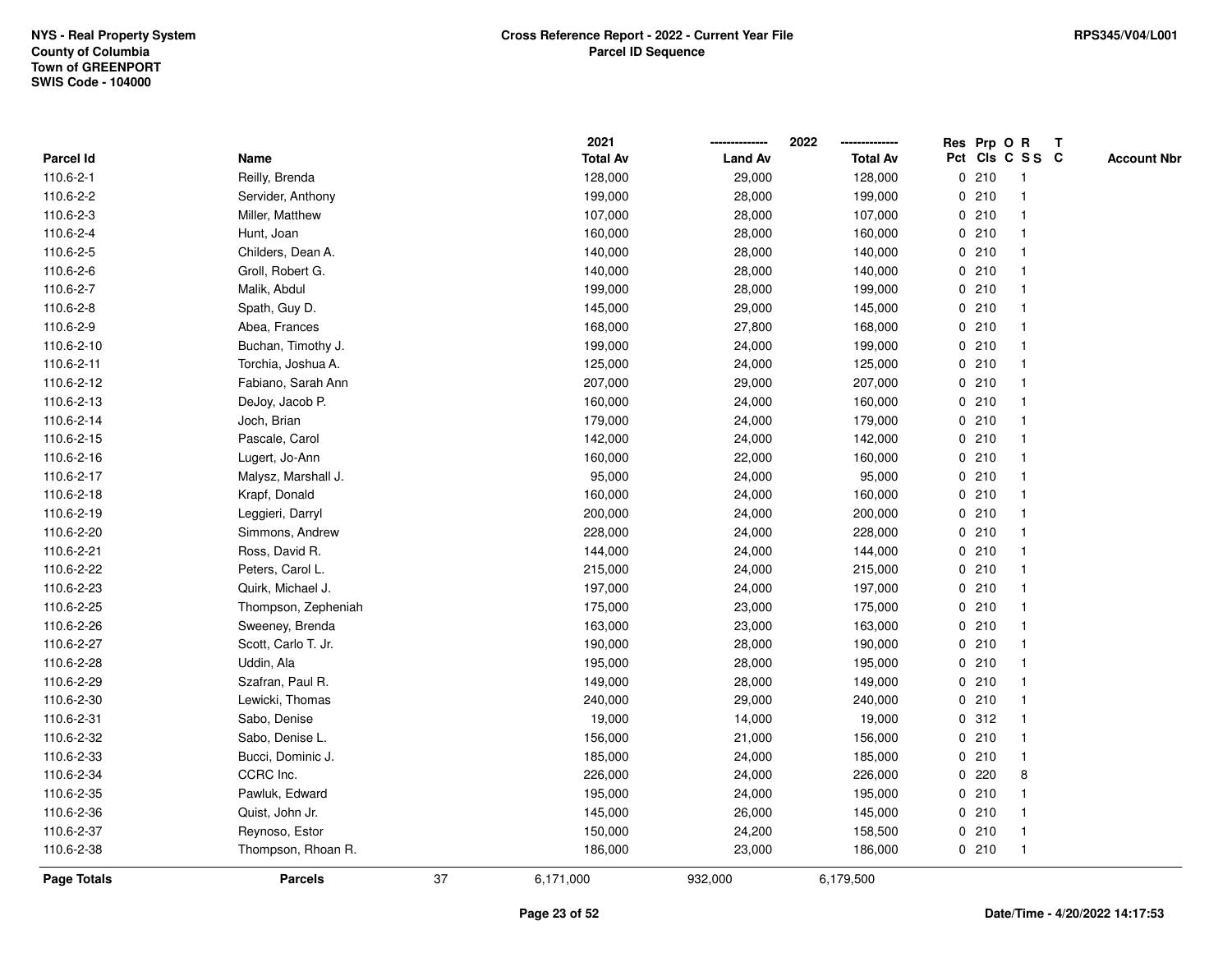|                      |                                |    | 2021            |                | 2022            | Res Prp O R |                 | $\mathbf{T}$ |                    |
|----------------------|--------------------------------|----|-----------------|----------------|-----------------|-------------|-----------------|--------------|--------------------|
| Parcel Id            | Name                           |    | <b>Total Av</b> | <b>Land Av</b> | <b>Total Av</b> |             | Pct Cls C S S C |              | <b>Account Nbr</b> |
| 110.6-2-39           | Ivery, Kevin                   |    | 200,000         | 20,000         | 200,000         | 0210        | $\mathbf{1}$    |              |                    |
| 110.6-2-40           | <b>Locksley Properties LLC</b> |    | 150,000         | 42,500         | 150,000         | 0 483       | $\mathbf{1}$    |              |                    |
| 110.6-2-41           | Molinski, Michael              |    | 120,000         | 32,500         | 120,000         | 0 483       | $\mathbf{1}$    |              |                    |
| 110.6-2-42           | Parke Properties LLC           |    | 125,000         | 32,500         | 125,000         | 0 483       | $\mathbf{1}$    |              |                    |
| 110.6-2-43           | Fingar Four LLC                |    | 105,000         | 32,500         | 105,000         | 0 483       |                 |              |                    |
| 110.6-2-44           | RJ Clark Enterprises, LLC      |    | 120,000         | 32,500         | 120,000         | 0483        | 1               |              |                    |
| 110.6-2-45           | Dinardi, Thomas P.             |    | 138,000         | 28,000         | 138,000         | 0210        | $\mathbf{1}$    |              |                    |
| 110.6-2-46           | Curley, David William          |    | 96,000          | 26,000         | 96,000          | 0210        | $\mathbf{1}$    |              |                    |
| 110.6-2-47           | Alight Pregnancy Center Inc.   |    | 285,000         | 33,800         | 285,000         | 0 483       | 8               |              |                    |
| 110.6-2-48           | Drake Petroleum Company, Inc   |    | 620,000         | 82,500         | 620,000         | 0 432       |                 |              |                    |
| 110.6-2-49           | Great Blue Enterprises, Inc.   |    | 415,000         | 105,000        | 415,000         | 0480        | 1               |              |                    |
| 110.6-2-50           | Garrison, Carol L.             |    | 199,000         | 28,000         | 199,000         | 0210        | 1               |              |                    |
| 110.6-2-51           | Niesen, Roderick               |    | 205,000         | 28,000         | 205,000         | 0210        |                 |              |                    |
| 110.6-2-52           | Gonzalez, Felipe Jr.           |    | 200,000         | 28,000         | 200,000         | 0210        | $\mathbf{1}$    |              |                    |
| 110.6-2-53           | Martinez, Ivette               |    | 215,000         | 28,000         | 215,000         | 0210        | $\mathbf{1}$    |              |                    |
| 110.6-2-54           | Patterson, Thomas H.           |    | 220,000         | 26,000         | 220,000         | 0210        | $\mathbf{1}$    |              |                    |
| 110.6-2-55.100       | Jayne Dean LLC                 |    | 1,600,000       | 208,600        | 1,600,000       | 0 453       | $\mathbf{1}$    |              |                    |
| 110.6-2-55.200       | <b>Bank North Group</b>        |    | 425,000         | 107,500        | 425,000         | 0462        | 1               |              |                    |
| 110.6-2-56           | Walgreens Inc                  |    | 1,725,000       | 137,000        | 1,725,000       | 0 453       |                 |              |                    |
| 110.6-2-58           | Khalid Properties LLC          |    | 450,000         | 77,500         | 450,000         | 0486        |                 |              |                    |
| 110.6-3-1.111        | Anwar, Tahira                  |    | 250,000         | 14,000         | 250,000         | 0210        | 1               |              |                    |
| 110.6-3-1.112        | Harring, Robert L. Jr.         |    | 175,000         | 14,000         | 175,000         | 0210        | $\mathbf{1}$    |              |                    |
| 110.6-3-1.120        | Miller, David                  |    | 162,000         | 14,000         | 162,000         | 0210        | $\mathbf{1}$    |              |                    |
| 110.6-3-1.200        | Mia, Md Hannan                 |    | 175,000         | 12,000         | 175,000         | 0210        | $\mathbf{1}$    |              |                    |
| 110.6-3-2            | Patzwahl, Marion               |    | 154,000         | 18,000         | 154,000         | 0210        | $\mathbf{1}$    |              |                    |
| 110.6-3-3            | Rahman, Mahfzur                |    | 160,000         | 24,000         | 160,000         | 0210        | 1               |              |                    |
| 110.6-3-4.100        | <b>Brindstone LLC</b>          |    | 15,000          | 15,000         | 15,000          | 0.311       | 1               |              |                    |
| 110.6-3-4.200        | Davis, Annie I.                |    | 105,000         | 15,000         | 105,000         | 0210        | 1               |              |                    |
| 110.6-3-5            | Brash, Carl                    |    | 73,000          | 19,000         | 73,000          | 0210        | $\mathbf{1}$    |              |                    |
| 110.6-3-6            | Andretta, Joseph               |    | 125,000         | 20,000         | 125,000         | 0210        | $\mathbf{1}$    |              |                    |
| 110.6-3-7            | Seaman, Donald                 |    | 166,000         | 29,000         | 166,000         | 0210        | $\mathbf{1}$    |              |                    |
| 110.6-3-8            | Dusenbery, David               |    | 250,000         | 28,000         | 250,000         | 0210        | $\mathbf{1}$    |              |                    |
| 110.6-3-9            | Mingua, Airene                 |    | 230,000         | 36,000         | 230,000         | 0210        | $\mathbf{1}$    |              |                    |
| 110.6-3-10.3         | Greenport Land Partners LLC    |    |                 | 675,000        | 675,000         | 0 330       |                 |              |                    |
| 110.6-3-10.4         | McDonald's USA LLC             |    |                 | 756,000        | 1,500,000       | 0426        | $\mathbf{1}$    |              |                    |
| $*$ 110.6-3-10.100   | Greenport Land Partners LLC    |    | 365,000         | 365,000        | 365,000         | 0 330       | $\mathbf{1}$    |              |                    |
| $110.6 - 3 - 10.200$ | Greenport Land Partners LLC    |    | 15,000          | 15,000         | 15,000          | 0 330       | $\mathbf{1}$    |              |                    |
| Page Totals          | <b>Parcels</b>                 | 35 | 9,653,000       | 2,825,400      | 11,828,000      |             |                 |              |                    |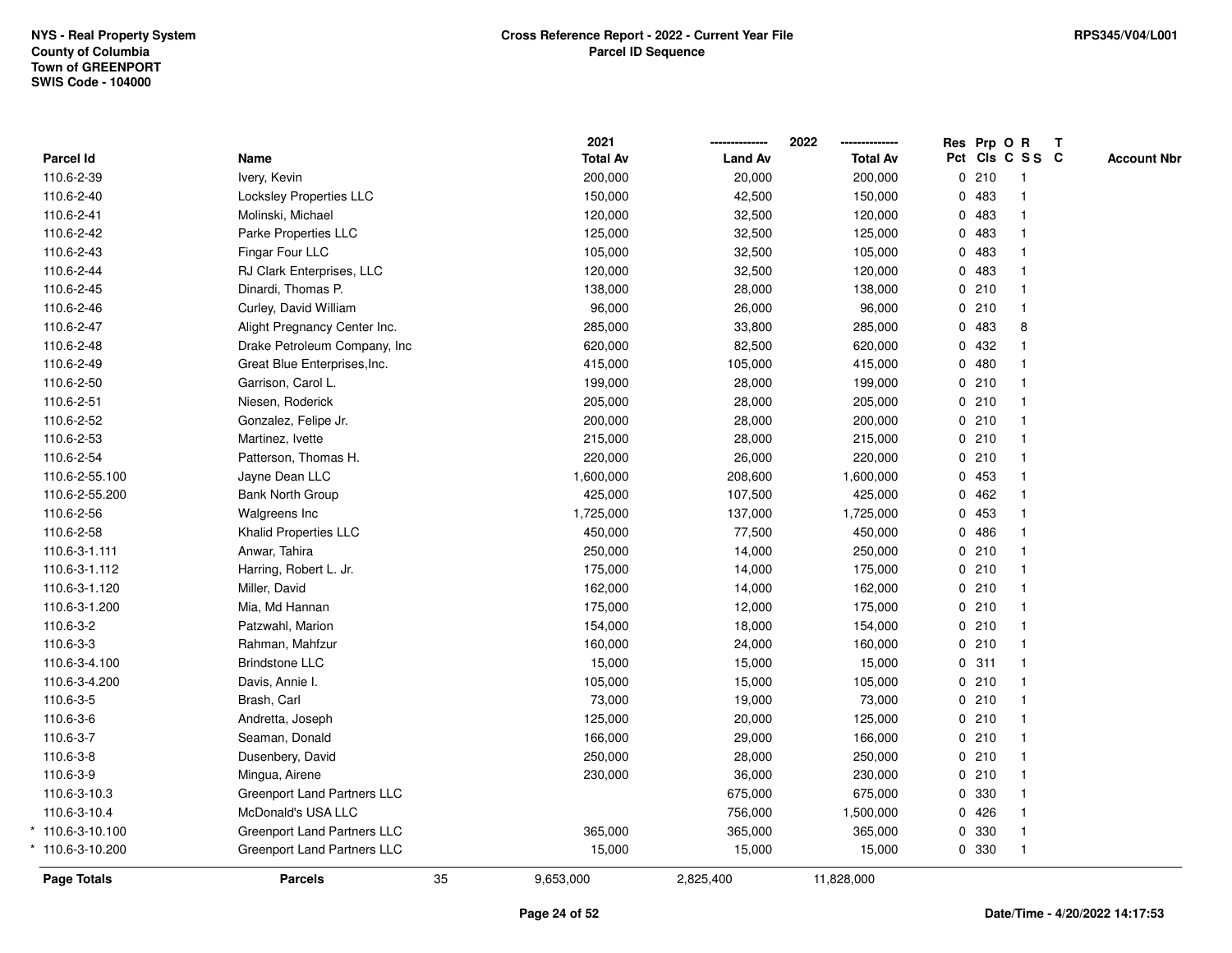|                  |                             |    | 2021            |                | 2022            | Res Prp O R |                 | T |                    |
|------------------|-----------------------------|----|-----------------|----------------|-----------------|-------------|-----------------|---|--------------------|
| <b>Parcel Id</b> | Name                        |    | <b>Total Av</b> | <b>Land Av</b> | <b>Total Av</b> |             | Pct Cls C S S C |   | <b>Account Nbr</b> |
| 110.6-3-11       | Ressler, Toni               |    | 180,000         | 11,000         | 180,000         | 0210        | $\overline{1}$  |   |                    |
| 110.6-3-12       | Hamm, Lyle G.               |    | 132,000         | 14,000         | 132,000         | 0210        | $\overline{1}$  |   |                    |
| 110.6-3-13       | Ryder, Joshua               |    | 210,000         | 14,000         | 210,000         | 0210        | $\mathbf{1}$    |   |                    |
| 110.6-3-14       | Vohrer, Bernadette          |    | 195,000         | 14,000         | 195,000         | 0210        |                 |   |                    |
| 110.6-3-15       | Marsh, John                 |    | 199,000         | 14,000         | 199,000         | 0210        |                 |   |                    |
| 110.6-3-16       | Paul, Raymond               |    | 208,000         | 14,000         | 208,000         | 0210        |                 |   |                    |
| 110.6-3-17.110   | Greenport Land Partners LLC |    | 1,050,000       | 115,000        | 1,050,000       | 0426        |                 |   |                    |
| 110.6-3-17.120   | Greenport Land Partners LLC |    | 192,000         | 29,900         | 192,000         | 0.281       | $\mathbf{1}$    |   |                    |
| 110.6-3-18       | Benschop, Myrtle P.         |    | 192,000         | 14,000         | 192,000         | 0210        | $\overline{1}$  |   |                    |
| 110.6-3-19       | Cordato, Casey L.           |    | 225,000         | 15,000         | 225,000         | 0210        | $\mathbf{1}$    |   |                    |
| 110.6-3-20       | Mc Lean, Deborah            |    | 194,000         | 14,000         | 194,000         | 0210        |                 |   |                    |
| 110.6-3-21       | Grinvalsky, Sean P.         |    | 138,000         | 13,000         | 138,000         | 0210        |                 |   |                    |
| 110.6-3-22       | Winnie, Donald              |    | 201,000         | 14,000         | 201,000         | 0210        |                 |   |                    |
| 110.6-3-23       | Vitale, Frank               |    | 184,000         | 14,000         | 184,000         | 0210        |                 |   |                    |
| 110.6-3-24       | Vanderoef, Patricia         |    | 147,000         | 17,000         | 147,000         | 0210        | $\mathbf{1}$    |   |                    |
| 110.6-3-25       | Gellert, Philip             |    | 180,000         | 28,000         | 180,000         | 0 210       | $\overline{1}$  |   |                    |
| 110.6-3-26       | Franklin, Mary E.           |    | 144,000         | 18,000         | 144,000         | 0210        | $\mathbf{1}$    |   |                    |
| 110.6-3-27       | McDonald, Lorraine          |    | 135,000         | 18,000         | 135,000         | 0210        |                 |   |                    |
| 110.6-3-28       | Smith, Deborah J.           |    | 200,000         | 19,000         | 200,000         | 0210        |                 |   |                    |
| 110.6-3-29       | Almstead, Eric N.           |    | 198,000         | 19,000         | 198,000         | 0210        |                 |   |                    |
| 110.6-3-30       | Koskowski, Michael          |    | 200,000         | 14,000         | 200,000         | 0210        |                 |   |                    |
| 110.6-3-31       | Kellerhouse, Kenneth A.     |    | 154,000         | 17,000         | 154,000         | 0210        | $\mathbf{1}$    |   |                    |
| 110.6-3-32       | Bain, Linda                 |    | 190,000         | 19,000         | 190,000         | 0210        | $\overline{1}$  |   |                    |
| 110.6-3-33       | Anwar, Tahira               |    | 192,000         | 19,000         | 192,000         | 0210        | $\mathbf{1}$    |   |                    |
| 110.6-3-34       | Dauenheimer, Laura          |    | 142,000         | 19,000         | 142,000         | 0210        |                 |   |                    |
| 110.6-3-35       | Barrett, Daniel P. Jr.      |    | 223,000         | 19,000         | 223,000         | 0210        |                 |   |                    |
| 110.6-3-36       | Islam, Tazizul              |    | 176,000         | 19,000         | 176,000         | 0210        |                 |   |                    |
| 110.6-3-37       | Rocha, Justin               |    | 200,000         | 18,000         | 200,000         | 0210        |                 |   |                    |
| 110.6-3-38       | Collins, Garfield B.        |    | 190,000         | 21,000         | 190,000         | 0210        | $\mathbf{1}$    |   |                    |
| 110.6-3-39       | Scalera, Charles            |    | 185,000         | 19,000         | 185,000         | 0210        | -1              |   |                    |
| 110.6-3-40       | Harring, Robert             |    | 182,000         | 19,000         | 182,000         | 0210        | $\mathbf{1}$    |   |                    |
| 110.6-3-41       | Ortiz, Ismael Jr.           |    | 195,000         | 19,000         | 195,000         | 0210        |                 |   |                    |
| 110.6-3-42       | Sanchez, Carlos A.          |    | 152,000         | 19,000         | 152,000         | 0210        |                 |   |                    |
| 110.6-3-43       | Vitale, Frank               |    | 180,000         | 19,000         | 180,000         | 0210        |                 |   |                    |
| 110.6-3-44       | Huang, Dong Hua             |    | 198,000         | 19,000         | 198,000         | 0210        |                 |   |                    |
| 110.6-3-45       | Salvadori, Mario G.         |    | 228,000         | 19,000         | 228,000         | 0210        | $\overline{1}$  |   |                    |
| 110.6-3-46       | Hotaling, Michele           |    | 145,000         | 11,000         | 145,000         | 0210        | $\overline{1}$  |   |                    |
| Page Totals      | <b>Parcels</b>              | 35 | 6,394,000       | 593,000        | 6,394,000       |             |                 |   |                    |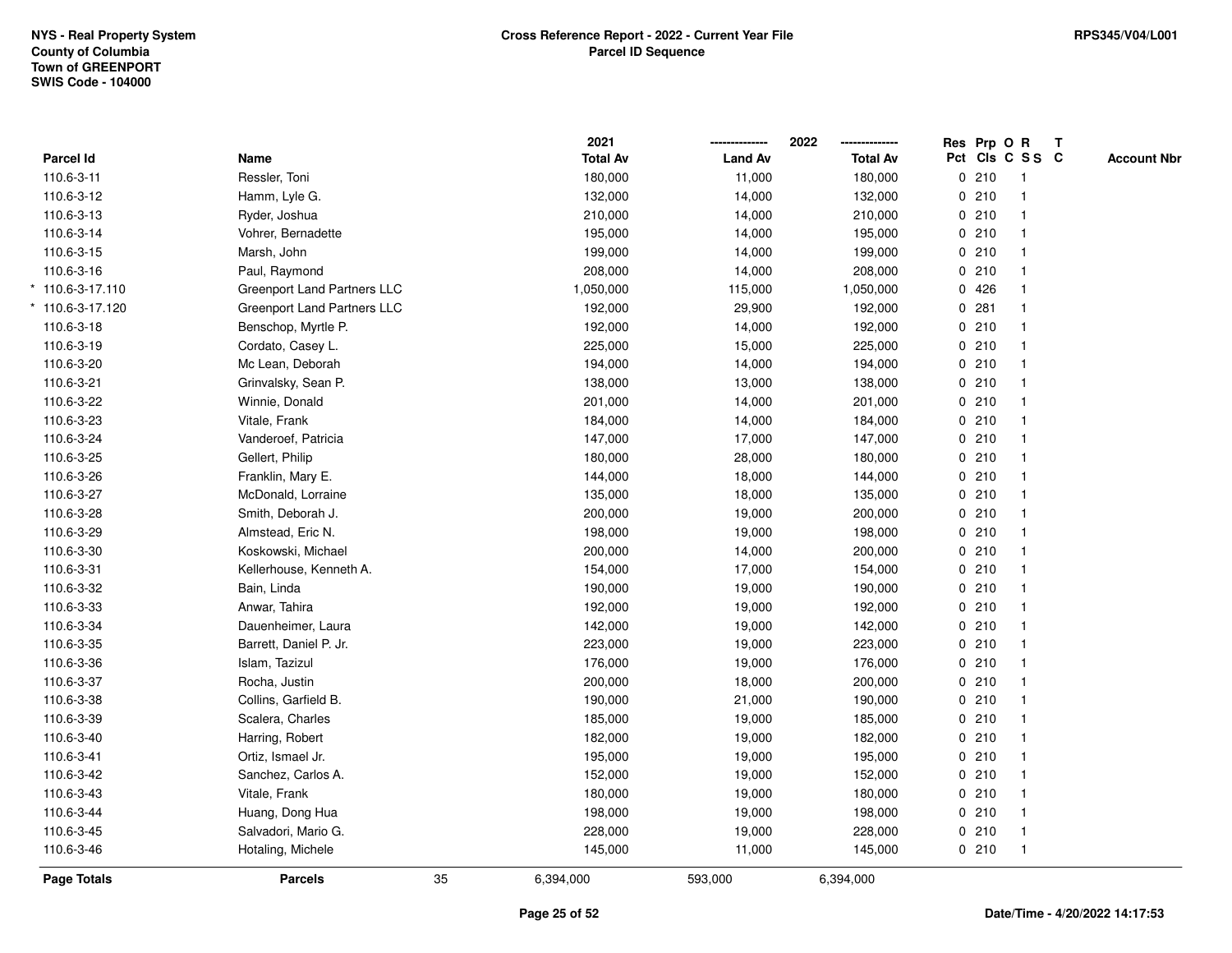|                    |                                |    | 2021            |                | 2022            |             | Res Prp O R |                 | T |                    |
|--------------------|--------------------------------|----|-----------------|----------------|-----------------|-------------|-------------|-----------------|---|--------------------|
| Parcel Id          | Name                           |    | <b>Total Av</b> | <b>Land Av</b> | <b>Total Av</b> |             |             | Pct Cls C S S C |   | <b>Account Nbr</b> |
| 110.6-3-47         | Goldberg, Jennifer             |    | 203,000         | 15,000         | 203,000         | 0           | 210         | $\mathbf{1}$    |   |                    |
| 110.6-3-48         | Miller, James                  |    | 170,000         | 15,000         | 170,000         | 0           | 210         |                 |   |                    |
| 110.6-3-49         | Fisher, Thomas D.              |    | 225,000         | 25,000         | 225,000         |             | 0210        | $\mathbf 1$     |   |                    |
| 110.6-3-51         | Dimonda, Scott D.              |    | 195,000         | 13,000         | 195,000         |             | 0210        |                 |   |                    |
| 110.6-3-52         | Gambino, John Jr.              |    | 226,000         | 14,000         | 226,000         |             | 0210        |                 |   |                    |
| 110.6-3-53         | Gardner, Tina                  |    | 195,000         | 14,000         | 195,000         |             | 0210        |                 |   |                    |
| 110.6-3-54         | Grove, Keimesha                |    | 199,000         | 14,000         | 199,000         |             | 0210        | $\mathbf{1}$    |   |                    |
| 110.6-3-55         | Ali, Mohammed                  |    | 198,000         | 14,000         | 198,000         | 0           | 210         |                 |   |                    |
| 110.6-3-56         | Molina, Norman                 |    | 201,000         | 14,000         | 201,000         |             | 0210        | $\mathbf 1$     |   |                    |
| 110.6-3-57         | Vanvalkenburgh, Kathleen       |    | 197,000         | 14,000         | 197,000         |             | 0210        |                 |   |                    |
| 110.6-3-58         | Busta, Mark B.                 |    | 140,000         | 14,000         | 140,000         |             | 0210        |                 |   |                    |
| 110.6-3-59         | Mackowski, Gregory             |    | 212,000         | 14,000         | 212,000         |             | 0210        |                 |   |                    |
| 110.6-3-60         | Li, Ren Hua                    |    | 196,000         | 13,000         | 196,000         |             | 0210        |                 |   |                    |
| 110.6-3-61         | Kyte, Cardwell                 |    | 230,000         | 12,100         | 230,000         |             | 0210        |                 |   |                    |
| 110.6-3-62         | Benschop, Albrecht             |    | 198,000         | 14,000         | 198,000         |             | 0210        |                 |   |                    |
| 110.6-3-63         | Baehr, Vanessa                 |    | 212,000         | 14,000         | 212,000         | 0           | 210         | $\mathbf 1$     |   |                    |
| 110.6-3-64         | Ford, Jarrett                  |    | 144,000         | 14,000         | 144,000         |             | 0210        |                 |   |                    |
| 110.6-3-65         | Delamater, Dia                 |    | 167,000         | 17,000         | 167,000         |             | 0210        |                 |   |                    |
| 110.6-3-66         | Gelles, Robert                 |    | 211,000         | 28,000         | 211,000         |             | 0210        |                 |   |                    |
| 110.6-3-67         | Troy, Michael                  |    | 186,000         | 25,000         | 186,000         |             | 0210        |                 |   |                    |
| 110.6-3-68         | Yole, Albert P.                |    | 140,000         | 19,000         | 140,000         |             | 0210        |                 |   |                    |
| 110.6-3-69         | Joern, Stephen M.              |    | 194,000         | 28,000         | 194,000         |             | 0210        |                 |   |                    |
| 110.6-3-71         | Alvarez, Joseph                |    | 175,000         | 13,000         | 175,000         |             | 0210        | $\mathbf 1$     |   |                    |
| 110.6-3-72         | Alverez & Sons Inc, John A.    |    | 13,000          | 13,000         | 13,000          | $\mathbf 0$ | 311         |                 |   |                    |
| 110.6-3-73         | Alverez & Sons Inc, John A.    |    | 13,000          | 13,000         | 13,000          |             | 0.311       |                 |   |                    |
| 110.6-3-74         | Lyons, Jean M.                 |    | 194,000         | 14,000         | 194,000         |             | 0210        |                 |   |                    |
| 110.6-3-75         | Osuch Irrevocable Family Trust |    | 152,000         | 14,000         | 152,000         |             | 0210        |                 |   |                    |
| 110.6-3-76         | Jankowski, Piotr               |    | 158,000         | 14,000         | 158,000         |             | 0210        |                 |   |                    |
| 110.6-3-77         | Parisella, Andrew P.           |    | 220,000         | 15,000         | 220,000         |             | 0210        |                 |   |                    |
| 110.6-3-78         | Chowdhury, Yahia               |    | 172,000         | 15,000         | 172,000         |             | 0210        | $\mathbf{1}$    |   |                    |
| 110.6-3-79         | Cottle, Kent M.                |    | 177,000         | 12,000         | 177,000         |             | 0210        |                 |   |                    |
| 110.6-3-80         | McCabe, Darlene                |    | 149,000         | 15,000         | 149,000         |             | 0210        |                 |   |                    |
| 110.6-3-81         | Bryan, Tresa                   |    | 220,000         | 14,000         | 220,000         |             | 0210        |                 |   |                    |
| 110.6-3-82         | Vining, Robert J.              |    | 140,000         | 14,000         | 140,000         |             | 0210        |                 |   |                    |
| 110.6-3-83         | Datta, Ashim K.                |    | 124,000         | 14,000         | 124,000         |             | 0210        |                 |   |                    |
| 110.6-3-84         | Shahjahan, MD                  |    | 124,000         | 13,000         | 124,000         |             | 0210        | $\mathbf 1$     |   |                    |
| 110.6-3-85         | Hasan, MD M                    |    | 136,000         | 12,000         | 136,000         |             | 0210        | $\mathbf{1}$    |   |                    |
| <b>Page Totals</b> | <b>Parcels</b>                 | 37 | 6,406,000       | 569,100        | 6,406,000       |             |             |                 |   |                    |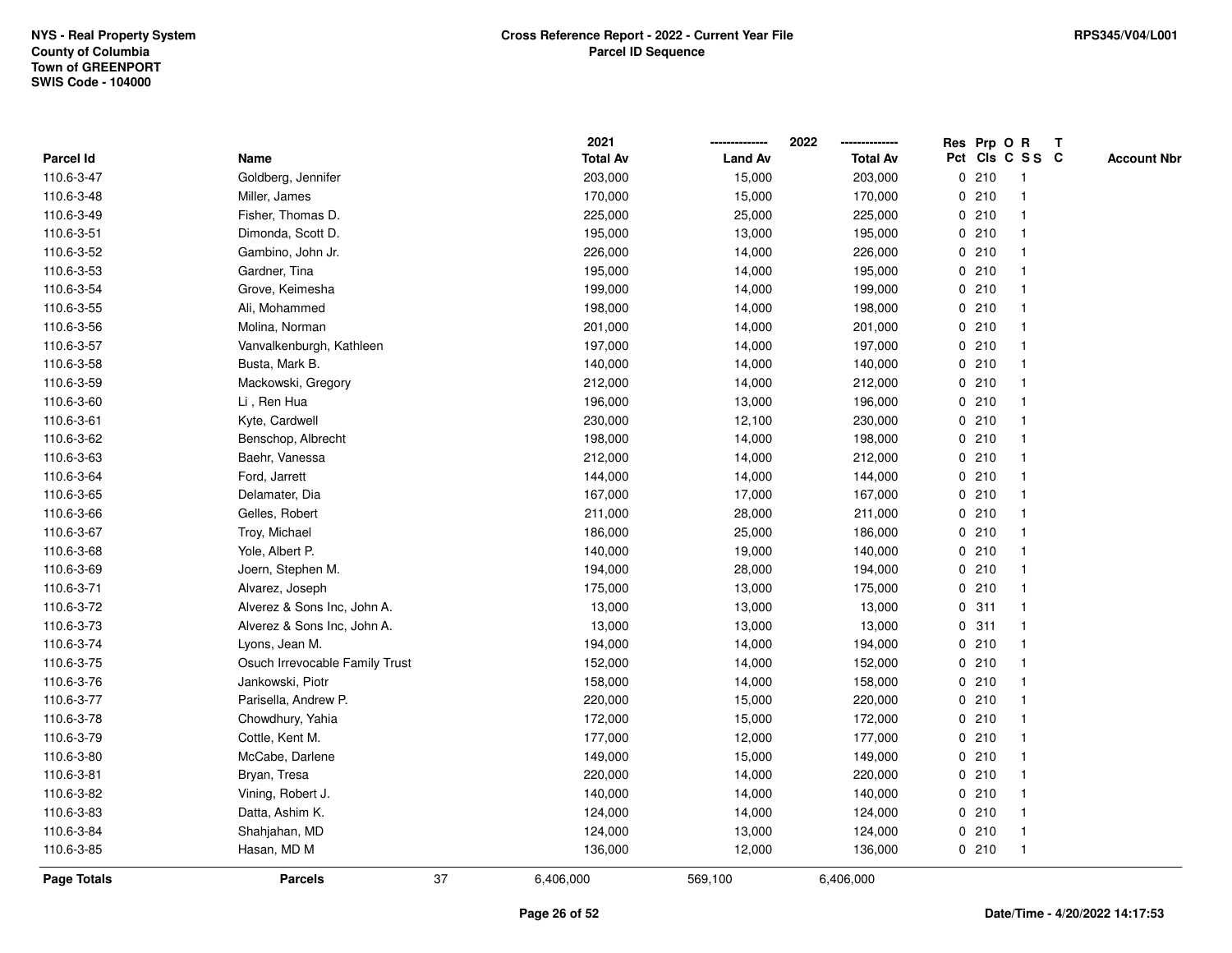|                  |                                    |    | 2021            |                | 2022            | Res Prp O R |                         | $\mathbf{T}$ |                    |
|------------------|------------------------------------|----|-----------------|----------------|-----------------|-------------|-------------------------|--------------|--------------------|
| Parcel Id        | Name                               |    | <b>Total Av</b> | <b>Land Av</b> | <b>Total Av</b> |             | Pct Cls C S S C         |              | <b>Account Nbr</b> |
| 110.7-1-82       | Mackey, Penny                      |    | 133,000         | 10,000         | 133,000         | 0210        | $\overline{1}$          |              |                    |
| 110.7-1-88.111   | <b>Blossom Court Townhouse INC</b> |    | 19,000          | 19,000         | 19,000          | 0 330       | $\mathbf{1}$            |              |                    |
| 110.7-1-88.112   | Alamin, Mamoun B.                  |    | 159,000         | 6,000          | 159,000         | 0210        | $\mathbf{1}$            |              |                    |
| 110.7-1-88.120   | White, Andrew                      |    | 151,000         | 6,000          | 151,000         | 0210        |                         |              |                    |
| 110.7-1-88.200   | Pigford, Wilbert R.                |    | 134,000         | 5,000          | 134,000         | 0210        |                         |              |                    |
| 110.7-1-89       | Sepesi, Maria A.                   |    | 137,000         | 6,000          | 137,000         | 0210        |                         |              |                    |
| 110.7-1-90       | Wright, Teresa                     |    | 126,000         | 6,000          | 126,000         | 0210        |                         |              |                    |
| 110.7-1-91       | Benton Ventures Inc                |    | 128,000         | 4,000          | 128,000         | 0210        | $\overline{1}$          |              |                    |
| 110.7-1-92       | Lewis, Simone D.                   |    | 137,000         | 5,000          | 137,000         | 0210        | $\mathbf{1}$            |              |                    |
| 110.7-1-93       | Bohanan, Lawrence                  |    | 128,000         | 5,000          | 128,000         | 0210        | $\mathbf{1}$            |              |                    |
| 110.7-1-94       | Allen, Zilpha                      |    | 129,000         | 5,000          | 129,000         | 0210        |                         |              |                    |
| 110.7-1-95       | Allen, Zilpha                      |    | 137,000         | 5,000          | 137,000         | 0210        |                         |              |                    |
| 110.7-1-96       | Perry, Andre T.                    |    | 139,000         | 5,000          | 139,000         | 0210        |                         |              |                    |
| 110.7-1-97       | Davis, Betty                       |    | 129,000         | 5,000          | 129,000         | 0210        |                         |              |                    |
| 110.7-1-98       | Graziano, Robin                    |    | 139,000         | 6,000          | 139,000         | 0210        | $\overline{\mathbf{1}}$ |              |                    |
| 110.7-1-99       | B-One Rental apts LLC              |    | 126,000         | 5,000          | 126,000         | 0210        | $\mathbf{1}$            |              |                    |
| $110.10 - 1 - 1$ | Kaplowitz, Alan                    |    | 123,000         | 12,000         | 123,000         | 0210        | $\mathbf{1}$            |              |                    |
| 110.10-1-2       | Schneider, Erwin A.                |    | 124,000         | 14,000         | 124,000         | 0210        |                         |              |                    |
| $110.10 - 1 - 3$ | Martin, Frank                      |    | 187,000         | 15,000         | 187,000         | 0210        |                         |              |                    |
| 110.10-1-4       | McNary, William W.                 |    | 185,000         | 16,000         | 185,000         | 0210        |                         |              |                    |
| 110.10-1-5       | Troy, Ryan J.                      |    | 180,000         | 17,000         | 180,000         | 0210        |                         |              |                    |
| 110.10-1-6       | Sterling, Owen                     |    | 182,000         | 19,000         | 182,000         | 0210        | $\overline{\mathbf{1}}$ |              |                    |
| 110.10-1-7       | Bucci, Michael                     |    | 160,000         | 22,000         | 160,000         | 0210        |                         |              |                    |
| $110.10 - 1 - 8$ | Carpenito, Michael F.              |    | 152,000         | 19,000         | 152,000         | 0210        | $\mathbf{1}$            |              |                    |
| $*110.10-1-9$    | Greenport Land Partners LLC        |    | 95,000          | 15,000         | 95,000          | 0210        |                         |              |                    |
| 110.10-1-11      | Riozzi, Ruth                       |    | 110,000         | 16,000         | 110,000         | 0210        |                         |              |                    |
| 110.10-1-12      | McKenzie, Sonia                    |    | 105,600         | 14,400         | 105,600         | 0.283       |                         |              |                    |
| 110.10-1-13      | Fletutor, Carolina                 |    | 95,000          | 19,000         | 95,000          | 0210        |                         |              |                    |
| 110.10-1-14      | Molnar, Valera M.                  |    | 99,000          | 16,000         | 99,000          | 0210        |                         |              |                    |
| 110.10-1-15      | Rodriquez, Jon                     |    | 168,000         | 22,000         | 168,000         | 0210        | $\overline{1}$          |              |                    |
| 110.10-1-16      | Maple & Ellen Realty Assc LLC      |    | 69,000          | 11,000         | 69,000          | 0210        | $\mathbf{1}$            |              |                    |
| 110.10-1-17      | Maple & Ellen Realty Assc LLC      |    | 9,900           | 9,900          | 9,900           | 0.311       | $\mathbf{1}$            |              |                    |
| 110.10-1-18      | Van Hoesen, Edna                   |    | 89,000          | 20,000         | 89,000          | 0210        |                         |              |                    |
| 110.10-1-19      | Zibella, Amanda                    |    | 168,000         | 25,000         | 168,000         | 0210        |                         |              |                    |
| 110.10-1-20      | Eldridge, Kathleen                 |    | 170,000         | 27,000         | 170,000         | 0210        |                         |              |                    |
| 110.10-1-21      | Ritrosky, Myron MD.                |    | 185,000         | 33,000         | 185,000         | 0210        | $\mathbf{1}$            |              |                    |
| 110.10-1-22      | Maple & Ellen Realty Assc LLC      |    | 582,500         | 166,500        | 582,500         | 0.280       | $\mathbf{1}$            |              |                    |
| Page Totals      | <b>Parcels</b>                     | 36 | 5,195,000       | 616,800        | 5,195,000       |             |                         |              |                    |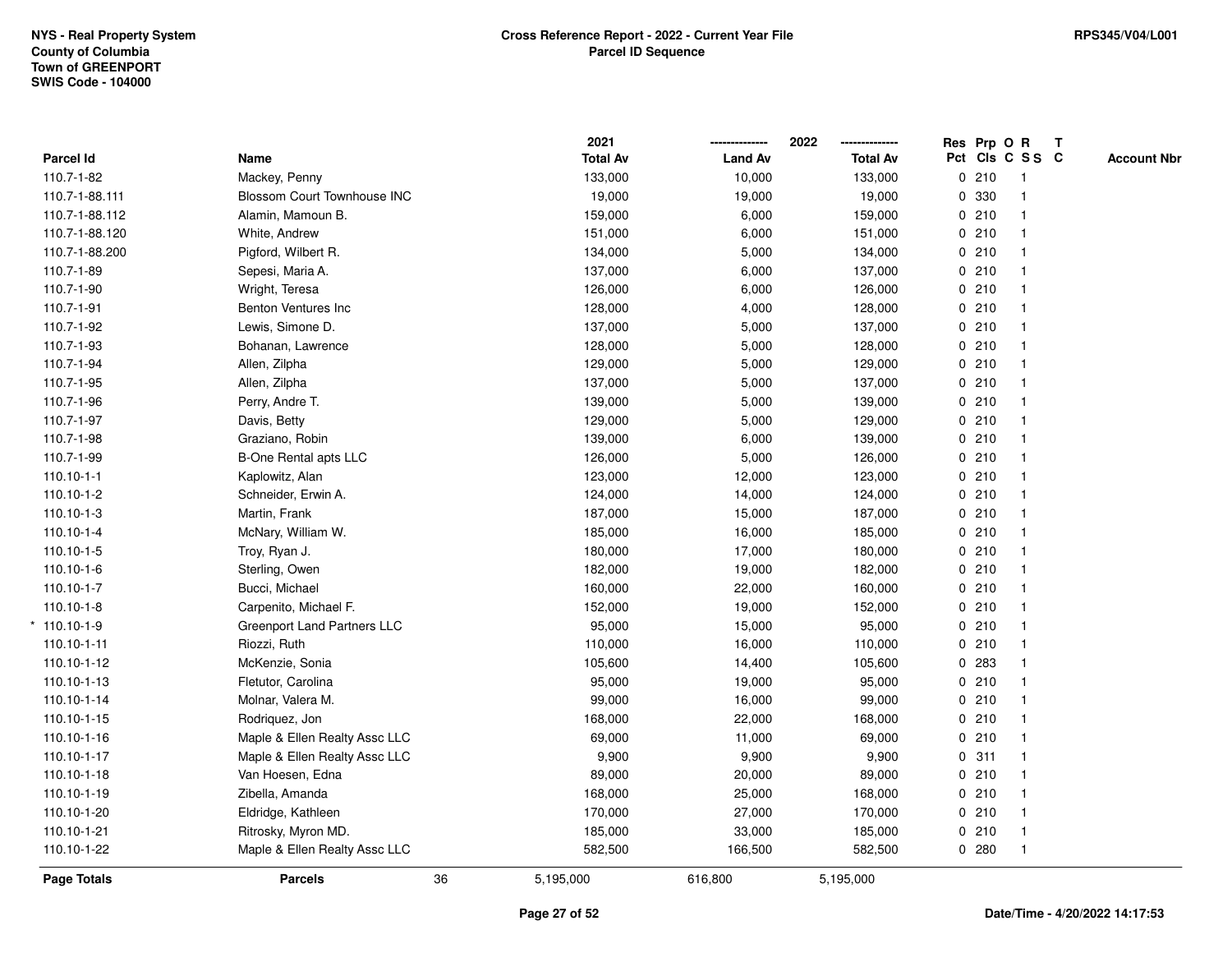|                 |                                |    | 2021            |                | 2022            |   |        | Res Prp O R     | T |                    |
|-----------------|--------------------------------|----|-----------------|----------------|-----------------|---|--------|-----------------|---|--------------------|
| Parcel Id       | Name                           |    | <b>Total Av</b> | <b>Land Av</b> | <b>Total Av</b> |   |        | Pct Cls C S S C |   | <b>Account Nbr</b> |
| 110.10-1-23     | Maple & Ellen Realty Assc LLC  |    | 9,900           | 9,900          | 9,900           | 0 | 311    | $\mathbf{1}$    |   |                    |
| 110.10-1-24     | Maple & Ellen Realty Assc LLC  |    | 337,600         | 66,200         | 337,600         | 0 | 280    |                 |   |                    |
| 110.10-1-25     | Greene, Jan M.                 |    | 9,000           | 9,000          | 9,000           |   | 0.311  | $\mathbf 1$     |   |                    |
| 110.10-1-26     | Maple & Ellen Realty Assc LLC  |    | 47,000          | 9,000          | 47,000          |   | 0210   |                 |   |                    |
| 110.10-1-27     | Pasco, Gwen                    |    | 119,000         | 9,000          | 119,000         |   | 0210   |                 |   |                    |
| 110.10-1-28     | Goulans Property Management    |    | 140,000         | 21,300         | 140,000         |   | 0 484  |                 |   |                    |
| 110.10-1-29     | Pearsall, Lynne                |    | 136,000         | 25,000         | 136,000         |   | 65 220 |                 |   |                    |
| 110.10-1-30     | Goulans Property Management    |    | 22,000          | 22,000         | 22,000          | 0 | 330    |                 |   |                    |
| 110.10-1-31     | Holmes, Thomas J.              |    | 9,900           | 9,900          | 9,900           | 0 | 311    |                 |   |                    |
| 110.10-1-32.3   | Robinson, Jeffrey E.           |    | 135,000         | 25,000         | 135,000         |   | 0210   |                 |   |                    |
| 110.10-1-34     | Robinson, Jeffrey E.           |    | 3,400           | 3,400          | 3,400           |   | 0 330  |                 |   |                    |
| 110.10-1-35     | Cowan, Edith A.                |    | 122,000         | 16,000         | 122,000         |   | 0210   |                 |   |                    |
| 110.10-1-36     | Simonelli, Elizabeth A.        |    | 129,000         | 14,000         | 129,000         |   | 0210   |                 |   |                    |
| 110.10-1-37     | Rahman, Jalilur                |    | 139,000         | 14,000         | 139,000         |   | 0210   |                 |   |                    |
| 110.10-1-38     | Hawks, John R.                 |    | 174,000         | 22,000         | 174,000         |   | 0210   |                 |   |                    |
| 110.10-1-39     | Dykeman, Bonnie L.             |    | 171,000         | 18,000         | 171,000         |   | 0210   | $\mathbf{1}$    |   |                    |
| 110.10-1-40     | Sigler, Bradley                |    | 200,000         | 17,000         | 200,000         |   | 0210   | $\mathbf{1}$    |   |                    |
| 110.10-1-41     | Conte Family Irrevocable Trust |    | 175,000         | 17,000         | 175,000         |   | 0210   |                 |   |                    |
| 110.10-1-42     | Brodowski, John T.             |    | 177,000         | 17,000         | 177,000         |   | 0210   |                 |   |                    |
| 110.10-1-43     | Anwar, Tahira                  |    | 115,000         | 17,000         | 115,000         |   | 0210   |                 |   |                    |
| 110.10-1-44     | Virgo, Damion R.               |    | 188,000         | 13,000         | 188,000         |   | 0210   |                 |   |                    |
| 110.10-1-45     | Burger, Creig A.               |    | 168,000         | 13,000         | 168,000         |   | 0210   |                 |   |                    |
| 110.10-1-46     | Webster, Bruce L.              |    | 147,000         | 13,000         | 147,000         |   | 0210   | $\mathbf 1$     |   |                    |
| 110.10-1-47     | Zahn, Herbert                  |    | 119,000         | 19,000         | 119,000         |   | 0210   | $\overline{1}$  |   |                    |
| 110.10-1-48     | CCRC Inc                       |    | 192,000         | 11,000         | 192,000         |   | 0210   | 8               |   |                    |
| 110.10-1-49     | <b>Starkes Family Trust</b>    |    | 126,000         | 19,000         | 126,000         |   | 0210   |                 |   |                    |
| 110.10-1-50     | Smith, Harold J. Jr.           |    | 183,000         | 19,000         | 183,000         |   | 0210   |                 |   |                    |
| 110.10-1-51     | Pearson, Dorienne              |    | 115,000         | 19,000         | 115,000         |   | 0210   |                 |   |                    |
| 110.10-1-52     | Pell, Sandra                   |    | 140,000         | 19,000         | 140,000         |   | 0210   |                 |   |                    |
| 110.10-1-53     | Kipp, Shelly                   |    | 84,000          | 22,000         | 84,000          | 0 | 210    |                 |   |                    |
| 110.10-1-54     | Oleary, Eva                    |    | 143,000         | 14,000         | 143,000         |   | 0210   |                 |   |                    |
| 110.10-1-55     | Stalker, Paul                  |    | 160,000         | 14,000         | 160,000         |   | 0210   | -1              |   |                    |
| 110.10-1-56.100 | Orozco, Maritza                |    | 130,000         | 13,000         | 130,000         |   | 0210   |                 |   |                    |
| 110.10-1-56.200 | Turen, Jason P.                |    | 210,000         | 28,000         | 210,000         |   | 0210   |                 |   |                    |
| 110.10-1-57     | Wood, Jennifer L.              |    | 149,000         | 26,000         | 149,000         |   | 0210   |                 |   |                    |
| 110.10-1-58     | Rosenberger, Cynthia           |    | 245,000         | 26,000         | 245,000         |   | 0210   | $\mathbf{1}$    |   |                    |
| 110.10-1-59     | Mc Cagg, Michael               |    | 173,000         | 14,000         | 173,000         |   | 0210   | $\overline{1}$  |   |                    |
| Page Totals     | <b>Parcels</b>                 | 37 | 5,042,800       | 663,700        | 5,042,800       |   |        |                 |   |                    |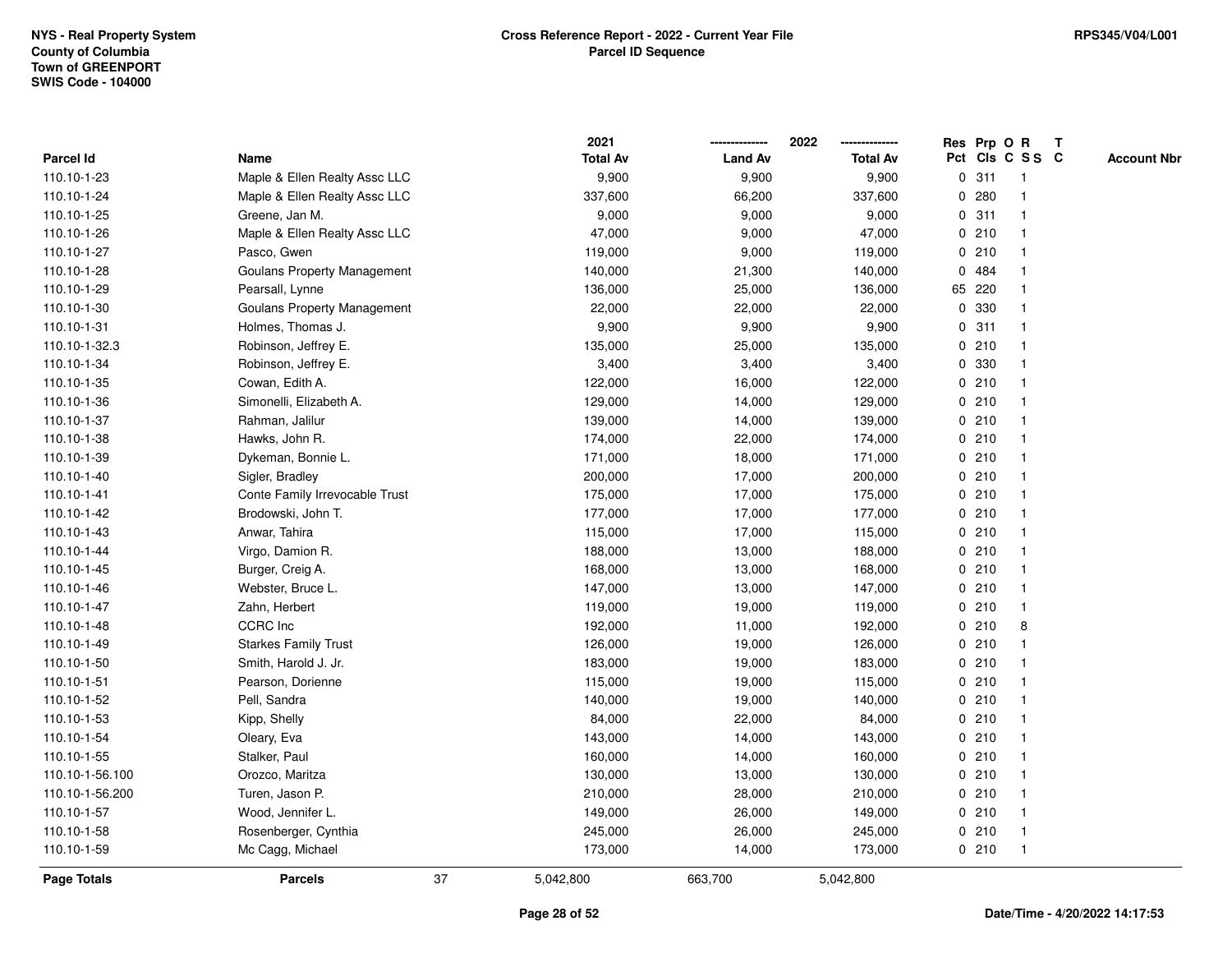|                    |                                |    | 2021            |                | 2022            |             |       | Res Prp O R     | T |                    |
|--------------------|--------------------------------|----|-----------------|----------------|-----------------|-------------|-------|-----------------|---|--------------------|
| <b>Parcel Id</b>   | Name                           |    | <b>Total Av</b> | <b>Land Av</b> | <b>Total Av</b> |             |       | Pct Cls C S S C |   | <b>Account Nbr</b> |
| 110.10-1-60        | Uddin, Mohammad                |    | 195,000         | 14,000         | 195,000         | 0           | 220   | -1              |   |                    |
| 110.10-1-61        | Williams, Lisbet               |    | 130,000         | 14,000         | 130,000         | 0           | 210   | -1              |   |                    |
| 110.10-1-62        | Cozza, Adam J.                 |    | 152,000         | 18,000         | 152,000         |             | 0210  | -1              |   |                    |
| 110.10-1-63        | Campbell, Merita               |    | 162,000         | 17,000         | 162,000         |             | 0210  |                 |   |                    |
| 110.10-1-64        | Hudson River Holdings LLC      |    | 110,000         | 11,000         | 110,000         |             | 0210  |                 |   |                    |
| 110.10-1-65        | Pough, Robert                  |    | 97,000          | 7,000          | 97,000          |             | 0210  |                 |   |                    |
| 110.10-1-66        | Cantele, Benjamin J.           |    | 520,000         | 121,300        | 520,000         |             | 0 434 |                 |   |                    |
| 110.10-1-67        | Jennings, Kendra A.            |    | 118,000         | 28,000         | 118,000         | 0           | 210   |                 |   |                    |
| 110.10-1-68        | Maple & Ellen Realty Assc LLC  |    | 2,000           | 2,000          | 2,000           |             | 0.311 | -1              |   |                    |
| 110.10-1-69        | Cheema Petro LLC               |    | 550,000         | 111,300        | 550,000         |             | 0 432 | -1              |   |                    |
| 110.10-1-70        | Niagara Mohawk Power Corp      |    | 6,877,823       | 260,000        | 5,968,688       |             | 0 872 | 6               |   |                    |
| 110.10-1-70.-1     | Niagara Mohawk Power Corp      |    | 519,300         | $\overline{1}$ | 519,300         |             | 0 871 | 6               |   |                    |
| 110.10-1-70.-2     | Niagara Mohawk Power Corp      |    | 136,700         | 1,300          | 136,700         |             | 0 882 | 6               |   |                    |
| 110.10-1-71        | Stan Martin Plaza 1 LLC        |    | 730,000         | 147,000        | 730,000         |             | 0 456 |                 |   |                    |
| 110.10-1-72.100    | Martin, Stanley                |    | 8,500           | 8,500          | 8,500           | $\mathbf 0$ | 314   |                 |   |                    |
| 110.10-1-72.200    | Fabiano, Anthony G.            |    | 165,000         | 20,000         | 165,000         | 0           | 210   | $\mathbf{1}$    |   |                    |
| 110.10-1-73        | Niagara Mohawk Power Corp      |    | 21,000          | 21,000         | 21,000          |             | 0 882 | 6               |   |                    |
| 110.10-1-74        | Miller, Everett                |    | 2,000           | 2,000          | 2,000           |             | 0.311 |                 |   |                    |
| 110.10-1-75        | Werner, Anna                   |    | 20,000          | 15,000         | 20,000          |             | 0.312 |                 |   |                    |
| 110.10-1-76        | Ellsworth, Melissa             |    | 116,000         | 13,000         | 116,000         |             | 0210  |                 |   |                    |
| 110.10-1-77        | Maple & Ellen Realty Assc LLC  |    | 8,600           | 8,600          | 8,600           |             | 0.311 |                 |   |                    |
| 110.14-1-1.100     | 9R LLC                         |    | 200,000         | 73,800         | 200,000         | 0           | 433   |                 |   |                    |
| 110.14-1-1.200     | Monro Muffler Brake INC        |    | 480,000         | 100,000        | 480,000         | 0           | 433   | -1              |   |                    |
| 110.14-1-2         | <b>AHMR INC</b>                |    | 1,400,000       | 313,000        | 1,400,000       | $\mathbf 0$ | 444   |                 |   |                    |
| $110.14 - 1 - 3$   | National Union Bank Kinderhook |    | 375,000         | 86,300         | 375,000         |             | 0462  |                 |   |                    |
| 110.14-1-4         | West, Thomas E.                |    | 210,000         | 12,000         | 210,000         |             | 0220  |                 |   |                    |
| 110.14-1-5         | Bristol, L Elliott IV.         |    | 169,000         | 23,000         | 169,000         |             | 0.220 |                 |   |                    |
| 110.14-1-6         | MacDonald, Donald              |    | 175,000         | 13,000         | 175,000         |             | 0210  |                 |   |                    |
| 110.14-1-7         | Grossman, Timothy              |    | 210,000         | 16,000         | 210,000         |             | 0220  |                 |   |                    |
| 110.14-1-8.100     | McBean, Lashawna               |    | 112,000         | 9,000          | 112,000         | 0           | 210   |                 |   |                    |
| 110.14-1-8.200     | Chidester, Douglas B.          |    | 13,000          | 13,000         | 13,000          | 0           | 311   | -1              |   |                    |
| 110.14-1-9         | Sokol, Kevin L.                |    | 135,000         | 13,000         | 135,000         |             | 0210  | -1              |   |                    |
| 110.14-1-10        | 90 Ten Broeck Avenue LLC       |    | 200,000         | 33,300         | 200,000         |             | 0 484 |                 |   |                    |
| 110.14-1-11        | Speer, Mildred S.              |    | 160,000         | 30,000         | 160,000         |             | 0210  |                 |   |                    |
| 110.14-1-12        | Mottoshiski, Ellen P.          |    | 134,000         | 18,000         | 134,000         |             | 0210  |                 |   |                    |
| 110.14-1-13        | Cuevas, Jose L.                |    | 44,000          | 15,600         | 44,000          |             | 0270  |                 |   |                    |
| 110.14-1-14        | Rodriguez, Pedro A.            |    | 222,000         | 31,000         | 222,000         |             | 0210  | $\overline{1}$  |   |                    |
| <b>Page Totals</b> | <b>Parcels</b>                 | 37 | 14,879,923      | 1,640,001      | 13,970,788      |             |       |                 |   |                    |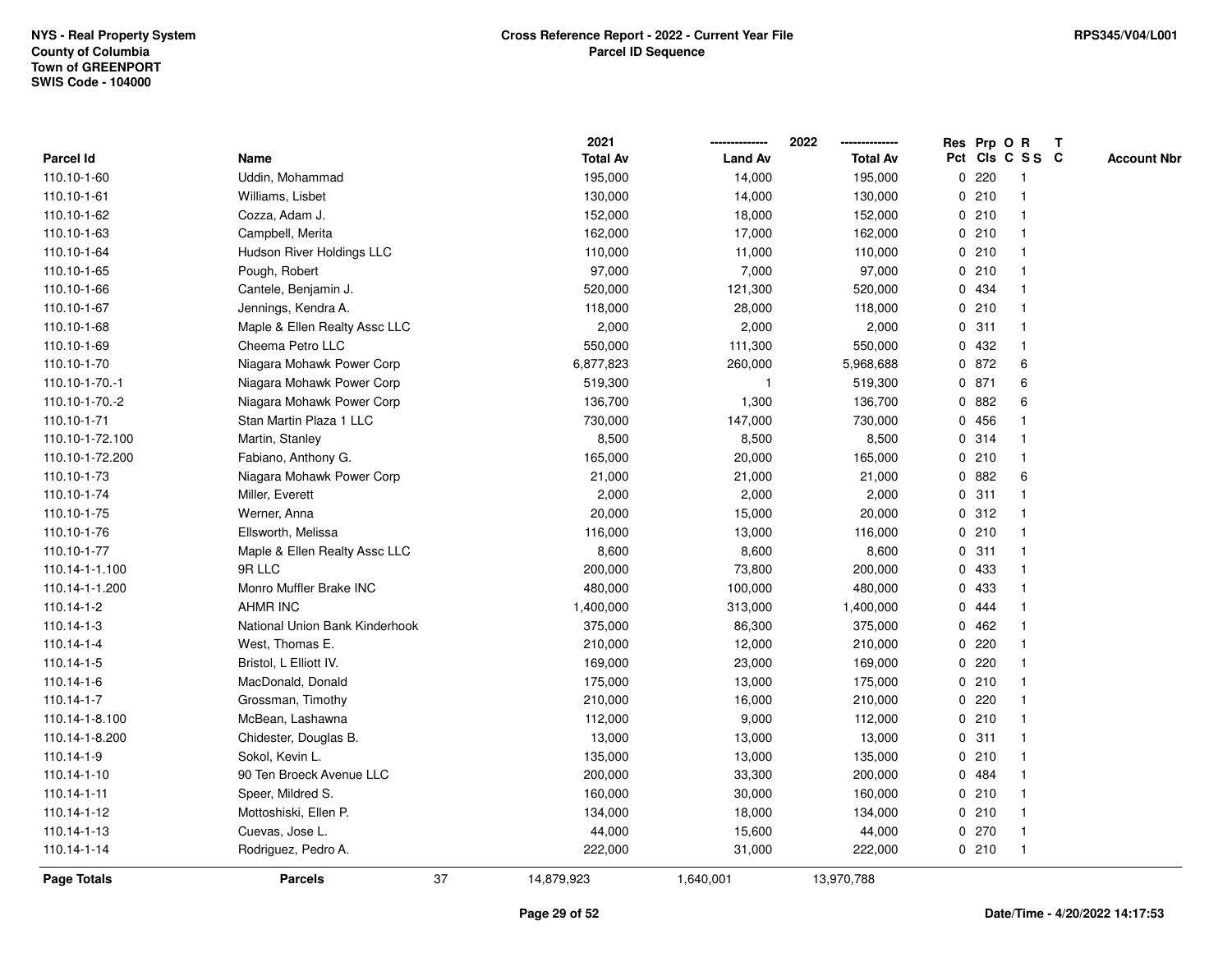|               |                                  |    | 2021            |                | 2022            |             |         | Res Prp O R             | T |                    |
|---------------|----------------------------------|----|-----------------|----------------|-----------------|-------------|---------|-------------------------|---|--------------------|
| Parcel Id     | Name                             |    | <b>Total Av</b> | <b>Land Av</b> | <b>Total Av</b> |             |         | Pct Cls C S S C         |   | <b>Account Nbr</b> |
| 110.14-1-15   | Ullah, Rahmat                    |    | 222,000         | 14,000         | 222,000         | 0           | 220     | $\mathbf{1}$            |   |                    |
| 110.14-1-16   | Ramsey, Margaret E.              |    | 160,000         | 16,000         | 160,000         | 0           | 210     | $\mathbf{1}$            |   |                    |
| 110.14-1-17.1 | Akbar, Mian                      |    | 18,000          | 18,000         | 18,000          |             | 0.311   | $\mathbf{1}$            |   |                    |
| 110.14-1-17.2 | Merante, Antonio D. Jr.          |    | 18,000          | 18,000         | 18,000          |             | 0.311   |                         |   |                    |
| 110.14-1-18   | Sacco, Dolly                     |    | 200,000         | 24,000         | 200,000         |             | 0210    |                         |   |                    |
| 110.14-1-19   | Sacco, Joseph M.                 |    | 22,000          | 20,000         | 22,000          |             | 0.312   |                         |   |                    |
| 110.14-1-20   | Pewtherer, Deena                 |    | 125,000         | 25,000         | 125,000         |             | 0210    |                         |   |                    |
| 110.14-1-21.1 | McAward, Valerie Hoffman         |    | 28,000          | 28,000         | 28,000          | 0           | 311     | $\overline{\mathbf{1}}$ |   |                    |
| 110.14-1-21.2 | McAward, Valerie Hoffman         |    | 225,000         | 16,000         | 225,000         |             | 0210    | -1                      |   |                    |
| 110.14-1-22.1 | 93 Ten Broeck Ave LLC            |    | 225,000         | 30,000         | 225,000         |             | 0421    | -1                      |   |                    |
| 110.14-1-22.2 | Craig, Gary H.                   |    | 85,000          | 30,500         | 85,000          |             | 0 484   |                         |   |                    |
| 110.14-1-23.1 | <b>CLB Property Holdings LLC</b> |    | 180,000         | 34,000         | 180,000         |             | 0 484   |                         |   |                    |
| 110.14-1-23.2 | Sansarico, Ralph                 |    | 52,000          | 26,200         | 52,000          |             | 0.312   |                         |   |                    |
| 110.14-1-24   | Kosa, George A.                  |    | 190,000         | 25,000         | 190,000         |             | 0210    |                         |   |                    |
| 110.14-1-25   | Kenneally, Veronica              |    | 130,000         | 25,200         | 130,000         | $\mathbf 0$ | 210     |                         |   |                    |
| 110.14-1-26   | Giovannucci, Carl                |    | 112,000         | 16,000         | 112,000         |             | 0210    | $\mathbf{1}$            |   |                    |
| 110.14-1-27   | Bravo, Teresa                    |    | 195,000         | 16,000         | 195,000         |             | 0210    | $\mathbf{1}$            |   |                    |
| 110.14-1-28   | Koskey, Allison M.               |    | 151,000         | 16,000         | 151,000         |             | 0210    |                         |   |                    |
| 110.14-1-29   | Azarov, Dmitry                   |    | 135,000         | 16,000         | 135,000         |             | 0210    |                         |   |                    |
| 110.14-1-30   | Kronenberg, Nir                  |    | 184,000         | 16,000         | 184,000         |             | 0210    |                         |   |                    |
| 110.14-1-31   | Merante, Louise A.               |    | 179,000         | 16,000         | 179,000         |             | 0210    |                         |   |                    |
| 110.14-1-32   | Alvow, Mordechai                 |    | 180,000         | 16,000         | 180,000         |             | 0210    |                         |   |                    |
| 110.14-1-33   | Koskowski, Raymond               |    | 222,000         | 22,000         | 222,000         |             | 0210    | $\mathbf{1}$            |   |                    |
| 110.14-1-34   | Chiavelli, Gerard M.             |    | 249,000         | 30,000         | 249,000         |             | 0210    | $\overline{\mathbf{1}}$ |   |                    |
| 110.14-1-36   | Gorman, Victor P.                |    | 145,000         | 17,000         | 145,000         |             | 0210    |                         |   |                    |
| 110.14-1-37   | Bucholsky, Thomas E.             |    | 225,000         | 30,000         | 225,000         |             | 0210    |                         |   |                    |
| 110.14-1-38   | Destyl, Ketner                   |    | 216,000         | 17,000         | 216,000         |             | 0210    |                         |   |                    |
| 110.14-1-39   | Jones, Matthew                   |    | 15,300          | 15,300         | 15,300          |             | 0.311   |                         |   |                    |
| 110.14-1-40   | Jones, Matthew                   |    | 168,000         | 25,000         | 168,000         |             | 0210    |                         |   |                    |
| 110.14-1-41   | Longe, Annette M.                |    | 187,000         | 14,000         | 187,000         | 0           | 230     |                         |   |                    |
| 110.14-1-42   | Pazera, Elizabeth                |    | 180,000         | 15,000         | 180,000         |             | 0210    | -1                      |   |                    |
| 110.14-1-43   | Hamann, Henry Joseph             |    | 162,000         | 17,000         | 162,000         |             | 0210    | $\mathbf 1$             |   |                    |
| 110.14-1-44   | Huntt, Susan J.                  |    | 200,000         | 17,000         | 200,000         |             | 0.220   |                         |   |                    |
| 110.14-1-45   | Martin, William J.               |    | 216,000         | 17,000         | 216,000         |             | $0$ 220 |                         |   |                    |
| 110.14-1-46   | Graziano, Glen                   |    | 149,000         | 30,000         | 149,000         |             | 0210    | -1                      |   |                    |
| 110.14-1-48   | Monroe, Paul                     |    | 144,000         | 17,000         | 144,000         |             | 0210    | -1                      |   |                    |
| 110.14-1-49   | Cohen, Stuart J.                 |    | 244,000         | 22,000         | 244,000         |             | 0210    | $\mathbf{1}$            |   |                    |
| Page Totals   | <b>Parcels</b>                   | 37 | 5,738,300       | 767,200        | 5,738,300       |             |         |                         |   |                    |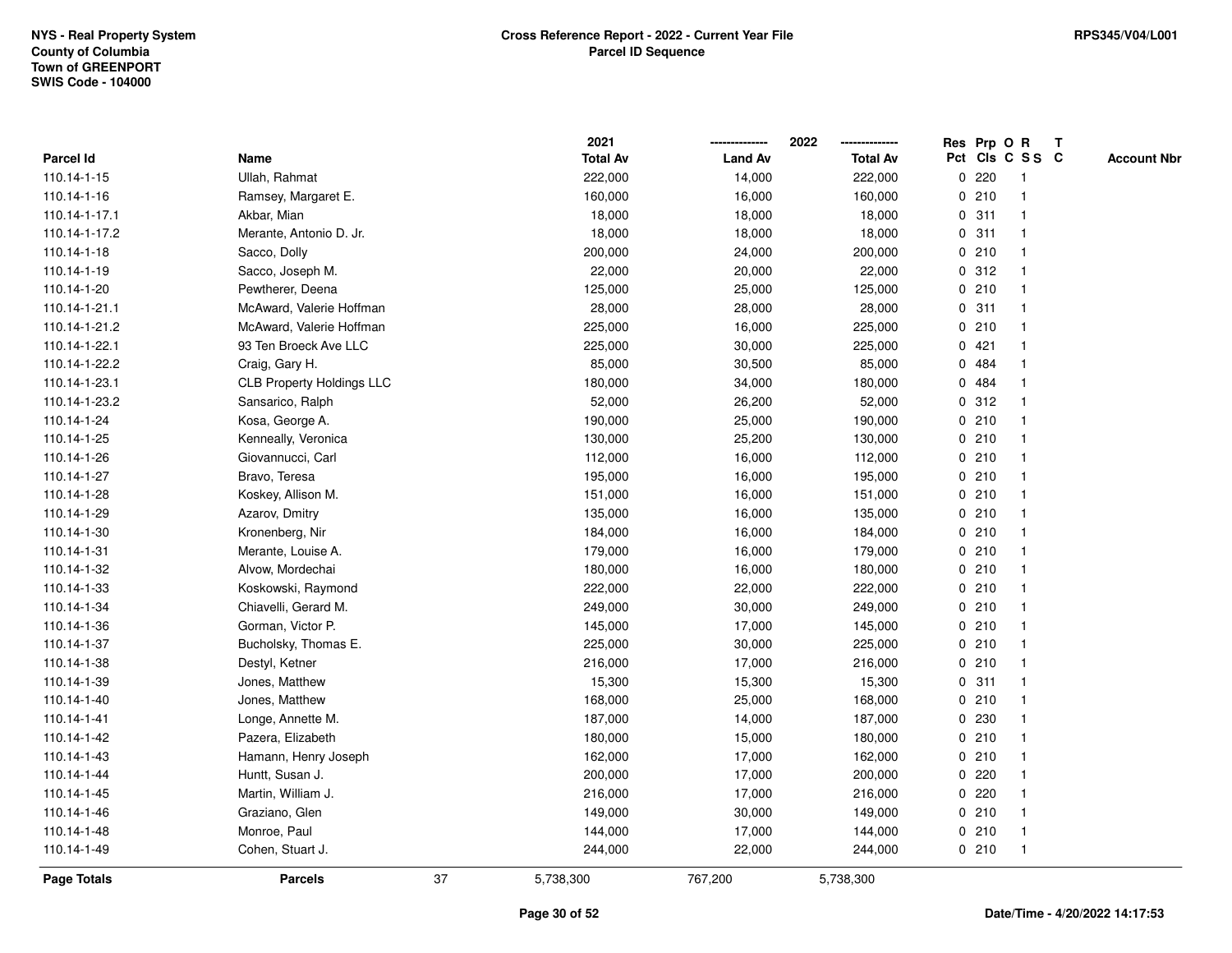|             |                        |    | 2021            |                | 2022            |       | Res Prp O R     | Т |                    |
|-------------|------------------------|----|-----------------|----------------|-----------------|-------|-----------------|---|--------------------|
| Parcel Id   | Name                   |    | <b>Total Av</b> | <b>Land Av</b> | <b>Total Av</b> |       | Pct Cls C S S C |   | <b>Account Nbr</b> |
| 110.14-1-50 | Greenport, Town of     |    | 30,500          | 30,500         | 30,500          | 0 590 | 8               |   |                    |
| 110.14-1-51 | Barone, Michael N.     |    | 195,000         | 31,000         | 195,000         | 0210  | $\mathbf{1}$    |   |                    |
| 110.14-1-52 | Wiehe, John V.         |    | 218,000         | 16,000         | 218,000         | 0210  | $\mathbf{1}$    |   |                    |
| 110.14-1-53 | Kinney, Deborah        |    | 158,000         | 16,000         | 158,000         | 0210  | $\mathbf{1}$    |   |                    |
| 110.14-1-54 | Meicht, Peter G.       |    | 195,000         | 18,000         | 195,000         | 0210  | 1               |   |                    |
| 110.14-1-55 | Parker, Joseph J.      |    | 185,000         | 17,000         | 185,000         | 0210  | $\mathbf{1}$    |   |                    |
| 110.14-1-56 | O'Brien, Eugene F.     |    | 172,000         | 17,000         | 172,000         | 0210  | $\mathbf{1}$    |   |                    |
| 110.14-1-57 | Casabura, Thomas       |    | 175,000         | 17,000         | 175,000         | 0210  | $\mathbf{1}$    |   |                    |
| 110.14-1-58 | Kaminski, Stanislaw    |    | 124,000         | 17,000         | 124,000         | 0210  | $\mathbf{1}$    |   |                    |
| 110.14-1-59 | Manchuck, Donna        |    | 100,000         | 17,000         | 100,000         | 0210  | $\mathbf{1}$    |   |                    |
| 110.14-1-60 | Paolantonio, Zoe       |    | 200,000         | 17,000         | 200,000         | 0210  | $\mathbf{1}$    |   |                    |
| 110.14-1-61 | Beck, William B.       |    | 152,000         | 33,000         | 152,000         | 0210  | $\mathbf{1}$    |   |                    |
| 110.14-1-62 | O'Connor, Douglas      |    | 158,000         | 33,000         | 158,000         | 0210  | 1               |   |                    |
| 110.14-1-63 | Wallace, Vincent G.    |    | 137,000         | 31,000         | 137,000         | 0210  | $\mathbf{1}$    |   |                    |
| 110.14-1-64 | Buccheri, Gayle        |    | 134,000         | 22,000         | 134,000         | 0210  | $\mathbf{1}$    |   |                    |
| 110.14-1-65 | Marchionne, Anthony    |    | 135,000         | 30,000         | 135,000         | 0210  | $\mathbf{1}$    |   |                    |
| 110.14-1-66 | Clark, William         |    | 140,000         | 17,000         | 140,000         | 0210  | $\mathbf{1}$    |   |                    |
| 110.14-1-67 | Clark, William         |    | 16,000          | 16,000         | 16,000          | 0.311 | -1              |   |                    |
| 110.14-1-68 | Race, Donna M.         |    | 155,000         | 28,000         | 155,000         | 0210  | 1               |   |                    |
| 110.14-1-69 | Salinas, Tere          |    | 129,000         | 20,000         | 129,000         | 0210  | $\mathbf{1}$    |   |                    |
| 110.14-1-70 | Barto, Alfred P.       |    | 170,000         | 20,000         | 170,000         | 0210  | $\mathbf{1}$    |   |                    |
| 110.14-1-71 | Campeta, Jessica L.    |    | 118,000         | 26,000         | 118,000         | 0210  | $\mathbf{1}$    |   |                    |
| 110.14-1-72 | Michael, Robert L.     |    | 152,000         | 30,000         | 152,000         | 0210  | $\mathbf{1}$    |   |                    |
| 110.14-1-73 | Yaroschuck, John Henry |    | 162,000         | 30,000         | 162,000         | 0210  | $\mathbf{1}$    |   |                    |
| 110.14-1-74 | Whitbeck, Eleanor      |    | 140,000         | 7,000          | 140,000         | 0210  | $\mathbf{1}$    |   |                    |
| 110.14-1-75 | Kuchuck, Steven        |    | 172,000         | 17,000         | 172,000         | 0210  | 1               |   |                    |
| 110.14-1-76 | Kelley, Charles III.   |    | 149,000         | 17,000         | 149,000         | 0210  | 1               |   |                    |
| 110.14-1-77 | Rajtar, Michael        |    | 117,000         | 14,000         | 117,000         | 0210  | $\mathbf{1}$    |   |                    |
| 110.14-1-78 | Mcdonald, Scott C.     |    | 195,000         | 20,000         | 195,000         | 0210  | $\mathbf{1}$    |   |                    |
| 110.14-1-79 | Kilmer, Stanley J. Jr. |    | 185,000         | 18,000         | 185,000         | 0210  | $\mathbf{1}$    |   |                    |
| 110.14-1-80 | Northup, Danyel M.     |    | 158,000         | 30,000         | 158,000         | 0210  | $\mathbf{1}$    |   |                    |
| 110.14-1-81 | Brink, Kayla R.        |    | 159,000         | 32,000         | 159,000         | 0210  | $\mathbf{1}$    |   |                    |
| 110.14-1-82 | Washburn, George W. Sr |    | 240,000         | 30,000         | 240,000         | 0210  | $\mathbf{1}$    |   |                    |
| 110.14-1-83 | Hart, Barbara          |    | 108,000         | 17,000         | 108,000         | 0210  | $\mathbf{1}$    |   |                    |
| 110.14-1-85 | Mini Trailer Park LLC  |    | 285,000         | 50,000         | 285,000         | 0416  | $\mathbf{1}$    |   |                    |
| 110.14-1-88 | Kenneally, Veronica    |    | 6,000           | 2,800          | 6,000           | 0.312 | $\overline{1}$  |   |                    |
| 110.14-1-89 | Clark, William         |    | 26,000          | 26,000         | 26,000          | 0.311 | $\mathbf{1}$    |   |                    |
| Page Totals | <b>Parcels</b>         | 37 | 5,450,500       | 830,300        | 5,450,500       |       |                 |   |                    |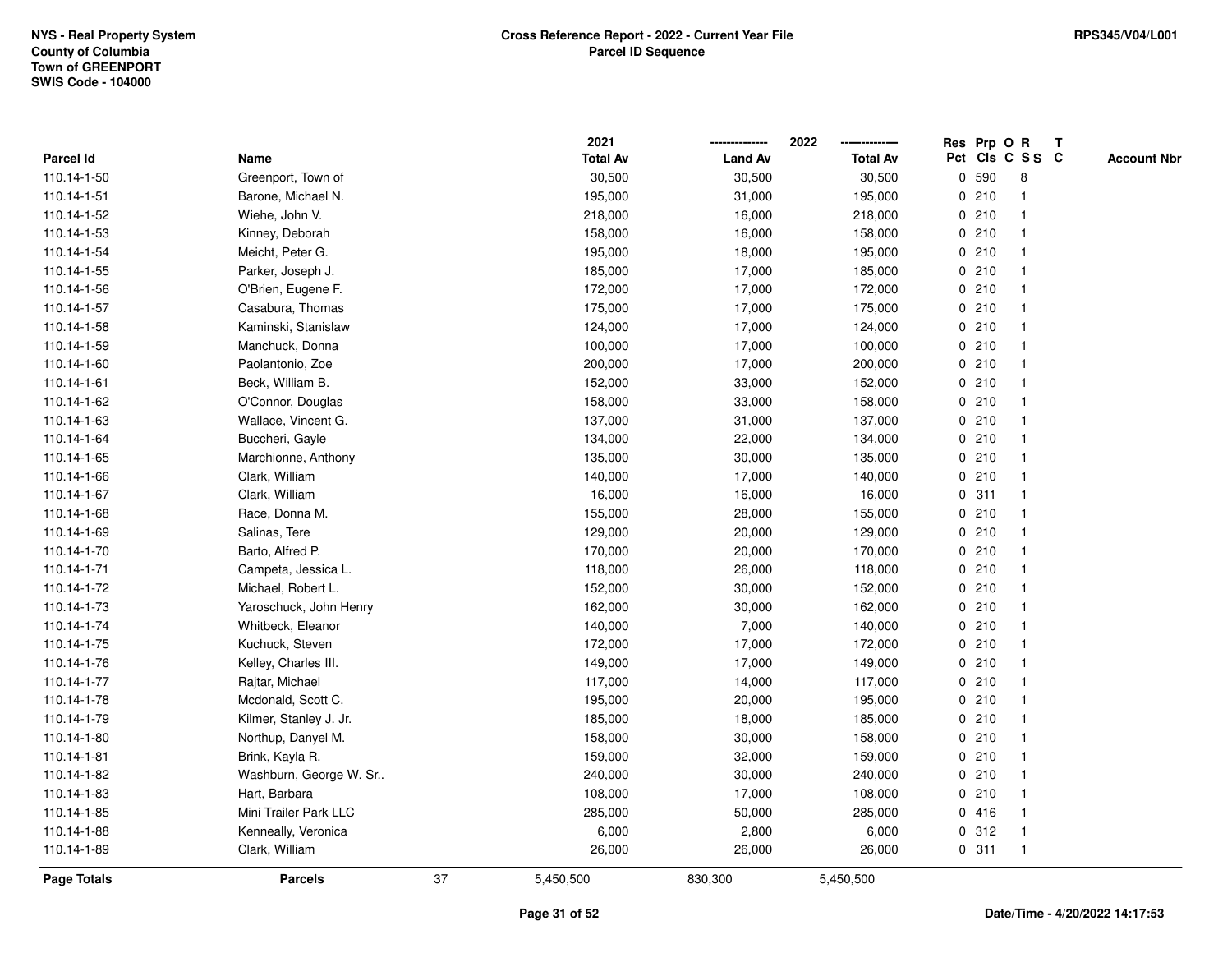|                 |                       |    | 2021            |                | 2022            |             |       | Res Prp O R             | T |                    |
|-----------------|-----------------------|----|-----------------|----------------|-----------------|-------------|-------|-------------------------|---|--------------------|
| Parcel Id       | Name                  |    | <b>Total Av</b> | <b>Land Av</b> | <b>Total Av</b> |             |       | Pct Cls C S S C         |   | <b>Account Nbr</b> |
| 110.14-1-90     | Hart, Steven          |    | 222,000         | 17,000         | 222,000         | 0           | 210   | $\mathbf{1}$            |   |                    |
| 110.14-2-1      | Liberty Paint Corp.   |    | 96,000          | 30,300         | 96,000          |             | 0 483 | -1                      |   |                    |
| 110.14-2-2      | Liberty Paint Corp.   |    | 40,000          | 14,000         | 40,000          |             | 0210  | $\mathbf{1}$            |   |                    |
| 110.14-2-3      | Lewicki, Jeanne       |    | 132,000         | 6,000          | 132,000         |             | 0210  |                         |   |                    |
| 110.14-2-4      | Nytransky, Michael J. |    | 135,000         | 5,000          | 135,000         |             | 0210  |                         |   |                    |
| 110.14-2-5      | <b>CCRC</b> Inc       |    | 205,000         | 27,000         | 205,000         |             | 0210  | 8                       |   |                    |
| 110.14-2-6      | Reynolds, Kenneth     |    | 13,000          | 13,000         | 13,000          |             | 0.311 | $\mathbf{1}$            |   |                    |
| 110.14-2-7.200  | Nakao Peyton, Norine  |    | 168,000         | 11,000         | 168,000         | 0           | 210   |                         |   |                    |
| 110.14-2-8      | Kalpataru LLC         |    | 228,000         | 11,000         | 228,000         | 0           | 220   |                         |   |                    |
| 110.14-2-9      | Corbett, John J. Sr.  |    | 83,000          | 17,000         | 83,000          |             | 0210  | $\mathbf{1}$            |   |                    |
| 110.14-2-11     | Cerone, Michelle S.   |    | 154,000         | 19,000         | 154,000         |             | 0.220 |                         |   |                    |
| 110.14-2-12.100 | Gallant, John         |    | 120,000         | 27,000         | 120,000         |             | 0 283 |                         |   |                    |
| 110.14-2-12.200 | LNJ 4 Carle Ave. LLC  |    | 145,000         | 18,000         | 145,000         |             | 0.220 |                         |   |                    |
| 110.14-2-13.100 | Anasta, Andre P.      |    | 66,000          | 8,000          | 66,000          |             | 0220  |                         |   |                    |
| 110.14-2-13.200 | Wallace, Timothy P.   |    | 71,000          | 4,000          | 71,000          | $\mathbf 0$ | 210   |                         |   |                    |
| 110.14-2-14     | Lonsdale, John D.     |    | 147,000         | 22,000         | 147,000         |             | 0210  | $\mathbf{1}$            |   |                    |
| 110.14-2-15     | Dyer, Erin M.         |    | 90,000          | 25,000         | 90,000          |             | 0210  | $\mathbf{1}$            |   |                    |
| 110.14-2-16     | Reynolds, Kenneth     |    | 283,000         | 15,000         | 283,000         |             | 0 230 |                         |   |                    |
| 110.14-2-17.100 | Ivery, Brice L.       |    | 106,000         | 26,000         | 106,000         |             | 0210  |                         |   |                    |
| 110.14-2-17.200 | Columbia Greene FCU   |    | 385,000         | 50,000         | 385,000         |             | 0460  |                         |   |                    |
| 110.14-2-18.1   | Riter, Michael J.     |    | 145,000         | 21,000         | 145,000         |             | 0220  |                         |   |                    |
| 110.14-2-18.2   | Columbia Greene FCU   |    | 10,000          | 10,000         | 10,000          |             | 0.311 |                         |   |                    |
| 110.14-2-19     | De Dominicis, Joseph  |    | 127,000         | 24,000         | 127,000         | 0           | 210   | $\mathbf{1}$            |   |                    |
| 110.14-2-21     | Forbes, Patrick Henry |    | 100,000         | 27,000         | 100,000         |             | 0210  | $\mathbf{1}$            |   |                    |
| 110.14-2-22     | Paverd, Laurence E.   |    | 295,000         | 17,000         | 295,000         |             | 0210  |                         |   |                    |
| 110.14-2-23     | Perez, Justin         |    | 156,000         | 11,000         | 156,000         |             | 0210  |                         |   |                    |
| 110.14-2-24     | Fairbairn, Michael I. |    | 115,000         | 25,000         | 115,000         |             | 0210  |                         |   |                    |
| 110.14-2-25     | Llunitasig, Christian |    | 25,000          | 5,000          | 50,000          | 0           | 220   |                         |   |                    |
| 110.14-2-26     | LoBrig Realty LLC     |    | 395,000         | 38,800         | 275,000         | $\mathbf 0$ | 484   |                         |   |                    |
| 110.14-2-27     | Ranzoni, Bernard      |    | 135,000         | 14,000         | 135,000         | 0           | 210   | -1                      |   |                    |
| 110.14-2-28     | Mortefolio, Keith     |    | 167,000         | 12,000         | 167,000         | 0           | 210   | $\mathbf{1}$            |   |                    |
| 110.14-2-29     | Weinman, Robert       |    | 23,000          | 23,000         | 23,000          |             | 0.311 | $\mathbf 1$             |   |                    |
| 110.14-2-30     | Weinman, Robert       |    | 330,000         | 31,000         | 330,000         |             | 0210  |                         |   |                    |
| 110.14-2-31     | Jones, William H.     |    | 290,000         | 24,000         | 290,000         |             | 0210  |                         |   |                    |
| 110.14-2-32     | Fane-Hervey, Samantha |    | 302,000         | 25,000         | 302,000         |             | 0210  | $\mathbf{1}$            |   |                    |
| 110.14-2-33     | Merante, Antonio Sr.  |    | 340,000         | 30,000         | 340,000         |             | 0210  | $\overline{\mathbf{1}}$ |   |                    |
| 110.14-2-34     | Brake, Lindsey        |    | 175,000         | 25,000         | 175,000         |             | 0210  | $\mathbf{1}$            |   |                    |
| Page Totals     | <b>Parcels</b>        | 37 | 6,019,000       | 728,100        | 5,924,000       |             |       |                         |   |                    |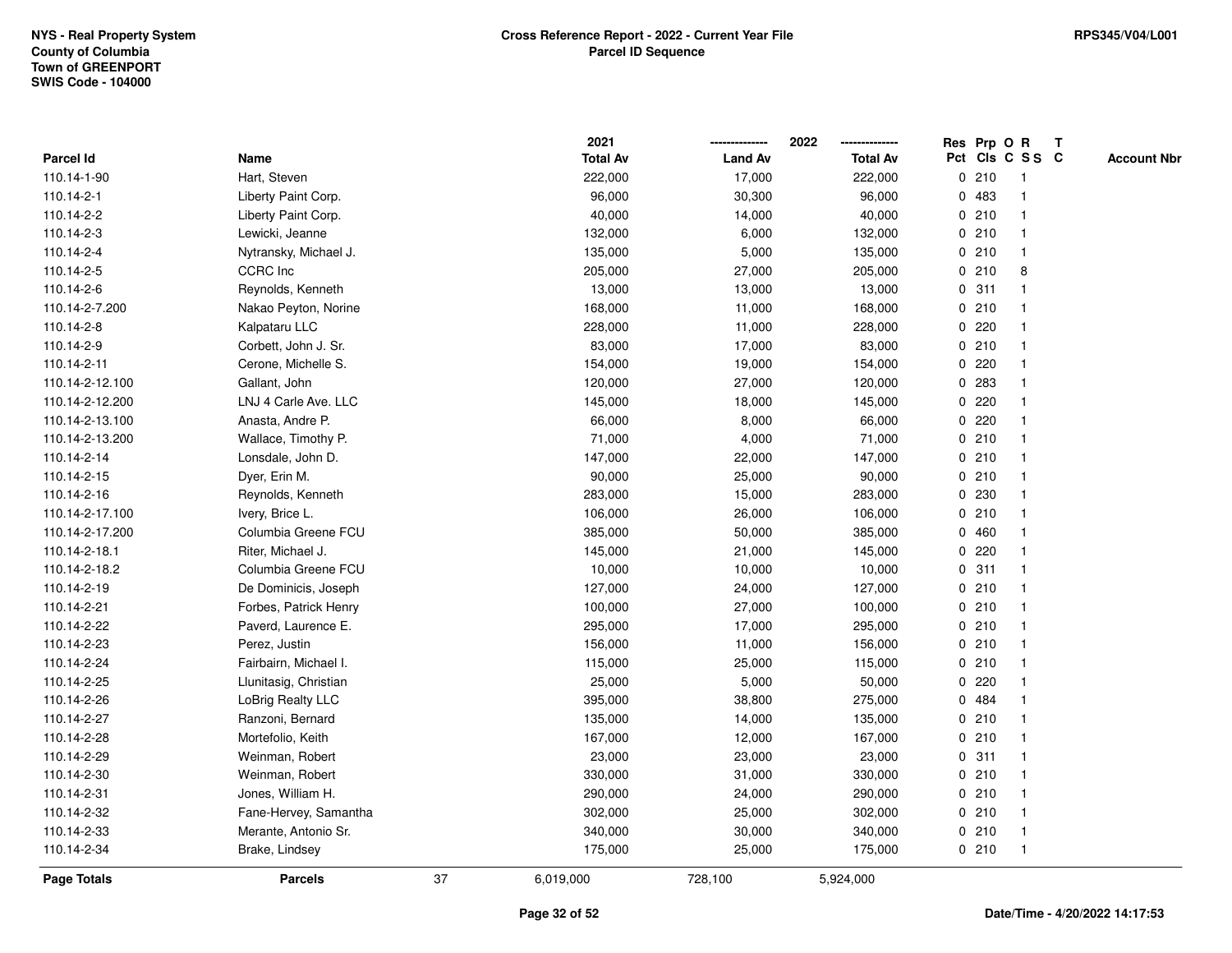|             |                                   |    | 2021            |                | 2022            |   | Res Prp O R |                 | T |                    |
|-------------|-----------------------------------|----|-----------------|----------------|-----------------|---|-------------|-----------------|---|--------------------|
| Parcel Id   | Name                              |    | <b>Total Av</b> | <b>Land Av</b> | <b>Total Av</b> |   |             | Pct Cls C S S C |   | <b>Account Nbr</b> |
| 110.14-2-35 | Ginouves, Mary R.                 |    | 304,000         | 25,000         | 304,000         |   | 0210        | $\mathbf{1}$    |   |                    |
| 110.14-2-36 | Pomeroy, Rayford R.               |    | 124,000         | 15,000         | 124,000         |   | 0210        |                 |   |                    |
| 110.14-2-37 | Conte, James                      |    | 140,000         | 15,000         | 140,000         |   | 0210        |                 |   |                    |
| 110.14-2-38 | Slominski, Tonya L.               |    | 95,000          | 15,000         | 95,000          |   | 0210        |                 |   |                    |
| 110.14-2-39 | Kulpataru LLC                     |    | 350,000         | 18,000         | 350,000         |   | 0.220       |                 |   |                    |
| 110.14-2-40 | Alexander, Tracy Glen             |    | 145,000         | 25,000         | 145,000         |   | 0210        |                 |   |                    |
| 110.14-2-41 | D'erasmo, Joseph L.               |    | 168,000         | 13,000         | 168,000         |   | 0.220       |                 |   |                    |
| 110.14-2-42 | Oliveri, Lynn M.                  |    | 176,000         | 13,000         | 176,000         | 0 | 210         |                 |   |                    |
| 110.14-2-43 | Meicht, Becky                     |    | 125,000         | 13,000         | 125,000         |   | 0210        |                 |   |                    |
| 110.14-2-44 | Vining, Joseph R.                 |    | 216,000         | 16,000         | 216,000         |   | 0210        |                 |   |                    |
| 110.14-2-45 | Letalien, Jeffrey                 |    | 210,000         | 16,000         | 210,000         |   | 0210        |                 |   |                    |
| 110.14-2-46 | Warfield, Hazel                   |    | 137,000         | 16,000         | 137,000         |   | 0210        |                 |   |                    |
| 110.14-2-47 | Edgley, Marlene A.                |    | 155,000         | 16,000         | 155,000         |   | 0210        |                 |   |                    |
| 110.14-2-48 | Sandagato, Jean                   |    | 145,000         | 16,000         | 145,000         |   | 0210        |                 |   |                    |
| 110.14-2-49 | McGee, Kevin                      |    | 205,000         | 30,000         | 205,000         |   | 0210        |                 |   |                    |
| 110.14-2-51 | Adriansen, First                  |    | 515,000         | 32,000         | 515,000         |   | 0210        |                 |   |                    |
| 110.14-2-52 | Margolin, Alida                   |    | 234,000         | 25,000         | 234,000         |   | 0210        |                 |   |                    |
| 110.14-2-53 | Pegorsch, Roger                   |    | 251,000         | 25,000         | 251,000         |   | 0210        |                 |   |                    |
| 110.14-2-54 | Oaks, Yvonne                      |    | 170,000         | 25,000         | 170,000         |   | 0210        |                 |   |                    |
| 110.14-2-55 | Morris, Jean R.                   |    | 230,000         | 23,000         | 230,000         |   | 0210        |                 |   |                    |
| 110.14-2-56 | Markson, Mitchell D.              |    | 395,000         | 31,000         | 395,000         |   | 0210        |                 |   |                    |
| 110.14-2-57 | Day, Douglas                      |    | 99,000          | 31,000         | 99,000          |   | 0210        |                 |   |                    |
| 110.14-2-58 | DeMarco, Joseph P.                |    | 120,000         | 30,000         | 120,000         |   | 0210        |                 |   |                    |
| 110.14-2-59 | William & Sharon Toussaint, Trust |    | 235,000         | 26,000         | 235,000         |   | 0210        |                 |   |                    |
| 110.14-2-60 | Moore, Sandra Leigh               |    | 200,000         | 24,000         | 200,000         |   | 0210        |                 |   |                    |
| 110.14-2-61 | Allers, Nathan                    |    | 184,000         | 16,000         | 184,000         |   | 0210        |                 |   |                    |
| 110.14-2-62 | LaValley, Elizabeth M.            |    | 230,000         | 16,000         | 230,000         |   | 0210        |                 |   |                    |
| 110.14-2-63 | Tenerowicz, Peter                 |    | 151,000         | 14,000         | 151,000         |   | 0210        |                 |   |                    |
| 110.14-2-64 | Tenerowicz, Peter                 |    | 6,500           | 6,500          | 6,500           |   | 0.311       |                 |   |                    |
| 110.14-2-65 | Peets, Helen                      |    | 200,000         | 16,000         | 200,000         |   | 0210        |                 |   |                    |
| 110.14-2-66 | Peets, Helen                      |    | 195,000         | 16,000         | 195,000         |   | 0210        |                 |   |                    |
| 110.14-2-67 | Kulyniak, Andrew                  |    | 142,000         | 30,000         | 142,000         |   | 0210        |                 |   |                    |
| 110.14-2-68 | Griffin, Bernice                  |    | 76,000          | 18,000         | 76,000          |   | 0210        |                 |   |                    |
| 110.14-2-69 | Smith, Jodie                      |    | 150,000         | 11,000         | 150,000         |   | 0.220       |                 |   |                    |
| 110.14-2-70 | Birmingham, Patrick J.            |    | 225,000         | 26,000         | 225,000         |   | 0210        |                 |   |                    |
| 110.14-2-71 | Friedmann, Stefan W.              |    | 315,000         | 32,000         | 315,000         |   | 0210        | $\mathbf 1$     |   |                    |
| 110.14-2-72 | Williams, John C.                 |    | 308,000         | 31,000         | 308,000         |   | 0210        | $\mathbf{1}$    |   |                    |
| Page Totals | <b>Parcels</b>                    | 37 | 7,326,500       | 766,500        | 7,326,500       |   |             |                 |   |                    |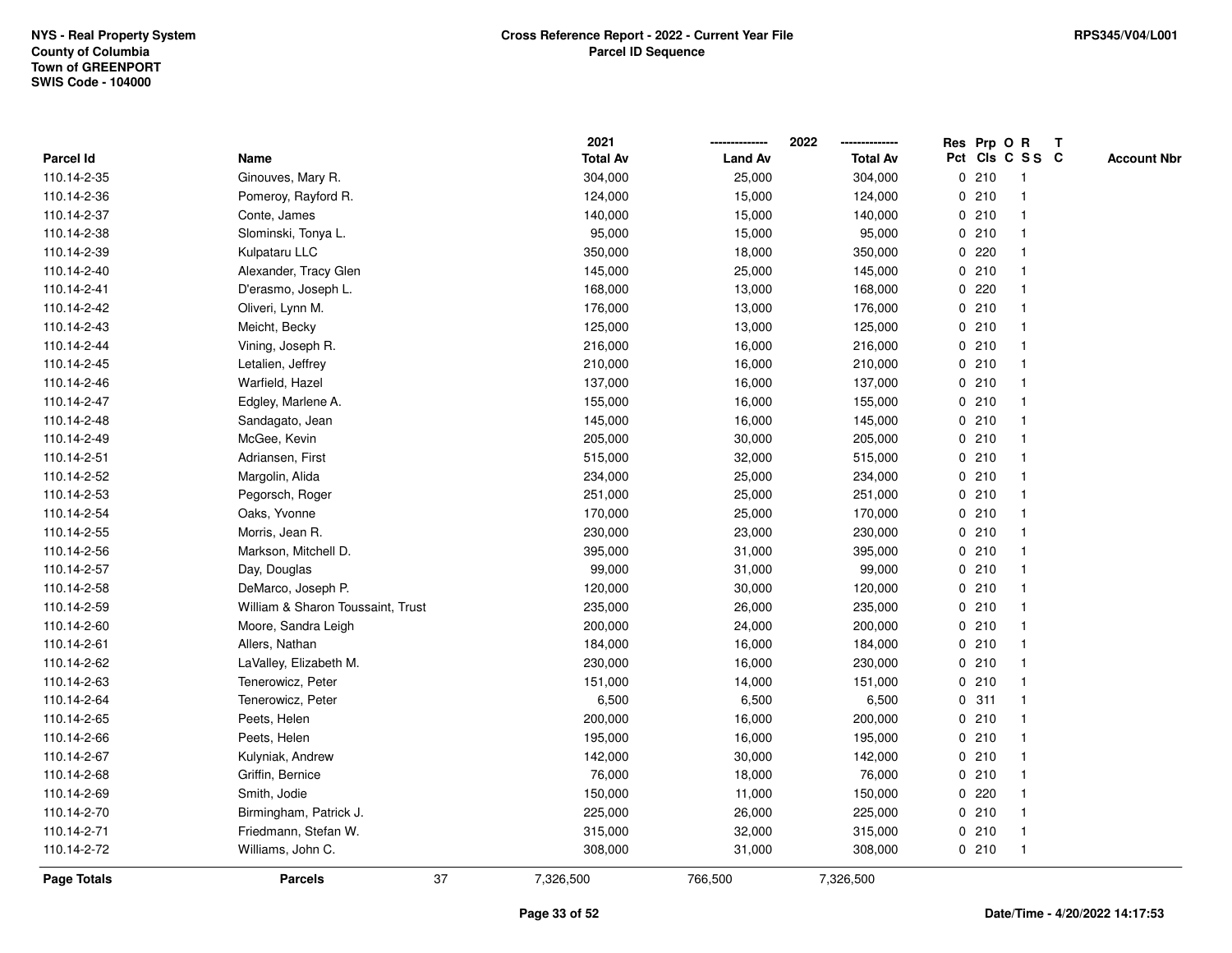|                  |                                |    | 2021            |                | 2022            |   | Res Prp O R |                 | T |                    |
|------------------|--------------------------------|----|-----------------|----------------|-----------------|---|-------------|-----------------|---|--------------------|
| <b>Parcel Id</b> | Name                           |    | <b>Total Av</b> | <b>Land Av</b> | <b>Total Av</b> |   |             | Pct Cls C S S C |   | <b>Account Nbr</b> |
| 110.14-2-73      | Tiano, Ryan J.                 |    | 163,000         | 23,000         | 163,000         | 0 | 210         | $\mathbf{1}$    |   |                    |
| 110.14-2-74      | Gardner, George Jr.            |    | 138,000         | 19,000         | 138,000         |   | 0210        |                 |   |                    |
| 110.14-2-75      | Birznieks, John A.             |    | 195,000         | 30,000         | 195,000         |   | 0.220       |                 |   |                    |
| 110.14-2-76      | Spencer, Matthew               |    | 160,000         | 19,000         | 160,000         |   | 0210        |                 |   |                    |
| 110.14-2-77      | Clark, Raymond/Darlene         |    | 198,000         | 16,000         | 198,000         |   | 0.220       |                 |   |                    |
| 110.14-2-78      | Brandow, Valinda A.            |    | 168,000         | 16,000         | 168,000         |   | 0210        |                 |   |                    |
| 110.14-2-79      | Blanks, Albert Jr.             |    | 155,000         | 16,000         | 155,000         |   | 0210        |                 |   |                    |
| 110.14-2-80      | Rahman, Kazi S.                |    | 146,000         | 18,000         | 146,000         | 0 | 210         |                 |   |                    |
| 110.14-2-81      | Warfield, Karen Thomas         |    | 156,000         | 17,000         | 156,000         | 0 | 210         |                 |   |                    |
| 110.14-2-82      | Ward, Scott M.                 |    | 212,000         | 30,000         | 212,000         |   | 45 230      |                 |   |                    |
| 110.14-2-83      | Kohli, Michael J.              |    | 164,000         | 29,000         | 164,000         |   | 0210        |                 |   |                    |
| 110.14-2-84      | Hoffman, Charles               |    | 186,000         | 30,000         | 186,000         |   | 0210        |                 |   |                    |
| 110.14-2-85      | Whelan, Jeffrey S.             |    | 169,000         | 17,000         | 169,000         |   | 0210        |                 |   |                    |
| 110.14-3-1       | Greenport Fire Dist, Town of   |    | 590,000         | 34,700         | 590,000         |   | 0 662       | 8               |   |                    |
| 110.14-3-2       | Garrison Family Irrevocab Trst |    | 188,000         | 17,000         | 188,000         | 0 | 210         |                 |   |                    |
| 110.14-3-3       | Dinardi, Mark                  |    | 93,000          | 16,800         | 93,000          | 0 | 210         |                 |   |                    |
| 110.14-3-4       | Dinardi, James M.              |    | 255,000         | 30,000         | 255,000         | 0 | 220         |                 |   |                    |
| 110.14-3-5       | Galea, Joan                    |    | 219,000         | 31,000         | 219,000         |   | 0210        |                 |   |                    |
| 110.14-3-6       | Clarke, Lacey                  |    | 235,000         | 22,000         | 235,000         |   | 0210        |                 |   |                    |
| 110.14-3-7       | Kelley, Meghan J.              |    | 244,000         | 28,000         | 244,000         |   | 0210        |                 |   |                    |
| 110.14-3-8       | Kelley, Meghan J.              |    | 14,000          | 14,000         | 14,000          |   | 0.311       |                 |   |                    |
| 110.14-3-9       | Schaffernoth, Michael S.       |    | 288,000         | 30,000         | 288,000         |   | 0210        |                 |   |                    |
| 110.14-3-10      | Lentz, Lyle C.                 |    | 200,000         | 31,000         | 200,000         |   | 0210        |                 |   |                    |
| 110.14-3-11      | Miller, Deborah L.             |    | 280,000         | 30,000         | 280,000         |   | 0210        |                 |   |                    |
| 110.14-3-12      | Brecht, Marjorie               |    | 140,000         | 17,000         | 140,000         |   | 0210        |                 |   |                    |
| 110.14-3-13      | Kitsock, Marjorie L.           |    | 115,000         | 17,000         | 115,000         |   | 0210        |                 |   |                    |
| 110.14-3-14      | Naegeli, James I.              |    | 140,000         | 17,000         | 140,000         |   | 0210        |                 |   |                    |
| 110.14-3-15      | Leck, Gertrude M.              |    | 149,000         | 30,000         | 149,000         |   | 0210        |                 |   |                    |
| 110.14-3-16      | Kuss, Marlene                  |    | 236,000         | 31,000         | 236,000         |   | 0210        |                 |   |                    |
| 110.14-3-17      | Heald, Raymond T.              |    | 102,000         | 30,000         | 102,000         |   | 0210        |                 |   |                    |
| 110.14-3-18      | Burch, Lucinda Ann             |    | 95,000          | 30,000         | 95,000          |   | 0210        |                 |   |                    |
| 110.14-3-20      | Thomas, Johanne                |    | 189,000         | 31,000         | 189,000         |   | 0210        |                 |   |                    |
| 110.14-3-21      | Bliss, Louise E.               |    | 262,000         | 32,000         | 262,000         |   | 0210        |                 |   |                    |
| 110.14-3-22      | Horsley, Tyler O.              |    | 178,000         | 30,000         | 178,000         |   | 0210        |                 |   |                    |
| 110.14-3-23      | Rooney, Bonnie                 |    | 155,000         | 30,000         | 155,000         |   | 0210        |                 |   |                    |
| 110.14-3-24      | Washburn, Richard              |    | 173,000         | 30,000         | 173,000         |   | 0210        | $\mathbf{1}$    |   |                    |
| 110.14-3-25      | Wilson, Carnett                |    | 193,000         | 32,000         | 193,000         |   | 0210        | $\mathbf{1}$    |   |                    |
| Page Totals      | <b>Parcels</b>                 | 37 | 6,943,000       | 921,500        | 6,943,000       |   |             |                 |   |                    |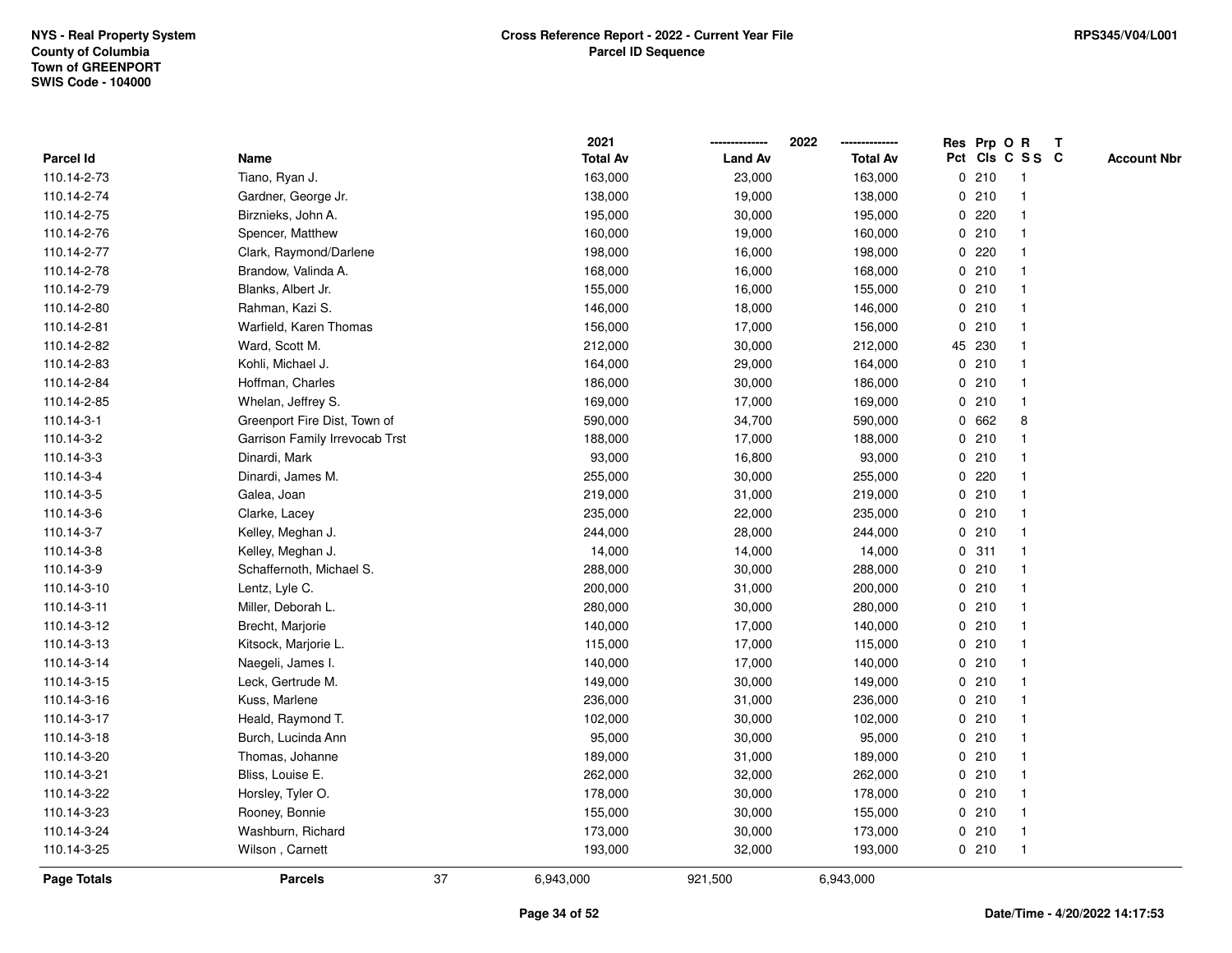|             |                                           |    | 2021            |                | 2022            |              |       | Res Prp O R     | T |                    |
|-------------|-------------------------------------------|----|-----------------|----------------|-----------------|--------------|-------|-----------------|---|--------------------|
| Parcel Id   | Name                                      |    | <b>Total Av</b> | <b>Land Av</b> | <b>Total Av</b> |              |       | Pct Cls C S S C |   | <b>Account Nbr</b> |
| 110.14-3-26 | 51 & 53 Columbia Turnpike, Properties LLC |    | 195,000         | 25,600         | 195,000         |              | 0411  | -1              |   |                    |
| 110.14-3-27 | 51 & 53 Columbia Tpk Prop LLC             |    | 150,000         | 30,000         | 150,000         | 0            | 220   |                 |   |                    |
| 110.14-3-28 | Matteis, Anna                             |    | 185,000         | 31,000         | 185,000         |              | 0210  | $\mathbf{1}$    |   |                    |
| 110.14-3-29 | Teter, Burton H.                          |    | 175,000         | 19,000         | 175,000         |              | 0210  |                 |   |                    |
| 110.14-3-30 | Cummings, Richard E. III.                 |    | 265,000         | 33,000         | 265,000         |              | 0210  |                 |   |                    |
| 110.14-3-31 | Doherty, Kevin                            |    | 228,000         | 23,000         | 228,000         |              | 0210  |                 |   |                    |
| 110.14-3-32 | Harring, Beth A.                          |    | 136,000         | 30,000         | 136,000         |              | 0210  |                 |   |                    |
| 110.14-3-33 | Nyland, Elizabeth                         |    | 155,000         | 30,000         | 155,000         | 0            | 210   | $\overline{1}$  |   |                    |
| 110.14-3-34 | 2 Becraft Ave LLC                         |    | 120,000         | 16,000         | 120,000         |              | 0210  | -1              |   |                    |
| 110.14-3-35 | Weber, Wayne                              |    | 208,000         | 30,000         | 208,000         |              | 0210  | $\mathbf 1$     |   |                    |
| 110.14-3-36 | Bucholsky, Michael J.                     |    | 187,000         | 27,000         | 187,000         |              | 0210  |                 |   |                    |
| 110.14-3-37 | Zapp, Suzanne C.                          |    | 142,000         | 16,000         | 142,000         |              | 0210  |                 |   |                    |
| 110.14-3-38 | Rutkey, John M.                           |    | 162,000         | 31,000         | 162,000         |              | 0210  |                 |   |                    |
| 110.14-3-39 | Ryan, Debra L.                            |    | 376,000         | 36,000         | 376,000         |              | 0.281 |                 |   |                    |
| 110.14-3-40 | Daniel J. Harris Trust                    |    | 263,000         | 30,000         | 263,000         | $\mathbf 0$  | 210   |                 |   |                    |
| 110.14-3-41 | Capuano, Joseph                           |    | 166,000         | 30,000         | 166,000         |              | 0210  | $\overline{1}$  |   |                    |
| 110.14-3-42 | Main and Main LLC                         |    | 12,000          | 12,000         | 12,000          |              | 0.311 | $\mathbf{1}$    |   |                    |
| 110.14-3-43 | Main and Main LLC                         |    | 162,000         | 16,000         | 162,000         |              | 0210  |                 |   |                    |
| 110.14-3-44 | Main and Main LLC                         |    | 15,000          | 15,000         | 15,000          |              | 0.311 |                 |   |                    |
| 110.14-3-45 | Brantley, John Jr.                        |    | 178,000         | 31,000         | 178,000         |              | 0210  |                 |   |                    |
| 110.14-3-46 | Logue, Patrick M.                         |    | 245,000         | 31,000         | 245,000         |              | 0210  |                 |   |                    |
| 110.14-3-47 | 10 Ten Broeck LLC                         |    | 136,000         | 19,000         | 136,000         |              | 0210  |                 |   |                    |
| 110.14-3-48 | Grato Realty Inc                          |    | 122,000         | 17,000         | 122,000         |              | 0210  | $\overline{1}$  |   |                    |
| 110.14-3-49 | Mixa, Barbara                             |    | 104,000         | 17,000         | 104,000         | $\mathbf{0}$ | 210   | $\overline{1}$  |   |                    |
| 110.14-3-50 | Kenneally, Daniel                         |    | 200,000         | 31,000         | 200,000         |              | 0 283 | -1              |   |                    |
| 110.14-3-51 | Roberts, Herbert H. Jr.                   |    | 160,000         | 30,000         | 160,000         |              | 0210  |                 |   |                    |
| 110.14-3-52 | Roberts, Herbert H. Jr.                   |    | 11,000          | 11,000         | 11,000          |              | 0.311 |                 |   |                    |
| 110.14-3-53 | Torras Isla, Daniel                       |    | 190,000         | 19,000         | 190,000         | 0            | 210   |                 |   |                    |
| 110.14-3-54 | Hogue, Cletis                             |    | 164,000         | 26,000         | 164,000         |              | 0210  |                 |   |                    |
| 110.14-3-55 | Kilmer, Stanley                           |    | 147,000         | 20,000         | 147,000         | 0            | 215   | 1               |   |                    |
| 110.14-3-56 | Simmons, Corey A.                         |    | 195,000         | 30,000         | 195,000         | 0            | 210   | -1              |   |                    |
| 110.14-3-57 | Grossman, Michael                         |    | 105,000         | 11,000         | 105,000         |              | 0210  | $\mathbf 1$     |   |                    |
| 110.14-3-58 | Duncan, Jermaine                          |    | 178,000         | 30,000         | 178,000         |              | 0210  |                 |   |                    |
| 110.14-3-59 | Glasser, William                          |    | 145,000         | 19,000         | 145,000         |              | 0210  |                 |   |                    |
| 110.14-3-60 | Bellingham, Chris                         |    | 190,500         | 19,000         | 190,500         |              | 0210  |                 |   |                    |
| 110.14-3-61 | Sack, Barry D.                            |    | 174,000         | 30,000         | 174,000         |              | 0210  | -1              |   |                    |
| 110.14-3-62 | Pullen, William & Carol                   |    | 170,000         | 17,000         | 170,000         |              | 0210  | $\overline{1}$  |   |                    |
| Page Totals | <b>Parcels</b>                            | 37 | 6,116,500       | 888,600        | 6,116,500       |              |       |                 |   |                    |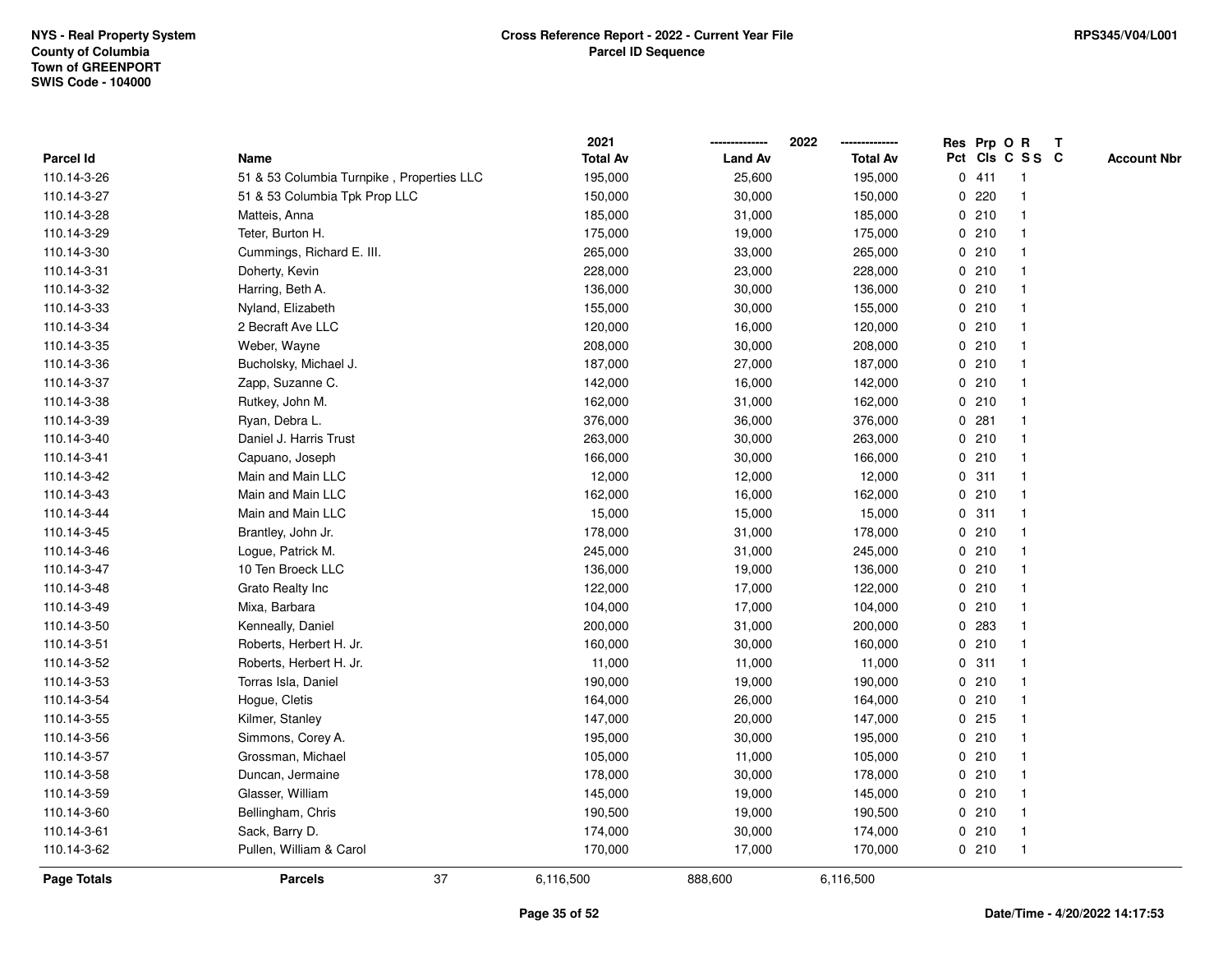|                 |                          |    | 2021            |                | 2022<br>        |             |       | Res Prp O R     | $\mathbf{T}$       |
|-----------------|--------------------------|----|-----------------|----------------|-----------------|-------------|-------|-----------------|--------------------|
| Parcel Id       | Name                     |    | <b>Total Av</b> | <b>Land Av</b> | <b>Total Av</b> |             |       | Pct Cls C S S C | <b>Account Nbr</b> |
| 110.14-3-63     | Greenport Apartments Inc |    | 565,000         | 133,000        | 565,000         |             | 0411  | $\mathbf{1}$    |                    |
| 110.14-3-64     | Clay Pond Farms Inc      |    | 120,000         | 13,000         | 120,000         | $\mathbf 0$ | 210   |                 |                    |
| 110.14-3-65     | Bu, Michiko              |    | 118,000         | 18,000         | 118,000         |             | 0210  |                 |                    |
| 110.14-3-66     | Keller, David R.         |    | 131,000         | 19,000         | 131,000         | 0           | 210   | -1              |                    |
| 110.14-3-67     | Steinberg, Thomas        |    | 159,000         | 30,000         | 159,000         |             | 0210  | -1              |                    |
| 110.14-3-68     | Sheridan, Maureen E.     |    | 137,000         | 17,000         | 137,000         |             | 0210  | $\mathbf 1$     |                    |
| 110.14-3-69     | Morizio, Tracy           |    | 151,000         | 17,000         | 151,000         |             | 0210  |                 |                    |
| 110.14-3-70     | Morizio, Tracy           |    | 15,500          | 7,000          | 15,500          |             | 0.312 |                 |                    |
| 110.14-3-71     | Diaz, Isabella           |    | 210,000         | 24,000         | 210,000         |             | 0210  |                 |                    |
| 110.14-3-72     | Mottoshiski, Richard H.  |    | 135,000         | 17,000         | 135,000         |             | 0210  |                 |                    |
| 110.14-3-73     | Delaney Family IRR Trust |    | 177,000         | 30,000         | 177,000         | 0           | 210   | $\overline{1}$  |                    |
| 110.14-3-74     | Cobean II, Warren        |    | 134,000         | 24,000         | 134,000         |             | 0210  | $\mathbf 1$     |                    |
| 110.14-3-75     | Ryan, Debra L.           |    | 188,000         | 24,000         | 188,000         |             | 0210  |                 |                    |
| 110.14-3-76     | Fuchs, Frederick E.      |    | 204,000         | 17,000         | 204,000         |             | 0210  |                 |                    |
| 110.14-3-77     | Mizerak, John            |    | 178,000         | 30,000         | 178,000         |             | 0210  |                 |                    |
| 110.14-3-78     | McKenna, Patrick         |    | 135,000         | 23,000         | 135,000         |             | 0210  |                 |                    |
| 110.14-3-79     | Weber, Andrew H.         |    | 192,000         | 23,000         | 192,000         | 0           | 210   | -1              |                    |
| 110.14-3-80     | Roberts, Stella          |    | 200,000         | 30,000         | 200,000         | $\mathbf 0$ | 210   |                 |                    |
| 110.14-3-81     | Clum, Peter Andrew       |    | 189,000         | 31,000         | 189,000         |             | 0210  | -1              |                    |
| 110.14-3-83     | Onufrychuk, John Jr.     |    | 290,000         | 32,000         | 290,000         |             | 0210  |                 |                    |
| 110.14-3-84     | Perry, Aaron             |    | 226,000         | 31,000         | 226,000         |             | 0210  |                 |                    |
| 110.14-3-85     | Porto, John M. Sr.       |    | 155,000         | 20,000         | 155,000         |             | 0210  |                 |                    |
| 110.14-3-86.100 | Kenneally, Daniel        |    | 30,500          | 30,500         | 30,500          |             | 0.311 |                 |                    |
| 110.14-3-86.210 | Porto, John M. Sr.       |    | 2,500           | 2,500          | 2,500           | 0           | 311   | $\mathbf 1$     |                    |
| 110.14-3-86.220 | Garrison, David          |    | 152,000         | 25,000         | 152,000         | 0           | 210   | $\mathbf{1}$    |                    |
| 110.14-3-87     | Leck, John P. Jr.        |    | 26,000          | 26,000         | 26,000          |             | 0.311 |                 |                    |
| $118.-1-1$      | Zempko, Darrin J.        |    | 3,100           | 3,100          | 3,100           |             | 0.314 |                 |                    |
| $118.-1-2$      | Zempko, Darrin J.        |    | 5,300           | 5,300          | 5,300           |             | 0.314 |                 |                    |
| $118.-1-3$      | Nack, William T. Jr.     |    | 200             | 200            | 200             |             | 0.314 |                 |                    |
| $118.-1-4$      | Nack, William T. Jr.     |    | 3,200           | 3,200          | 3,200           | 0           | 314   | -1              |                    |
| $118.-1-5$      | La Valley, Donald T.     |    | 4,100           | 4,100          | 4,100           | 0           | 314   | $\mathbf{1}$    |                    |
| 118.-1-6.100    | Perry, James             |    | 900,000         | 196,000        | 900,000         |             | 0.240 | $\mathbf 1$     |                    |
| 118.-1-6.200    | La Farge, Annik          |    | 900,000         | 245,000        | 900,000         |             | 0210  |                 |                    |
| $118.-1-7.1$    | Stoerzinger, Arthur L.   |    | 74,600          | 44,900         | 74,600          |             | 0.312 |                 |                    |
| $118.-1-7.2$    | Alger, Donald J.         |    | 29,700          | 29,700         | 29,700          |             | 0.314 |                 |                    |
| $118.-1-8$      | Stoerzinger, Arthur L.   |    | 30,800          | 30,800         | 30,800          |             | 0 314 | $\overline{1}$  |                    |
| $118.-1-9$      | Aggrippino, Michael      |    | 1,000           | 1,000          | 1,000           |             | 0 314 | $\mathbf{1}$    |                    |
| Page Totals     | <b>Parcels</b>           | 37 | 6,172,500       | 1,257,300      | 6,172,500       |             |       |                 |                    |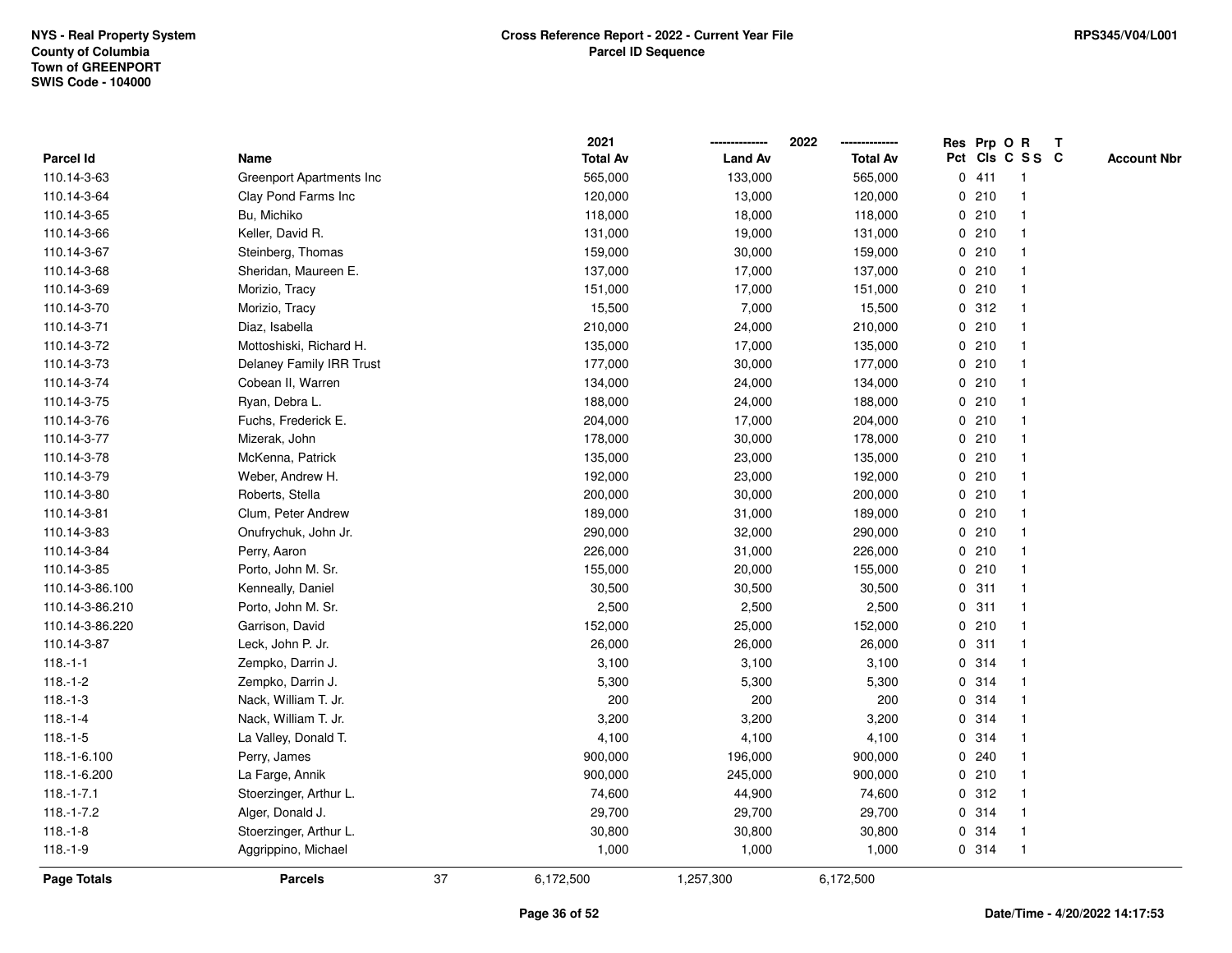|                      |                                |    | 2021            |                | 2022            | Res Prp O |        | $\mathbf R$             | $\mathbf{T}$       |
|----------------------|--------------------------------|----|-----------------|----------------|-----------------|-----------|--------|-------------------------|--------------------|
| <b>Parcel Id</b>     | Name                           |    | <b>Total Av</b> | <b>Land Av</b> | <b>Total Av</b> |           |        | Pct Cls C S S C         | <b>Account Nbr</b> |
| $118.-1-10$          | Dingman, Charles H.            |    | 110,000         | 26,000         | 110,000         |           | 0210   |                         |                    |
| $118.-1-11$          | New York, State of             |    | 45,000          | 45,000         | 45,000          | 0         | 970    | 8                       |                    |
| $118.-1-12$          | New York, State of             |    | 26,400          | 26,400         | 26,400          |           | 0 970  | 8                       |                    |
| $118.-1-13$          | Watts IV, Raymond F.           |    | 217,000         | 50,000         | 217,000         | 0         | 210    |                         |                    |
| $118.-1-14$          | Weed, Patricia                 |    | 130,000         | 43,000         | 130,000         |           | 0210   |                         |                    |
| $118.-1-15$          | Stoerzinger, Arthur L.         |    | 244,000         | 24,000         | 244,000         |           | 0210   |                         |                    |
| $118.-1-16$          | Alger, Donald J.               |    | 350,000         | 192,000        | 350,000         |           | 86 280 |                         |                    |
| $118.-1-17$          | Ellsworth, Barbara A.          |    | 425,000         | 175,000        | 425,000         |           | 0210   |                         |                    |
| 118.-1-18.3          | Devlin, Rachel                 |    | 675,000         | 226,000        | 675,000         |           | 0210   |                         |                    |
| 118.-1-18.4          | Payne, Erin                    |    | 660,000         | 264,000        | 660,000         |           | 0210   |                         |                    |
| $118.-1-20$          | Ivory, Philip G.               |    | 650,000         | 272,000        | 650,000         |           | 0210   |                         |                    |
| $118.-1-21$          | Folmsbee, Joan M.              |    | 250,000         | 68,000         | 250,000         |           | 0210   |                         |                    |
| 118.-1-22            | French, Verna                  |    | 250,000         | 87,000         | 250,000         |           | 0210   |                         |                    |
| 118.-1-24            | Digiansante, Lawrence          |    | 28,100          | 28,100         | 28,100          |           | 0.314  |                         |                    |
| $118.-1-25$          | Wilson, Charles P.             |    | 395,000         | 50,000         | 395,000         |           | 0210   |                         |                    |
| 118.-1-26            | Mc Kay, Beth Ann               |    | 254,000         | 44,000         | 254,000         |           | 0210   |                         |                    |
| $118.-1-27$          | Sickler, Kevin C.              |    | 230,000         | 30,000         | 230,000         | 0         | 210    |                         |                    |
| 118.-1-28.100        | Mt. Merino Properties LLC      |    | 650,000         | 283,000        | 650,000         | 0         | 240    |                         |                    |
| 118.-1-28.200        | Spector Louden, Elizabeth      |    | 325,000         | 41,000         | 325,000         |           | 0210   |                         |                    |
| $118.-1-30$          | Thibeault, Guy                 |    | 197,000         | 26,000         | 197,000         |           | 0210   |                         |                    |
| $118.-1-31.1$        | Rifenburgh, Andrea             |    | 190,000         | 17,000         | 190,000         |           | 0210   |                         |                    |
| 118.-1-31.2          | Cozza, Brian                   |    | 150,000         | 15,000         | 150,000         |           | 0210   |                         |                    |
| $118.-1-32$          | Dolfax RT, Robert              |    | 254,000         | 29,000         | 254,000         |           | 0210   |                         |                    |
| $118.-1-33$          | Beck, Russell D. Jr.           |    | 500,000         | 153,600        | 500,000         | 0         | 411    | $\overline{\mathbf{1}}$ |                    |
| $118.-1-34$          | CSX Transportation Inc         |    | 42,003          | 0              | 45,671          | 0         | 842    | 7                       |                    |
| $118. - 1 - 34. - 1$ | A T & T Communications         |    | 55,000          | $\overline{1}$ | 55,000          |           | 0 831  | 6                       |                    |
| $118.-1-35$          | New York, State of             |    | 344,200         | 344,200        | 344,200         |           | 0 930  | 8                       |                    |
| 118.-1-36            | Bohl, Charles H.               |    | 1,200,000       | 484,000        | 1,200,000       |           | 0.240  |                         |                    |
| 118.-1-37            | Olana Historic Trust           |    | 13,200          | 13,200         | 13,200          | 0         | 960    | 8                       |                    |
| $118.-1-38$          | Olana Historic Trust           |    | 25,000          | 25,000         | 25,000          | 0         | 960    | 8                       |                    |
| 118.-1-39            | New York DEC, State of         |    | 231,000         | 231,000        | 231,000         | 0         | 930    | 8                       |                    |
| $118.-1-40$          | Olana Historic Trust           |    | 80,300          | 80,300         | 80,300          | 0         | 960    | 8                       |                    |
| $118.-1-41$          | Zlomek, Alan R.                |    | 54,000          | 54,000         | 54,000          |           | 0.322  |                         |                    |
| 118.-1-42.100        | <b>Cherry Ridge Associates</b> |    | 1,375,000       | 467,000        | 1,375,000       |           | 0 150  |                         |                    |
| 118.-1-42.200        | New York, State of             |    | 179,800         | 179,800        | 179,800         | 0         | 961    | 8                       |                    |
| $119.-1-3$           | Niagara Mohawk Power Corp      |    | 79,600          | 79,600         | 79,600          | 0         | 882    | 6                       |                    |
| $119.-1-4$           | Colarusso Ventures, LLC        |    | 12,600          | 12,600         | 12,600          |           | 0 314  |                         |                    |
| Page Totals          | <b>Parcels</b>                 | 37 | 10,897,203      | 4,185,801      | 10,900,871      |           |        |                         |                    |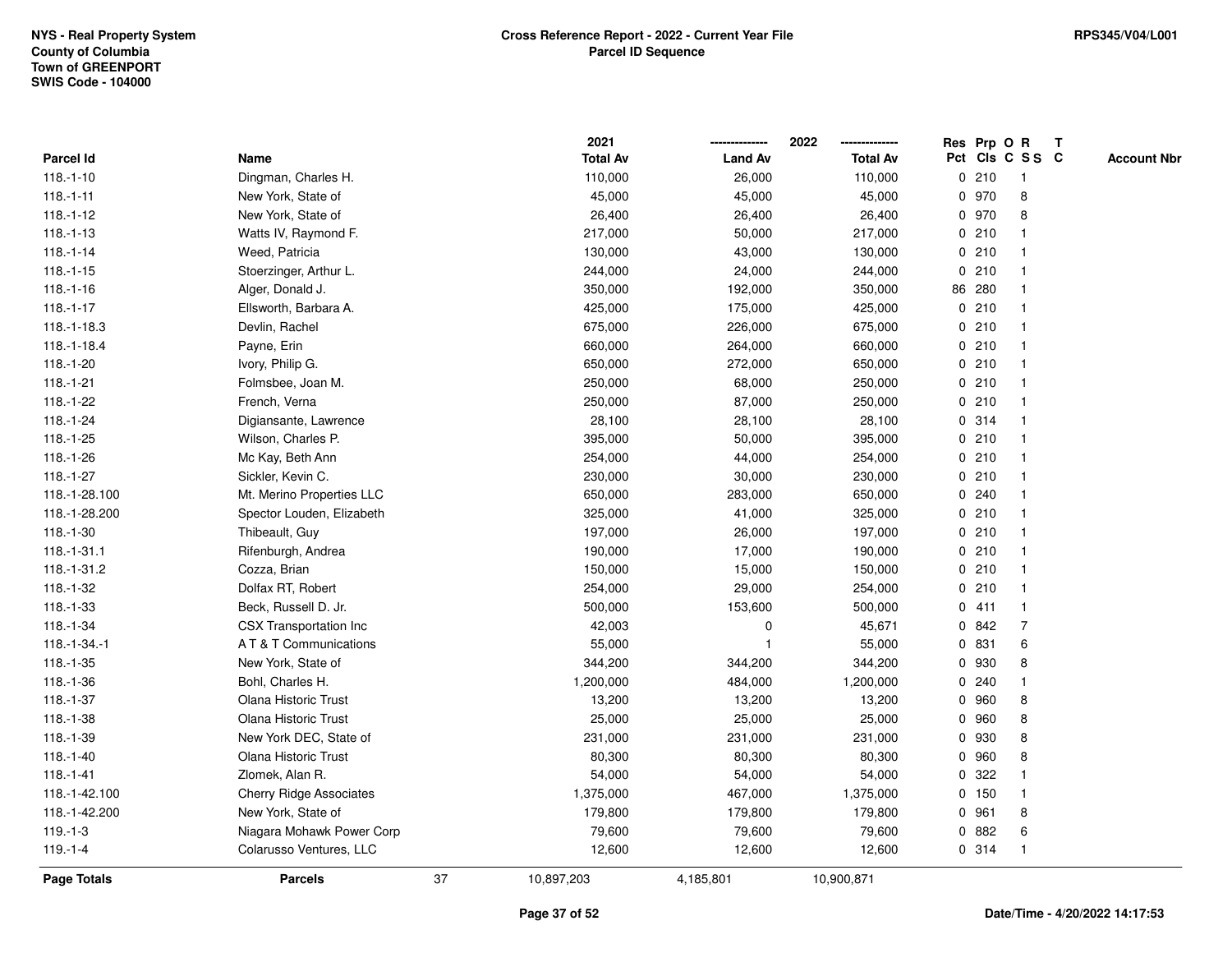|                   |                                    |    | 2021            |                | 2022            |             |         | Res Prp O R             | T |                    |
|-------------------|------------------------------------|----|-----------------|----------------|-----------------|-------------|---------|-------------------------|---|--------------------|
| Parcel Id         | Name                               |    | <b>Total Av</b> | <b>Land Av</b> | <b>Total Av</b> |             |         | Pct Cls C S S C         |   | <b>Account Nbr</b> |
| $119.-1-5$        | ELP Greenport Solar LLC            |    | 1,075,000       | 280,000        | 1,075,000       | $\mathbf 0$ | 331     | $\mathbf{1}$            |   |                    |
| $119.-1-6$        | Stimers, Mortimer M.               |    | 350,000         | 60,000         | 350,000         | 0           | 230     | -1                      |   |                    |
| $119.-1-7$        | Kearns, Marie                      |    | 100,000         | 38,000         | 100,000         |             | 0210    | $\mathbf 1$             |   |                    |
| $119.-1-8.1$      | В.<br>Goldstein, Marcia            |    | 340,000         | 40,000         | 340,000         |             | 0210    |                         |   |                    |
| $119.-1-8.2$      | <b>Greenport Water District</b>    |    | 1,000           | 1,000          | 1,000           |             | 0 380   | 8                       |   |                    |
| 119.-1-9.110      | Ah Tua Teo Trust #1 2021           |    | 278,000         | 71,000         | 278,000         |             | 0.280   |                         |   |                    |
| 119.-1-9.120      | Otty, Richard                      |    | 95,000          | 31,000         | 95,000          |             | 0210    |                         |   |                    |
| 119.-1-9.200      | Rote, Roger L.                     |    | 150,000         | 33,000         | 150,000         | 0           | 210     | -1                      |   |                    |
| 119.-1-10.21      | <b>Hudson Seafood Property LLC</b> |    | 410,000         | 291,600        | 410,000         |             | $0$ 110 | $\mathbf{1}$            |   |                    |
| 119.-1-10.22      | Scenic Hudson Land Trust INC       |    | 455,000         | 455,000        | 455,000         |             | 0.322   | 8                       |   |                    |
| 119.-1-10.110     | Hudson Seafood Property LLC        |    | 4,500,000       | 580,000        | 6,500,000       |             | 0 183   |                         |   |                    |
| 119.-1-10.120     | Hudson Seafood Property LLC        |    | 550,000         | 196,400        | 550,000         |             | 0411    |                         |   |                    |
| $119. - 1 - 11.1$ | Kaczmarek, Steven John             |    | 485,000         | 50,000         | 485,000         |             | 0210    |                         |   |                    |
| 119.-1-11.21      | Barden, Jacob                      |    | 69,300          | 69,300         | 69,300          |             | 0.322   | -1                      |   |                    |
| 119.-1-11.22      | Scenic Hudson Land Trust Inc       |    | 445,600         | 445,600        | 445,600         | 0           | 322     | 8                       |   |                    |
| 119.-1-12         | Murphy, Patrick L.                 |    | 178,000         | 42,000         | 178,000         | 0           | 210     | $\mathbf{1}$            |   |                    |
| $119. - 1 - 13$   | Marr Property Group Inc            |    | 450,000         | 42,300         | 450,000         |             | 0411    | -1                      |   |                    |
| 119.-1-14.211     | Dogwood Dr Homeowners Assc         |    | 1,000           | 1,000          | 1,000           |             | 0 692   |                         |   |                    |
| 119.-1-14.212     | Pizza, Thomas G.                   |    | 430,000         | 165,000        | 430,000         |             | 0210    |                         |   |                    |
| 119.-1-14.220     | Gay, Sandra                        |    | 374,000         | 133,000        | 374,000         |             | 0210    |                         |   |                    |
| $119. - 1 - 15$   | Tenerowicz, Catherine              |    | 300,000         | 104,000        | 300,000         |             | 95 210  |                         |   |                    |
| $119.-1-16$       | Maurer, Cynthia                    |    | 285,000         | 92,000         | 285,000         |             | 0210    |                         |   |                    |
| $119.-1-17$       | Gretchko, Susan M.                 |    | 500,000         | 96,000         | 500,000         | $\mathbf 0$ | 210     | $\overline{\mathbf{1}}$ |   |                    |
| $119.-1-18$       | Mclaughlin, Victor                 |    | 294,000         | 68,000         | 294,000         |             | 0210    | $\mathbf{1}$            |   |                    |
| $119. - 1 - 19$   | Kay, Jonathan M.                   |    | 350,000         | 90,000         | 360,000         |             | 0210    |                         |   |                    |
| 119.-1-20         | Howard, Diana L.                   |    | 230,000         | 113,000        | 230,000         |             | 0210    |                         |   |                    |
| 119.-1-21         | Richards, Cynthia                  |    | 57,800          | 57,800         | 57,800          |             | 0.311   |                         |   |                    |
| 119.-1-22         | Duncan, Dustin T.                  |    | 355,000         | 82,000         | 355,000         |             | 0210    |                         |   |                    |
| 119.-1-23         | Schachner, Michael G.              |    | 720,000         | 113,000        | 720,000         | $\mathbf 0$ | 210     |                         |   |                    |
| 119.-1-24         | Wieland, Matthew A.                |    | 260,000         | 104,000        | 260,000         | 0           | 210     | $\mathbf{1}$            |   |                    |
| 119.-1-25         | Stiefel, Edward P.                 |    | 330,000         | 131,000        | 330,000         |             | 0210    | $\mathbf{1}$            |   |                    |
| 119.-1-26         | Meyers, Victor                     |    | 900,000         | 173,000        | 900,000         |             | 0210    |                         |   |                    |
| 119.-1-27         | Zifchak, William                   |    | 725,000         | 134,000        | 725,000         |             | 0210    |                         |   |                    |
| 119.-1-28         | Miner, Lance                       |    | 440,000         | 123,000        | 440,000         |             | 0210    |                         |   |                    |
| 119.-1-29         | Shaw, Caroline E.                  |    | 1,100,000       | 257,000        | 1,100,000       |             | 0210    |                         |   |                    |
| 119.-1-30         | Payne, Philip                      |    | 335,000         | 93,000         | 335,000         | 0           | 210     | -1                      |   |                    |
| $119.-1-31$       | Tolkin, Stephen                    |    | 785,000         | 298,400        | 785,000         |             | 0411    | $\mathbf{1}$            |   |                    |
| Page Totals       | <b>Parcels</b>                     | 37 | 18,703,700      | 5,154,400      | 20,713,700      |             |         |                         |   |                    |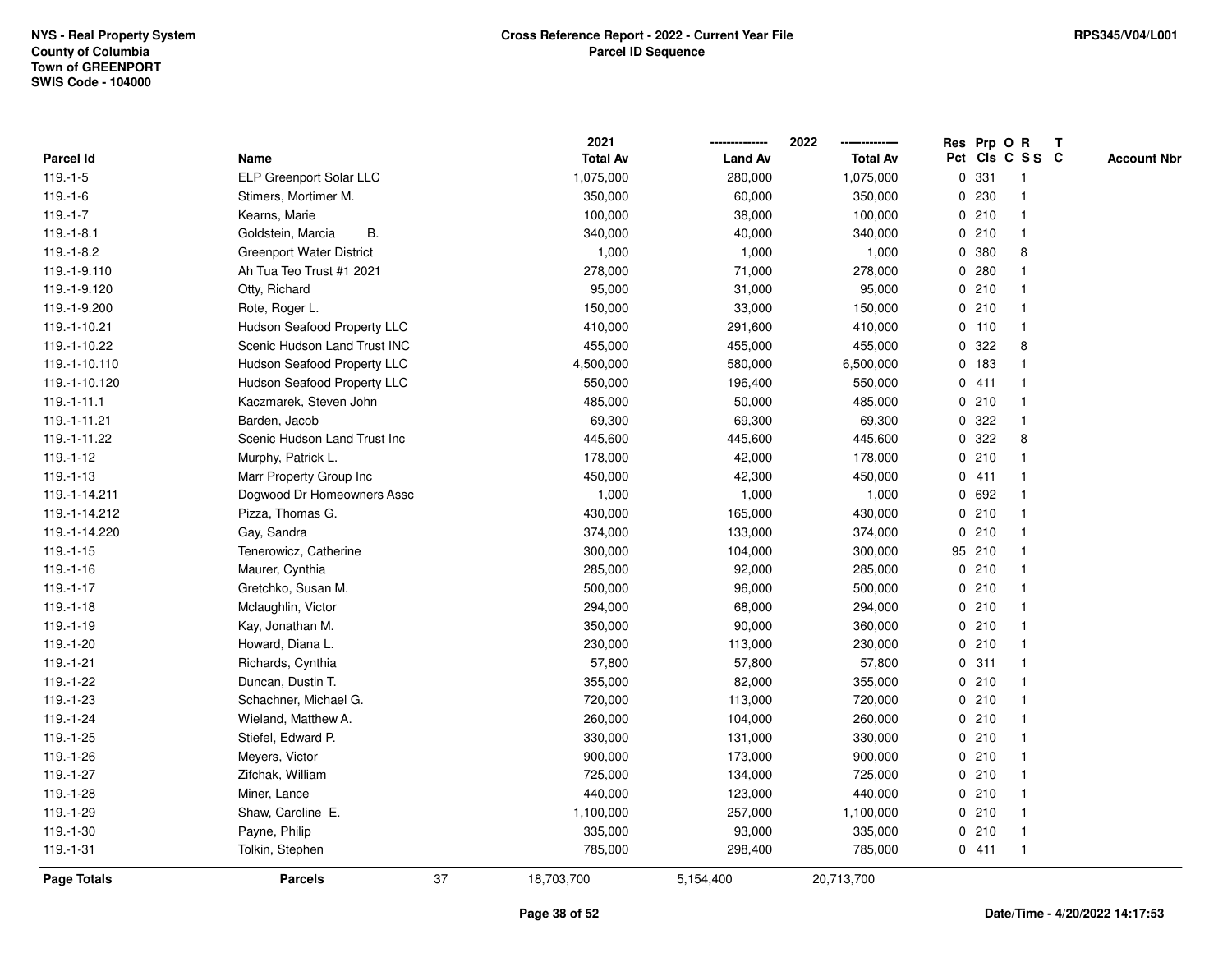|               |                                   | 2021            |                | 2022            |              |         | Res Prp O R     |                | T |                    |
|---------------|-----------------------------------|-----------------|----------------|-----------------|--------------|---------|-----------------|----------------|---|--------------------|
| Parcel Id     | Name                              | <b>Total Av</b> | <b>Land Av</b> | <b>Total Av</b> |              |         | Pct Cls C S S C |                |   | <b>Account Nbr</b> |
| 119.-1-32.110 | Brooks, Louise F.                 | 140,000         | 140,000        | 140,000         | $\mathbf 0$  | 311     |                 | -1             |   |                    |
| 119.-1-32.120 | Mt.Merino 200s RE 2021, LLC       | 135,000         | 135,000        | 135,000         | 0            | 311     |                 | -1             |   |                    |
| 119.-1-32.200 | Mt. Merino 200s RE 2021 LLC       | 1,050,000       | 233,000        | 1,050,000       |              | 0210    |                 | $\mathbf 1$    |   |                    |
| 119.-1-33.21  | Doto, Gerard                      | 310,000         | 83,000         | 310,000         |              | 95 210  |                 |                |   |                    |
| 119.-1-33.22  | Doto, Gerard                      | 100,000         | 100,000        | 100,000         |              | 0 314   |                 |                |   |                    |
| 119.-1-33.100 | Noble, David                      | 1,150,000       | 291,000        | 1,150,000       |              | 0.240   |                 |                |   |                    |
| 119.-1-34     | Lawler, Vincent                   | 268,000         | 68,000         | 268,000         |              | 0210    |                 |                |   |                    |
| 119.-1-35     | Sartori, Antonio                  | 245,000         | 75,000         | 245,000         | 0            | 210     |                 | $\overline{1}$ |   |                    |
| 119.-1-36.100 | Wingo, Douglas W.                 | 430,000         | 96,000         | 430,000         |              | 0210    |                 | -1             |   |                    |
| 119.-1-36.200 | Keute, Kathleen A.                | 365,000         | 68,000         | 365,000         |              | 0210    |                 | $\mathbf 1$    |   |                    |
| 119.-1-37     | Stengel, Richard Allan            | 1,250,000       | 372,000        | 1,250,000       |              | 0.240   |                 |                |   |                    |
| 119.-1-38     | Moran, Trevor                     | 128,000         | 124,100        | 128,000         |              | 0.312   |                 |                |   |                    |
| 119.-1-39     | Rouse, William Jr.                | 135,000         | 29,000         | 135,000         |              | 0210    |                 |                |   |                    |
| 119.-1-40.100 | Moran, Trevor C.                  | 1,550,000       | 709,000        | 1,550,000       |              | 0.240   |                 |                |   |                    |
| 119.-1-40.200 | Waltz, Juliana                    | 340,000         | 68,000         | 340,000         | $\mathbf 0$  | 210     |                 |                |   |                    |
| $119.-1-41$   | Aiello, Frank                     | 155,000         | 21,000         | 155,000         | 0            | 220     |                 |                |   |                    |
| 119.-1-42     | 5986 Route 9G LLC                 | 260,000         | 77,500         | 260,000         |              | 0 433   |                 |                |   |                    |
| 119.-1-43.100 | Watts, Raymond                    | 180,000         | 10,000         | 180,000         |              | 0210    |                 |                |   |                    |
| 119.-1-43.200 | Development LLC, 16 Middle Road   | 75,500          | 16,200         | 75,500          |              | 0.312   |                 |                |   |                    |
| 119.-1-44.11  | Ferris, Robert C.                 | 280,000         | 38,000         | 280,000         |              | 0210    |                 |                |   |                    |
| 119.-1-44.12  | Wickman, Kristof                  | 235,000         | 52,000         | 235,000         |              | 0210    |                 |                |   |                    |
| 119.-1-44.200 | Schaffer, John J. III.            | 325,000         | 55,000         | 325,000         |              | 0210    |                 |                |   |                    |
| 119.-1-45.3   | Watts, Raymond F. IV.             | 270,000         | 64,000         | 270,000         |              | 0210    |                 | -1             |   |                    |
| 119.-1-45.4   | Petropoulos, Nicholas             | 585,000         | 37,000         | 585,000         | $\mathbf{0}$ | 210     |                 | $\overline{1}$ |   |                    |
| 119.-1-45.200 | Murell, Joseph John               | 18,500          | 12,400         | 18,500          |              | 0.312   |                 |                |   |                    |
| 119.-1-46     | Pond Side Nursery LLC             | 95,000          | 43,200         | 95,000          |              | $0$ 170 |                 |                |   |                    |
| 119.-1-47     | Flood, Charles A.                 | 1,300,000       | 552,000        | 1,300,000       |              | 0.240   |                 |                |   |                    |
| 119.-1-48     | Trygstad, Ryan                    | 235,000         | 40,000         | 235,000         |              | 0210    |                 |                |   |                    |
| 119.-1-49.110 | New York, State of, People of the | 804,300         | 804,300        | 804,300         | 0            | 961     |                 | 8              |   |                    |
| 119.-1-49.121 | Birmingham, Rita                  | 1,625,000       | 425,000        | 1,625,000       | 0            | 283     |                 |                |   |                    |
| 119.-1-49.122 | <b>Murell Family Trust</b>        | 285,000         | 54,000         | 285,000         | 0            | 210     |                 | $\mathbf 1$    |   |                    |
| 119.-1-49.200 | Ewing, Elaine Marie               | 298,000         | 74,000         | 303,000         |              | 0210    |                 | $\mathbf 1$    |   |                    |
| 119.-1-50.110 | 51 Middle Road LLC                | 1,560,000       | 560,000        | 1,560,000       |              | 0416    |                 |                |   |                    |
| 119.-1-50.120 | Molinski, Gina M.                 | 39,000          | 39,000         | 39,000          |              | 0 314   |                 |                |   |                    |
| 119.-1-50.200 | Molinski, Gina M.                 | 445,000         | 62,000         | 445,000         |              | 0210    |                 |                |   |                    |
| $119.-1-51$   | Wyda Farm LLC                     | 650,000         | 361,000        | 650,000         | 0            | 241     |                 | -1             |   |                    |
| 119.-1-52     | Niagara Mohawk Power Corp         | 380,800         | 380,800        | 380,800         |              | 0 882   |                 | 6              |   |                    |
| Page Totals   | 37<br><b>Parcels</b>              | 17,697,100      | 6,369,500      | 17,702,100      |              |         |                 |                |   |                    |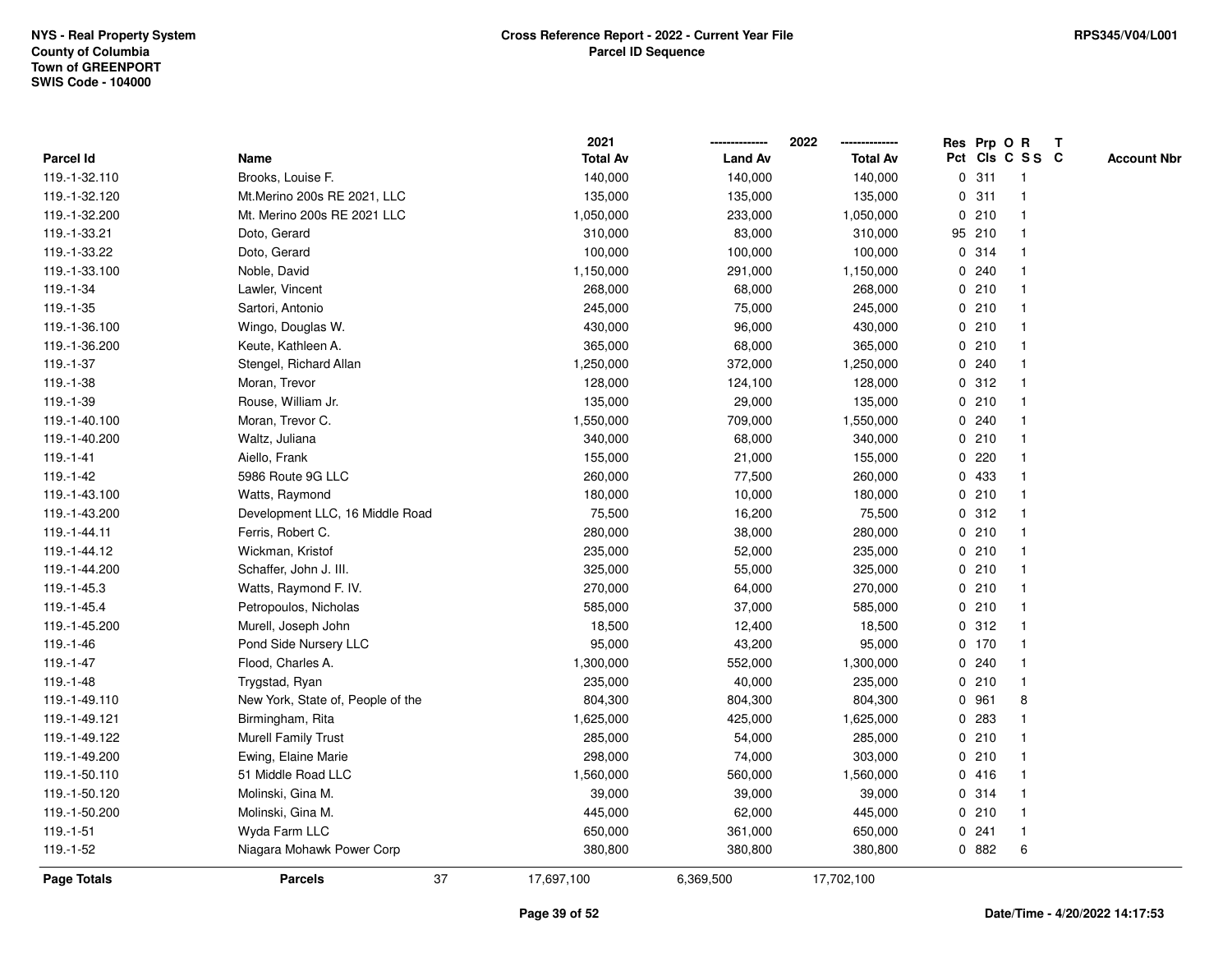|                    |                                  |    | 2021            |                | 2022            |             |        | Res Prp O R     | T |                    |
|--------------------|----------------------------------|----|-----------------|----------------|-----------------|-------------|--------|-----------------|---|--------------------|
| <b>Parcel Id</b>   | Name                             |    | <b>Total Av</b> | <b>Land Av</b> | <b>Total Av</b> |             |        | Pct Cls C S S C |   | <b>Account Nbr</b> |
| 119.-1-53          | Greenport Water District No 1    |    | 310,500         | 296,200        | 310,500         | 0           | 331    | 8               |   |                    |
| 119.-1-54          | O'connell, Joseph                |    | 212,000         | 30,000         | 212,000         | 0           | 210    | -1              |   |                    |
| $119.-1-55$        | Girardi, Peter G.                |    | 175,000         | 65,000         | 175,000         |             | 0210   | -1              |   |                    |
| 119.-1-56          | Jackman, Roderick                |    | 245,000         | 29,000         | 245,000         |             | 0210   |                 |   |                    |
| $119.-1-57$        | Shoreview Investments LLC        |    | 110,000         | 33,000         | 110,000         |             | 0210   |                 |   |                    |
| 119.-1-58          | Sweet, Joann H.                  |    | 226,000         | 31,000         | 226,000         |             | 0210   |                 |   |                    |
| 119.-1-59          | Super, Stephen                   |    | 550,000         | 106,000        | 550,000         |             | 0.240  |                 |   |                    |
| 119.-1-60.100      | Smith, Carolyn J.                |    | 525,000         | 74,000         | 525,000         | 0           | 210    |                 |   |                    |
| 119.-1-60.200      | Woznieski, Stephen               |    | 185,000         | 78,000         | 185,000         |             | 74 210 | -1              |   |                    |
| $119.-1-61$        | Pagnani, Robert L.               |    | 200,000         | 32,000         | 200,000         |             | 0210   | -1              |   |                    |
| 119.-1-62          | RHUS ILEX LLC                    |    | 250,000         | 53,600         | 250,000         |             | 0 484  |                 |   |                    |
| $119.-1-63$        | Alger, Donald                    |    | 27,700          | 17,200         | 27,700          |             | 0 331  |                 |   |                    |
| 119.-1-64          | Moran, Trevor                    |    | 245,000         | 30,000         | 245,000         | 0           | 283    |                 |   |                    |
| 119.-1-66          | Stewarts Ice Cream Co Inc        |    | 995,000         | 185,000        | 995,000         |             | 0486   |                 |   |                    |
| 119.-1-67          | Dean, Judith                     |    | 125,000         | 18,000         | 125,000         | 0           | 210    |                 |   |                    |
| 119.-1-68          | Allen, Sean                      |    | 276,000         | 32,000         | 276,000         | 0           | 210    | $\mathbf{1}$    |   |                    |
| 119.-1-69          | Columbia/Greene, County Of       |    | 450,000         | 423,100        | 450,000         |             | 0 613  | 8               |   |                    |
| 119.-1-70          | Columbia/Greene, County Of       |    | 24,400,000      | 1,708,200      | 24,400,000      |             | 0613   | 8               |   |                    |
| $119.-1-71$        | O'Brien, Maureen M.              |    | 265,000         | 22,000         | 265,000         |             | 0210   |                 |   |                    |
| 119.-1-72          | Dancer, Andrew III.              |    | 125,000         | 42,000         | 125,000         |             | 0210   |                 |   |                    |
| 119.-1-73          | Soldo, Florence                  |    | 162,000         | 15,000         | 162,000         |             | 0210   |                 |   |                    |
| 119.-1-74          | O'Brien, Maureen M.              |    | 194,800         | 194,800        | 194,800         | 0           | 311    |                 |   |                    |
| 119.-1-75.110      | Cipriano, Mattia                 |    | 106,500         | 106,500        | 106,500         | 0           | 322    |                 |   |                    |
| 119.-1-75.120      | Capone, Steven Anton             |    | 260,000         | 36,000         | 260,000         | $\mathbf 0$ | 210    | $\overline{1}$  |   |                    |
| 119.-1-75.200      | Cipolla, Oreste                  |    | 426,000         | 37,000         | 426,000         |             | 0210   |                 |   |                    |
| 119.-1-76          | Rockefeller, William & Catherine |    | 584,000         | 356,000        | 584,000         |             | 0.241  |                 |   |                    |
| 119.-1-77          | Topal, Alan                      |    | 195,000         | 16,200         | 195,000         |             | 0.484  |                 |   |                    |
| 119.-1-78          | Kovalich, Mary Ann               |    | 340,000         | 66,000         | 340,000         | 0           | 210    |                 |   |                    |
| 119.-1-79          | Ludwig, David M.                 |    | 920,000         | 149,000        | 920,000         |             | 0210   |                 |   |                    |
| 119.-1-80          | NRTP Unit 214 LLC                |    | 250,000         | 95,000         | 250,000         | 0           | 210    |                 |   |                    |
| 119.-1-81          | Larsen, Thomas                   |    | 370,000         | 90,000         | 370,000         |             | 0210   | -1              |   |                    |
| 119.-1-82          | Shaver, Richard J.               |    | 650,000         | 122,000        | 650,000         |             | 0210   | -1              |   |                    |
| 119.-1-83          | Bartolotta, Joanne Day           |    | 295,000         | 68,000         | 295,000         |             | 0210   |                 |   |                    |
| 119.-1-84          | Salerno, Martin                  |    | 230,000         | 56,000         | 230,000         |             | 0210   |                 |   |                    |
| 119.-1-85          | Miller, Randall Joseph II.       |    | 320,000         | 68,000         | 320,000         |             | 0210   | -1              |   |                    |
| 119.-1-86          | Greenport Water District No 1    |    | 400,000         | 64,800         | 400,000         | 0           | 822    | 8               |   |                    |
| $119.-1-87$        | Windhorst, Robert A.             |    | 105,000         | 11,000         | 105,000         |             | 0210   | $\overline{1}$  |   |                    |
| <b>Page Totals</b> | <b>Parcels</b>                   | 37 | 35,705,500      | 4,856,600      | 35,705,500      |             |        |                 |   |                    |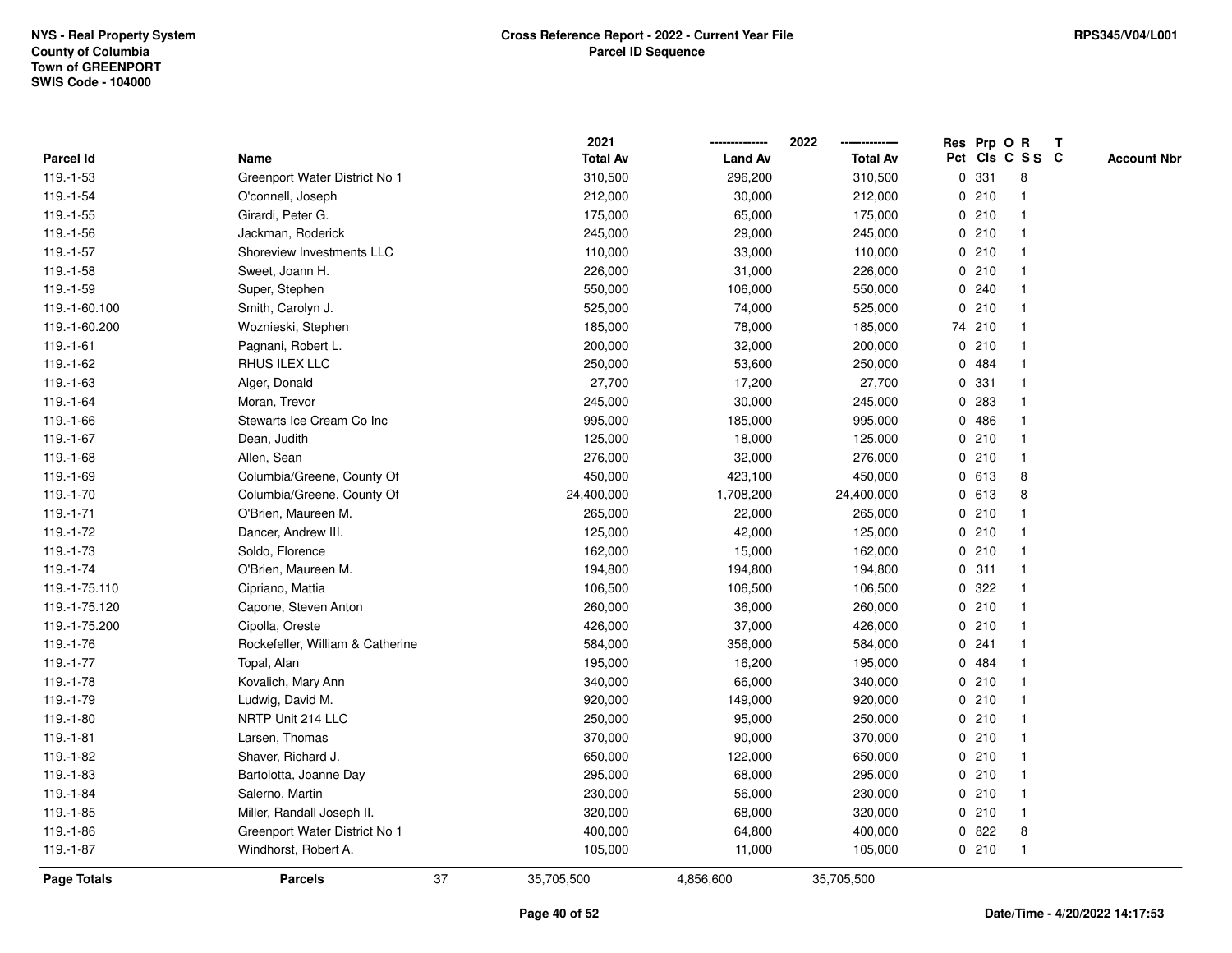|                    |                                 |    | 2021            |                | 2022            | Res Prp O R |                 |                | T |                    |
|--------------------|---------------------------------|----|-----------------|----------------|-----------------|-------------|-----------------|----------------|---|--------------------|
| Parcel Id          | Name                            |    | <b>Total Av</b> | <b>Land Av</b> | <b>Total Av</b> |             | Pct Cls C S S C |                |   | <b>Account Nbr</b> |
| 119.-1-88          | Gagen, Robert                   |    | 400,000         | 130,000        | 400,000         | 0           | 210             | -1             |   |                    |
| 119.-1-89          | Grabowski, James                |    | 275,000         | 54,000         | 275,000         | 0           | 210             | -1             |   |                    |
| 119.-1-90          | Drew, Fred P.                   |    | 115,000         | 115,000        | 115,000         |             | 0 314           | $\mathbf{1}$   |   |                    |
| 119.-1-91          | Ford, Matthew Scott             |    | 695,000         | 175,000        | 695,000         |             | 0210            |                |   |                    |
| 119.-1-92          | Hudson Dogwood LLC              |    | 2,175,000       | 283,000        | 2,175,000       |             | 0210            |                |   |                    |
| 119.-1-93          | Lunastormi LLC                  |    | 1,250,000       | 231,000        | 1,250,000       |             | 0210            |                |   |                    |
| 119.-1-94          | Levinson, Michael               |    | 165,500         | 163,500        | 165,500         |             | 0.312           |                |   |                    |
| 119.-1-95          | Philipps, Harold                |    | 1,600,000       | 412,000        | 1,600,000       | 0           | 210             | $\overline{1}$ |   |                    |
| 119.-1-96          | Holcim (US), Inc                |    | 2,150,000       | 1,402,000      | 2,150,000       |             | 0 715           | -1             |   |                    |
| $120.-1-1$         | Russell, Marjorie Ann           |    | 360,000         | 56,000         | 360,000         |             | 0210            | -1             |   |                    |
| $120.-1-3$         | Great Blue Enterprises, INC     |    | 120,000         | 14,000         | 120,000         |             | 0 230           |                |   |                    |
| $120.-1-4$         | Munz, Melinda Marie             |    | 122,000         | 9,000          | 122,000         |             | 0210            |                |   |                    |
| $120.-1-5$         | Buchanan, Sandra                |    | 134,000         | 8,000          | 134,000         | 0           | 220             |                |   |                    |
| $120.-1-6$         | Wilhelm, Joseph                 |    | 106,000         | 8,000          | 106,000         |             | 0210            |                |   |                    |
| $120.-1-8$         | Colarusso & Son Inc, A          |    | 1,350,000       | 196,000        | 1,350,000       | 0           | 720             |                |   |                    |
| $120.-1-9$         | 1949 Hudson LLC                 |    | 219,000         | 219,000        | 219,000         |             | 0, 105          | $\overline{1}$ |   |                    |
| $120.-1-10$        | Keeler, Eugene                  |    | 355,000         | 30,000         | 355,000         |             | 0210            | $\mathbf{1}$   |   |                    |
| $120.-1-11.1$      | 1949 Hudson LLC                 |    | 340,000         | 101,000        | 340,000         |             | 0.240           |                |   |                    |
| $120.-1-11.2$      | 1949 Hudson LLC                 |    | 175,000         | 48,000         | 175,000         |             | 0210            |                |   |                    |
| 120.-1-12.100      | Hudson, City of                 |    | 300,000         | 300,000        | 300,000         |             | 0822            | 6              |   |                    |
| 120.-1-12.100-1    | Hudson, City of                 |    | 224,210         | 32,000         | 224,210         |             | 0822            | 6              |   |                    |
| 120.-1-12.200      | Colarusso & Son Inc, A          |    | 144,000         | 144,000        | 144,000         | 0           | 340             |                |   |                    |
| $120.-1-13$        | Colarusso Peter A.              |    | 84,000          | 84,000         | 84,000          | 0           | 720             | $\overline{1}$ |   |                    |
| $120.-1-19$        | Greenport, Town of              |    | 30,000          | 30,000         | 30,000          | $\mathbf 0$ | 340             | 8              |   |                    |
| 120.-1-20          | Greenport, Town of              |    | 200,000         | 91,300         | 200,000         |             | 0 651           | 8              |   |                    |
| 120.-1-28.100      | Colarusso Ventures, LLC         |    | 6,575,000       | 6,575,000      | 6,575,000       |             | 0 720           |                |   |                    |
| 120.-1-28.200      | Greenport, Town of              |    | 65,600          | 65,600         | 65,600          |             | 0.314           | 8              |   |                    |
| $120.-1-35$        | Williams, Cody                  |    | 348,000         | 235,000        | 348,000         | 0           | 220             |                |   |                    |
| 120.-1-38          | Wasserman, Rosanne              |    | 74,000          | 9,000          | 74,000          |             | 0210            |                |   |                    |
| 120.-1-39          | Simi, Dusty                     |    | 156,000         | 27,000         | 156,000         | 0           | 210             | -1             |   |                    |
| 120.-1-40          | Anwar, Tahira                   |    | 300,000         | 31,000         | 300,000         |             | 0411            | $\mathbf{1}$   |   |                    |
| $120.-1-41$        | <b>Greenport Water District</b> |    | 600,000         | 36,000         | 600,000         |             | 0822            | 8              |   |                    |
| 120.-1-42          | Flach Dev & Realty Inc          |    | 1,282,500       | 140,000        | 1,282,500       |             | 0.280           |                |   |                    |
| $128.-1-1.1$       | Zlomek, Alan R.                 |    | 28,000          | 28,000         | 28,000          |             | 0 322           |                |   |                    |
| $128.-1-1.2$       | Ulmer, Michael K.               |    | 204,000         | 30,000         | 204,000         |             | 0210            | -1             |   |                    |
| $128.-1-2$         | Finn, James                     |    | 172,000         | 30,000         | 172,000         |             | 0210            | $\overline{1}$ |   |                    |
| $128.-1-3$         | New York, State of              |    | 15,000          | 15,000         | 15,000          |             | 0 961           | 8              |   |                    |
| <b>Page Totals</b> | <b>Parcels</b>                  | 37 | 22,908,810      | 11,557,400     | 22,908,810      |             |                 |                |   |                    |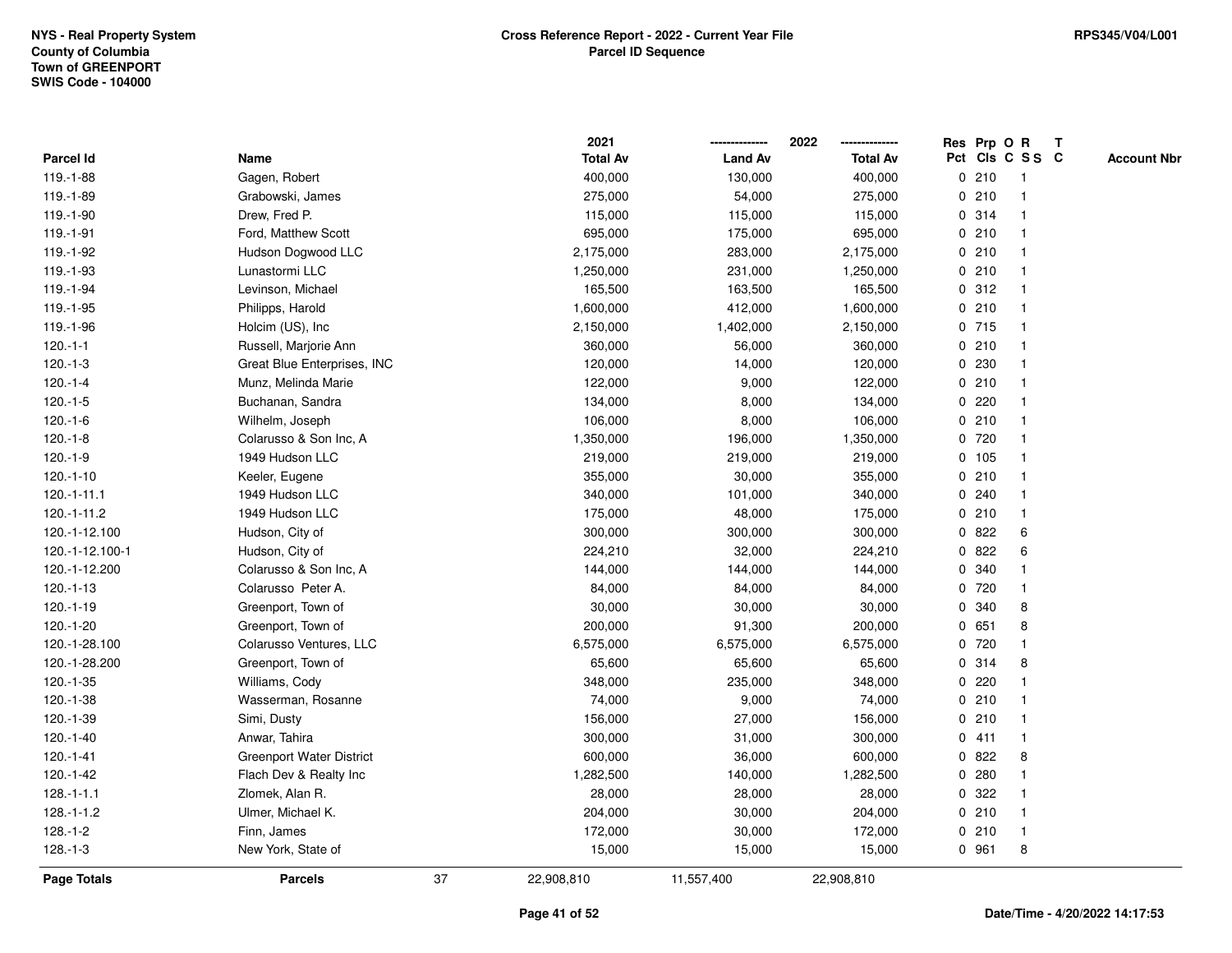|                    |                              |    | 2021            |                | 2022            |             |       | Res Prp O R             | $\mathbf{T}$ |                    |
|--------------------|------------------------------|----|-----------------|----------------|-----------------|-------------|-------|-------------------------|--------------|--------------------|
| Parcel Id          | Name                         |    | <b>Total Av</b> | <b>Land Av</b> | <b>Total Av</b> |             |       | Pct Cls C S S C         |              | <b>Account Nbr</b> |
| $128.-1-4$         | New York, State of           |    | 610,000         | 267,500        | 610,000         |             | 0 651 | 8                       |              |                    |
| $128.-1-5$         | Campbell, Edgar P.           |    | 33,500          | 33,500         | 33,500          |             | 0.314 |                         |              |                    |
| $128.-1-6$         | Campbell, Edgar P.           |    | 45,000          | 45,000         | 45,000          |             | 0.314 | -1                      |              |                    |
| $128.-1-7$         | Campbell, Edgar P.           |    | 385,300         | 280,100        | 385,300         |             | 0.240 | $\mathbf{1}$            |              |                    |
| 128.-1-8.100       | Brengel, Peter               |    | 595,000         | 359,000        | 595,000         |             | 0.241 | $\overline{\mathbf{1}}$ |              |                    |
| 128.-1-8.200       | Daly, Ruth Rosalind          |    | 420,000         | 59,000         | 420,000         |             | 0 230 | -1                      |              |                    |
| $128.-1-9$         | Osswald, Herman Jr.          |    | 250,000         | 146,000        | 250,000         |             | 0.240 |                         |              |                    |
| $128.-1-10$        | Osswald, Herman Graham       |    | 195,000         | 36,000         | 195,000         |             | 0210  |                         |              |                    |
| 128.-1-11.100      | West, Jeffrey David          |    | 247,000         | 77,000         | 247,000         |             | 0210  | $\mathbf{1}$            |              |                    |
| 128.-1-11.200      | Gould, Donna                 |    | 206,000         | 67,000         | 206,000         |             | 0210  |                         |              |                    |
| 128.-1-12.100      | Hills, Daniel                |    | 212,500         | 179,000        | 212,500         |             | 0.260 | $\mathbf{1}$            |              |                    |
| 128.-1-12.200      | Hills, Robert                |    | 170,000         | 37,000         | 170,000         |             | 0210  | $\mathbf{1}$            |              |                    |
| $128 - 1 - 13$     | Lynlee, LLC                  |    | 122,000         | 60,000         | 122,000         |             | 0210  | $\mathbf 1$             |              |                    |
| $128.-1-14$        | Ganey, Jennifer              |    | 285,000         | 34,000         | 285,000         |             | 0210  |                         |              |                    |
| 128.-1-15.111      | Diamond, Laura               |    | 285,000         | 71,000         | 285,000         |             | 0210  |                         |              |                    |
| 128.-1-15.112      | Alimonti, Kenneth R.         |    | 235,000         | 40,000         | 235,000         |             | 0210  | -1                      |              |                    |
| 128.-1-15.120      | Gould, Donna                 |    | 26,700          | 26,700         | 26,700          | $\mathbf 0$ | 314   | $\overline{\mathbf{1}}$ |              |                    |
| 128.-1-15.200      | Alimonti, Richard            |    | 200,000         | 36,000         | 200,000         |             | 0210  | -1                      |              |                    |
| $128.-1-16$        | Simons, Albert III.          |    | 575,000         | 87,000         | 575,000         |             | 0210  | $\mathbf{1}$            |              |                    |
| $128.-1-17$        | <b>JKJR Enterprises, LLC</b> |    | 4,100           | 4,100          | 4,100           |             | 0.314 |                         |              |                    |
| $128.-1-18$        | Morhaim, Howard              |    | 495,000         | 58,000         | 495,000         |             | 0210  |                         |              |                    |
| 128.-1-19          | Aaron, Peter                 |    | 435,000         | 116,000        | 435,000         |             | 0.240 |                         |              |                    |
| 128.-1-20          | Feller, Henry                |    | 195,000         | 19,000         | 195,000         |             | 0210  | -1                      |              |                    |
| $128.-1-21$        | Wright, Thomas R.            |    | 141,000         | 18,000         | 141,000         |             | 0210  | $\mathbf{1}$            |              |                    |
| 128.-1-22          | Livingston, Isabel           |    | 2,800           | 2,800          | 2,800           |             | 0.311 | $\mathbf 1$             |              |                    |
| 128.-1-23          | Williams, Brenda Joyce       |    | 2,000           | 2,000          | 2,000           |             | 0.311 | $\mathbf 1$             |              |                    |
| 128.-1-24          | Williams, Brenda Joyce       |    | 105,000         | 10,000         | 105,000         |             | 0210  |                         |              |                    |
| 128.-1-25          | SS Flip LLC                  |    | 55,000          | 15,000         | 55,000          |             | 0210  |                         |              |                    |
| 128.-1-26          | Nack, Everett Jr.            |    | 100,000         | 30,000         | 100,000         |             | 0210  | $\overline{\mathbf{1}}$ |              |                    |
| 128.-1-27          | WFF and KC subsidiary LLC    |    | 155,000         | 13,000         | 155,000         |             | 0210  | -1                      |              |                    |
| 128.-1-28          | Clear Channel Broadcasting   |    | 198,000         | 151,600        | 198,000         |             | 0 833 | $\mathbf{1}$            |              |                    |
| 128.-1-29          | Robinson Jeffrey E           |    | 6,900           | 6,900          | 6,900           |             | 0.315 | $\mathbf 1$             |              |                    |
| 128.-1-30          | Donohue, Claire              |    | 185,000         | 20,000         | 185,000         |             | 0210  | $\mathbf 1$             |              |                    |
| $129.-1-1$         | New York, State of           |    | 7,208,000       | 2,581,700      | 7,208,000       |             | 0 961 | 8                       |              |                    |
| $129.-1-2.3$       | Grabowski, James             |    | 13,600          | 13,600         | 13,600          |             | 0.314 | $\mathbf 1$             |              |                    |
| $129.-1-2.4$       | Grabowski, James             |    | 525,000         | 57,000         | 525,000         |             | 0210  | $\mathbf{1}$            |              |                    |
| 129.-1-2.110       | Shader, Michael              |    | 300,000         | 173,000        | 300,000         |             | 0.240 | $\mathbf{1}$            |              |                    |
| <b>Page Totals</b> | <b>Parcels</b>               | 37 | 15,224,400      | 5,232,500      | 15,224,400      |             |       |                         |              |                    |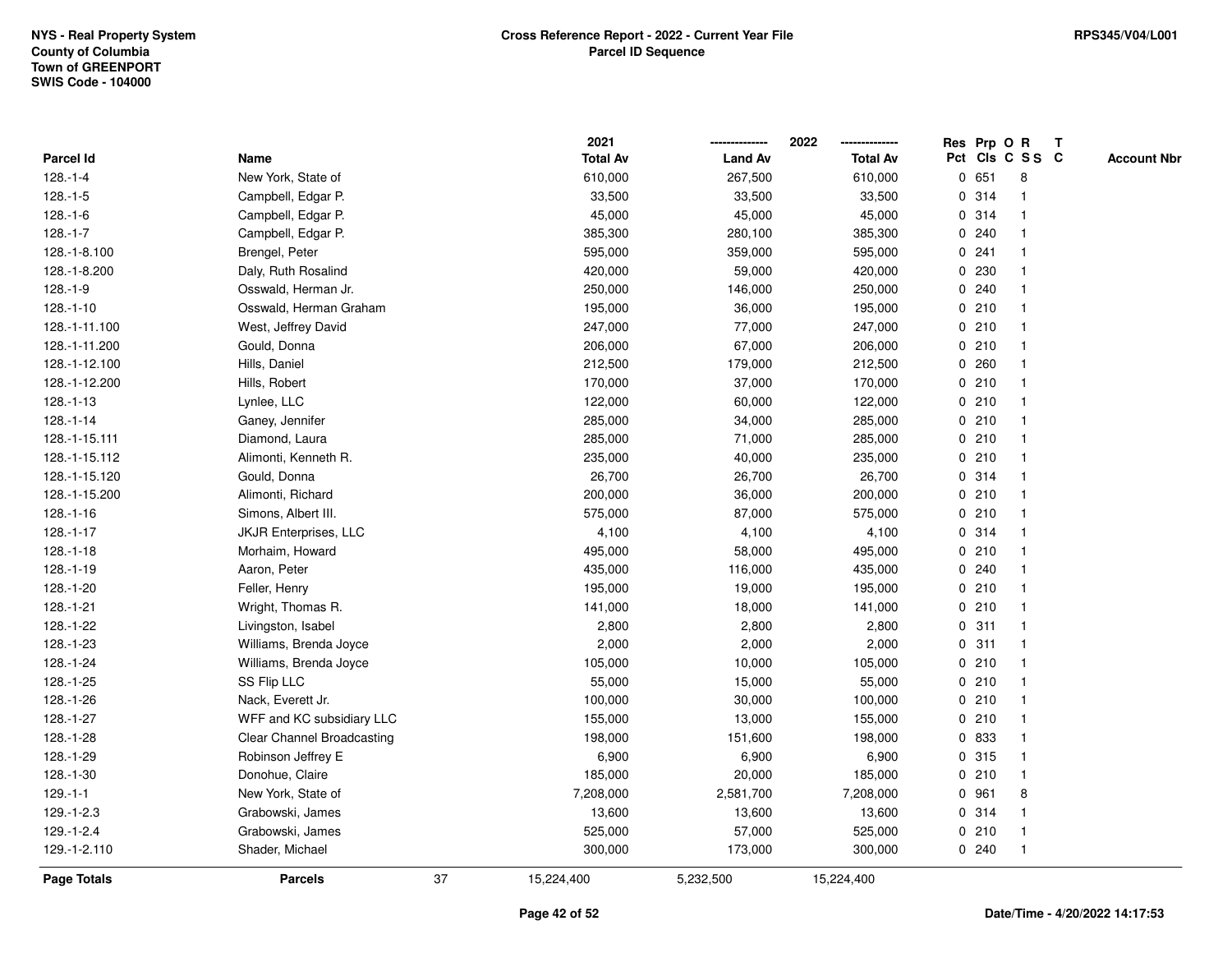|                 |                               |    | 2021            |                | 2022            |       | Res Prp O R     | Т |                    |
|-----------------|-------------------------------|----|-----------------|----------------|-----------------|-------|-----------------|---|--------------------|
| Parcel Id       | Name                          |    | <b>Total Av</b> | <b>Land Av</b> | <b>Total Av</b> |       | Pct Cls C S S C |   | <b>Account Nbr</b> |
| 129.-1-3.3      | Jones, Dexter                 |    | 305,000         | 36,000         | 305,000         | 0210  | $\mathbf{1}$    |   |                    |
| $129. - 1 - 4$  | Grabowski, Michael            |    | 400,000         | 52,000         | 400,000         | 0210  | $\mathbf{1}$    |   |                    |
| 129.-1-5.100    | Griffin, Judith               |    | 435,000         | 108,000        | 435,000         | 0210  | $\mathbf{1}$    |   |                    |
| 129.-1-5.200    | Griffin, Alan                 |    | 585,000         | 82,200         | 585,000         | 0411  | $\mathbf{1}$    |   |                    |
| $129.-1-6$      | Sanchez, Aron                 |    | 196,000         | 21,000         | 196,000         | 0210  | $\mathbf{1}$    |   |                    |
| 129.-1-7.111    | Genito, James D.              |    | 22,800          | 22,800         | 22,800          | 0.314 | $\mathbf{1}$    |   |                    |
| 129.-1-7.112    | Genito, James                 |    | 206,000         | 34,000         | 206,000         | 0210  | $\mathbf{1}$    |   |                    |
| 129.-1-7.120    | Szafran, Edward               |    | 176,000         | 26,000         | 176,000         | 0210  | $\mathbf{1}$    |   |                    |
| 129.-1-7.200    | CCRC Inc.                     |    | 305,000         | 52,000         | 305,000         | 0210  | 8               |   |                    |
| $129. - 1 - 8$  | Caruso, William               |    | 46,200          | 46,200         | 46,200          | 0.314 | $\mathbf{1}$    |   |                    |
| $129.-1-9$      | Piekarski, Henry J.           |    | 51,600          | 51,600         | 51,600          | 0.314 | $\mathbf{1}$    |   |                    |
| $129.-1-10$     | Kraus, Kenneth J.             |    | 8,000           | 8,000          | 8,000           | 0.311 | $\mathbf{1}$    |   |                    |
| $129.-1-11$     | Gaylord, Mark                 |    | 226,000         | 31,000         | 226,000         | 0210  | 1               |   |                    |
| $129.-1-12$     | Greenport Fire Dist, Town of  |    | 11,300          | 11,300         | 11,300          | 0.314 | 8               |   |                    |
| $129. - 1 - 13$ | Greenport Fire Dist, Town of  |    | 250,000         | 28,400         | 250,000         | 0 662 | 8               |   |                    |
| 129.-1-14.3     | Horner, Hugh E.               |    | 32,100          | 32,100         | 32,100          | 0.311 | $\mathbf{1}$    |   |                    |
| 129.-1-14.4     | Gardener, Charissa            |    | 61,200          | 61,200         | 61,200          | 0.311 | $\mathbf{1}$    |   |                    |
| 129.-1-14.5     | Gardener, Charissa            |    | 18,000          | 18,000         | 18,000          | 0.311 | $\mathbf{1}$    |   |                    |
| 129.-1-14.210   | Huston, Elizabeth             |    | 270,000         | 56,000         | 270,000         | 0210  | $\mathbf{1}$    |   |                    |
| 129.-1-14.220   | Perry, Kristopher             |    | 236,000         | 75,000         | 236,000         | 0.312 | $\mathbf{1}$    |   |                    |
| $129. - 1 - 15$ | Bielefeldt, Ryan M.           |    | 200,000         | 30,000         | 200,000         | 0210  | $\mathbf{1}$    |   |                    |
| 129.-1-16       | Shufelt, Keven L.             |    | 200,000         | 30,000         | 200,000         | 0210  | $\mathbf{1}$    |   |                    |
| $129. - 1 - 17$ | Van Deusen, Mark A. JT.       |    | 210,000         | 30,000         | 210,000         | 0210  | $\mathbf{1}$    |   |                    |
| $129. - 1 - 18$ | Turner, Matthew               |    | 164,000         | 95,000         | 164,000         | 0.240 | $\mathbf{1}$    |   |                    |
| 129.-1-19       | Baker Family Farm, Don LLC    |    | 925,000         | 538,000        | 925,000         | 0.241 | $\mathbf{1}$    |   |                    |
| 129.-1-20.111   | Stellar Realty @ Holding Co.  |    | 1,000,000       | 383,000        | 1,000,000       | 0.241 | 1               |   |                    |
| 129.-1-20.112   | Lups, Anna MD.                |    | 372,000         | 30,000         | 372,000         | 0210  | 1               |   |                    |
| 129.-1-20.120   | Stiffler, Anthony E.          |    | 199,000         | 26,000         | 199,000         | 0210  | $\mathbf{1}$    |   |                    |
| 129.-1-20.200   | Baker, James                  |    | 18,600          | 18,600         | 18,600          | 0.322 | $\mathbf{1}$    |   |                    |
| 129.-1-21       | Lynlee, LLC                   |    | 512,500         | 512,500        | 512,500         | 0.322 | $\mathbf{1}$    |   |                    |
| 129.-1-22       | Lynlee, LLC                   |    | 825,000         | 126,400        | 825,000         | 0.240 | $\mathbf{1}$    |   |                    |
| 129.-1-23       | Kosovac, Dennis               |    | 305,000         | 27,000         | 305,000         | 0210  | $\mathbf{1}$    |   |                    |
| 129.-1-24       | Lynlee, LLC                   |    | 63,000          | 63,000         | 63,000          | 0.314 | $\mathbf{1}$    |   |                    |
| 129.-1-25       | Baker, James                  |    | 295,000         | 44,000         | 295,000         | 0210  | $\mathbf{1}$    |   |                    |
| 129.-1-26       | Ihlenburg 2005 Trust, Susan L |    | 345,000         | 62,400         | 345,000         | 0411  | $\mathbf{1}$    |   |                    |
| 129.-1-27       | Eger, James G.                |    | 200,000         | 34,000         | 200,000         | 0210  | $\mathbf{1}$    |   |                    |
| 129.-1-28       | Feller, Arthur Jr.            |    | 155,000         | 28,000         | 155,000         | 0210  | $\mathbf{1}$    |   |                    |
| Page Totals     | <b>Parcels</b>                | 37 | 9,830,300       | 2,930,700      | 9,830,300       |       |                 |   |                    |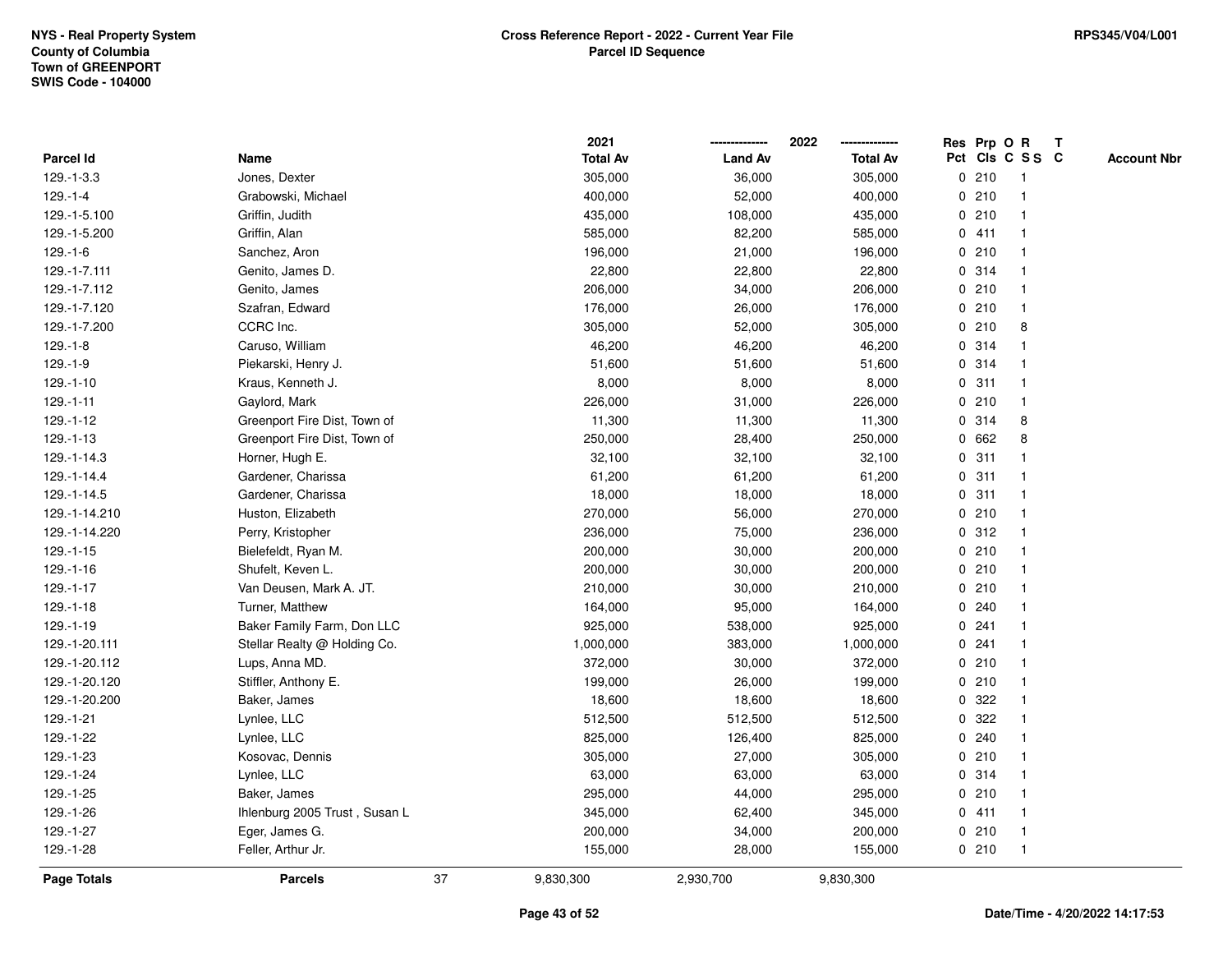|               |                            |    | 2021            |                | 2022            | Res Prp O R |                 | Т |                    |
|---------------|----------------------------|----|-----------------|----------------|-----------------|-------------|-----------------|---|--------------------|
| Parcel Id     | Name                       |    | <b>Total Av</b> | <b>Land Av</b> | <b>Total Av</b> |             | Pct Cls C S S C |   | <b>Account Nbr</b> |
| 129.-1-29.3   | Aspinwall, Ann             |    | 650,000         | 172,000        | 650,000         | 0.240       | $\mathbf{1}$    |   |                    |
| 129.-1-29.4   | Inman, Christopher S.      |    | 300,000         | 50,000         | 300,000         | 0210        | 1               |   |                    |
| 129.-1-30.111 | Thau, Andrea P.            |    | 310,000         | 141,000        | 310,000         | 0.240       | $\mathbf{1}$    |   |                    |
| 129.-1-30.112 | Anuska, Michael            |    | 25,700          | 25,700         | 25,700          | 0.314       |                 |   |                    |
| 129.-1-30.120 | Sheak, Wallace             |    | 3,100           | 3,100          | 3,100           | 0.314       |                 |   |                    |
| 129.-1-30.200 | Anuska, Michael            |    | 165,000         | 44,000         | 165,000         | 0210        |                 |   |                    |
| 129.-1-30.200 | Anuska, Elfriede           |    | 165,000         | 44,000         | 165,000         | 0210        | $\mathbf{1}$    |   |                    |
| 129.-1-31     | Strickland, Elizabeth      |    | 87,000          | 18,000         | 87,000          | 0210        | $\mathbf{1}$    |   |                    |
| 129.-1-32     | Jornov, Terri              |    | 145,000         | 26,000         | 145,000         | 0210        | 1               |   |                    |
| 129.-1-33     | Zyko, Barbara J.           |    | 150,000         | 30,000         | 150,000         | 0210        | $\mathbf{1}$    |   |                    |
| 129.-1-34     | Scrodin, Timothy F.        |    | 200,000         | 35,000         | 200,000         | 0210        | $\mathbf 1$     |   |                    |
| 129.-1-35     | White Birch Marketing Inc  |    | 42,300          | 42,300         | 42,300          | 0.314       |                 |   |                    |
| 129.-1-36     | Filiberti, Joanne          |    | 274,000         | 41,000         | 274,000         | 0210        |                 |   |                    |
| 129.-1-37     | Lee, Lynn E.               |    | 156,000         | 39,000         | 156,000         | 0210        | 1               |   |                    |
| 129.-1-38     | Lee, Lynn                  |    | 21,000          | 21,000         | 21,000          | 0.314       | $\mathbf{1}$    |   |                    |
| 129.-1-39     | Brooker, Michael           |    | 215,000         | 38,000         | 215,000         | 0210        | $\mathbf{1}$    |   |                    |
| 129.-1-40     | Johnson, Sirena M.         |    | 166,000         | 38,000         | 166,000         | 0210        | $\mathbf{1}$    |   |                    |
| 129.-1-41.200 | Arce, Chelsey              |    | 104,000         | 16,000         | 104,000         | 0210        | 1               |   |                    |
| 129.-1-42     | Turner, Matthew            |    | 230,000         | 37,000         | 230,000         | 0210        | 1               |   |                    |
| 129.-1-43     | Coons, Edward              |    | 170,000         | 34,000         | 170,000         | 0210        |                 |   |                    |
| 129.-1-44.211 | Hall, Sherwood             |    | 375,000         | 97,000         | 375,000         | 0210        | $\mathbf{1}$    |   |                    |
| 129.-1-44.212 | Hall, Jason C.             |    | 315,000         | 43,000         | 315,000         | 0210        | $\mathbf{1}$    |   |                    |
| 129.-1-45.100 | Fingar, Peter G.           |    | 176,000         | 42,000         | 176,000         | 0210        | $\mathbf{1}$    |   |                    |
| 129.-1-45.220 | Colarusso, David A.        |    | 365,000         | 67,000         | 365,000         | 0210        | $\mathbf{1}$    |   |                    |
| $129.-1-47$   | Blumberg, Jason            |    | 1,375,000       | 85,000         | 1,375,000       | 0.240       | $\mathbf 1$     |   |                    |
| 129.-1-48.100 | Kolodziej, Regina          |    | 200,000         | 83,000         | 200,000         | 0210        |                 |   |                    |
| 129.-1-48.200 | Kolodziej-Zincio, Maria C. |    | 100,000         | 12,000         | 100,000         | 0210        |                 |   |                    |
| 129.-1-49     | Colarusso & Son Inc, A     |    | 21,200          | 21,200         | 21,200          | 0.314       | $\mathbf{1}$    |   |                    |
| 129.-1-50     | 308 County Route 14 LLC    |    | 820,000         | 37,000         | 1,320,000       | 0210        | $\mathbf{1}$    |   |                    |
| $129.-1-51$   | 308 County Route 14 LLC    |    | 20,300          | 20,300         | 20,300          | 0.314       | $\mathbf{1}$    |   |                    |
| 129.-1-52     | Simons, Jonathan           |    | 470,000         | 77,000         | 470,000         | 0210        | 1               |   |                    |
| 129.-1-53     | Lippert, Charles           |    | 178,000         | 33,000         | 178,000         | 0210        | $\mathbf 1$     |   |                    |
| 129.-1-54     | Turner, Morgan             |    | 295,000         | 44,000         | 295,000         | 0210        |                 |   |                    |
| 129.-1-55     | Salerno, Mary T.           |    | 324,000         | 40,000         | 324,000         | 0210        |                 |   |                    |
| 129.-1-56     | Lepis, Erik V.             |    | 21,600          | 21,600         | 21,600          | 0.314       | $\mathbf 1$     |   |                    |
| 129.-1-57.111 | Coons, Edward P. Sr.       |    | 15,600          | 15,600         | 15,600          | 0.322       | $\mathbf{1}$    |   |                    |
| 129.-1-57.112 | Graziano, Gary             |    | 370,000         | 39,000         | 370,000         | 0210        | $\mathbf{1}$    |   |                    |
| Page Totals   | <b>Parcels</b>             | 37 | 9,020,800       | 1,672,800      | 9,520,800       |             |                 |   |                    |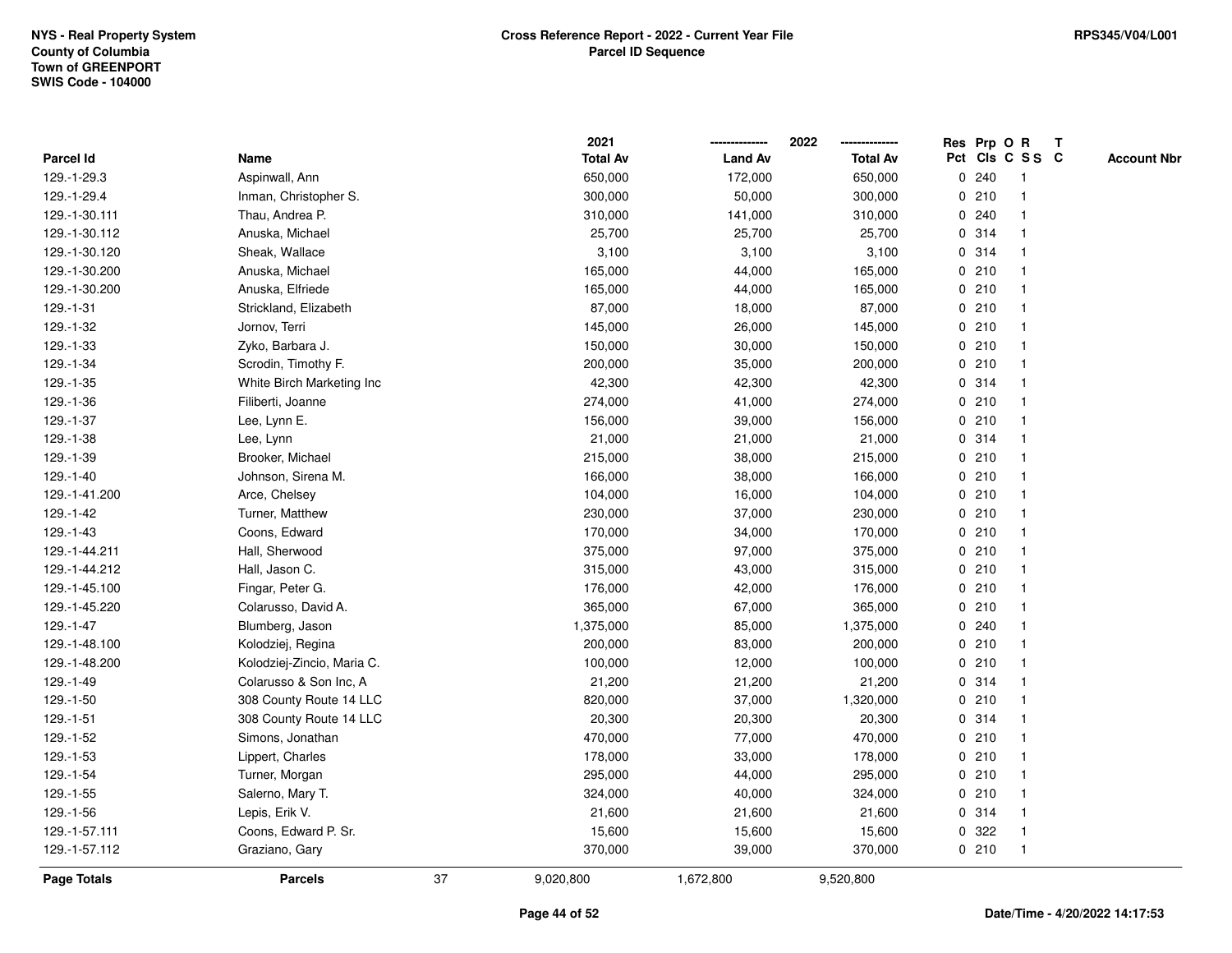|               |                                       |    | 2021            |                | 2022            |             |        | Res Prp O R     | T |                    |
|---------------|---------------------------------------|----|-----------------|----------------|-----------------|-------------|--------|-----------------|---|--------------------|
| Parcel Id     | Name                                  |    | <b>Total Av</b> | <b>Land Av</b> | <b>Total Av</b> |             |        | Pct Cls C S S C |   | <b>Account Nbr</b> |
| 129.-1-57.120 | McCormick, Raymond R.                 |    | 328,000         | 49,000         | 328,000         |             | 0210   | -1              |   |                    |
| $129.-2-1$    | Clark, Clayton Jr.                    |    | 264,000         | 30,000         | 264,000         | 0           | 210    | $\overline{1}$  |   |                    |
| 129.-2-2      | Bryan-Brown, Marc                     |    | 392,000         | 156,000        | 392,000         |             | 0.240  | $\mathbf{1}$    |   |                    |
| 129.-2-3.100  | Sullivan, Jennifer                    |    | 36,600          | 36,600         | 36,600          |             | 0 314  |                 |   |                    |
| 129.-2-3.200  | Turek Trust, Alfred & Joanne          |    | 129,000         | 39,000         | 129,000         |             | 0.260  |                 |   |                    |
| 129.-2-4      | The Scenic Hudson Land Trust          |    | 423,000         | 423,000        | 423,000         |             | 0.322  |                 |   |                    |
| 129.-2-5.100  | <b>SCHC Realty LLC</b>                |    | 122,000         | 24,000         | 122,000         |             | 0210   |                 |   |                    |
| 129.-2-5.210  | Accountable, Self Storage             |    | 280,000         | 54,400         | 280,000         | 0           | 442    |                 |   |                    |
| 129.-2-5.220  | S.C.H.C. Realty 1 LLC                 |    | 484,000         | 31,100         | 484,000         |             | 0 464  | -1              |   |                    |
| 129.-2-6.100  | Scenic Hudson Land Trust              |    | 234,200         | 234,200        | 234,200         |             | 0.322  | 1               |   |                    |
| 129.-2-6.200  | Adams, Robert Terrence                |    | 102,000         | 34,000         | 102,000         |             | 0210   |                 |   |                    |
| 129.-2-7      | <b>WEAPT LLC</b>                      |    | 1,275,000       | 105,300        | 1,275,000       |             | 0.442  |                 |   |                    |
| 129.-2-8.110  | Sullivan, Jennifer                    |    | 235,000         | 46,000         | 235,000         |             | 0210   |                 |   |                    |
| 129.-2-8.120  | Nolan, Roberta D.                     |    | 205,000         | 32,000         | 205,000         |             | 0210   |                 |   |                    |
| 129.-2-8.200  | Schmitt, George                       |    | 215,000         | 32,000         | 215,000         | $\mathbf 0$ | 210    |                 |   |                    |
| 129.-2-10     | Bryan-Brown, Marc                     |    | 93,400          | 93,400         | 93,400          | 0           | 322    |                 |   |                    |
| 129.-2-11     | Sutherland, Kenneth L.                |    | 190,000         | 22,000         | 190,000         |             | 0210   | $\mathbf 1$     |   |                    |
| 129.-2-13.21  | Draper, David R.                      |    | 275,000         | 67,200         | 275,000         |             | 0.485  |                 |   |                    |
| 129.-2-13.22  | Grisham, Michael                      |    | 690,000         | 250,000        | 690,000         |             | 0.240  |                 |   |                    |
| 129.-2-13.111 | Draper, David R.                      |    | 525,000         | 274,000        | 525,000         |             | 0.240  |                 |   |                    |
| 129.-2-13.121 | Landolphi, Donald F.                  |    | 405,000         | 99,000         | 405,000         |             | 0.240  |                 |   |                    |
| 129.-2-13.122 | Landolphi, Daniel R.                  |    | 298,000         | 28,000         | 298,000         | 0           | 210    |                 |   |                    |
| 129.-2-14     | Little Middle Farm LLC                |    | 980,000         | 96,000         | 980,000         | $\mathbf 0$ | 283    | $\overline{1}$  |   |                    |
| 129.-2-15     | <b>Creative Multiple Business USA</b> |    | 44,100          | 44,100         | 44,100          |             | 0 322  |                 |   |                    |
| 129.-2-16.110 | W.M.J.R. Holding Corp                 |    | 99,900          | 99,900         | 99,900          |             | 0.314  |                 |   |                    |
| 129.-2-16.120 | <b>UWO Vincent Pernetti</b>           |    | 195,000         | 82,000         | 195,000         |             | 0 484  |                 |   |                    |
| 129.-2-16.200 | Niagara Mohawk Power Corp             |    | 2,405,343       | 227,000        | 1,950,873       |             | 0 872  | 6               |   |                    |
| 129.-2-17     | Sinclair, Cecelia                     |    | 16,200          | 16,200         | 16,200          |             | 0 314  |                 |   |                    |
| 129.-2-18     | Sinclair, Cecelia                     |    | 215,000         | 24,000         | 215,000         | $\mathbf 0$ | 210    |                 |   |                    |
| 129.-2-19     | Cordato, Joseph C.                    |    | 400,000         | 72,000         | 400,000         |             | 0.240  |                 |   |                    |
| 129.-2-20     | Hardy, Ronald                         |    | 310,000         | 35,000         | 310,000         | $\mathbf 0$ | 220    | $\mathbf{1}$    |   |                    |
| 129.-2-21     | Hardy, Ronald                         |    | 9,600           | 9,600          | 9,600           |             | 0.314  |                 |   |                    |
| 129.-2-22     | Colarusso & Son Inc, A                |    | 495,000         | 43,300         | 495,000         |             | 0 433  |                 |   |                    |
| 129.-2-23     | Draffin, Catherine E.                 |    | 205,000         | 81,000         | 205,000         |             | 75 210 |                 |   |                    |
| 129.-2-24.1   | <b>Creative Multiple Business USA</b> |    | 298,400         | 298,400        | 298,400         |             | 0 105  |                 |   |                    |
| 129.-2-24.2   | Sunstream Hudson I LLC                |    | 1,800,000       | 200,000        | 1,800,000       | 0           | 331    | $\overline{1}$  |   |                    |
| 129.-2-25     | Grabowski, Michael                    |    | 140,000         | 133,000        | 140,000         |             | 0.312  | $\overline{1}$  |   |                    |
| Page Totals   | <b>Parcels</b>                        | 37 | 14,814,743      | 3,621,700      | 14,360,273      |             |        |                 |   |                    |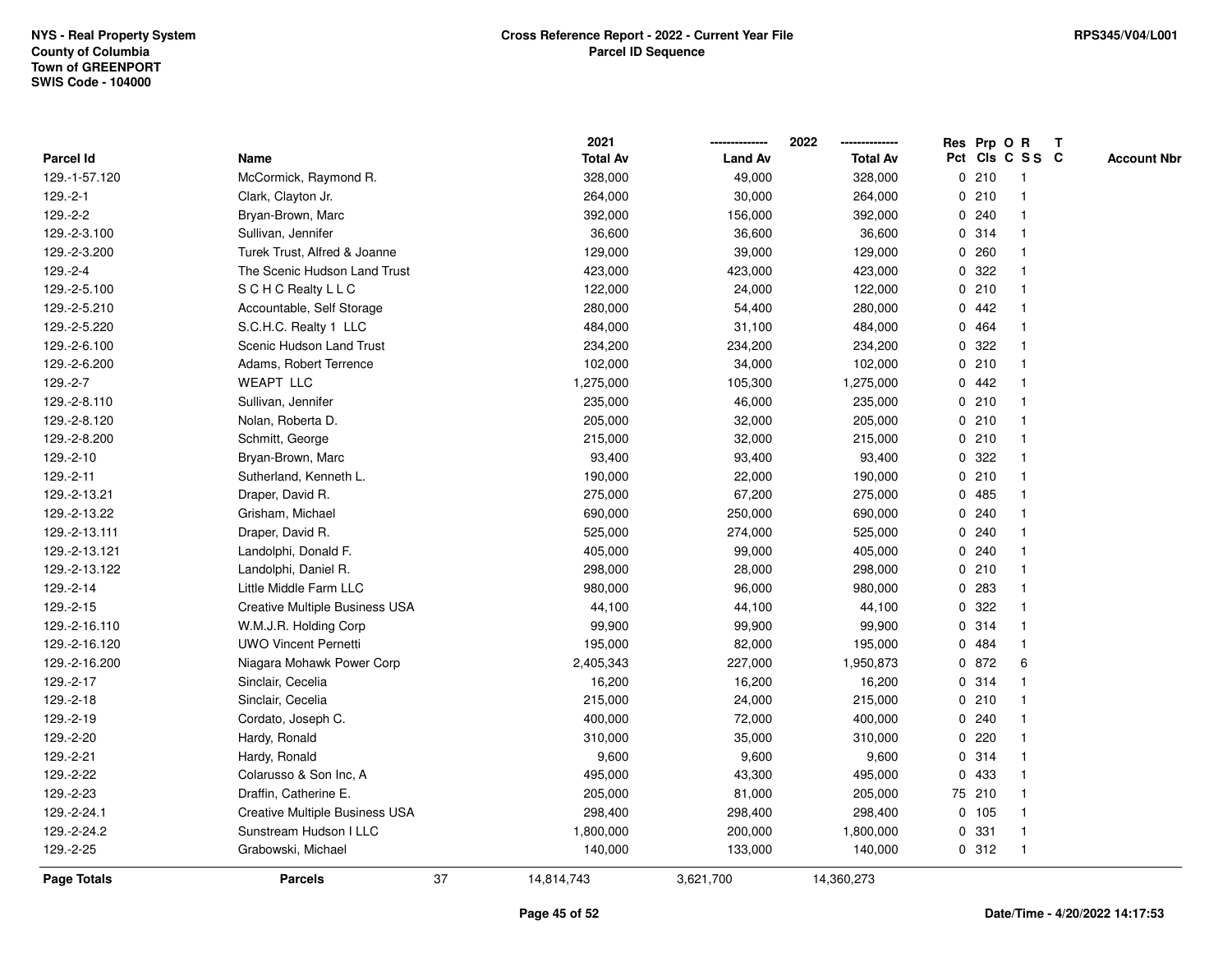|                    |                             |    | 2021            |                | 2022<br>-------------- |              | Res Prp O R |                 | T |                    |
|--------------------|-----------------------------|----|-----------------|----------------|------------------------|--------------|-------------|-----------------|---|--------------------|
| <b>Parcel Id</b>   | Name                        |    | <b>Total Av</b> | <b>Land Av</b> | <b>Total Av</b>        |              |             | Pct Cls C S S C |   | <b>Account Nbr</b> |
| 129.-2-26          | Goodermote, Charles         |    | 133,000         | 16,000         | 133,000                | 0            | 210         | -1              |   |                    |
| 129.-2-28.12       | Ginsberg Family Rev Trust   |    | 78,000          | 78,000         | 78,000                 | 0            | 322         |                 |   |                    |
| 129.-2-28.111      | Unger, John T.              |    | 310,000         | 37,000         | 310,000                |              | 0210        |                 |   |                    |
| 129.-2-28.112      | Shader, Gail M.             |    | 81,000          | 81,000         | 81,000                 | $\mathbf 0$  | 322         |                 |   |                    |
| 129.-2-28.200      | MacKenzie, Christine        |    | 368,000         | 41,000         | 402,000                | 0            | 210         | $\mathbf 1$     |   |                    |
| 129.-2-29          | Landolphi, Robert           |    | 220,000         | 39,000         | 220,000                |              | 0210        | $\mathbf{1}$    |   |                    |
| 129.-2-30.1        | Kraus, Kenneth J.           |    | 900,000         | 48,000         | 900,000                |              | 0210        |                 |   |                    |
| 129.-2-30.2        | White Birch Marketing Inc   |    | 158,000         | 158,000        | 158,000                |              | $0$ 151     |                 |   |                    |
| 129.-2-31          | Colarusso & Son Inc, A      |    | 85,000          | 72,600         | 85,000                 |              | 0 484       |                 |   |                    |
| 129.-2-32          | Cozza Trust No. 1 of 2019   |    | 215,000         | 36,000         | 215,000                |              | 0210        |                 |   |                    |
| 129.-2-33          | Dingman, Alan               |    | 130,000         | 15,000         | 130,000                | 0            | 210         |                 |   |                    |
| 129.-2-34          | Perry, David                |    | 173,000         | 20,000         | 173,000                | $\mathbf{0}$ | 210         | -1              |   |                    |
| 129.-2-35          | Shimono, Jiro               |    | 260,000         | 25,000         | 260,000                |              | 0210        | $\mathbf{1}$    |   |                    |
| 129.-2-36          | Sisk, Edward                |    | 105,000         | 20,000         | 105,000                |              | 0210        |                 |   |                    |
| 129.-2-37          | Leggett, Thomas             |    | 148,000         | 27,000         | 148,000                |              | 0210        |                 |   |                    |
| 129.-2-38          | Brackman, Jacob Ross        |    | 325,000         | 36,000         | 325,000                |              | 0210        |                 |   |                    |
| 129.-2-39          | Ronsani, John               |    | 548,000         | 53,000         | 548,000                | $\mathbf 0$  | 215         |                 |   |                    |
| 129.-2-40          | Mt Pleasant Reformed Church |    | 300,000         | 51,500         | 300,000                | 0            | 620         | 8               |   |                    |
| 129.-2-41          | Colarusso & Son Inc, A      |    | 360,000         | 360,000        | 360,000                | $\mathbf 0$  | 720         | $\mathbf{1}$    |   |                    |
| 129.-2-42          | Johnstone, Christopher M.   |    | 445,000         | 61,200         | 445,000                |              | 0411        |                 |   |                    |
| 129.-2-43.100      | Colarusso & Son Inc, A      |    | 350,000         | 251,100        | 350,000                |              | 0 720       |                 |   |                    |
| 129.-2-43.200      | Kipp, Michael               |    | 224,000         | 40,000         | 224,000                |              | 0210        |                 |   |                    |
| 129.-2-44          | Cozza, Jordan               |    | 245,000         | 37,000         | 245,000                |              | 0.220       |                 |   |                    |
| 129.-2-45          | Otty, Timothy J.            |    | 200,000         | 20,000         | 200,000                | 0            | 210         |                 |   |                    |
| 129.-2-46          | Krutz, Ruth Ann             |    | 156,000         | 30,000         | 156,000                | $\mathbf{0}$ | 210         | $\overline{1}$  |   |                    |
| 129.-2-47          | W.M.J.R. Holding Corp       |    | 240,000         | 69,600         | 240,000                |              | 0 483       | -1              |   |                    |
| 129.-2-48          | Marshall, Donald            |    | 274,000         | 142,000        | 274,000                |              | 0.241       |                 |   |                    |
| 129.-2-49          | Colarusso & Son Inc, A      |    | 33,200          | 33,200         | 33,200                 |              | 0.314       |                 |   |                    |
| 129.-2-50          | Gillen, Pamela              |    | 210,000         | 12,000         | 210,000                |              | 0210        |                 |   |                    |
| 129.-2-51          | Niagara Mohawk Power Corp   |    | 252,700         | 252,700        | 252,700                | $\mathbf 0$  | 882         | 6               |   |                    |
| 129.-2-52          | Colarusso & Son Inc, A      |    | 120,000         | 120,000        | 120,000                | 0            | 322         |                 |   |                    |
| 129.-2-53          | Dyer, Marianne              |    | 230,000         | 25,000         | 230,000                | $\mathbf 0$  | 210         | $\mathbf{1}$    |   |                    |
| 129.-2-54          | Bonito, Marie               |    | 280,000         | 21,000         | 280,000                |              | 0210        |                 |   |                    |
| 129.-2-55          | Caggianelli, Mavis S.       |    | 325,000         | 21,000         | 325,000                |              | 0210        |                 |   |                    |
| 129.-2-56          | Klucserits, Frank J.        |    | 60,000          | 31,000         | 60,000                 |              | 0210        |                 |   |                    |
| 129.-2-57          | Klucserits, Frank           |    | 22,800          | 7,700          | 22,800                 |              | 0.312       | $\overline{1}$  |   |                    |
| 129.-2-58          | Porreca, Rocco              |    | 199,000         | 34,000         | 199,000                |              | 98 210      | $\overline{1}$  |   |                    |
| <b>Page Totals</b> | <b>Parcels</b>              | 37 | 8,763,700       | 2,422,600      | 8,797,700              |              |             |                 |   |                    |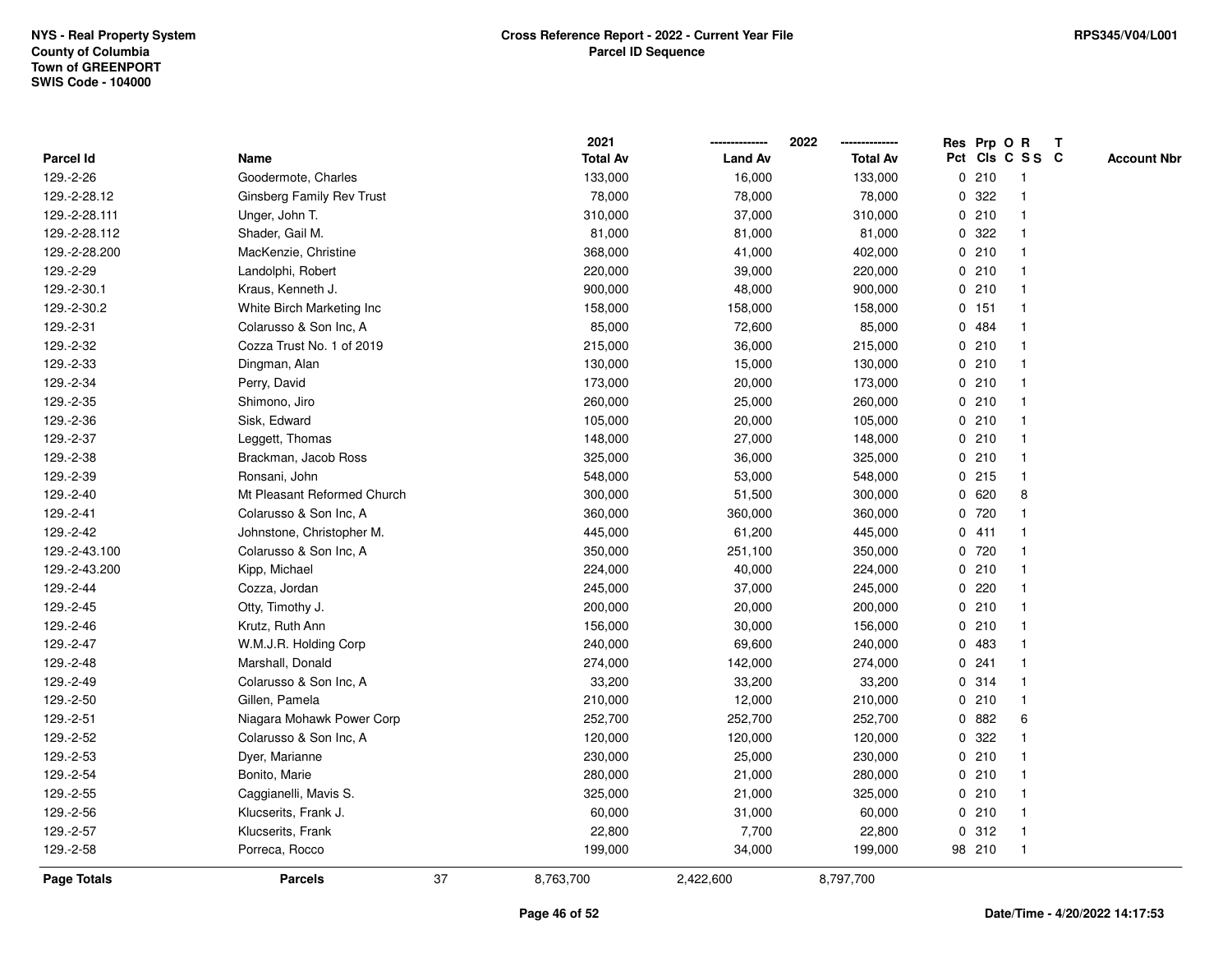|                    |                                           | 2021            |                | 2022            |             |        | Res Prp O R             | Т |                    |
|--------------------|-------------------------------------------|-----------------|----------------|-----------------|-------------|--------|-------------------------|---|--------------------|
| Parcel Id          | Name                                      | <b>Total Av</b> | <b>Land Av</b> | <b>Total Av</b> |             |        | Pct Cls C S S C         |   | <b>Account Nbr</b> |
| 129.-2-59          | Lippert, Charles R.                       | 970,000         | 231,000        | 970,000         | 0           | 280    | $\mathbf{1}$            |   |                    |
| 129.-2-60.100      | Mount Pleasant Rural Cemetery             | 27,000          | 27,000         | 27,000          | 0           | 314    | 8                       |   |                    |
| 129.-2-60.200      | Mount Pleasant Reformed Church            | 21,200          | 15,000         | 21,200          |             | 0.312  | 8                       |   |                    |
| 129.-2-61.111      | Lippert, Charles                          | 330,000         | 51,000         | 330,000         |             | 0210   |                         |   |                    |
| 129.-2-61.112      | Lippert, Charles R.                       | 354,000         | 354,000        | 354,000         |             | 0 322  |                         |   |                    |
| 129.-2-61.121      | Sullivan, Michael K.                      | 310,000         | 65,000         | 310,000         |             | 0210   |                         |   |                    |
| 129.-2-61.122      | Fonda, Jeffrey                            | 350,000         | 43,000         | 350,000         |             | 0210   |                         |   |                    |
| 129.-2-61.200      | Frascello, Gaetana                        | 685,000         | 81,000         | 685,000         |             | 0210   |                         |   |                    |
| 129.-2-62          | Meisner, Stuart                           | 230,000         | 171,800        | 230,000         |             | 0, 140 | -1                      |   |                    |
| 129.-2-64          | Baumann, Ingrid                           | 220,000         | 23,000         | 220,000         |             | 0210   | $\mathbf 1$             |   |                    |
| 129.-2-65          | Bonacorsa, Michael                        | 249,000         | 24,000         | 249,000         |             | 0210   | -1                      |   |                    |
| 129.-2-66          | Sohotra, Joyce F.                         | 350,000         | 21,000         | 350,000         |             | 0210   |                         |   |                    |
| 129.-2-67          | Colarusso & Son Inc, A                    | 21,000          | 21,000         | 21,000          |             | 0.314  |                         |   |                    |
| 129.-2-68          | Donelian, Armen H.                        | 305,000         | 36,000         | 305,000         |             | 0210   |                         |   |                    |
| 129.-2-69          | DePeyster, Deborah                        | 175,000         | 89,000         | 175,000         |             | 66 240 |                         |   |                    |
| 129.-2-70          | Colarusso & Son Inc, A                    | 97,800          | 97,800         | 97,800          | $\mathbf 0$ | 322    |                         |   |                    |
| 129.-2-71          | Mulero, Ricardo                           | 310,000         | 20,000         | 310,000         |             | 0210   | $\mathbf{1}$            |   |                    |
| 129.-2-72          | Caggianelli, Margaret M.                  | 260,000         | 25,000         | 260,000         |             | 0210   |                         |   |                    |
| $130.-1-1$         | Seaman, Jason                             | 282,000         | 40,000         | 282,000         |             | 0210   |                         |   |                    |
| $130.-1-2$         | Murphy Estate, Terence                    | 375,000         | 104,000        | 375,000         |             | 0.240  |                         |   |                    |
| $130.-1-4$         | Hudson Valley Old Tyme Power, Association | 200,000         | 150,000        | 200,000         |             | 0 615  | 8                       |   |                    |
| $130.-1-5$         | Federation Of Polish Sportsmen            | 275,000         | 166,000        | 275,000         |             | 0 682  |                         |   |                    |
| $130.-1-7$         | William Harp Revocable Trust              | 246,000         | 34,000         | 246,000         |             | 0210   | $\mathbf{1}$            |   |                    |
| 130.-1-8.12        | Denoly, Paul T.                           | 44,000          | 44,000         | 44,000          |             | 0.314  | -1                      |   |                    |
| 130.-1-8.111       | Denoly, Paul                              | 440,000         | 72,000         | 440,000         |             | 0210   | -1                      |   |                    |
| 130.-1-8.112       | Denoly, Paul T.                           | 44,000          | 44,000         | 44,000          |             | 0.314  |                         |   |                    |
| $130.-1-9$         | Crane, Alice                              | 850,000         | 304,000        | 850,000         |             | 0.281  |                         |   |                    |
| $130.-1-13$        | Margolis, Laura                           | 91,000          | 31,000         | 91,000          |             | 0210   | -1                      |   |                    |
| $130.-1-14$        | Donovan, Laurel L.                        | 355,000         | 47,000         | 355,000         |             | 0210   | $\overline{\mathbf{1}}$ |   |                    |
| $130.-1-15$        | Cohen, Aurelien G.                        | 652,000         | 35,000         | 652,000         |             | 0210   | -1                      |   |                    |
| $130.-1-16$        | Brackett, Todd                            | 325,000         | 42,000         | 325,000         |             | 0210   | -1                      |   |                    |
| $130.-1-19$        | Bonnerwith, Michael                       | 100,000         | 21,000         | 100,000         |             | 0.220  | -1                      |   |                    |
| 130.-1-20          | Westby, Tamarah R.                        | 137,000         | 20,000         | 137,000         |             | 0210   |                         |   |                    |
| $130.-1-21$        | Carchidi, William B.                      | 215,000         | 31,000         | 215,000         |             | 0210   |                         |   |                    |
| 130.-1-22          | Brash, Carl                               | 185,000         | 38,000         | 185,000         |             | 0210   | $\mathbf 1$             |   |                    |
| 130.-1-23          | Adamshack, Randolph A.                    | 60,000          | 33,000         | 60,000          |             | 0210   | $\mathbf 1$             |   |                    |
| 130.-1-24          | Kowalski, William J.                      | 470,000         | 73,000         | 470,000         |             | 50 283 | $\mathbf{1}$            |   |                    |
| <b>Page Totals</b> | 37<br><b>Parcels</b>                      | 10,611,000      | 2,724,600      | 10,611,000      |             |        |                         |   |                    |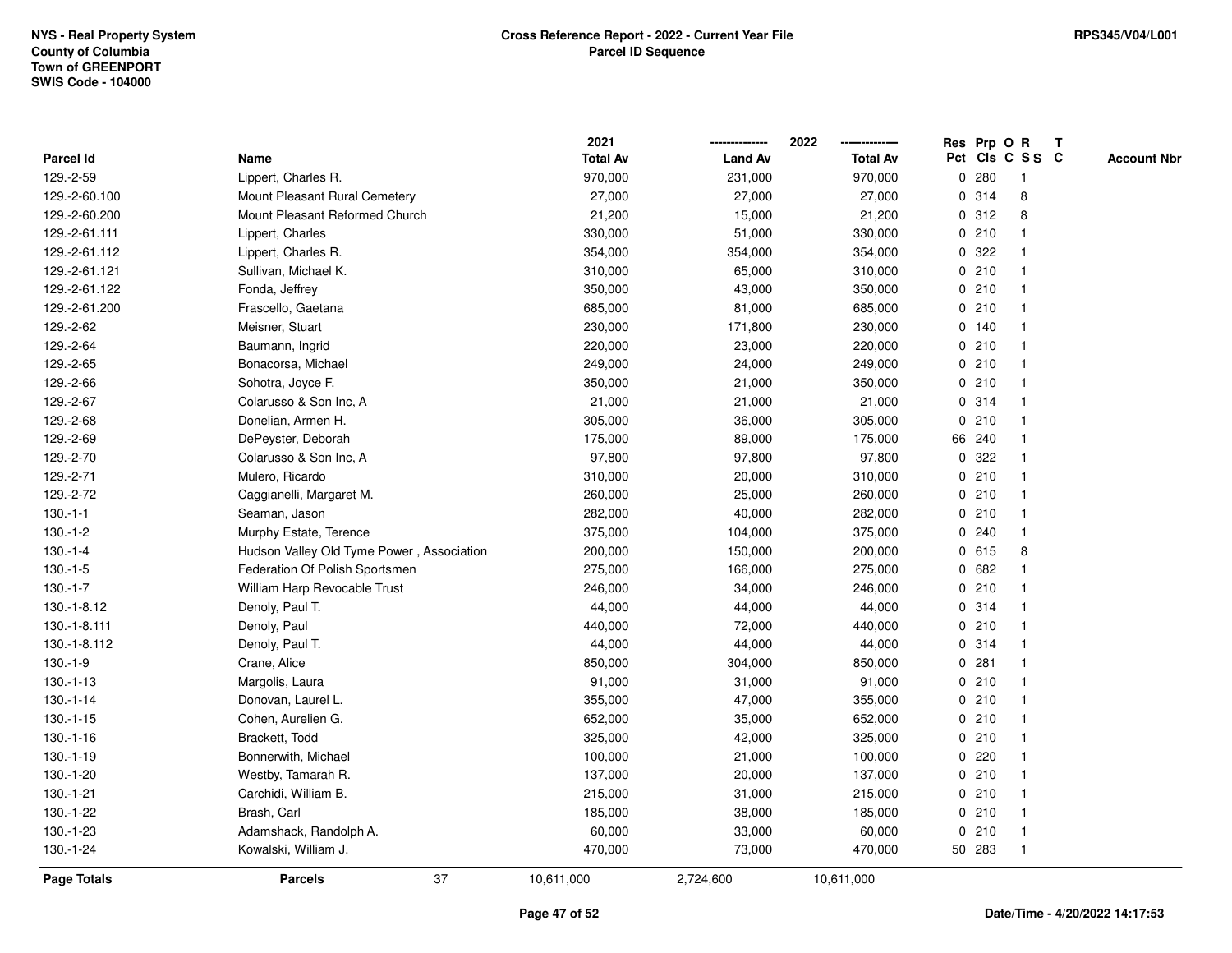|                    |                               |    | 2021            |                | 2022            |   | Res Prp O | $\mathbf R$             | $\mathbf{T}$ |                    |
|--------------------|-------------------------------|----|-----------------|----------------|-----------------|---|-----------|-------------------------|--------------|--------------------|
| <b>Parcel Id</b>   | Name                          |    | <b>Total Av</b> | <b>Land Av</b> | <b>Total Av</b> |   |           | Pct Cls C S S C         |              | <b>Account Nbr</b> |
| 130.-1-25.110      | Birch, David                  |    | 86,900          | 86,900         | 86,900          | 0 | 322       |                         |              |                    |
| 130.-1-25.120      | Henderson, Craig              |    | 265,000         | 46,000         | 265,000         | 0 | 210       |                         |              |                    |
| 130.-1-25.200      | Daniel, John L.               |    | 220,000         | 83,000         | 220,000         |   | 76 210    |                         |              |                    |
| 130.-1-26.111      | Crane, Alice                  |    | 490,000         | 196,000        | 490,000         | 0 | 240       |                         |              |                    |
| 130.-1-26.112      | Staats, David                 |    | 250,000         | 59,000         | 250,000         |   | 0210      |                         |              |                    |
| 130.-1-26.120      | Brightly, Todd                |    | 145,000         | 46,000         | 145,000         |   | 0210      |                         |              |                    |
| 130.-1-26.200      | Pagnani, Robert L.            |    | 133,000         | 22,000         | 133,000         |   | 0210      |                         |              |                    |
| 130.-1-27          | Harding, Emma                 |    | 214,000         | 34,000         | 214,000         |   | 0210      |                         |              |                    |
| $130.-1-28$        | Harding, Emma                 |    | 37,000          | 30,600         | 37,000          |   | 0.312     |                         |              |                    |
| 130.-1-30.111      | Meisner, Daniel               |    | 127,000         | 127,000        | 127,000         | 0 | 322       |                         |              |                    |
| 130.-1-30.112      | David Meisner Revocable Trust |    | 21,200          | 21,200         | 21,200          |   | 0 105     | $\overline{\mathbf{1}}$ |              |                    |
| 130.-1-30.120      | Meisner, Reta                 |    | 116,000         | 116,000        | 116,000         | 0 | 322       | -1                      |              |                    |
| 130.-1-30.210      | Burkhalter, Charles           |    | 177,000         | 32,000         | 177,000         |   | 0210      |                         |              |                    |
| 130.-1-30.220      | Burkhalter, Charles           |    | 30,000          | 16,300         | 30,000          |   | 0.312     |                         |              |                    |
| 130.-1-31.100      | Crane, Alice                  |    | 158,000         | 158,000        | 158,000         |   | $0$ 120   |                         |              |                    |
| 130.-1-31.200      | Harding, Emma                 |    | 135,000         | 135,000        | 135,000         | 0 | 322       |                         |              |                    |
| 130.-1-32          | Garvansites, Joseph           |    | 155,000         | 28,000         | 155,000         |   | 79 280    |                         |              |                    |
| 130.-1-33.100      | Butcher, Charles A.           |    | 180,000         | 22,000         | 180,000         | 0 | 210       |                         |              |                    |
| 130.-1-33.200      | Myrick, John                  |    | 167,000         | 31,000         | 167,000         |   | 0210      |                         |              |                    |
| 130.-1-34          | Goldman, Jeffrey              |    | 127,000         | 33,000         | 127,000         |   | 0210      |                         |              |                    |
| $130.-1-35$        | Harvinder Singh, Kambo        |    | 130,000         | 130,000        | 130,000         |   | 0 322     |                         |              |                    |
| 130.-1-36          | Houghtaling, Michele          |    | 128,000         | 20,000         | 128,000         |   | 0210      |                         |              |                    |
| 130.-1-38          | Cohen, Jacques                |    | 1,595,000       | 210,000        | 1,595,000       |   | 0.240     |                         |              |                    |
| 130.-1-40.111      | McKeon, Martin T.             |    | 234,000         | 50,000         | 234,000         | 0 | 210       |                         |              |                    |
| 130.-1-40.112      | Morabito, Nicholas            |    | 100,000         | 45,600         | 100,000         |   | 0 484     |                         |              |                    |
| 130.-1-40.121      | Meisner, Stephen              |    | 128,000         | 46,500         | 128,000         |   | $0$ 170   |                         |              |                    |
| 130.-1-40.122      | Moore, David A.               |    | 230,000         | 33,000         | 230,000         |   | 0210      |                         |              |                    |
| 130.-1-40.200      | Morabito, Nicholas            |    | 354,000         | 34,000         | 354,000         |   | 0210      |                         |              |                    |
| 130.-1-41          | Steadman, Gene                |    | 424,000         | 243,000        | 424,000         |   | 0.240     |                         |              |                    |
| 130.-1-42.1        | Fingar, Lawrence M.           |    | 244,000         | 41,000         | 244,000         |   | 0210      |                         |              |                    |
| 130.-1-42.2        | Fingar, John R.               |    | 110,000         | 22,000         | 110,000         | 0 | 210       |                         |              |                    |
| $130.-1-43$        | Miller, Ernest M.             |    | 210,000         | 28,000         | 210,000         | 0 | 210       |                         |              |                    |
| 130.-1-44          | Keeler, Travis C.             |    | 240,000         | 30,000         | 240,000         |   | 0210      |                         |              |                    |
| $130.-1-45$        | David Meisner Revocable Trust |    | 234,500         | 234,500        | 234,500         |   | 0.322     |                         |              |                    |
| $130.-1-46$        | Neville, Marie J.             |    | 133,000         | 32,000         | 133,000         |   | 0210      |                         |              |                    |
| 130.-1-47.3        | Rose, William                 |    | 550,000         | 233,000        | 550,000         |   | 0.240     |                         |              |                    |
| 130.-1-47.4        | Blackthorne, Paul             |    | 640,000         | 59,000         | 640,000         |   | 0210      |                         |              |                    |
| <b>Page Totals</b> | <b>Parcels</b>                | 37 | 8,918,600       | 2,814,600      | 8,918,600       |   |           |                         |              |                    |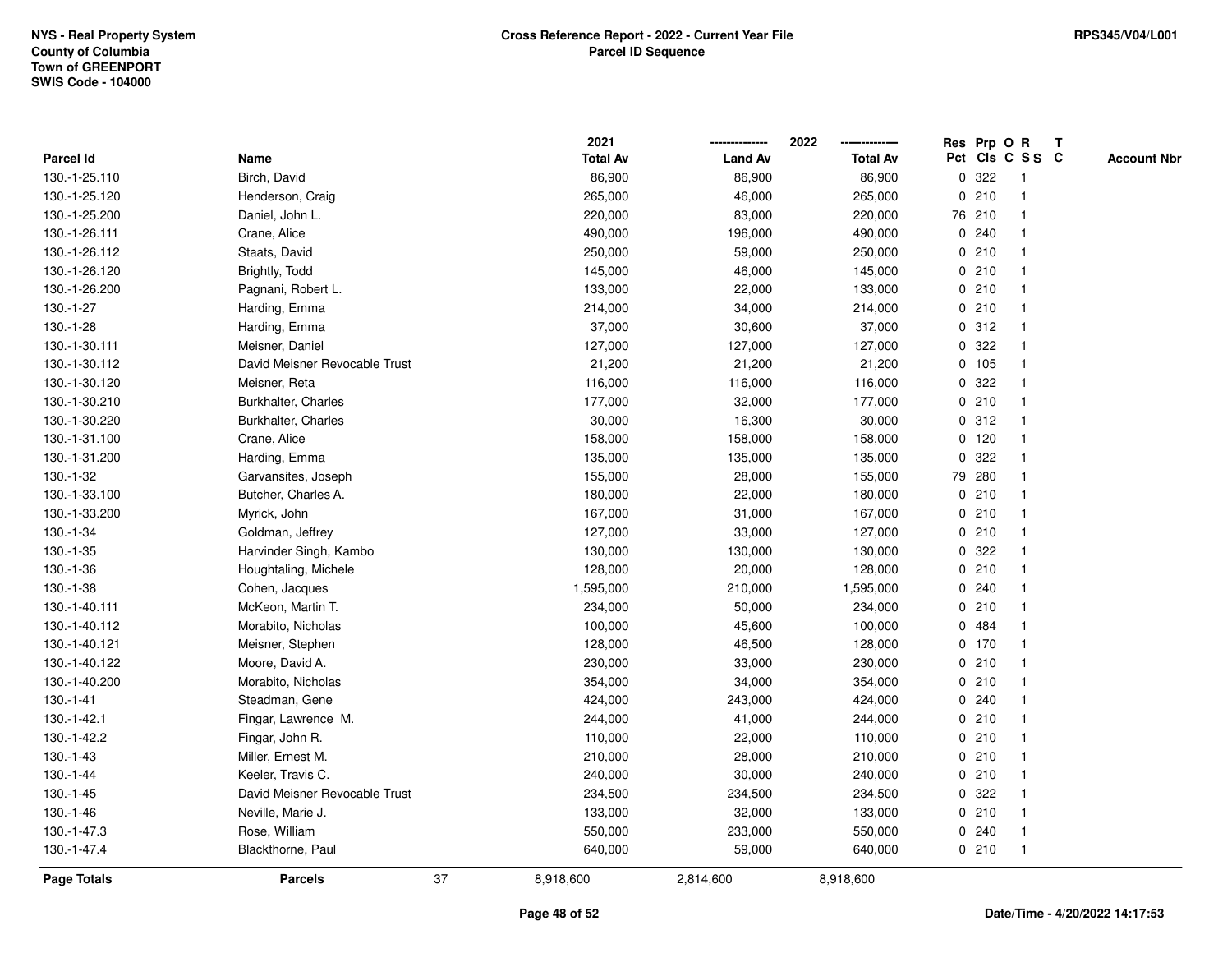|                   |                               | 2021            |                | 2022            | Res Prp O R |                 | $\mathbf{T}$ |                    |
|-------------------|-------------------------------|-----------------|----------------|-----------------|-------------|-----------------|--------------|--------------------|
| Parcel Id         | Name                          | <b>Total Av</b> | <b>Land Av</b> | <b>Total Av</b> |             | Pct Cls C S S C |              | <b>Account Nbr</b> |
| 130.-1-47.110     | Hudson Labradoodles Realty    | 280,000         | 100,000        | 280,000         | 0472        | $\overline{1}$  |              |                    |
| 130.-1-47.121     | Ward, Donald C. II.           | 675,000         | 131,600        | 675,000         | 0 433       | $\mathbf{1}$    |              |                    |
| 130.-1-47.122     | Ward, Donald C. III.          | 400,000         | 73,000         | 400,000         | 0210        | $\mathbf{1}$    |              |                    |
| $130.-1-48$       | Katz, Joseph                  | 70,000          | 24,000         | 70,000          | 0210        | $\mathbf{1}$    |              |                    |
| $130.-1-49$       | Conroy, Michael Francis       | 155,000         | 20,000         | 155,000         | 0.280       | $\mathbf{1}$    |              |                    |
| 130.-1-50.3       | Heath, John Thomas            |                 | 119,000        | 717,000         | 0.240       |                 |              |                    |
| 130.-1-50.4       | Nagelmann, Anthony B.         |                 | 105,000        | 105,000         | 0.322       | $\mathbf{1}$    |              |                    |
| 130.-1-50.5       | Nagelmann, Anthony B.         |                 | 57,600         | 325,000         | 0210        | $\mathbf{1}$    |              |                    |
| $*$ 130.-1-50.100 | Nagelmann, Anthony B.         | 828,000         | 206,000        | 828,000         | 0.240       | $\mathbf{1}$    |              |                    |
| 130.-1-50.200     | Nagelmann, Anthony B.         | 174,000         | 174,000        | 174,000         | 0 322       | $\mathbf{1}$    |              |                    |
| $130.-1-51$       | Bergeron, Katherine A.        | 150,000         | 39,000         | 150,000         | 0210        | $\mathbf{1}$    |              |                    |
| 130.-1-52.100     | Delp, Judith                  | 230,000         | 40,000         | 230,000         | 83 215      | $\mathbf{1}$    |              |                    |
| 130.-1-52.200     | Wansor, David                 | 20,000          | 20,000         | 20,000          | 0.314       |                 |              |                    |
| 130 - 1-53.1      | Dady, John C.                 | 240,000         | 38,000         | 240,000         | 0210        | $\mathbf{1}$    |              |                    |
| 130.-1-53.2       | Dillhoff, Charles W.          | 226,000         | 30,000         | 226,000         | 0210        | $\mathbf{1}$    |              |                    |
| 130.-1-54         | Maben, Roberta                | 244,000         | 43,000         | 244,000         | 0210        | $\mathbf{1}$    |              |                    |
| $130.-1-55$       | March, Jean                   | 20,000          | 20,000         | 20,000          | 0.314       | $\mathbf{1}$    |              |                    |
| 130.-1-56         | Decker, Jeremy                | 238,000         | 72,000         | 238,000         | 0210        | $\mathbf{1}$    |              |                    |
| 130.-1-57         | Ward, Donald C. II.           | 65,400          | 65,400         | 65,400          | 0.314       | $\mathbf{1}$    |              |                    |
| $130.-1-58$       | 45 Wards Lane Development     | 465,000         | 75,000         | 465,000         | 0210        | $\mathbf{1}$    |              |                    |
| $130.-1-60$       | David Meisner Revocable Trust | 34,200          | 34,200         | 34,200          | 0 105       | $\mathbf{1}$    |              |                    |
| $130.-1-61$       | David Meisner Revocable Trust | 31,500          | 24,300         | 31,500          | 0 105       | $\mathbf{1}$    |              |                    |
| 130.-1-62         | David Meisner Revocable Trust | 253,500         | 253,500        | 253,500         | 0, 105      | $\mathbf{1}$    |              |                    |
| $130.-1-63$       | Ackerman, Harriet M.          | 352,000         | 38,000         | 352,000         | 0210        | $\mathbf{1}$    |              |                    |
| $130.-1-64$       | Shea, Geoffrey Barrett        | 372,000         | 139,000        | 372,000         | 0.240       | $\mathbf{1}$    |              |                    |
| $130.-1-65$       | <b>Right Homes LLC</b>        | 45,000          | 45,000         | 45,000          | 0.314       | $\mathbf 1$     |              |                    |
| 130.-1-66         | Whitbeck, George Sr.          | 110,000         | 42,000         | 110,000         | 0210        |                 |              |                    |
| 140.-1-1.100      | SHW Realty Inc                | 980,000         | 374,400        | 980,000         | 0 444       | $\mathbf{1}$    |              |                    |
| 140.-1-1.120      | Fuchs, Frederick              | 68,000          | 24,000         | 68,000          | 0 484       | $\mathbf{1}$    |              |                    |
| 140.-1-1.200      | Waliullah, Mohammed           | 215,000         | 40,000         | 215,000         | 0215        | $\mathbf{1}$    |              |                    |
| $140.-1-2$        | Gaylord, Kevin                | 190,000         | 22,000         | 190,000         | 0210        | $\mathbf{1}$    |              |                    |
| $140.-1-3$        | Mitchell, Wilbert C.          | 240,000         | 23,000         | 240,000         | 0210        | $\mathbf{1}$    |              |                    |
| $140.-1-4$        | Schools, Carl F.              | 300,000         | 22,000         | 300,000         | 0210        | $\mathbf{1}$    |              |                    |
| $140.-1-5$        | Scali, Anthony                | 132,000         | 34,000         | 132,000         | 0210        | $\mathbf{1}$    |              |                    |
| $140.-1-6$        | Ronsani, Cheryl               | 320,000         | 31,000         | 320,000         | 0210        | $\mathbf{1}$    |              |                    |
| $140.-1-7$        | Tompkins, Terry               | 200,000         | 27,000         | 200,000         | 0210        | $\mathbf{1}$    |              |                    |
| $140.-1-8$        | Scali, Anthony                | 265,000         | 31,000         | 265,000         | 0210        | $\overline{1}$  |              |                    |
| Page Totals       | <b>Parcels</b>                | 36<br>7,760,600 | 2,451,000      | 8,907,600       |             |                 |              |                    |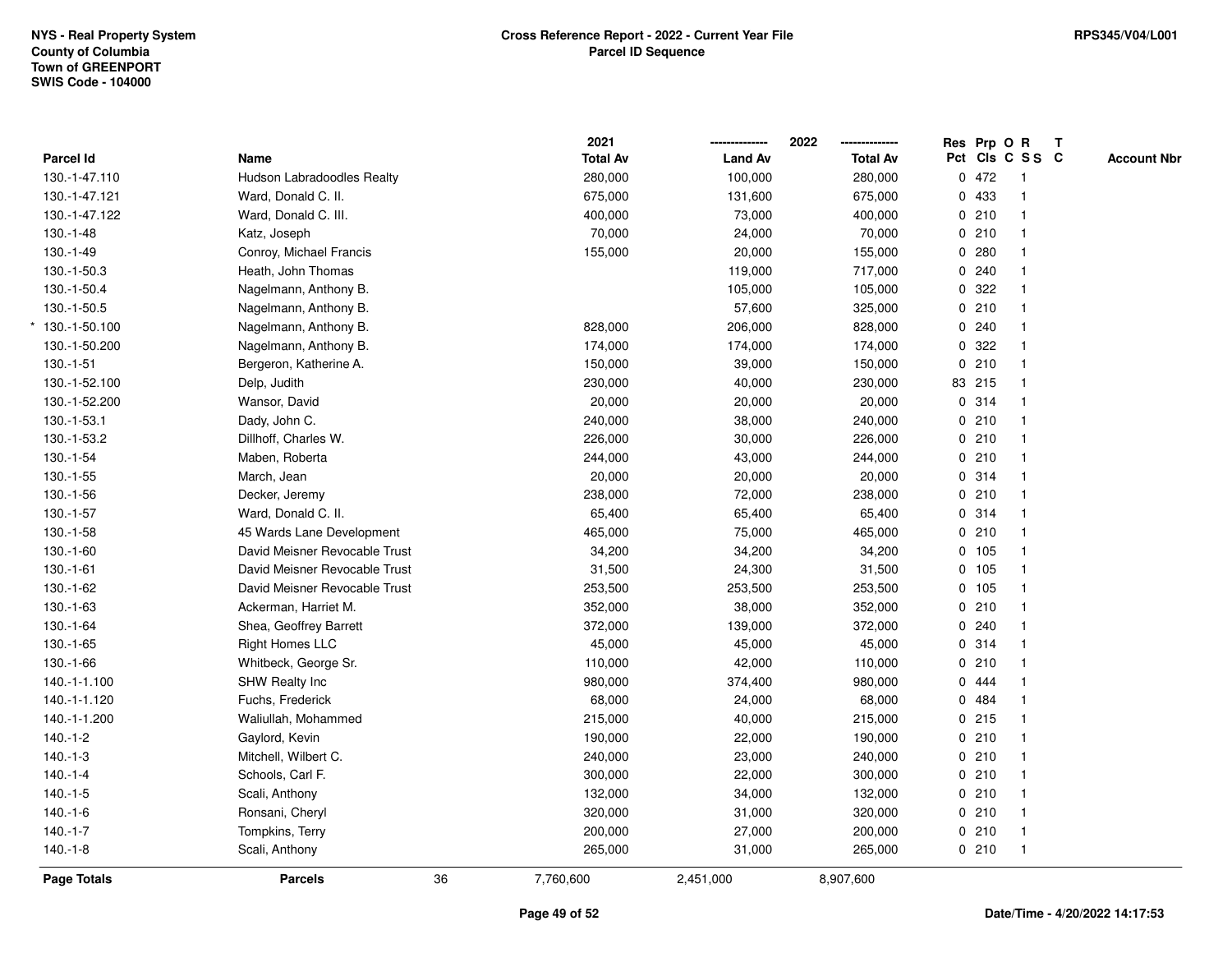|               |                               |    | 2021            |                | 2022            |              |         | Res Prp O R     | T |                    |
|---------------|-------------------------------|----|-----------------|----------------|-----------------|--------------|---------|-----------------|---|--------------------|
| Parcel Id     | Name                          |    | <b>Total Av</b> | <b>Land Av</b> | <b>Total Av</b> |              |         | Pct Cls C S S C |   | <b>Account Nbr</b> |
| $140.-1-9$    | David Meisner Revocable Trust |    | 480,000         | 293,000        | 480,000         | $\mathbf 0$  | 241     | $\mathbf{1}$    |   |                    |
| $140.-1-10$   | Apicella, Guy                 |    | 205,000         | 37,000         | 205,000         | 0            | 210     | -1              |   |                    |
| $140.-1-13$   | Wynn, Elisabeth               |    | 155,000         | 49,000         | 155,000         |              | 0210    | $\mathbf{1}$    |   |                    |
| $140.-1-14$   | Beeney, Erica                 |    | 35,000          | 30,600         | 35,000          |              | 0.312   |                 |   |                    |
| $140.-1-15$   | Beeney, Erica                 |    | 42,000          | 27,000         | 42,000          |              | 0210    |                 |   |                    |
| $140.-1-16$   | Levinthal, Aaron P.           |    | 16,500          | 16,500         | 16,500          |              | 0.314   |                 |   |                    |
| $140.-1-17$   | Margolias, Brett              |    | 490,000         | 78,000         | 490,000         |              | 0210    |                 |   |                    |
| $140.-1-18$   | Wyatt, Rupert A.              |    | 2,175,000       | 282,000        | 2,175,000       | $\mathbf 0$  | 280     |                 |   |                    |
| 140.-1-19.100 | Meisner, Stuart M.            |    | 220,000         | 220,000        | 220,000         |              | $0$ 120 | -1              |   |                    |
| 140.-1-19.200 | March, Paul                   |    | 450,000         | 76,000         | 450,000         |              | 0.281   | $\mathbf 1$     |   |                    |
| 140.-1-20     | <b>ATRH Hudson LLC</b>        |    | 18,200          | 13,700         | 18,200          |              | 0 331   |                 |   |                    |
| 140.-1-21.100 | <b>ATRH Hudson LLC</b>        |    | 15,800          | 8,900          | 15,800          |              | 0 331   |                 |   |                    |
| 140.-1-21.200 | ATRH Hudson LLC               |    | 5,400           | 5,400          | 5,400           |              | 0 330   |                 |   |                    |
| 140.-1-22     | Hayes, Joann                  |    | 220,000         | 31,000         | 220,000         |              | 0210    |                 |   |                    |
| $140.-1-25$   | Ahmed, Aktar                  |    | 171,000         | 17,000         | 171,000         | 0            | 210     | $\mathbf{1}$    |   |                    |
| 140.-1-26     | <b>ATRH Hudson LLC</b>        |    | 1,050,000       | 319,000        | 1,050,000       |              | 0431    | $\overline{1}$  |   |                    |
| 140.-1-28     | David Meisner Revocable Trust |    | 52,000          | 49,400         | 52,000          |              | $0$ 120 | $\mathbf{1}$    |   |                    |
| 140.-1-29.111 | Gardner Family Farm LLC       |    | 570,000         | 365,000        | 570,000         |              | 0.241   | 1               |   |                    |
| 140.-1-29.112 | Tice, Priscilla               |    | 43,000          | 19,500         | 43,000          |              | 0.312   |                 |   |                    |
| 140.-1-29.120 | Barnes, Ann G.                |    | 39,000          | 39,000         | 39,000          |              | 0.314   |                 |   |                    |
| 140.-1-29.200 | Gardner Family Farm LLC       |    | 19,500          | 19,500         | 19,500          |              | 0.314   |                 |   |                    |
| 140.-1-30     | Barnes, Russell               |    | 560,000         | 141,000        | 560,000         |              | 0.240   |                 |   |                    |
| 140.-1-31.1   | Compass Lane LLC              |    | 284,000         | 47,000         | 284,000         | 0            | 220     | -1              |   |                    |
| 140.-1-31.2   | Owen, Gethen A.               |    | 235,000         | 27,400         | 235,000         | $\mathbf{0}$ | 411     | $\overline{1}$  |   |                    |
| 140.-1-32.100 | Gardner Family Farm LLC       |    | 37,000          | 37,000         | 37,000          |              | 0 314   | -1              |   |                    |
| 140.-1-32.210 | Drahushuk, William T.         |    | 320,000         | 46,000         | 320,000         |              | 0210    |                 |   |                    |
| 140.-1-32.220 | Menard-Verna, Donna           |    | 240,000         | 18,000         | 240,000         |              | 0210    |                 |   |                    |
| 140.-1-33     | Everhart, Robert              |    | 270,000         | 38,000         | 270,000         |              | 0210    |                 |   |                    |
| 140.-1-34.1   | Hudson Park LLC               |    | 500,000         | 276,000        | 500,000         | 0            | 242     |                 |   |                    |
| 140.-1-34.2   | TJT Greenport LLC             |    | 330,000         | 162,900        | 330,000         | $\mathbf 0$  | 483     | 1               |   |                    |
| 140.-1-35     | LBS Group Inc.                |    | 18,000          | 18,000         | 18,000          |              | 0.314   | $\overline{1}$  |   |                    |
| 140.-1-36     | Hudson Park LLC               |    | 18,700          | 18,700         | 18,700          |              | 0 330   | $\mathbf 1$     |   |                    |
| 140.-1-37     | Butrico, Monica               |    | 185,000         | 28,000         | 185,000         |              | 0210    |                 |   |                    |
| 140.-1-38     | Delaurentis, Antonietta       |    | 282,000         | 34,000         | 282,000         |              | 98 210  |                 |   |                    |
| 140.-1-39     | Spateholts, Crawford          |    | 104,000         | 20,000         | 104,000         |              | 0210    |                 |   |                    |
| 140.-1-40     | Yurista, Andrew M.            |    | 125,000         | 24,600         | 125,000         | 0            | 312     | -1              |   |                    |
| $140.-1-41$   | Galvan Civic Housing LLC      |    | 1,000,000       | 203,000        | 960,000         |              | 0415    | $\overline{1}$  |   |                    |
| Page Totals   | <b>Parcels</b>                | 37 | 10,981,100      | 3,136,100      | 10,941,100      |              |         |                 |   |                    |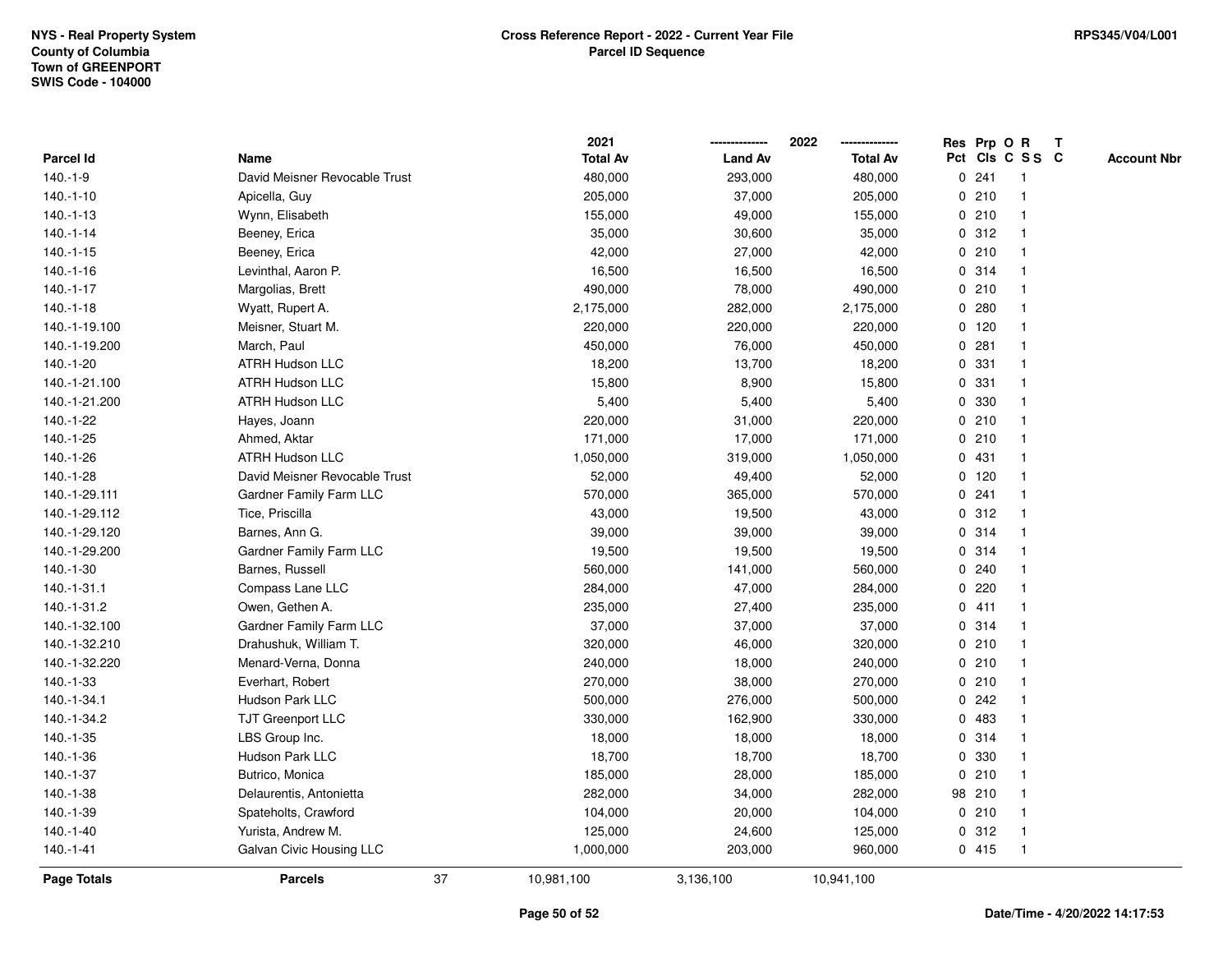|                        |                                    |    | 2021            |                | 2022            | Res Prp O R |                         | Т |                    |
|------------------------|------------------------------------|----|-----------------|----------------|-----------------|-------------|-------------------------|---|--------------------|
| <b>Parcel Id</b>       | Name                               |    | <b>Total Av</b> | <b>Land Av</b> | <b>Total Av</b> |             | Pct Cls C S S C         |   | <b>Account Nbr</b> |
| 140.-1-42.110          | Zacarolli Enterprises LLC          |    | 230,000         | 66,000         | 230,000         | 0 283       | $\mathbf{1}$            |   |                    |
| 140.-1-42.120          | Alvarez & Sons Inc                 |    | 19,600          | 19,600         | 19,600          | 0 314       | $\overline{\mathbf{1}}$ |   |                    |
| 140.-1-42.200          | Alvarez & Sons Inc                 |    | 11,500          | 11,500         | 11,500          | 0.314       | $\mathbf{1}$            |   |                    |
| $140.-1-43$            | Lopez, Christian                   |    | 245,000         | 48,700         | 245,000         | 0421        |                         |   |                    |
| 140.-1-44.111          | Scott & Theresa LLC                |    | 520,000         | 320,000        | 520,000         | 0 484       |                         |   |                    |
| 140.-1-44.112          | START TO FINISH GOLF LLC           |    | 190,500         | 126,000        | 190,500         | 0.557       |                         |   |                    |
| 140.-1-44.120          | Delaurentis, Scott                 |    | 69,000          | 30,000         | 69,000          | 0 220       | $\mathbf 1$             |   |                    |
| 140.-1-44.210          | Cotswold Holdings LLC              |    | 132,000         | 103,000        | 132,000         | $0$ 117     | $\overline{1}$          |   |                    |
| 140.-1-44.220          | Lopez, Christian                   |    | 17,400          | 17,400         | 17,400          | 0.314       | $\mathbf{1}$            |   |                    |
| 140.-1-45              | Cotswold Holdings LLC              |    | 45,500          | 45,500         | 45,500          | 0.105       | $\overline{1}$          |   |                    |
| 140.-1-47              | Delaurentis, Scott                 |    | 21,000          | 21,000         | 21,000          | 0.314       | $\mathbf{1}$            |   |                    |
| $555.-1-1$             | CSX Transportation Inc             |    | 1,029,073       | 0              | 1,118,949       | 0 842       | $\overline{7}$          |   |                    |
| $555.-1-4$             | CSX Transportation Inc.            |    | 147,010         | 0              | 159,850         | 0 842       | $\overline{7}$          |   |                    |
| $555 - 1 - 5$          | CSX Transportation Inc             |    | 420,030         | 0              | 456,714         | 0 842       | $\overline{7}$          |   |                    |
| $555 - 1 - 6$          | <b>CSX Transportation Inc</b>      |    | 105,007         | $\mathbf{0}$   | 114,179         | 0 842       | $\overline{7}$          |   |                    |
| $555.-1-7$             | CSX Transportation Inc             |    | 157,511         | $\Omega$       | 171,268         | 0 842       | $\overline{7}$          |   |                    |
| $555.-1-8$             | CSX Transportation Inc             |    | 73,505          | $\mathbf 0$    | 79,925          | 0 842       | $\overline{7}$          |   |                    |
| 555.-10-2              | Hudson, City of                    |    | 32,000          | 32,000         | 32,000          | 0 822       | 6                       |   |                    |
| $555.-11-1$            | Hudson, City Of                    |    | 10,000          | 10,000         | 10,000          | 0822        | 6                       |   |                    |
| 640.-0000-601.700-1881 | <b>AT&amp;T Communications Inc</b> |    | 21,250          | 0              | 21,250          | 0 831       | 6                       |   |                    |
| 640.-000-631.900-1881  | Verizon New York, Inc              |    | 226,369         | 0              | 226,369         | 0 831       | 6                       |   |                    |
| 640.-000-744.860-1881  | <b>Intellifiber Networks</b>       |    | 81,710          | 0              | 81,710          | 0 831       | 6                       |   |                    |
| 640.-9999-132.350-1011 | Niagara Mohawk Power Corp          |    | 31,094          | 0              | 26,618          | 0 882       | 6                       |   |                    |
| 640.-9999-132.350-1021 | Niagara Mohawk Power Corp          |    | 437,159         | $\mathbf{0}$   | 358,877         | 0.882       | 6                       |   |                    |
| 640.-9999-132.350-1031 | Niagara Mohawk Power Corp          |    | 83,798          | $\mathbf{0}$   | 610,269         | 0 882       | 6                       |   |                    |
| 640.-9999-132.350-1041 | Niagara Mohawk Power Corp          |    | 1,057,060       | $\mathbf 0$    | 1,013,345       | 0882        | 6                       |   |                    |
| 640.-9999-132.350-1051 | Niagara Mohawk Power Corp          |    | 984,899         | 0              | 932,314         | 0882        | 6                       |   |                    |
| 640.-9999-132.350-1881 | Niagara Mohawk Power Corp          |    | 2,156,177       | $\mathbf 0$    | 2,080,674       | 0 884       | 6                       |   |                    |
| 640.-9999-132.350-2001 | Niagara Mohawk Power Corp          |    | 23,338          | 0              | 22,718          | 0 883       | 6                       |   |                    |
| 640.-9999-132.350-2011 | Niagara Mohawk Power Corp          |    | 86,696          | $\mathbf 0$    | 69,751          | 0 873       | 6                       |   |                    |
| 640.-9999-132.350-2881 | Niagara Mohawk Power Corp          |    | 247,511         | 0              | 228,907         | 0 885       | 6                       |   |                    |
| 640.-9999-744.850-1881 | <b>Intellifiber Networks</b>       |    | 77,276          | 0              | 77,276          | 0 830       | 6                       |   |                    |
| 640.-9999-823.360-2011 | Iroquois Gas Trans System          |    | 7,798,747       | $\Omega$       | 7,798,747       | 0 883       | 6                       |   |                    |
| 777.-1-20              | Crown Castle Fiber LLC             |    | 528,187         | 0              | 712,382         | 0 830       | 5                       |   | 797400-1040        |
| $777.-2-1$             | Verizon Communications Inc         |    | 508,485         | 0              | 497,281         | 0 866       | 5                       |   |                    |
| $777.-3-1$             | Niagara Mohawk Power Corp          |    | 7,153,566       | 0              | 6,488,982       | 0 861       | 5                       |   |                    |
| $777.-4-1$             | <b>Intellifiber Networks</b>       |    | 1,783           | $\mathbf 0$    | 1,583           | 0 830       | 5                       |   |                    |
| <b>Page Totals</b>     | <b>Parcels</b>                     | 37 | 24,980,741      | 850,700        | 24,893,438      |             |                         |   |                    |